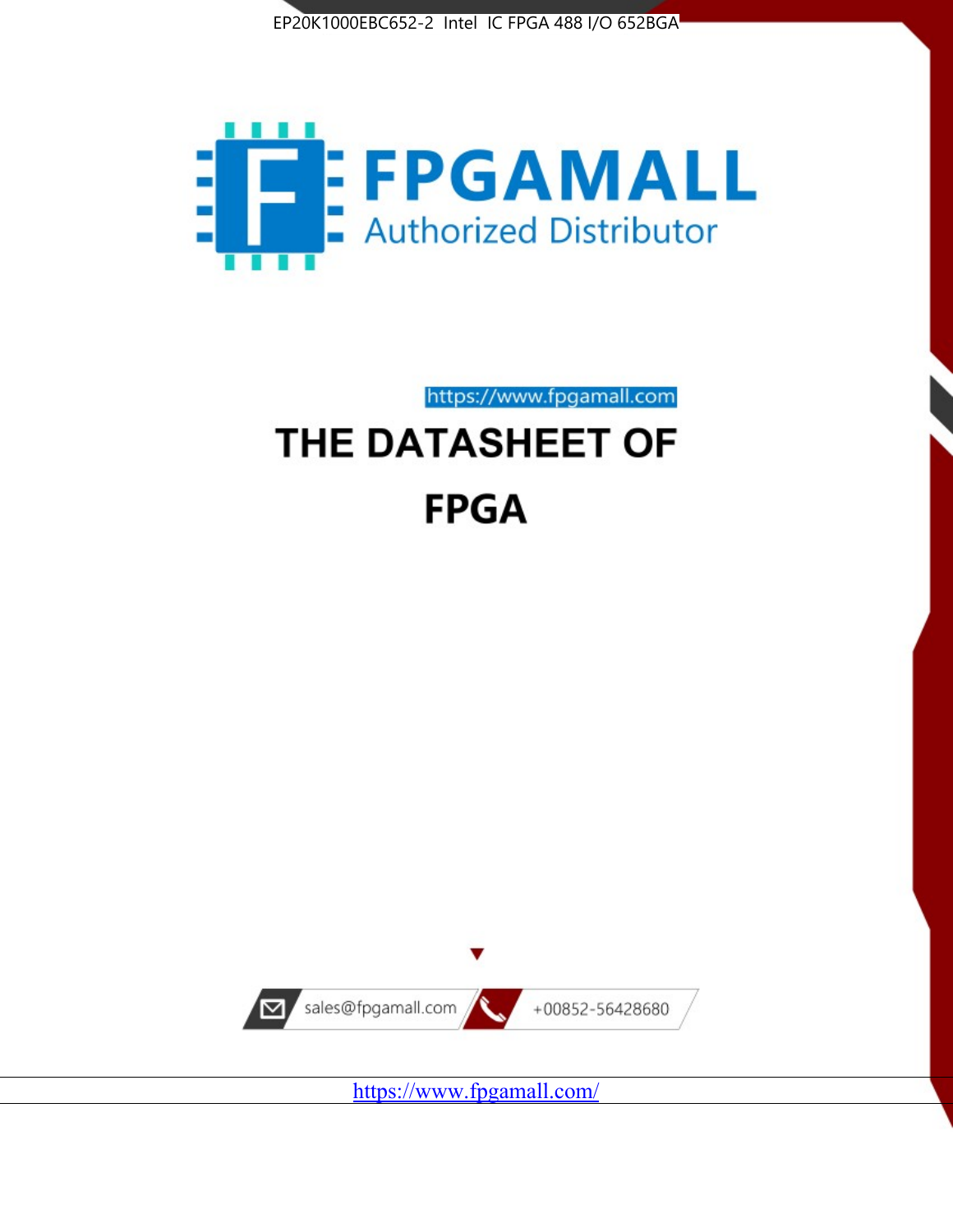

## **APEX 20K**

**Programmable Logic Device Family**

#### **March 2004, ver. 5.1 Data Sheet**

- **Features ■** Industry's first programmable logic device (PLD) incorporating system-on-a-programmable-chip (SOPC) integration
	- MultiCore™ architecture integrating look-up table (LUT) logic, product-term logic, and embedded memory
	- LUT logic used for register-intensive functions
	- Embedded system block (ESB) used to implement memory functions, including first-in first-out (FIFO) buffers, dual-port RAM, and content-addressable memory (CAM)
	- ESB implementation of product-term logic used for combinatorial-intensive functions
	- High density
		- 30,000 to 1.5 million typical gates (see Tables 1 and 2)
		- Up to 51,840 logic elements (LEs)
		- Up to 442,368 RAM bits that can be used without reducing available logic
		- Up to 3,456 product-term-based macrocells

|                             | Table 1. APEX 20K Device Features |                 | Note $(1)$      |                  |                  |                 |                  |
|-----------------------------|-----------------------------------|-----------------|-----------------|------------------|------------------|-----------------|------------------|
| <b>Feature</b>              | <b>EP20K30E</b>                   | <b>EP20K60E</b> | <b>EP20K100</b> | <b>EP20K100E</b> | <b>EP20K160E</b> | <b>EP20K200</b> | <b>EP20K200E</b> |
| Maximum<br>system<br>gates  | 113,000                           | 162,000         | 263.000         | 263,000          | 404.000          | 526,000         | 526,000          |
| Typical<br>gates            | 30,000                            | 60,000          | 100,000         | 100,000          | 160,000          | 200,000         | 200,000          |
| <b>LEs</b>                  | 1,200                             | 2,560           | 4,160           | 4,160            | 6.400            | 8,320           | 8,320            |
| <b>ESBs</b>                 | 12                                | 16              | 26              | 26               | 40               | 52              | 52               |
| Maximum<br><b>RAM</b> bits  | 24,576                            | 32,768          | 53,248          | 53,248           | 81,920           | 106,496         | 106,496          |
| Maximum<br>macrocells       | 192                               | 256             | 416             | 416              | 640              | 832             | 832              |
| Maximum<br>user I/O<br>pins | 128                               | 196             | 252             | 246              | 316              | 382             | 376              |

#### **Altera Corporation 1**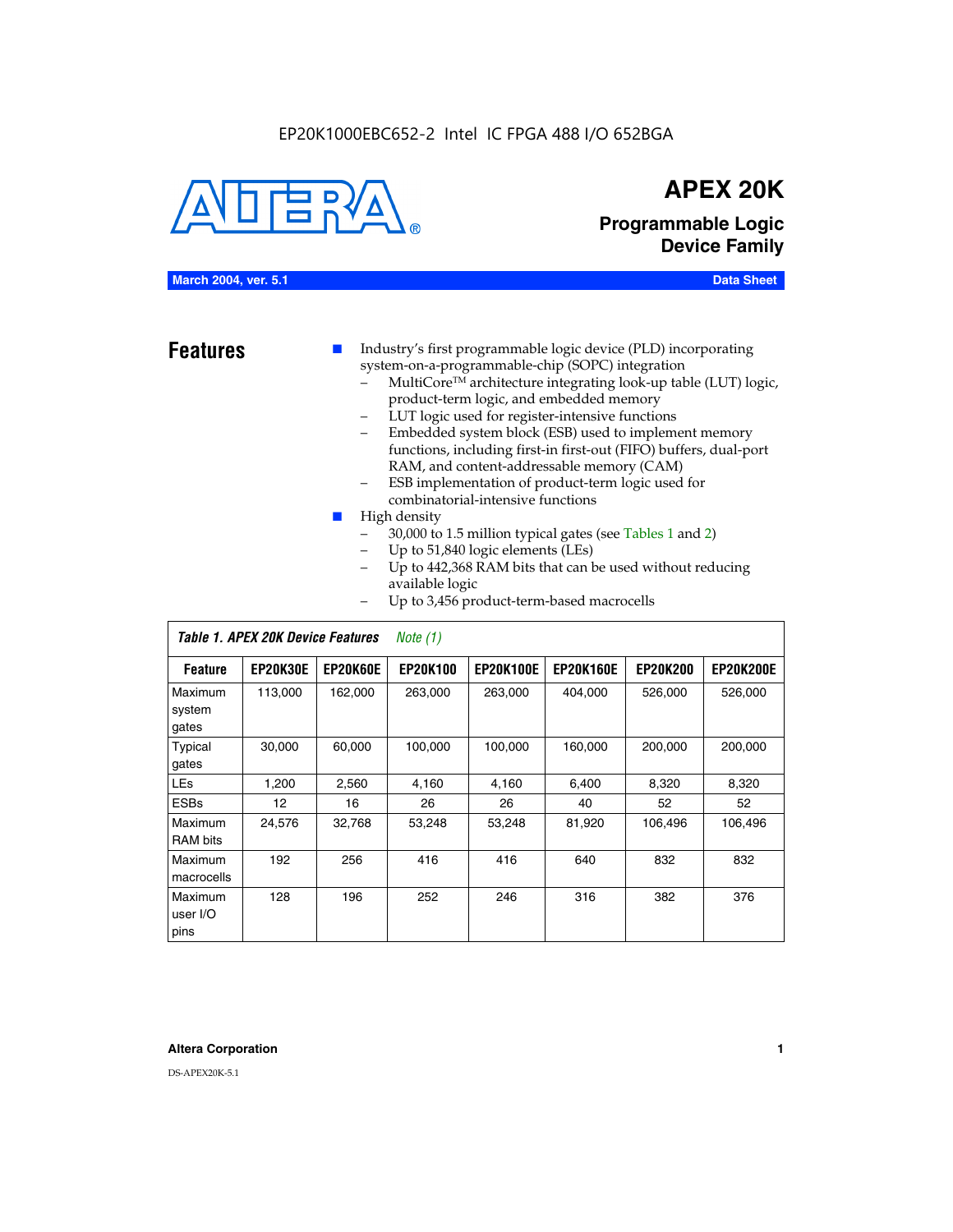| Table 2. Additional APEX 20K Device Features |                  |                 | <i>Note</i> $(1)$ |                  |                   |                   |
|----------------------------------------------|------------------|-----------------|-------------------|------------------|-------------------|-------------------|
| <b>Feature</b>                               | <b>EP20K300E</b> | <b>EP20K400</b> | <b>EP20K400E</b>  | <b>EP20K600E</b> | <b>EP20K1000E</b> | <b>EP20K1500E</b> |
| Maximum system<br>gates                      | 728,000          | 1,052,000       | 1,052,000         | 1,537,000        | 1,772,000         | 2,392,000         |
| <b>Typical gates</b>                         | 300,000          | 400,000         | 400,000           | 600,000          | 1,000,000         | 1,500,000         |
| <b>LEs</b>                                   | 11,520           | 16.640          | 16,640            | 24,320           | 38,400            | 51,840            |
| <b>ESBs</b>                                  | 72               | 104             | 104               | 152              | 160               | 216               |
| Maximum<br><b>RAM bits</b>                   | 147,456          | 212,992         | 212.992           | 311,296          | 327,680           | 442.368           |
| Maximum<br>macrocells                        | 1,152            | 1,664           | 1,664             | 2.432            | 2,560             | 3,456             |
| Maximum user I/O<br>pins                     | 408              | 502             | 488               | 588              | 708               | 808               |

#### *Note to Tables 1 and 2:*

(1) The embedded IEEE Std. 1149.1 Joint Test Action Group (JTAG) boundary-scan circuitry contributes up to 57,000 additional gates.

**Additional Features**

- Designed for low-power operation
	- 1.8-V and 2.5-V supply voltage (see Table 3)
	- $-$  MultiVolt<sup>TM</sup> I/O interface support to interface with 1.8-V, 2.5-V, 3.3-V, and 5.0-V devices (see Table 3)
	- ESB offering programmable power-saving mode

| <b>Table 3. APEX 20K Supply Voltages</b>                                       |                                                       |                                                                                                                                                                          |  |  |  |  |  |
|--------------------------------------------------------------------------------|-------------------------------------------------------|--------------------------------------------------------------------------------------------------------------------------------------------------------------------------|--|--|--|--|--|
| <b>Feature</b>                                                                 | <b>Device</b>                                         |                                                                                                                                                                          |  |  |  |  |  |
|                                                                                | <b>EP20K100</b><br><b>EP20K200</b><br><b>EP20K400</b> | EP20K30E<br>EP20K60E<br><b>EP20K100E</b><br><b>EP20K160E</b><br>EP20K200E<br><b>EP20K300E</b><br><b>EP20K400E</b><br>EP20K600E<br><b>EP20K1000E</b><br><b>EP20K1500E</b> |  |  |  |  |  |
| Internal supply voltage (V <sub>CCINT</sub> )                                  | 2.5V                                                  | 1.8V                                                                                                                                                                     |  |  |  |  |  |
| MultiVolt I/O interface voltage levels $(V_{\text{CCIO}})$ 2.5 V, 3.3 V, 5.0 V |                                                       | 1.8 V, 2.5 V, 3.3 V, 5.0 V $(1)$                                                                                                                                         |  |  |  |  |  |

#### *Note to Table 3:*

(1) APEX 20KE devices can be 5.0-V tolerant by using an external resistor.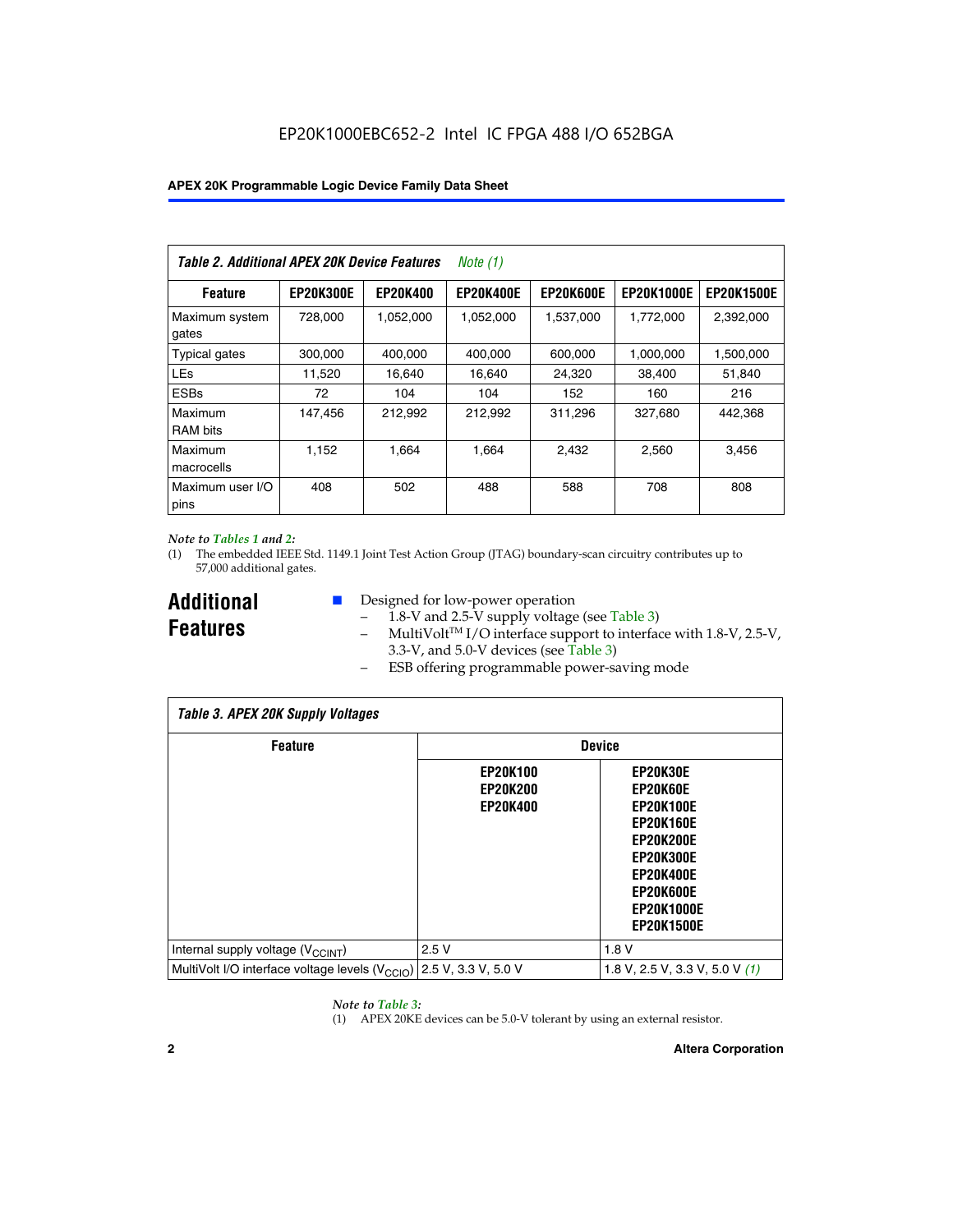### EP20K1000EBC652-2 Intel IC FPGA 488 I/O 652BGA

#### **APEX 20K Programmable Logic Device Family Data Sheet**

- Flexible clock management circuitry with up to four phase-locked loops (PLLs)
	- Built-in low-skew clock tree
	- Up to eight global clock signals
	- $ClockLock^{\circledR}$  feature reducing clock delay and skew
	- $ClockBoost^{\circledR}$  feature providing clock multiplication and division
	- ClockShiftTM programmable clock phase and delay shifting
- Powerful I/O features
	- Compliant with peripheral component interconnect Special Interest Group (PCI SIG) *PCI Local Bus Specification, Revision 2.2* for 3.3-V operation at 33 or 66 MHz and 32 or 64 bits
	- Support for high-speed external memories, including DDR SDRAM and ZBT SRAM (ZBT is a trademark of Integrated Device Technology, Inc.)
	- Bidirectional I/O performance  $(t_{CO} + t_{SU})$  up to 250 MHz
	- LVDS performance up to 840 Mbits per channel
	- Direct connection from I/O pins to local interconnect providing fast  $t_{CO}$  and  $t_{SU}$  times for complex logic
	- MultiVolt I/O interface support to interface with 1.8-V, 2.5-V, 3.3-V, and 5.0-V devices (see Table 3)
	- Programmable clamp to  $V_{\text{C}CD}$
	- Individual tri-state output enable control for each pin
	- Programmable output slew-rate control to reduce switching noise
	- Support for advanced I/O standards, including low-voltage differential signaling (LVDS), LVPECL, PCI-X, AGP, CTT, stubseries terminated logic (SSTL-3 and SSTL-2), Gunning transceiver logic plus (GTL+), and high-speed terminated logic (HSTL Class I)
	- Pull-up on I/O pins before and during configuration
- Advanced interconnect structure
	- Four-level hierarchical FastTrack® Interconnect structure providing fast, predictable interconnect delays
	- Dedicated carry chain that implements arithmetic functions such as fast adders, counters, and comparators (automatically used by software tools and megafunctions)
	- Dedicated cascade chain that implements high-speed, high-fan-in logic functions (automatically used by software tools and megafunctions)
	- Interleaved local interconnect allows one LE to drive 29 other LEs through the fast local interconnect
- Advanced packaging options
	- Available in a variety of packages with 144 to 1,020 pins (see Tables 4 through 7)
	- FineLine BGA® packages maximize board space efficiency
- Advanced software support
	- Software design support and automatic place-and-route provided by the Altera® Quartus® II development system for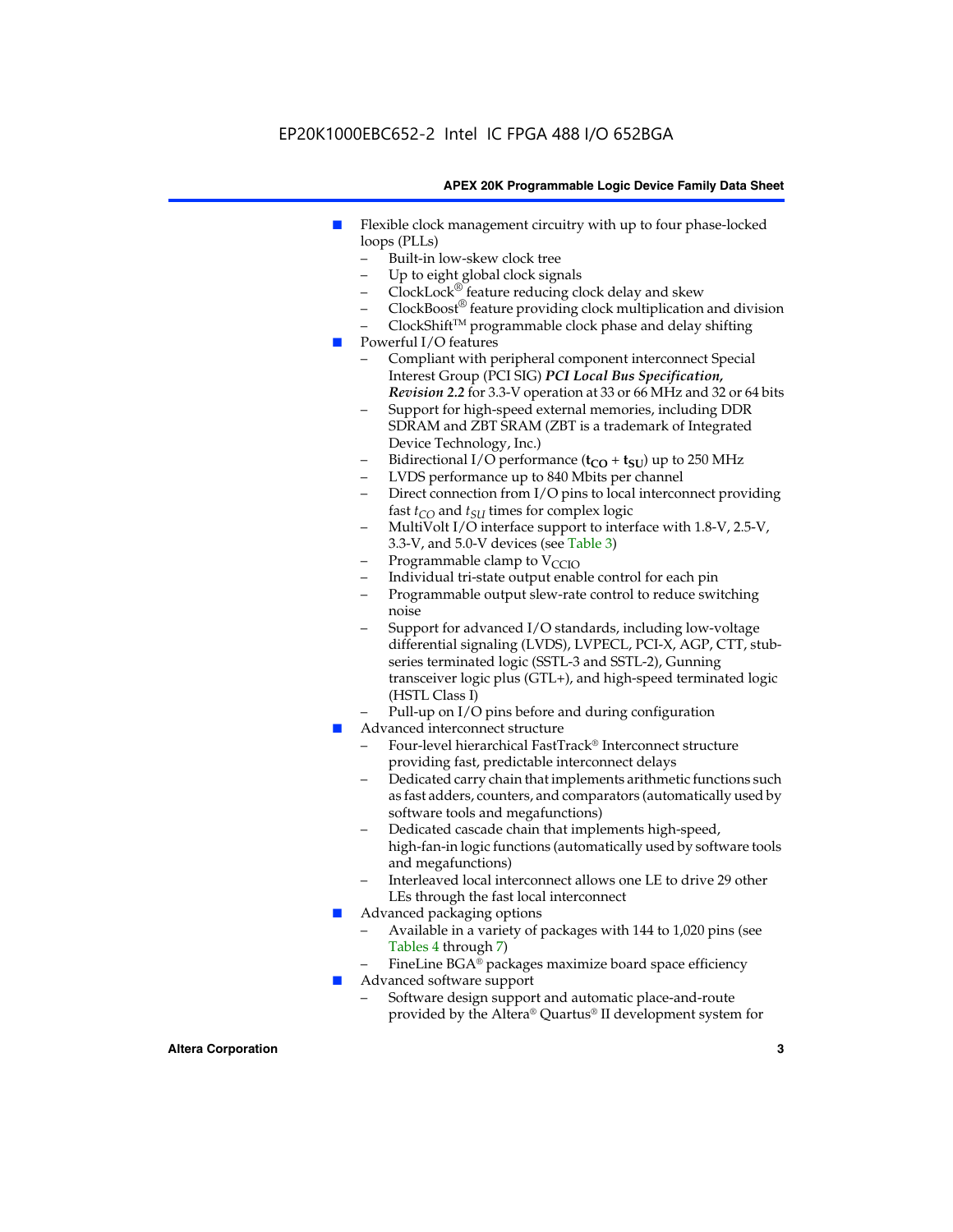Windows-based PCs, Sun SPARCstations, and HP 9000 Series 700/800 workstations

- Altera MegaCore® functions and Altera Megafunction Partners Program (AMPP<sup>SM</sup>) megafunctions
- NativeLink<sup>™</sup> integration with popular synthesis, simulation, and timing analysis tools
- Quartus II SignalTap® embedded logic analyzer simplifies in-system design evaluation by giving access to internal nodes during device operation
- Supports popular revision-control software packages including PVCS, Revision Control System (RCS), and Source Code Control System (SCCS )

#### *Table 4. APEX 20K QFP, BGA & PGA Package Options & I/O Count Notes (1), (2)*

| <b>Device</b>   | 144-Pin<br><b>TQFP</b> | 208-Pin<br><b>PQFP</b><br><b>ROFP</b> | 240-Pin<br><b>PQFP</b><br><b>ROFP</b> |     | 356-Pin BGA   652-Pin BGA | 655-Pin PGA |
|-----------------|------------------------|---------------------------------------|---------------------------------------|-----|---------------------------|-------------|
| EP20K30E        | 92                     | 125                                   |                                       |     |                           |             |
| <b>EP20K60E</b> | 92                     | 148                                   | 151                                   | 196 |                           |             |
| EP20K100        | 101                    | 159                                   | 189                                   | 252 |                           |             |
| EP20K100E       | 92                     | 151                                   | 183                                   | 246 |                           |             |
| EP20K160E       | 88                     | 143                                   | 175                                   | 271 |                           |             |
| EP20K200        |                        | 144                                   | 174                                   | 277 |                           |             |
| EP20K200E       |                        | 136                                   | 168                                   | 271 | 376                       |             |
| EP20K300E       |                        |                                       | 152                                   |     | 408                       |             |
| EP20K400        |                        |                                       |                                       |     | 502                       | 502         |
| EP20K400E       |                        |                                       |                                       |     | 488                       |             |
| EP20K600E       |                        |                                       |                                       |     | 488                       |             |
| EP20K1000E      |                        |                                       |                                       |     | 488                       |             |
| EP20K1500E      |                        |                                       |                                       |     | 488                       |             |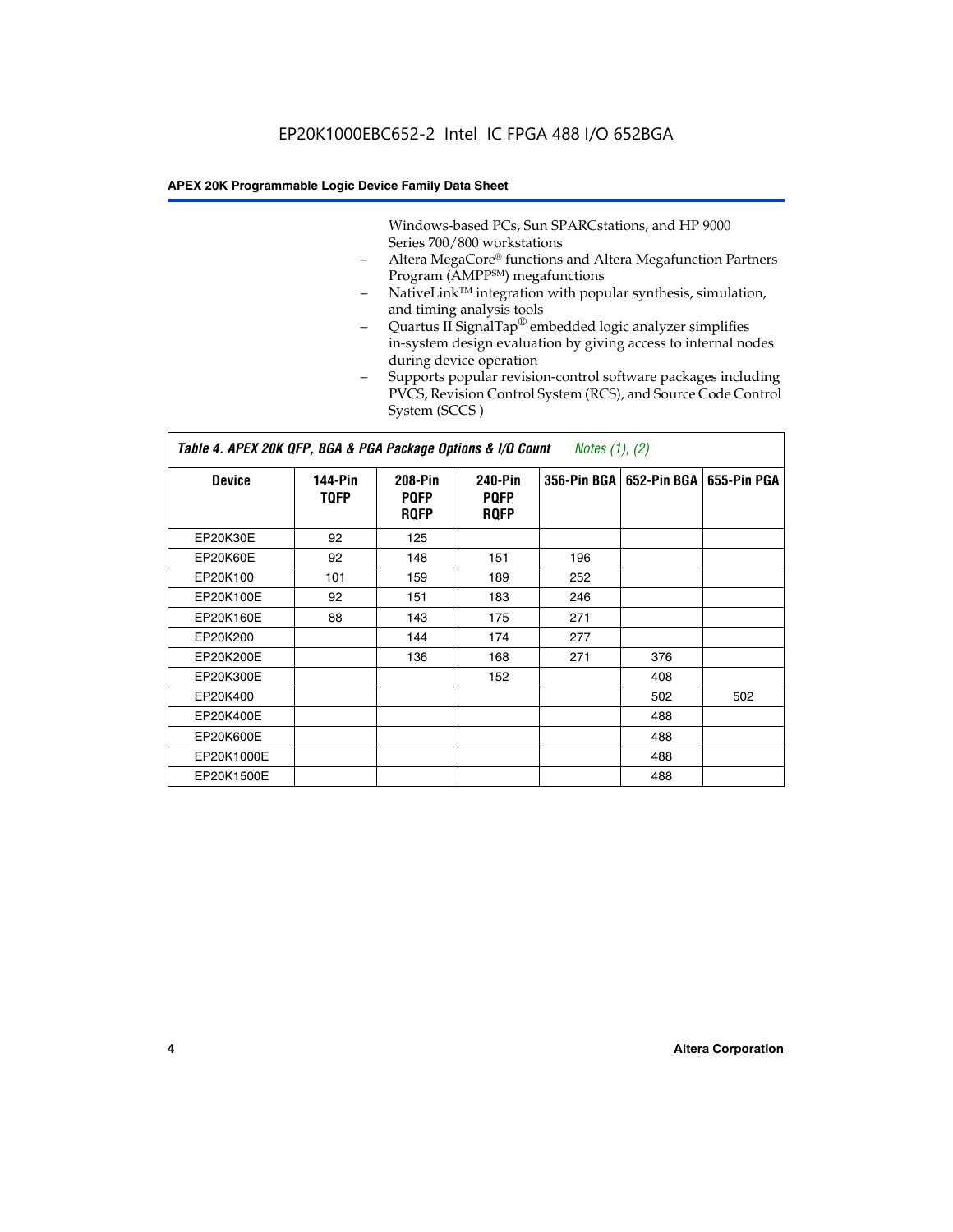| APEX 20K Programmable Logic Device Family Data Sheet |  |  |
|------------------------------------------------------|--|--|
|------------------------------------------------------|--|--|

| Table 5. APEX 20K FineLine BGA Package Options & I/O Count<br>Notes $(1)$ , $(2)$ |                |                |                |           |           |  |  |
|-----------------------------------------------------------------------------------|----------------|----------------|----------------|-----------|-----------|--|--|
| <b>Device</b>                                                                     | <b>144 Pin</b> | <b>324 Pin</b> | <b>484 Pin</b> | 672 Pin   | 1,020 Pin |  |  |
| EP20K30E                                                                          | 93             | 128            |                |           |           |  |  |
| <b>EP20K60E</b>                                                                   | 93             | 196            |                |           |           |  |  |
| EP20K100                                                                          |                | 252            |                |           |           |  |  |
| EP20K100E                                                                         | 93             | 246            |                |           |           |  |  |
| EP20K160E                                                                         |                |                | 316            |           |           |  |  |
| EP20K200                                                                          |                |                | 382            |           |           |  |  |
| EP20K200E                                                                         |                |                | 376            | 376       |           |  |  |
| EP20K300E                                                                         |                |                |                | 408       |           |  |  |
| EP20K400                                                                          |                |                |                | 502 $(3)$ |           |  |  |
| EP20K400E                                                                         |                |                |                | 488 $(3)$ |           |  |  |
| EP20K600E                                                                         |                |                |                | 508 $(3)$ | 588       |  |  |
| EP20K1000E                                                                        |                |                |                | 508 $(3)$ | 708       |  |  |
| EP20K1500E                                                                        |                |                |                |           | 808       |  |  |

#### *Notes to Tables 4 and 5:*

(1) I/O counts include dedicated input and clock pins.

(2) APEX 20K device package types include thin quad flat pack (TQFP), plastic quad flat pack (PQFP), power quad flat pack (RQFP), 1.27-mm pitch ball-grid array (BGA), 1.00-mm pitch FineLine BGA, and pin-grid array (PGA) packages.

(3) This device uses a thermally enhanced package, which is taller than the regular package. Consult the *Altera Device Package Information Data Sheet* for detailed package size information.

| Table 6. APEX 20K QFP, BGA & PGA Package Sizes |                |                    |                    |                |                |                    |  |  |
|------------------------------------------------|----------------|--------------------|--------------------|----------------|----------------|--------------------|--|--|
| <b>Feature</b>                                 | 144-Pin TQFP   | 208-Pin QFP        | 240-Pin QFP        | 356-Pin BGA    | 652-Pin BGA    | 655-Pin PGA        |  |  |
| Pitch (mm)                                     | 0.50           | 0.50               | 0.50               | 1.27           | 1.27           |                    |  |  |
| Area ( $mm2$ )                                 | 484            | 924                | 1.218              | 1.225          | 2.025          | 3,906              |  |  |
| Length $\times$ Width<br>$(mm \times mm)$      | $22 \times 22$ | $30.4 \times 30.4$ | $34.9 \times 34.9$ | $35 \times 35$ | $45 \times 45$ | $62.5 \times 62.5$ |  |  |

| Table 7. APEX 20K FineLine BGA Package Sizes |                |                |                |                |                  |  |  |  |
|----------------------------------------------|----------------|----------------|----------------|----------------|------------------|--|--|--|
| <b>Feature</b>                               | 144 Pin        | <b>324 Pin</b> | 484 Pin        | 672 Pin        | <b>1,020 Pin</b> |  |  |  |
| Pitch (mm)                                   | 1.00           | 1.00           | 1.00           | 1.00           | 1.00             |  |  |  |
| Area ( $mm2$ )                               | 169            | 361            | 529            | 729            | 1,089            |  |  |  |
| Length $\times$ Width (mm $\times$ mm)       | $13 \times 13$ | $19 \times 19$ | $23 \times 23$ | $27 \times 27$ | $33 \times 33$   |  |  |  |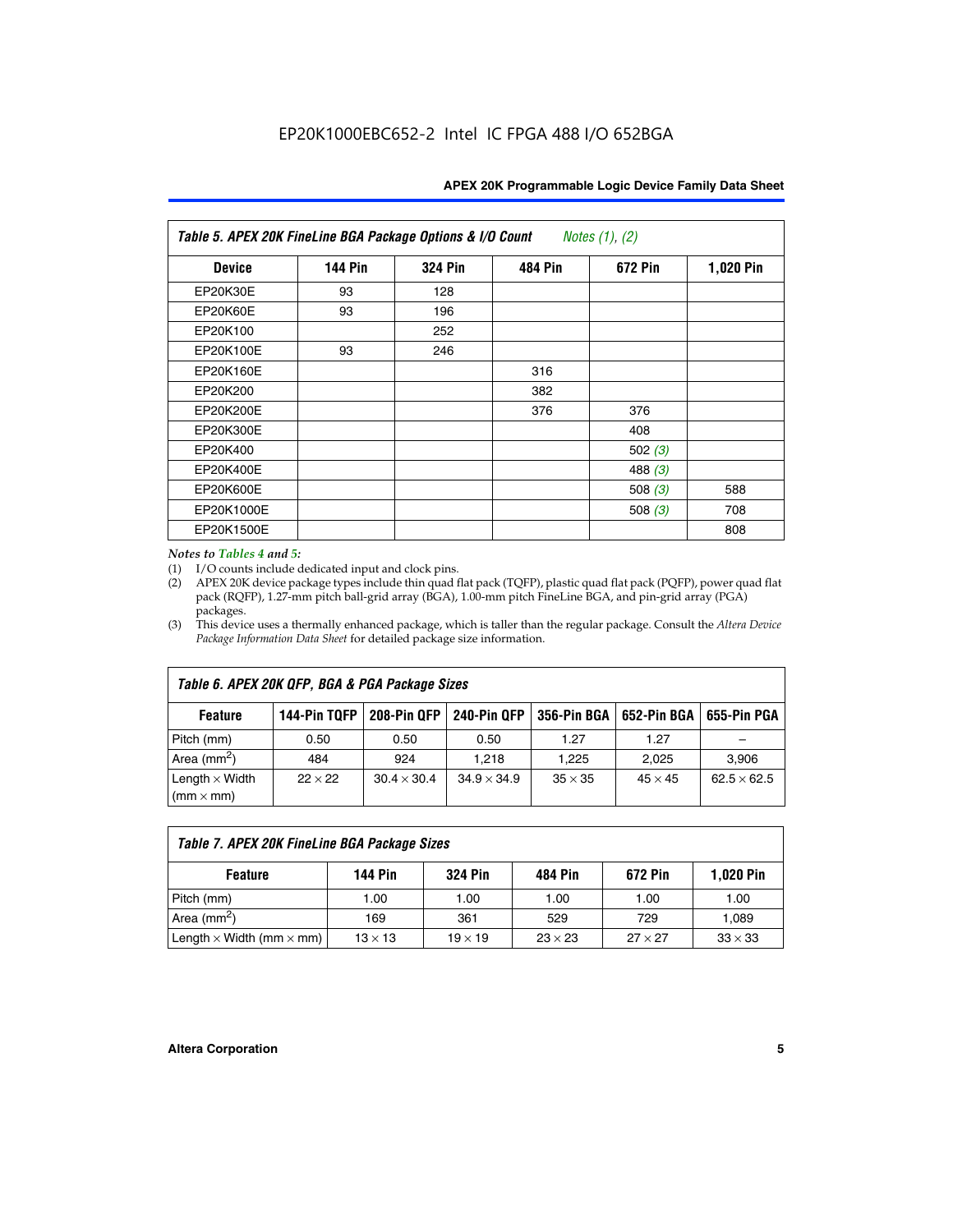## **General Description**

APEXTM 20K devices are the first PLDs designed with the MultiCore architecture, which combines the strengths of LUT-based and productterm-based devices with an enhanced memory structure. LUT-based logic provides optimized performance and efficiency for data-path, registerintensive, mathematical, or digital signal processing (DSP) designs. Product-term-based logic is optimized for complex combinatorial paths, such as complex state machines. LUT- and product-term-based logic combined with memory functions and a wide variety of MegaCore and AMPP functions make the APEX 20K device architecture uniquely suited for system-on-a-programmable-chip designs. Applications historically requiring a combination of LUT-, product-term-, and memory-based devices can now be integrated into one APEX 20K device.

APEX 20KE devices are a superset of APEX 20K devices and include additional features such as advanced I/O standard support, CAM, additional global clocks, and enhanced ClockLock clock circuitry. In addition, APEX 20KE devices extend the APEX 20K family to 1.5 million gates. APEX 20KE devices are denoted with an "E" suffix in the device name (e.g., the EP20K1000E device is an APEX 20KE device). Table 8 compares the features included in APEX 20K and APEX 20KE devices.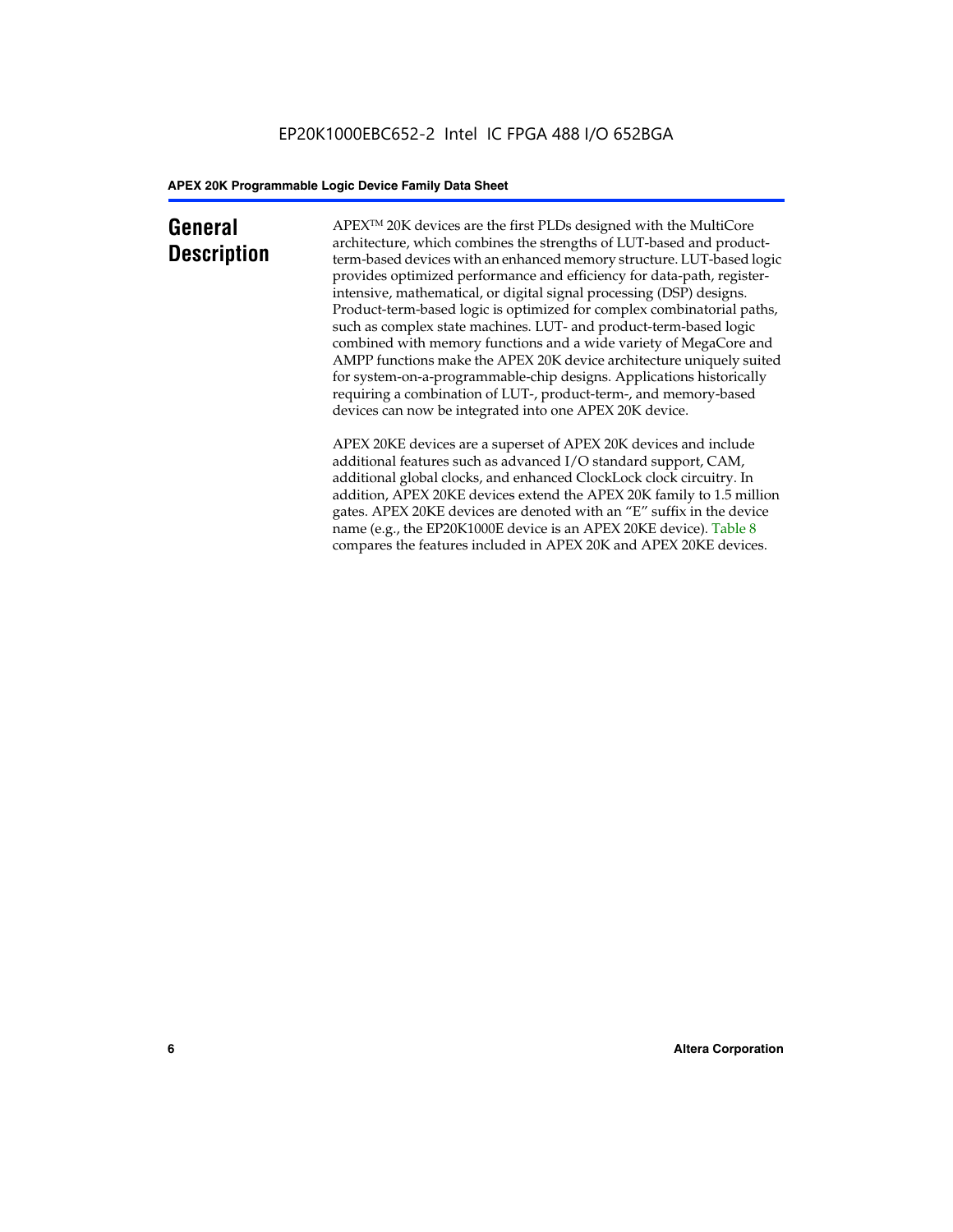| Table 8. Comparison of APEX 20K & APEX 20KE Features |                                                                                                                                                                     |                                                                                                                                                                                                                                                                                                                                                                                                                                                                                                  |  |  |  |  |
|------------------------------------------------------|---------------------------------------------------------------------------------------------------------------------------------------------------------------------|--------------------------------------------------------------------------------------------------------------------------------------------------------------------------------------------------------------------------------------------------------------------------------------------------------------------------------------------------------------------------------------------------------------------------------------------------------------------------------------------------|--|--|--|--|
| <b>Feature</b>                                       | <b>APEX 20K Devices</b>                                                                                                                                             | <b>APEX 20KE Devices</b>                                                                                                                                                                                                                                                                                                                                                                                                                                                                         |  |  |  |  |
| MultiCore system integration                         | Full support                                                                                                                                                        | Full support                                                                                                                                                                                                                                                                                                                                                                                                                                                                                     |  |  |  |  |
| SignalTap logic analysis                             | Full support                                                                                                                                                        | Full support                                                                                                                                                                                                                                                                                                                                                                                                                                                                                     |  |  |  |  |
| 32/64-Bit, 33-MHz PCI                                | Full compliance in -1, -2 speed<br>grades                                                                                                                           | Full compliance in -1, -2 speed grades                                                                                                                                                                                                                                                                                                                                                                                                                                                           |  |  |  |  |
| 32/64-Bit, 66-MHz PCI                                |                                                                                                                                                                     | Full compliance in -1 speed grade                                                                                                                                                                                                                                                                                                                                                                                                                                                                |  |  |  |  |
| MultiVolt I/O                                        | 2.5-V or 3.3-V V <sub>CCIO</sub><br>V <sub>CCIO</sub> selected for device<br>Certain devices are 5.0-V tolerant                                                     | 1.8-V, 2.5-V, or 3.3-V V <sub>CCIO</sub><br>V <sub>CCIO</sub> selected block-by-block<br>5.0-V tolerant with use of external resistor                                                                                                                                                                                                                                                                                                                                                            |  |  |  |  |
| ClockLock support                                    | Clock delay reduction<br>$2\times$ and $4\times$ clock multiplication                                                                                               | Clock delay reduction<br>$m/(n \times v)$ or $m/(n \times k)$ clock multiplication<br>Drive ClockLock output off-chip<br>External clock feedback<br>ClockShift<br>LVDS support<br>Up to four PLLs<br>ClockShift, clock phase adjustment                                                                                                                                                                                                                                                          |  |  |  |  |
| Dedicated clock and input pins                       | Six                                                                                                                                                                 | Eight                                                                                                                                                                                                                                                                                                                                                                                                                                                                                            |  |  |  |  |
| I/O standard support                                 | 2.5-V, 3.3-V, 5.0-V I/O<br>3.3-V PCI<br>Low-voltage complementary<br>metal-oxide semiconductor<br>(LVCMOS)<br>Low-voltage transistor-to-transistor<br>logic (LVTTL) | 1.8-V, 2.5-V, 3.3-V, 5.0-V I/O<br>$2.5-V$ $I/O$<br>3.3-V PCI and PCI-X<br>3.3-V Advanced Graphics Port (AGP)<br>Center tap terminated (CTT)<br>$GTL+$<br><b>LVCMOS</b><br><b>LVTTL</b><br>True-LVDS and LVPECL data pins<br>(in EP20K300E and larger devices)<br>LVDS and LVPECL signaling (in all BGA<br>and FineLine BGA devices)<br>LVDS and LVPECL data pins up to<br>156 Mbps (in -1 speed grade devices)<br><b>HSTL Class I</b><br>PCI-X<br>SSTL-2 Class I and II<br>SSTL-3 Class I and II |  |  |  |  |
| Memory support                                       | Dual-port RAM<br><b>FIFO</b><br><b>RAM</b><br><b>ROM</b>                                                                                                            | CAM<br>Dual-port RAM<br><b>FIFO</b><br><b>RAM</b><br><b>ROM</b>                                                                                                                                                                                                                                                                                                                                                                                                                                  |  |  |  |  |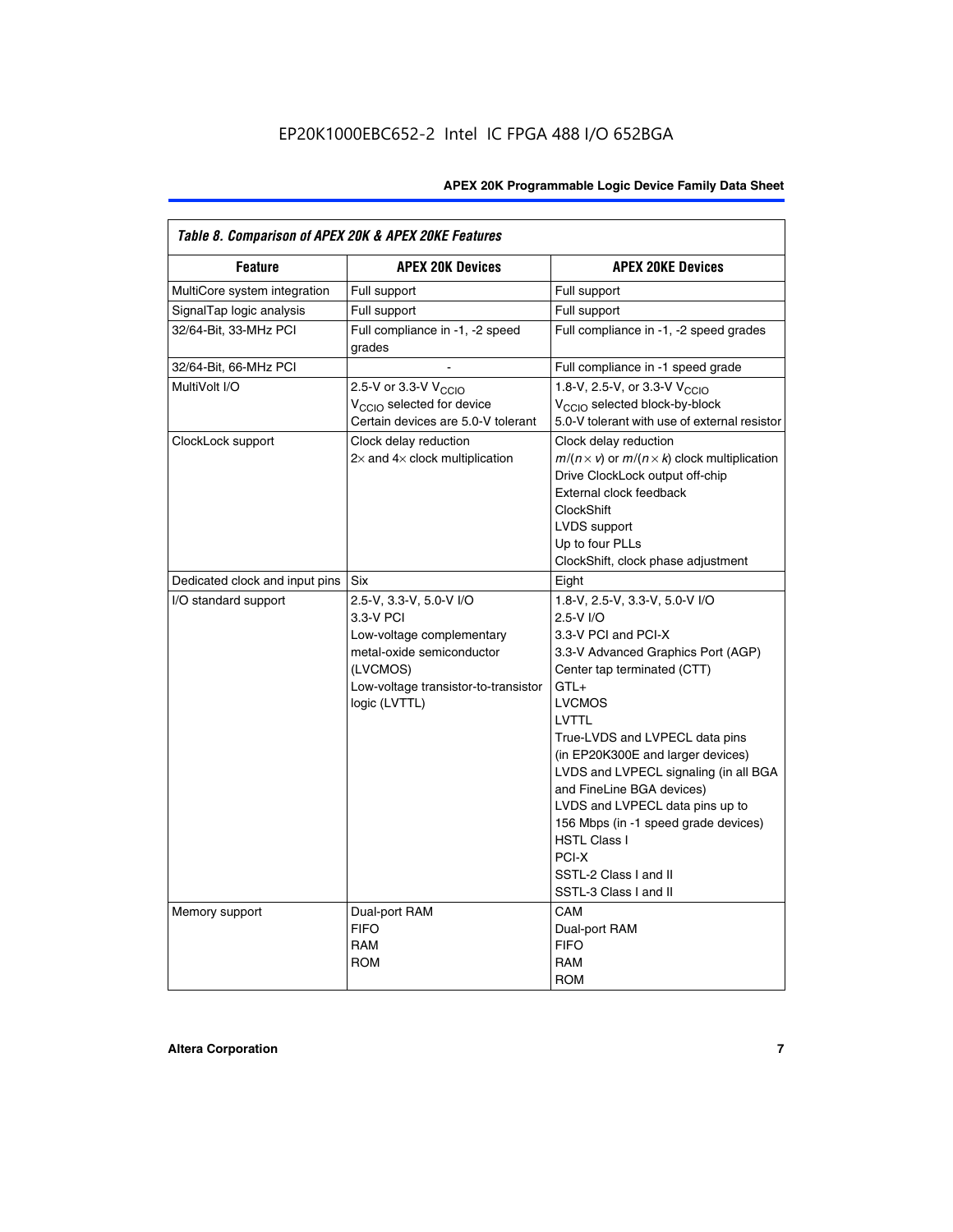All APEX 20K devices are reconfigurable and are 100% tested prior to shipment. As a result, test vectors do not have to be generated for fault coverage purposes. Instead, the designer can focus on simulation and design verification. In addition, the designer does not need to manage inventories of different application-specific integrated circuit (ASIC) designs; APEX 20K devices can be configured on the board for the specific functionality required.

APEX 20K devices are configured at system power-up with data stored in an Altera serial configuration device or provided by a system controller. Altera offers in-system programmability (ISP)-capable EPC1, EPC2, and EPC16 configuration devices, which configure APEX 20K devices via a serial data stream. Moreover, APEX 20K devices contain an optimized interface that permits microprocessors to configure APEX 20K devices serially or in parallel, and synchronously or asynchronously. The interface also enables microprocessors to treat APEX 20K devices as memory and configure the device by writing to a virtual memory location, making reconfiguration easy.

After an APEX 20K device has been configured, it can be reconfigured in-circuit by resetting the device and loading new data. Real-time changes can be made during system operation, enabling innovative reconfigurable computing applications.

APEX 20K devices are supported by the Altera Quartus II development system, a single, integrated package that offers HDL and schematic design entry, compilation and logic synthesis, full simulation and worst-case timing analysis, SignalTap logic analysis, and device configuration. The Quartus II software runs on Windows-based PCs, Sun SPARCstations, and HP 9000 Series 700/800 workstations.

The Quartus II software provides NativeLink interfaces to other industrystandard PC- and UNIX workstation-based EDA tools. For example, designers can invoke the Quartus II software from within third-party design tools. Further, the Quartus II software contains built-in optimized synthesis libraries; synthesis tools can use these libraries to optimize designs for APEX 20K devices. For example, the Synopsys Design Compiler library, supplied with the Quartus II development system, includes DesignWare functions optimized for the APEX 20K architecture.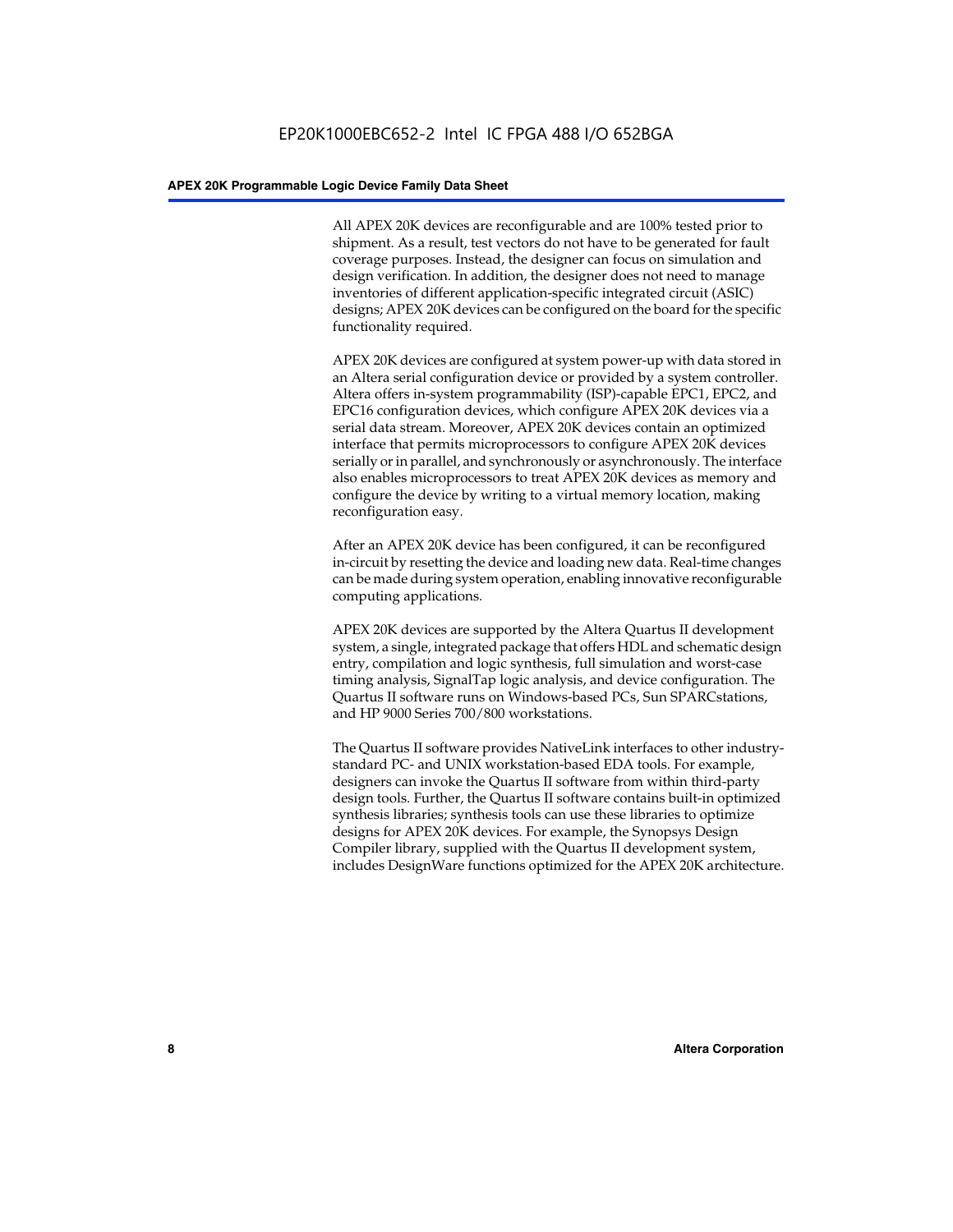| <b>Functional</b><br><b>Description</b> | APEX 20K devices incorporate LUT-based logic, product-term-based<br>logic, and memory into one device. Signal interconnections within<br>APEX 20K devices (as well as to and from device pins) are provided by the<br>FastTrack® Interconnect—a series of fast, continuous row and column<br>channels that run the entire length and width of the device.                                                                                                                                                                                                                                                                                                                                                                                                          |
|-----------------------------------------|--------------------------------------------------------------------------------------------------------------------------------------------------------------------------------------------------------------------------------------------------------------------------------------------------------------------------------------------------------------------------------------------------------------------------------------------------------------------------------------------------------------------------------------------------------------------------------------------------------------------------------------------------------------------------------------------------------------------------------------------------------------------|
|                                         | Each I/O pin is fed by an I/O element (IOE) located at the end of each row<br>and column of the FastTrack Interconnect. Each IOE contains a<br>bidirectional I/O buffer and a register that can be used as either an input<br>or output register to feed input, output, or bidirectional signals. When<br>used with a dedicated clock pin, these registers provide exceptional<br>performance. IOEs provide a variety of features, such as 3.3-V, 64-bit,<br>66-MHz PCI compliance; JTAG BST support; slew-rate control; and<br>tri-state buffers. APEX 20KE devices offer enhanced I/O support,<br>including support for 1.8-V I/O, 2.5-V I/O, LVCMOS, LVTTL, LVPECL,<br>3.3-V PCI, PCI-X, LVDS, GTL+, SSTL-2, SSTL-3, HSTL, CTT, and 3.3-V<br>AGP I/O standards. |
|                                         | The ESB can implement a variety of memory functions, including CAM,<br>RAM, dual-port RAM, ROM, and FIFO functions. Embedding the<br>memory directly into the die improves performance and reduces die area<br>compared to distributed-RAM implementations. Moreover, the<br>abundance of cascadable ESBs ensures that the APEX 20K device can<br>implement multiple wide memory blocks for high-density designs. The<br>ESB's high speed ensures it can implement small memory blocks without<br>any speed penalty. The abundance of ESBs ensures that designers can                                                                                                                                                                                              |



create as many different-sized memory blocks as the system requires.

Figure 1 shows an overview of the APEX 20K device.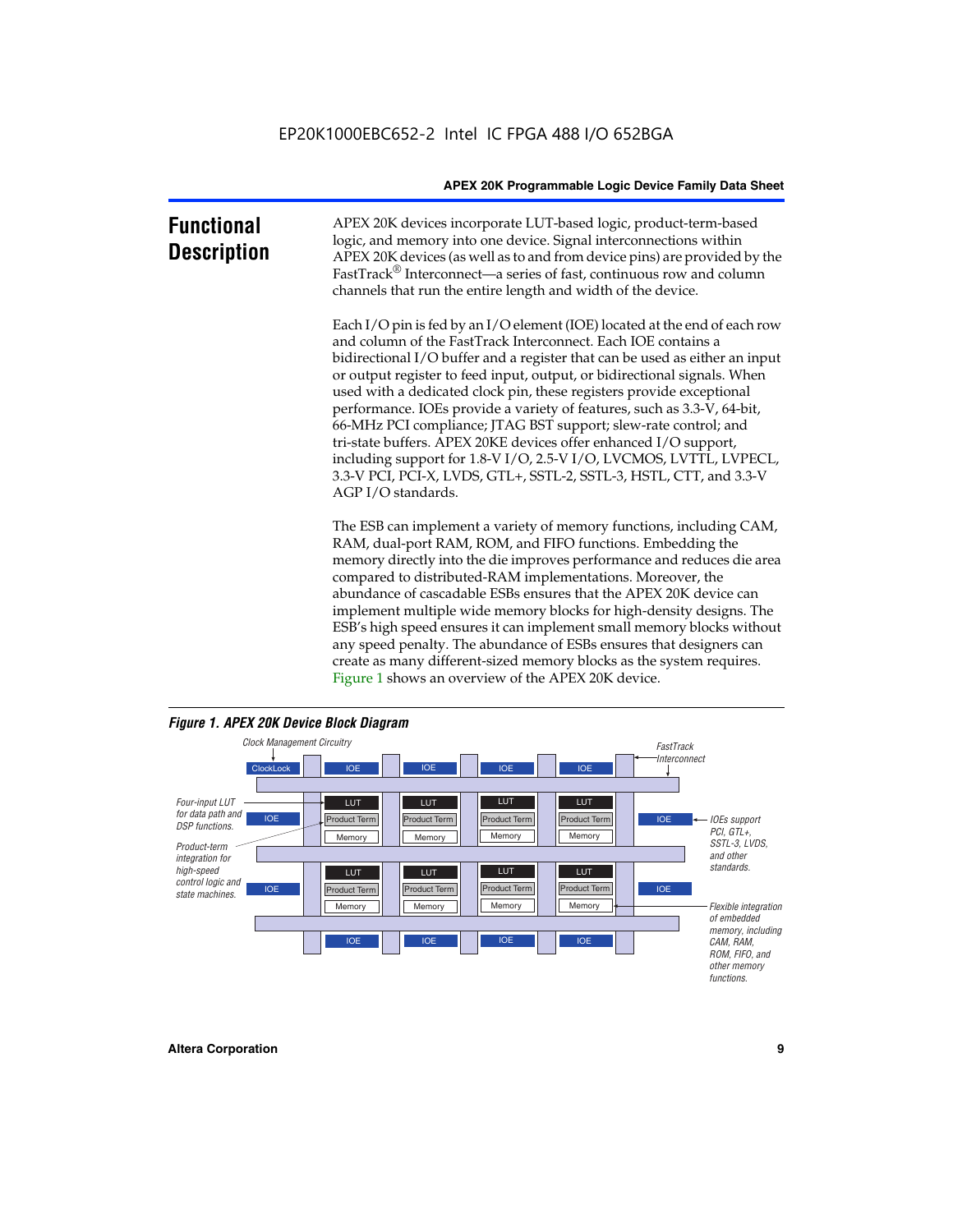APEX 20K devices provide two dedicated clock pins and four dedicated input pins that drive register control inputs. These signals ensure efficient distribution of high-speed, low-skew control signals. These signals use dedicated routing channels to provide short delays and low skews. Four of the dedicated inputs drive four global signals. These four global signals can also be driven by internal logic, providing an ideal solution for a clock divider or internally generated asynchronous clear signals with high fan-out. The dedicated clock pins featured on the APEX 20K devices can also feed logic. The devices also feature ClockLock and ClockBoost clock management circuitry. APEX 20KE devices provide two additional dedicated clock pins, for a total of four dedicated clock pins.

#### **MegaLAB Structure**

APEX 20K devices are constructed from a series of MegaLAB<sup>™</sup> structures. Each MegaLAB structure contains a group of logic array blocks (LABs), one ESB, and a MegaLAB interconnect, which routes signals within the MegaLAB structure. The EP20K30E device has 10 LABs, EP20K60E through EP20K600E devices have 16 LABs, and the EP20K1000E and EP20K1500E devices have 24 LABs. Signals are routed between MegaLAB structures and I/O pins via the FastTrack Interconnect. In addition, edge LABs can be driven by I/O pins through the local interconnect. Figure 2 shows the MegaLAB structure.



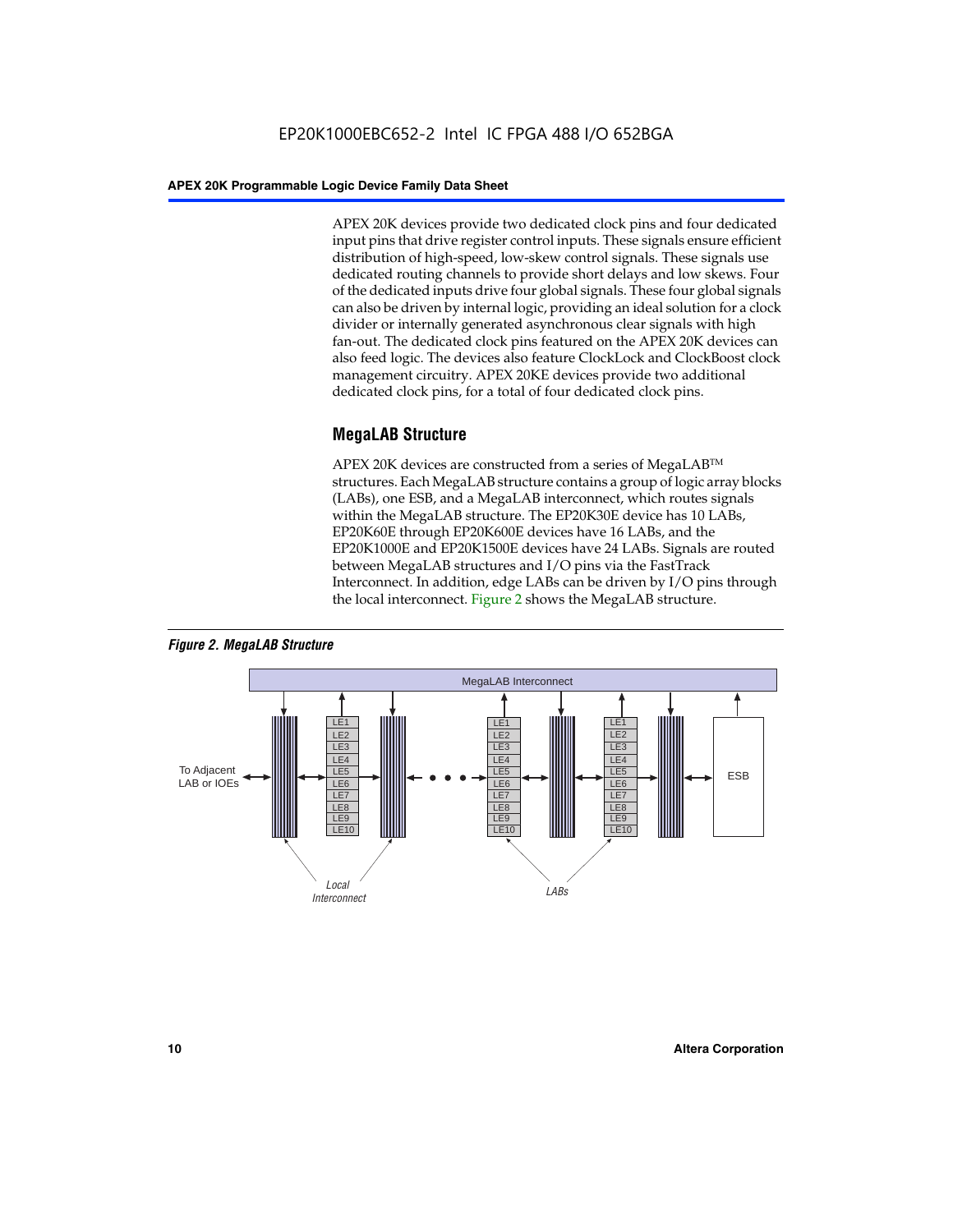#### **Logic Array Block**

Each LAB consists of 10 LEs, the LEs' associated carry and cascade chains, LAB control signals, and the local interconnect. The local interconnect transfers signals between LEs in the same or adjacent LABs, IOEs, or ESBs. The Quartus II Compiler places associated logic within an LAB or adjacent LABs, allowing the use of a fast local interconnect for high performance. Figure 3 shows the APEX 20K LAB.

APEX 20K devices use an interleaved LAB structure. This structure allows each LE to drive two local interconnect areas. This feature minimizes use of the MegaLAB and FastTrack interconnect, providing higher performance and flexibility. Each LE can drive 29 other LEs through the fast local interconnect.

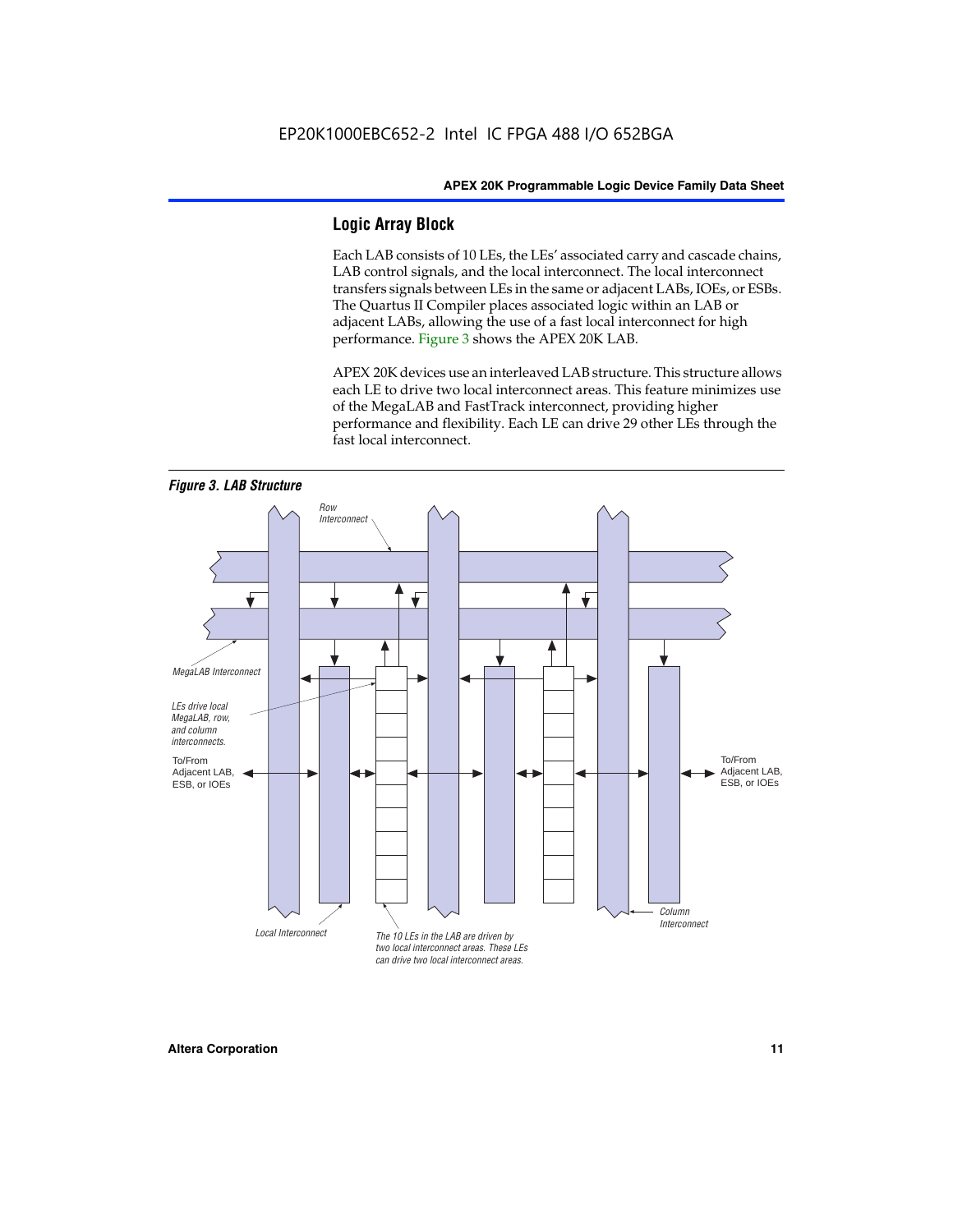Each LAB contains dedicated logic for driving control signals to its LEs and ESBs. The control signals include clock, clock enable, asynchronous clear, asynchronous preset, asynchronous load, synchronous clear, and synchronous load signals. A maximum of six control signals can be used at a time. Although synchronous load and clear signals are generally used when implementing counters, they can also be used with other functions.

Each LAB can use two clocks and two clock enable signals. Each LAB's clock and clock enable signals are linked (e.g., any LE in a particular LAB using CLK1 will also use CLKENA1). LEs with the same clock but different clock enable signals either use both clock signals in one LAB or are placed into separate LABs.

If both the rising and falling edges of a clock are used in a LAB, both LABwide clock signals are used.

The LAB-wide control signals can be generated from the LAB local interconnect, global signals, and dedicated clock pins. The inherent low skew of the FastTrack Interconnect enables it to be used for clock distribution. Figure 4 shows the LAB control signal generation circuit.



#### *Figure 4. LAB Control Signal Generation*

#### *Notes to Figure 4:*

- (1) APEX 20KE devices have four dedicated clocks.
- (2) The LABCLR1 and LABCLR2 signals also control asynchronous load and asynchronous preset for LEs within the LAB.
- (3) The SYNCCLR signal can be generated by the local interconnect or global signals.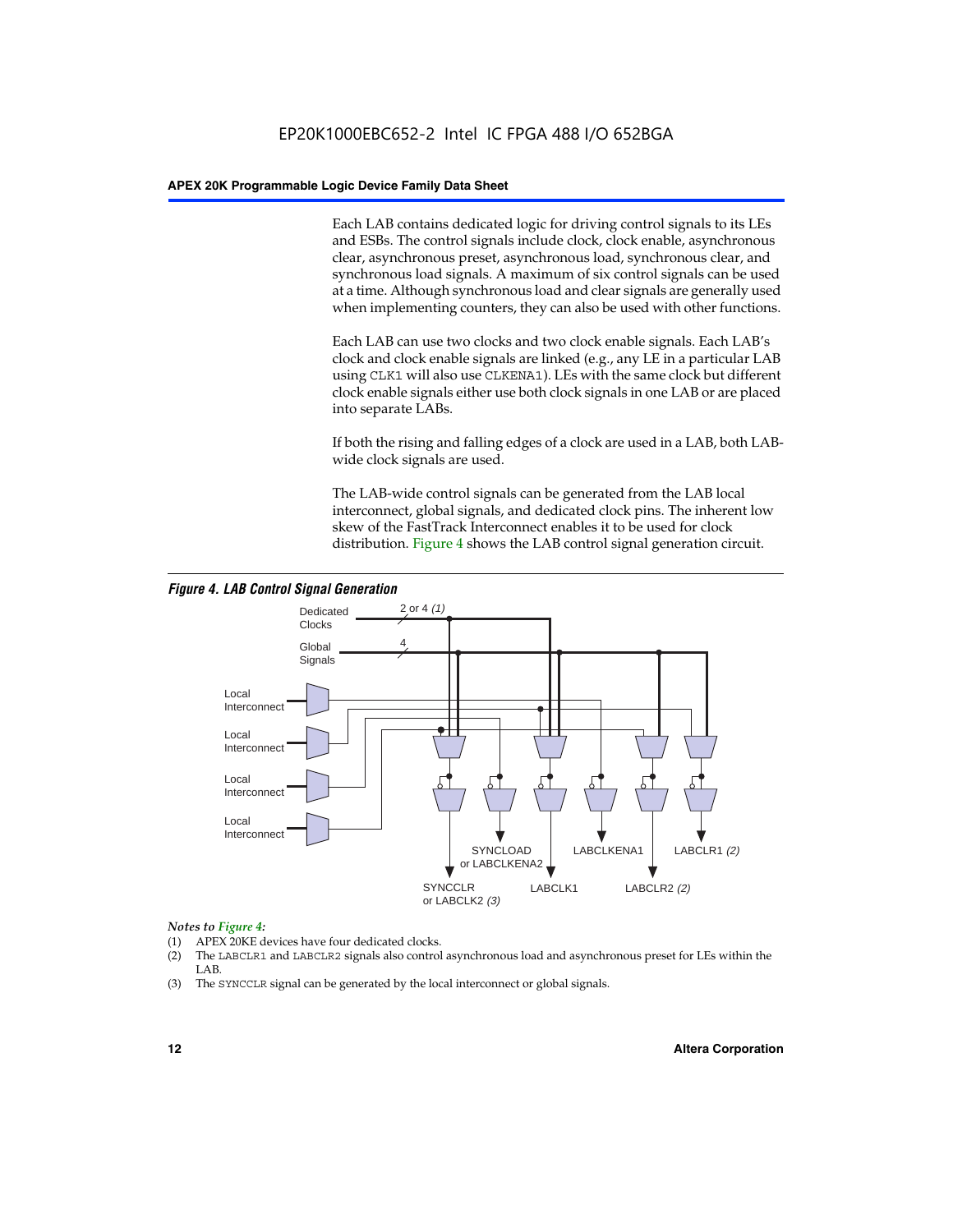#### **Logic Element**

The LE, the smallest unit of logic in the APEX 20K architecture, is compact and provides efficient logic usage. Each LE contains a four-input LUT, which is a function generator that can quickly implement any function of four variables. In addition, each LE contains a programmable register and carry and cascade chains. Each LE drives the local interconnect, MegaLAB interconnect, and FastTrack Interconnect routing structures. See Figure 5.



Each LE's programmable register can be configured for D, T, JK, or SR operation. The register's clock and clear control signals can be driven by global signals, general-purpose I/O pins, or any internal logic. For combinatorial functions, the register is bypassed and the output of the LUT drives the outputs of the LE.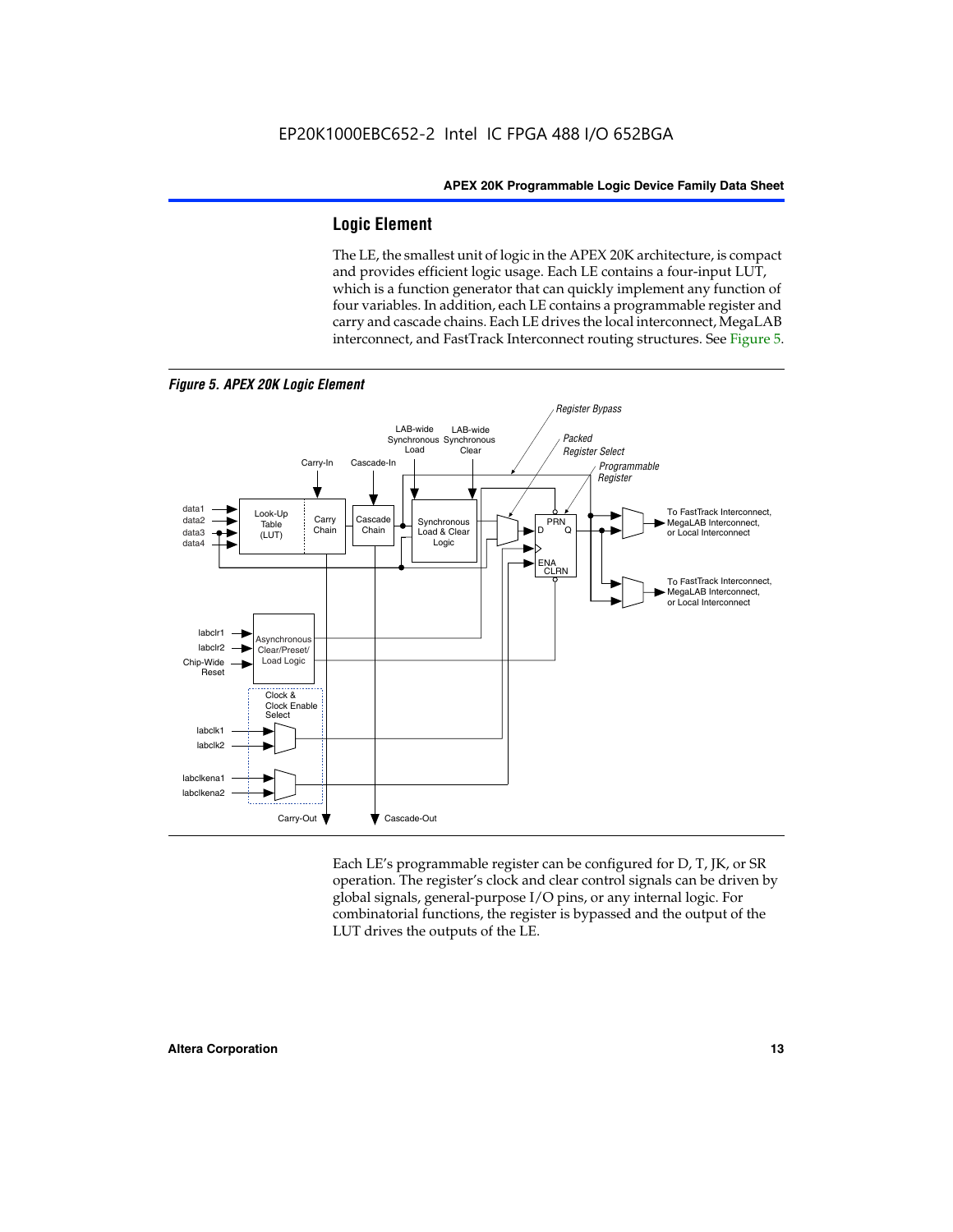Each LE has two outputs that drive the local, MegaLAB, or FastTrack Interconnect routing structure. Each output can be driven independently by the LUT's or register's output. For example, the LUT can drive one output while the register drives the other output. This feature, called register packing, improves device utilization because the register and the LUT can be used for unrelated functions. The LE can also drive out registered and unregistered versions of the LUT output.

The APEX 20K architecture provides two types of dedicated high-speed data paths that connect adjacent LEs without using local interconnect paths: carry chains and cascade chains. A carry chain supports high-speed arithmetic functions such as counters and adders, while a cascade chain implements wide-input functions such as equality comparators with minimum delay. Carry and cascade chains connect LEs 1 through 10 in an LAB and all LABs in the same MegaLAB structure.

#### *Carry Chain*

The carry chain provides a very fast carry-forward function between LEs. The carry-in signal from a lower-order bit drives forward into the higherorder bit via the carry chain, and feeds into both the LUT and the next portion of the carry chain. This feature allows the APEX 20K architecture to implement high-speed counters, adders, and comparators of arbitrary width. Carry chain logic can be created automatically by the Quartus II software Compiler during design processing, or manually by the designer during design entry. Parameterized functions such as library of parameterized modules (LPM) and DesignWare functions automatically take advantage of carry chains for the appropriate functions.

The Quartus II software Compiler creates carry chains longer than ten LEs by linking LABs together automatically. For enhanced fitting, a long carry chain skips alternate LABs in a MegaLAB<sup>™</sup> structure. A carry chain longer than one LAB skips either from an even-numbered LAB to the next evennumbered LAB, or from an odd-numbered LAB to the next oddnumbered LAB. For example, the last LE of the first LAB in the upper-left MegaLAB structure carries to the first LE of the third LAB in the MegaLAB structure.

Figure 6 shows how an *n*-bit full adder can be implemented in *n* + 1 LEs with the carry chain. One portion of the LUT generates the sum of two bits using the input signals and the carry-in signal; the sum is routed to the output of the LE. The register can be bypassed for simple adders or used for accumulator functions. Another portion of the LUT and the carry chain logic generates the carry-out signal, which is routed directly to the carryin signal of the next-higher-order bit. The final carry-out signal is routed to an LE, where it is driven onto the local, MegaLAB, or FastTrack Interconnect routing structures.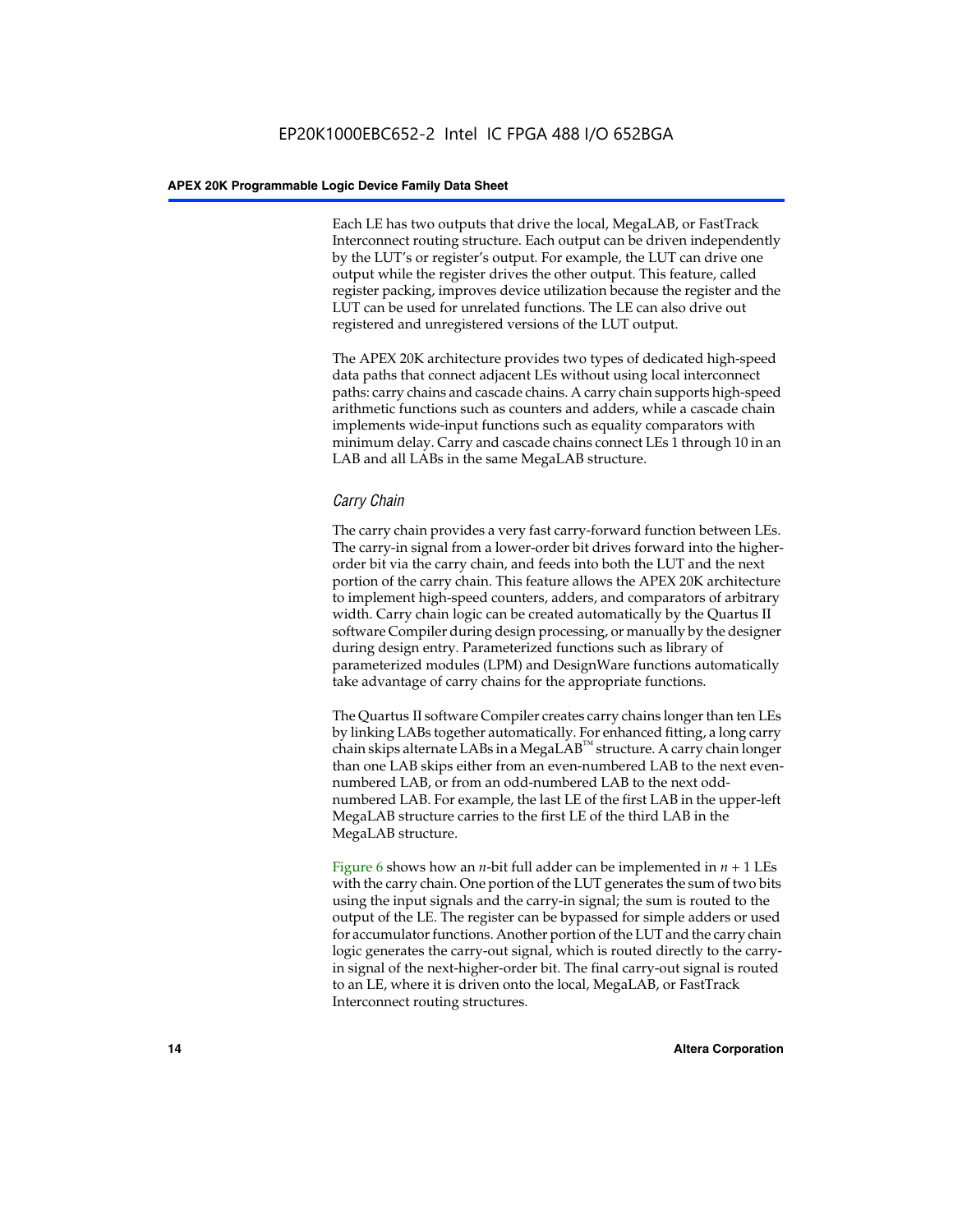

*Figure 6. APEX 20K Carry Chain*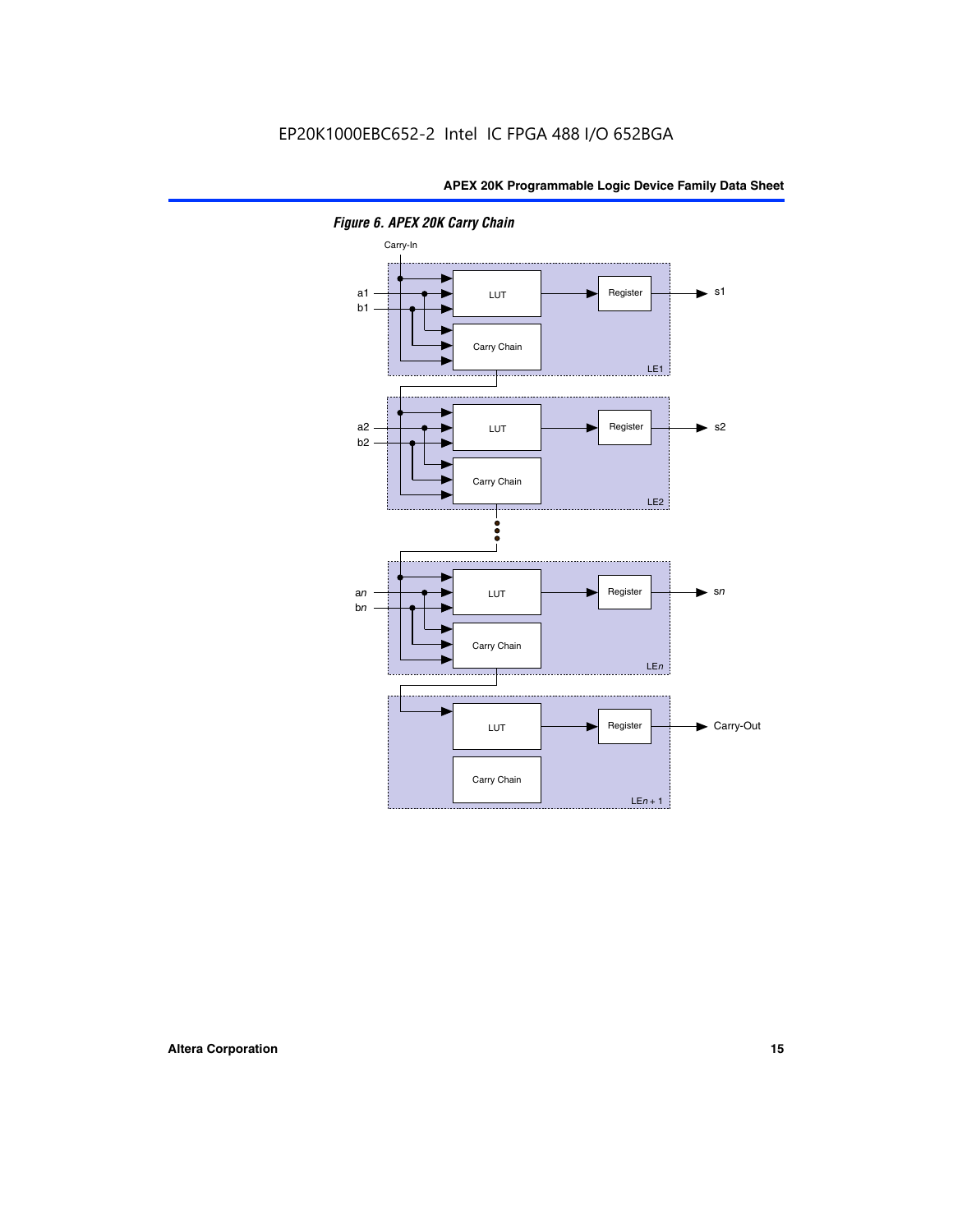#### *Cascade Chain*

With the cascade chain, the APEX 20K architecture can implement functions with a very wide fan-in. Adjacent LUTs can compute portions of a function in parallel; the cascade chain serially connects the intermediate values. The cascade chain can use a logical AND or logical OR (via De Morgan's inversion) to connect the outputs of adjacent LEs. Each additional LE provides four more inputs to the effective width of a function, with a short cascade delay. Cascade chain logic can be created automatically by the Quartus II software Compiler during design processing, or manually by the designer during design entry.

Cascade chains longer than ten LEs are implemented automatically by linking LABs together. For enhanced fitting, a long cascade chain skips alternate LABs in a MegaLAB structure. A cascade chain longer than one LAB skips either from an even-numbered LAB to the next even-numbered LAB, or from an odd-numbered LAB to the next odd-numbered LAB. For example, the last LE of the first LAB in the upper-left MegaLAB structure carries to the first LE of the third LAB in the MegaLAB structure. Figure 7 shows how the cascade function can connect adjacent LEs to form functions with a wide fan-in.



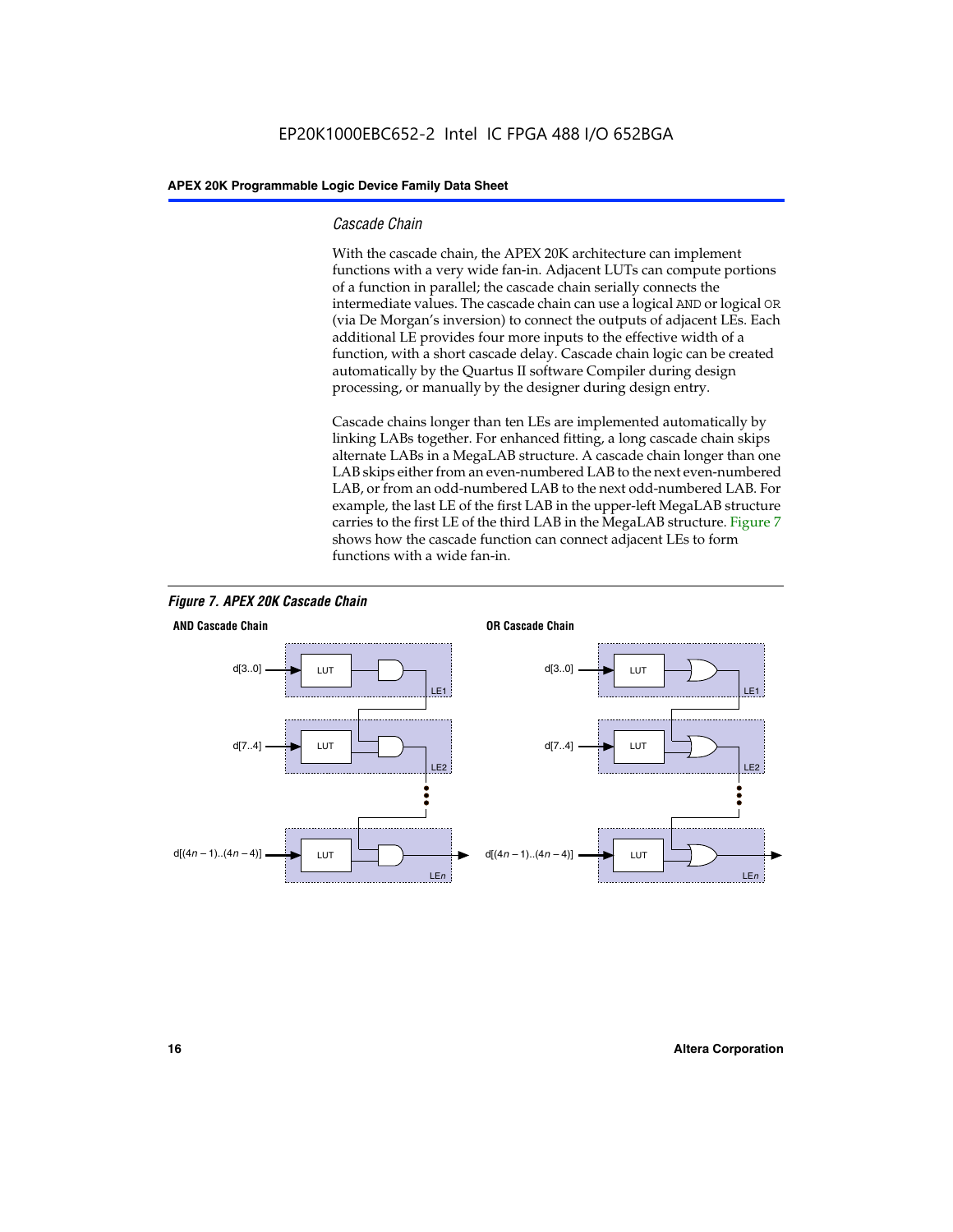#### *LE Operating Modes*

The APEX 20K LE can operate in one of the following three modes:

- Normal mode
- Arithmetic mode
- Counter mode

Each mode uses LE resources differently. In each mode, seven available inputs to the LE—the four data inputs from the LAB local interconnect, the feedback from the programmable register, and the carry-in and cascade-in from the previous LE—are directed to different destinations to implement the desired logic function. LAB-wide signals provide clock, asynchronous clear, asynchronous preset, asynchronous load, synchronous clear, synchronous load, and clock enable control for the register. These LAB-wide signals are available in all LE modes.

The Quartus II software, in conjunction with parameterized functions such as LPM and DesignWare functions, automatically chooses the appropriate mode for common functions such as counters, adders, and multipliers. If required, the designer can also create special-purpose functions that specify which LE operating mode to use for optimal performance. Figure 8 shows the LE operating modes.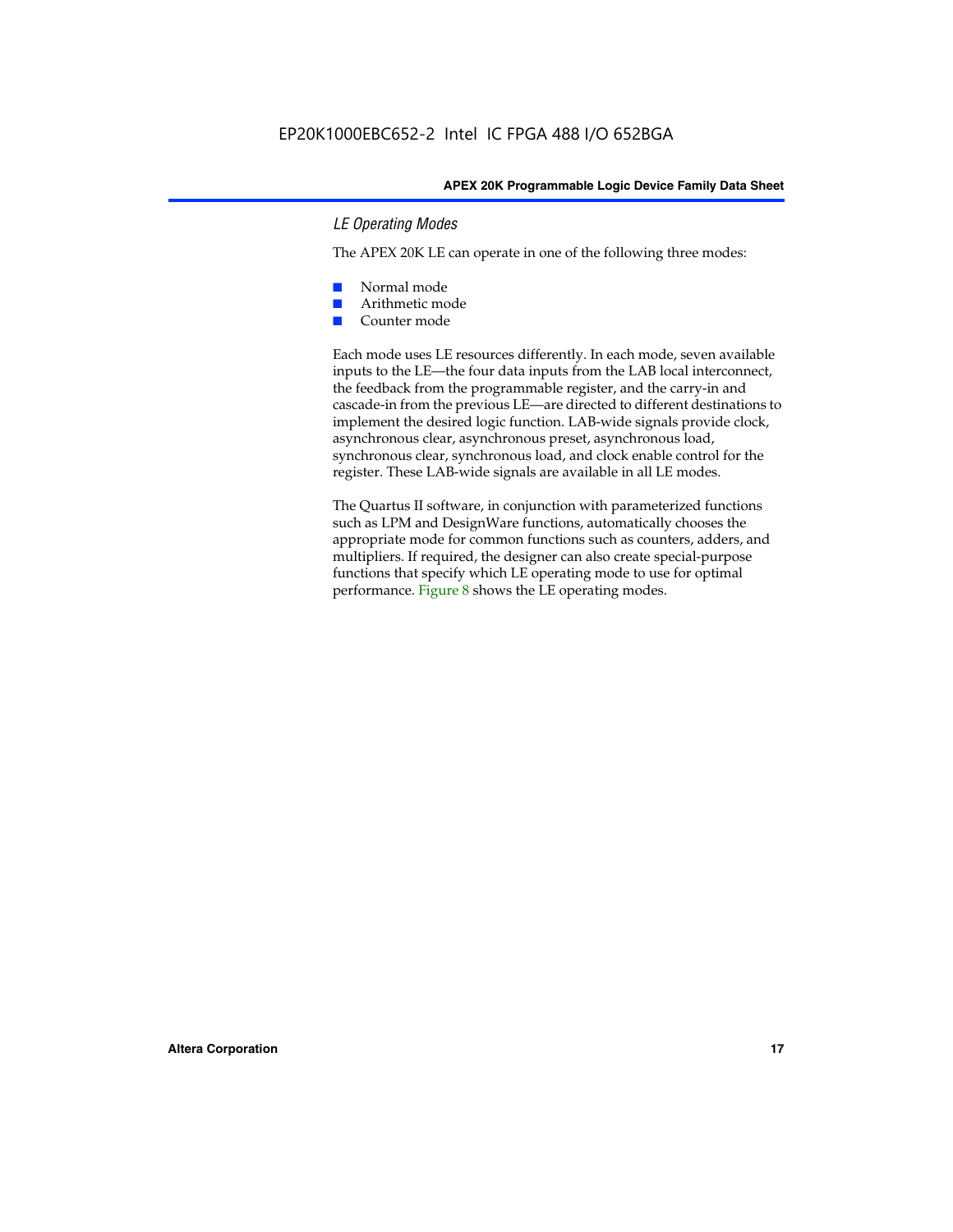#### *Figure 8. APEX 20K LE Operating Modes*



#### *Notes to Figure 8:*

- (1) LEs in normal mode support register packing.
- (2) There are two LAB-wide clock enables per LAB.
- (3) When using the carry-in in normal mode, the packed register feature is unavailable.
- (4) A register feedback multiplexer is available on LE1 of each LAB.
- (5) The DATA1 and DATA2 input signals can supply counter enable, up or down control, or register feedback signals for LEs other than the second LE in an LAB.
- (6) The LAB-wide synchronous clear and LAB wide synchronous load affect all registers in an LAB.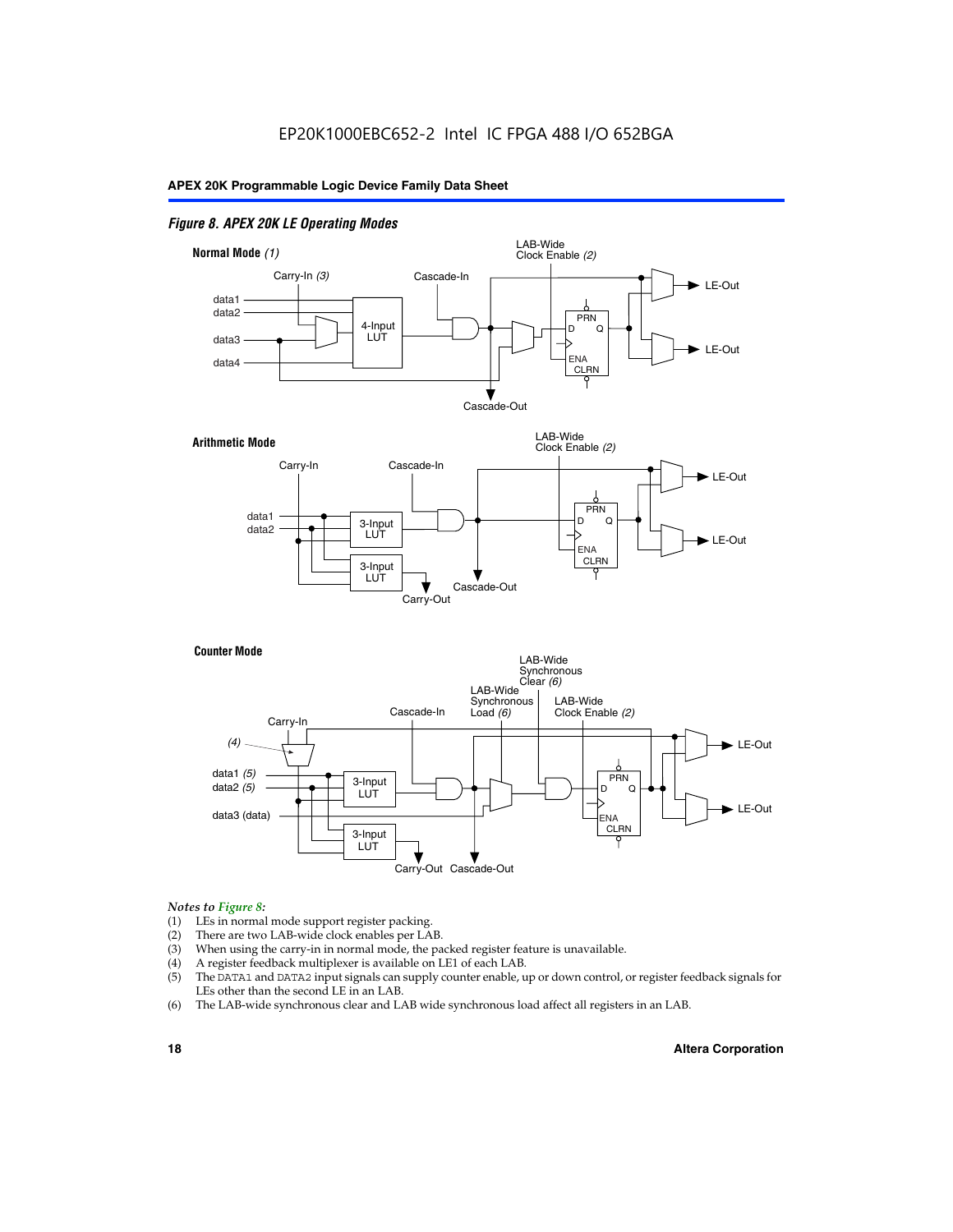#### **Normal Mode**

The normal mode is suitable for general logic applications, combinatorial functions, or wide decoding functions that can take advantage of a cascade chain. In normal mode, four data inputs from the LAB local interconnect and the carry-in are inputs to a four-input LUT. The Quartus II software Compiler automatically selects the carry-in or the DATA3 signal as one of the inputs to the LUT. The LUT output can be combined with the cascade-in signal to form a cascade chain through the cascade-out signal. LEs in normal mode support packed registers.

#### **Arithmetic Mode**

The arithmetic mode is ideal for implementing adders, accumulators, and comparators. An LE in arithmetic mode uses two 3-input LUTs. One LUT computes a three-input function; the other generates a carry output. As shown in Figure 8, the first LUT uses the carry-in signal and two data inputs from the LAB local interconnect to generate a combinatorial or registered output. For example, when implementing an adder, this output is the sum of three signals: DATA1, DATA2, and carry-in. The second LUT uses the same three signals to generate a carry-out signal, thereby creating a carry chain. The arithmetic mode also supports simultaneous use of the cascade chain. LEs in arithmetic mode can drive out registered and unregistered versions of the LUT output.

The Quartus II software implements parameterized functions that use the arithmetic mode automatically where appropriate; the designer does not need to specify how the carry chain will be used.

#### **Counter Mode**

The counter mode offers clock enable, counter enable, synchronous up/down control, synchronous clear, and synchronous load options. The counter enable and synchronous up/down control signals are generated from the data inputs of the LAB local interconnect. The synchronous clear and synchronous load options are LAB-wide signals that affect all registers in the LAB. Consequently, if any of the LEs in an LAB use the counter mode, other LEs in that LAB must be used as part of the same counter or be used for a combinatorial function. The Quartus II software automatically places any registers that are not used by the counter into other LABs.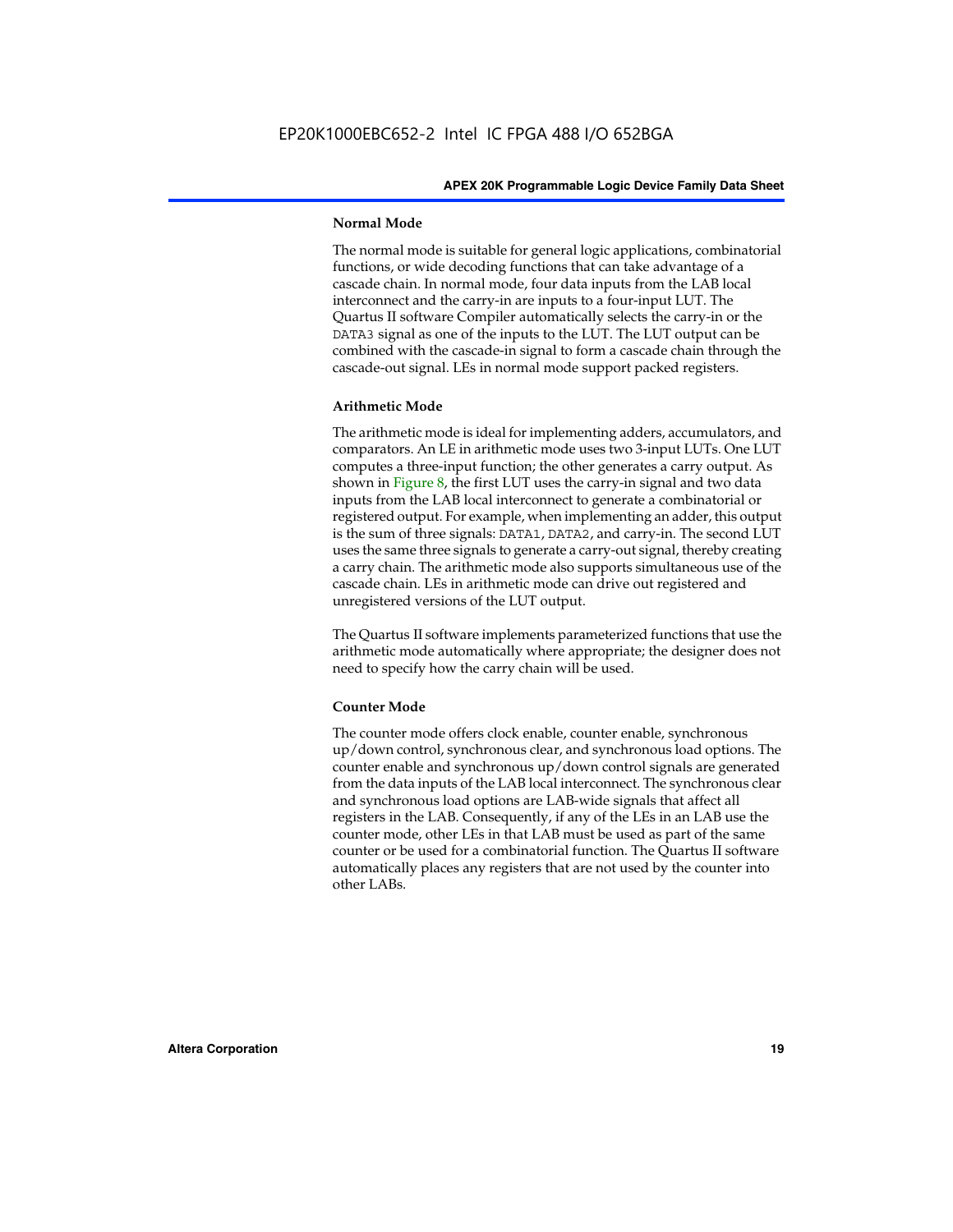The counter mode uses two three-input LUTs: one generates the counter data, and the other generates the fast carry bit. A 2-to-1 multiplexer provides synchronous loading, and another AND gate provides synchronous clearing. If the cascade function is used by an LE in counter mode, the synchronous clear or load overrides any signal carried on the cascade chain. The synchronous clear overrides the synchronous load. LEs in arithmetic mode can drive out registered and unregistered versions of the LUT output.

#### *Clear & Preset Logic Control*

Logic for the register's clear and preset signals is controlled by LAB-wide signals. The LE directly supports an asynchronous clear function. The Quartus II software Compiler can use a NOT-gate push-back technique to emulate an asynchronous preset. Moreover, the Quartus II software Compiler can use a programmable NOT-gate push-back technique to emulate simultaneous preset and clear or asynchronous load. However, this technique uses three additional LEs per register. All emulation is performed automatically when the design is compiled. Registers that emulate simultaneous preset and load will enter an unknown state upon power-up or when the chip-wide reset is asserted.

In addition to the two clear and preset modes, APEX 20K devices provide a chip-wide reset pin (DEV\_CLRn) that resets all registers in the device. Use of this pin is controlled through an option in the Quartus II software that is set before compilation. The chip-wide reset overrides all other control signals. Registers using an asynchronous preset are preset when the chip-wide reset is asserted; this effect results from the inversion technique used to implement the asynchronous preset.

#### **FastTrack Interconnect**

In the APEX 20K architecture, connections between LEs, ESBs, and I/O pins are provided by the FastTrack Interconnect. The FastTrack Interconnect is a series of continuous horizontal and vertical routing channels that traverse the device. This global routing structure provides predictable performance, even in complex designs. In contrast, the segmented routing in FPGAs requires switch matrices to connect a variable number of routing paths, increasing the delays between logic resources and reducing performance.

The FastTrack Interconnect consists of row and column interconnect channels that span the entire device. The row interconnect routes signals throughout a row of MegaLAB structures; the column interconnect routes signals throughout a column of MegaLAB structures. When using the row and column interconnect, an LE, IOE, or ESB can drive any other LE, IOE, or ESB in a device. See Figure 9.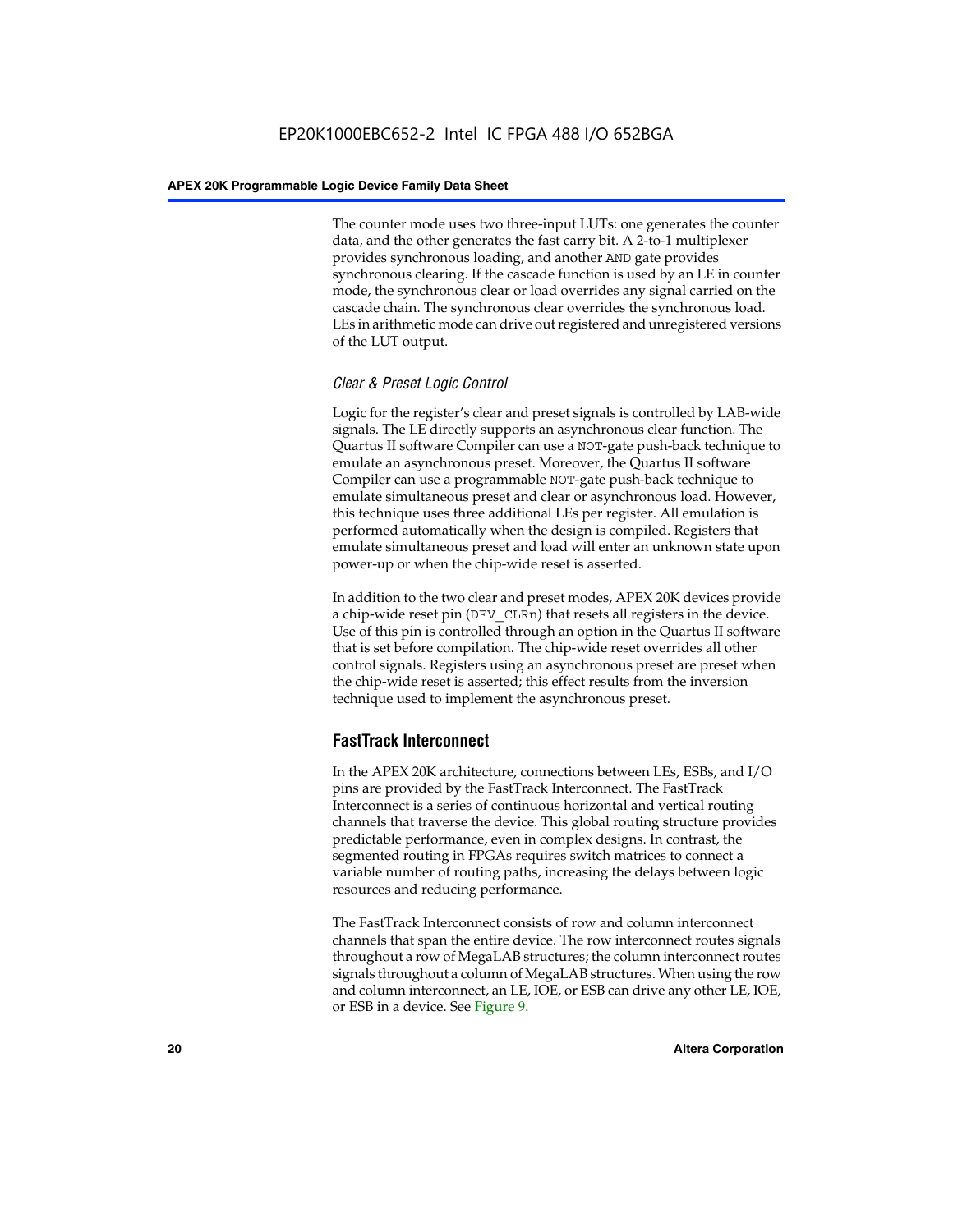



#### *Figure 9. APEX 20K Interconnect Structure*

A row line can be driven directly by LEs, IOEs, or ESBs in that row. Further, a column line can drive a row line, allowing an LE, IOE, or ESB to drive elements in a different row via the column and row interconnect. The row interconnect drives the MegaLAB interconnect to drive LEs, IOEs, or ESBs in a particular MegaLAB structure.

A column line can be directly driven by LEs, IOEs, or ESBs in that column. A column line on a device's left or right edge can also be driven by row IOEs. The column line is used to route signals from one row to another. A column line can drive a row line; it can also drive the MegaLAB interconnect directly, allowing faster connections between rows.

Figure 10 shows how the FastTrack Interconnect uses the local interconnect to drive LEs within MegaLAB structures.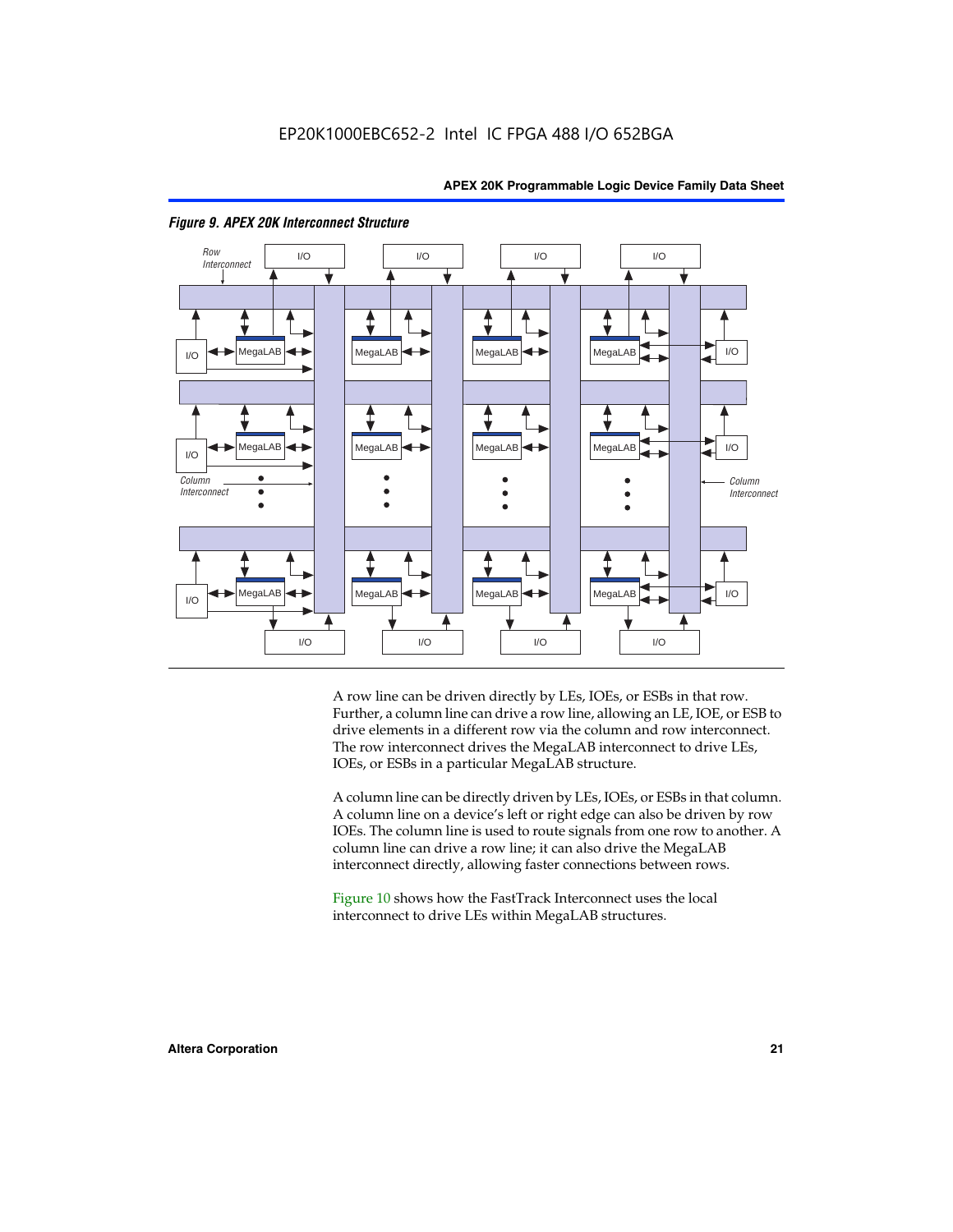

*Figure 10. FastTrack Connection to Local Interconnect*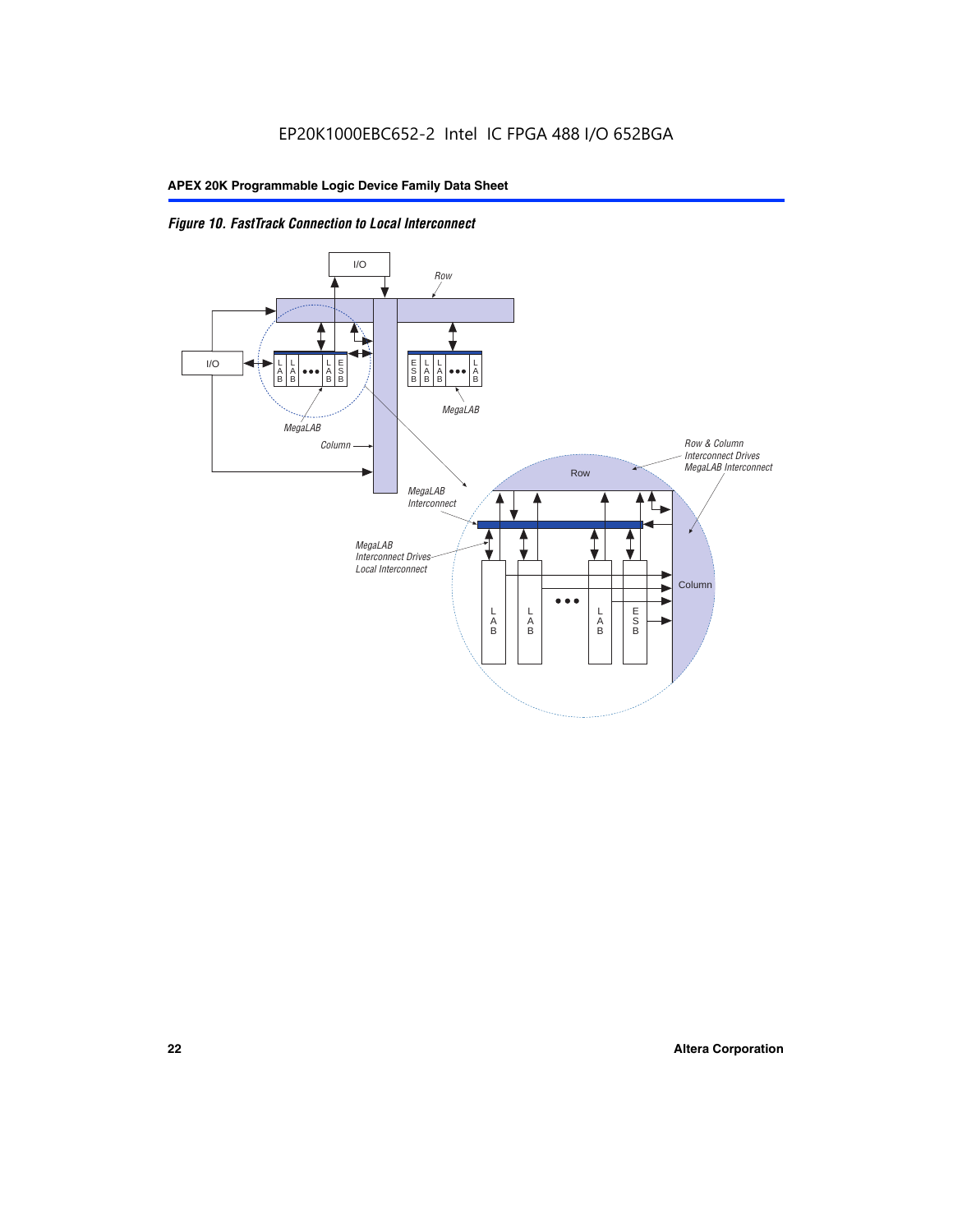Figure 11 shows the intersection of a row and column interconnect, and how these forms of interconnects and LEs drive each other.





APEX 20KE devices include an enhanced interconnect structure for faster routing of input signals with high fan-out. Column I/O pins can drive the FastRow<sup>™</sup> interconnect, which routes signals directly into the local interconnect without having to drive through the MegaLAB interconnect. FastRow lines traverse two MegaLAB structures. Also, these pins can drive the local interconnect directly for fast setup times. On EP20K300E and larger devices, the FastRow interconnect drives the two MegaLABs in the top left corner, the two MegaLABs in the top right corner, the two MegaLABS in the bottom left corner, and the two MegaLABs in the bottom right corner. On EP20K200E and smaller devices, FastRow interconnect drives the two MegaLABs on the top and the two MegaLABs on the bottom of the device. On all devices, the FastRow interconnect drives all local interconnect in the appropriate MegaLABs except the local interconnect on the side of the MegaLAB opposite the ESB. Pins using the FastRow interconnect achieve a faster set-up time, as the signal does not need to use a MegaLAB interconnect line to reach the destination LE. Figure 12 shows the FastRow interconnect.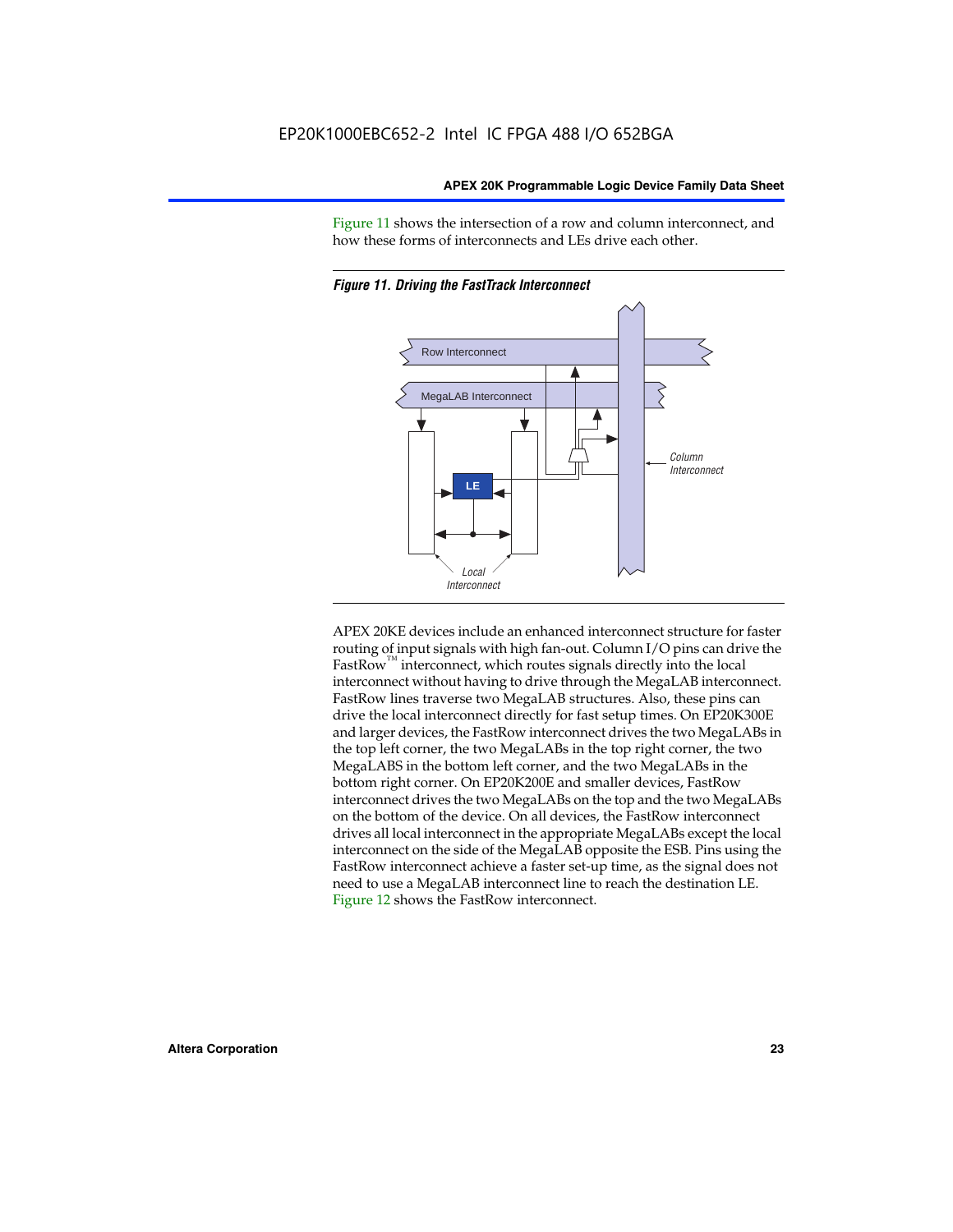

*Figure 12. APEX 20KE FastRow Interconnect*

Table 9 summarizes how various elements of the APEX 20K architecture drive each other.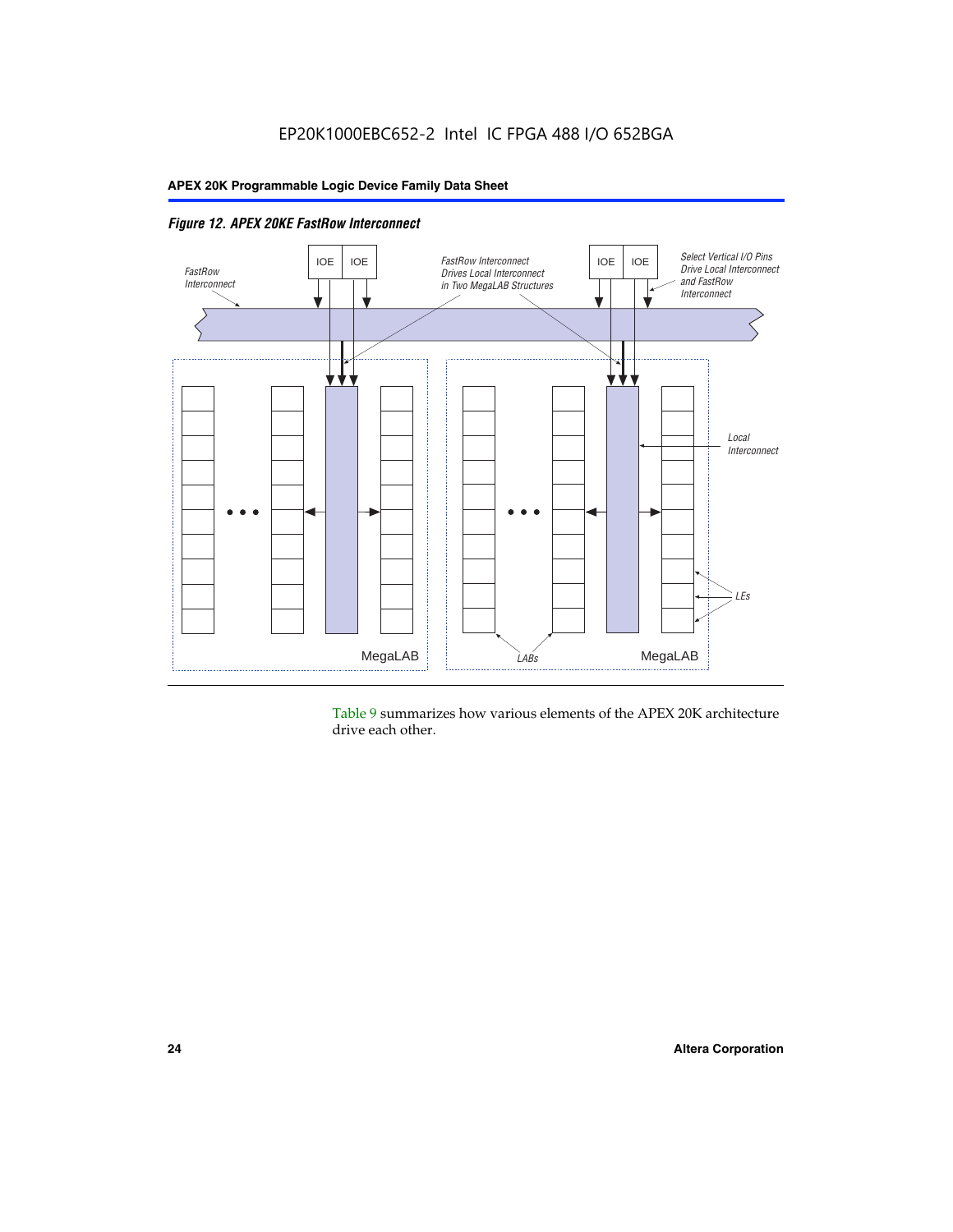| <b>Table 9. APEX 20K Routing Scheme</b> |                   |                      |              |              |                       |                                |                                                       |                                            |                                |
|-----------------------------------------|-------------------|----------------------|--------------|--------------|-----------------------|--------------------------------|-------------------------------------------------------|--------------------------------------------|--------------------------------|
| <b>Source</b>                           |                   | <b>Destination</b>   |              |              |                       |                                |                                                       |                                            |                                |
|                                         | Row<br>$I/O P$ in | Column<br>$I/O P$ in | LE           | <b>ESB</b>   | Local<br>Interconnect | <b>MegaLAB</b><br>Interconnect | <b>Row</b><br><b>FastTrack</b><br><b>Interconnect</b> | Column<br><b>FastTrack</b><br>Interconnect | <b>FastRow</b><br>Interconnect |
| Row I/O Pin                             |                   |                      |              |              | $\checkmark$          | $\checkmark$                   | $\checkmark$                                          | $\checkmark$                               |                                |
| Column I/O<br>Pin                       |                   |                      |              |              |                       |                                |                                                       |                                            | $\checkmark$<br>(1)            |
| LE                                      |                   |                      |              |              | $\checkmark$          | $\checkmark$                   | $\checkmark$                                          | $\checkmark$                               |                                |
| <b>ESB</b>                              |                   |                      |              |              | $\checkmark$          | $\checkmark$                   | $\checkmark$                                          | $\checkmark$                               |                                |
| Local<br>Interconnect                   | $\checkmark$      | $\checkmark$         | $\checkmark$ | $\checkmark$ |                       |                                |                                                       |                                            |                                |
| MegaLAB<br>Interconnect                 |                   |                      |              |              | $\checkmark$          |                                |                                                       |                                            |                                |
| Row<br>FastTrack<br>Interconnect        |                   |                      |              |              |                       | $\checkmark$                   |                                                       | $\checkmark$                               |                                |
| Column<br>FastTrack<br>Interconnect     |                   |                      |              |              |                       | $\checkmark$                   | $\checkmark$                                          |                                            |                                |
| FastRow<br>Interconnect                 |                   |                      |              |              | $\checkmark$<br>(1)   |                                |                                                       |                                            |                                |

#### *Note to Table 9:*

(1) This connection is supported in APEX 20KE devices only.

#### **Product-Term Logic**

The product-term portion of the MultiCore architecture is implemented with the ESB. The ESB can be configured to act as a block of macrocells on an ESB-by-ESB basis. Each ESB is fed by 32 inputs from the adjacent local interconnect; therefore, it can be driven by the MegaLAB interconnect or the adjacent LAB. Also, nine ESB macrocells feed back into the ESB through the local interconnect for higher performance. Dedicated clock pins, global signals, and additional inputs from the local interconnect drive the ESB control signals.

In product-term mode, each ESB contains 16 macrocells. Each macrocell consists of two product terms and a programmable register. Figure 13 shows the ESB in product-term mode.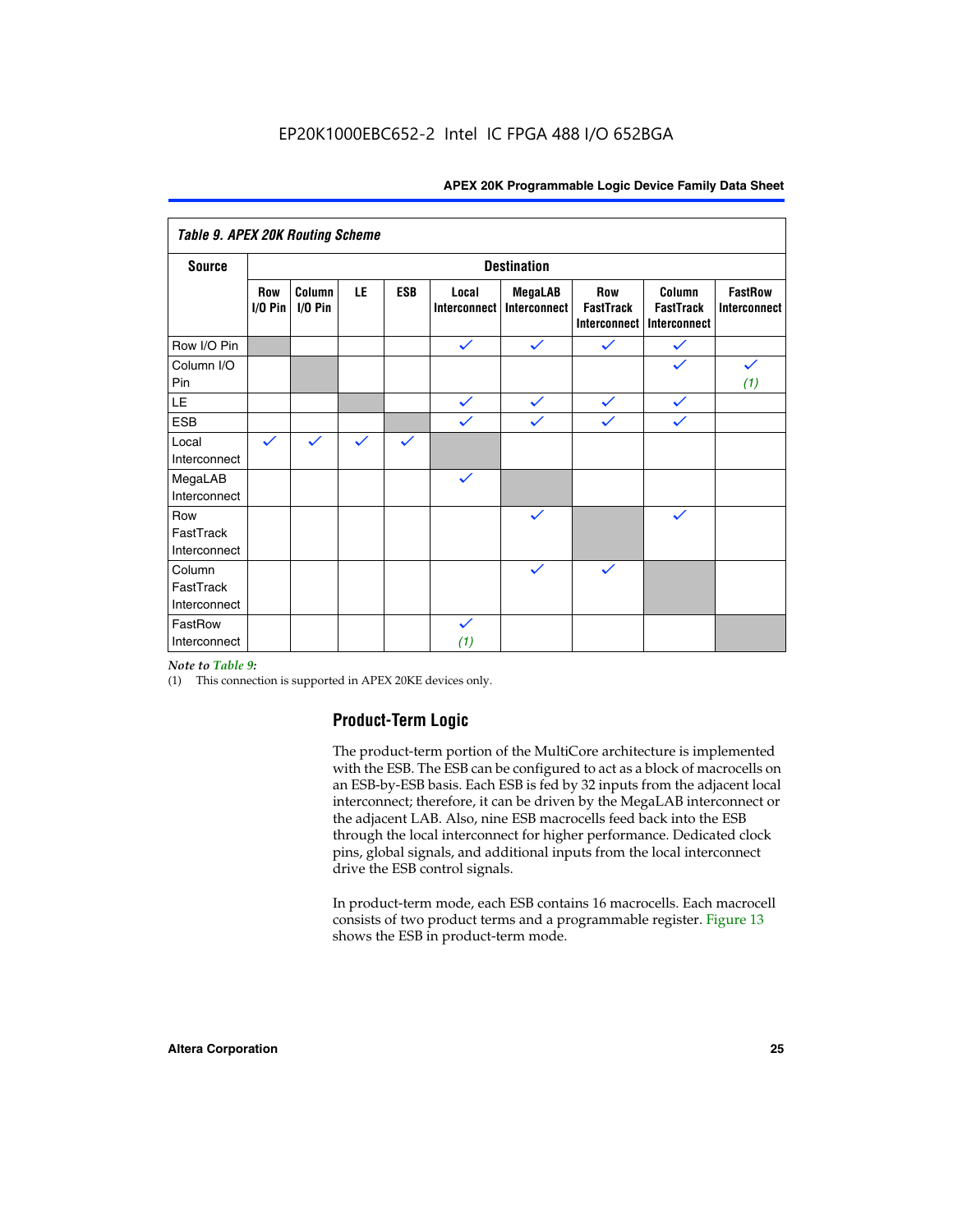#### *Figure 13. Product-Term Logic in ESB*



(1) APEX 20KE devices have four dedicated clocks.

#### *Macrocells*

APEX 20K macrocells can be configured individually for either sequential or combinatorial logic operation. The macrocell consists of three functional blocks: the logic array, the product-term select matrix, and the programmable register.

Combinatorial logic is implemented in the product terms. The productterm select matrix allocates these product terms for use as either primary logic inputs (to the OR and XOR gates) to implement combinatorial functions, or as parallel expanders to be used to increase the logic available to another macrocell. One product term can be inverted; the Quartus II software uses this feature to perform DeMorgan's inversion for more efficient implementation of wide OR functions. The Quartus II software Compiler can use a NOT-gate push-back technique to emulate an asynchronous preset. Figure 14 shows the APEX 20K macrocell.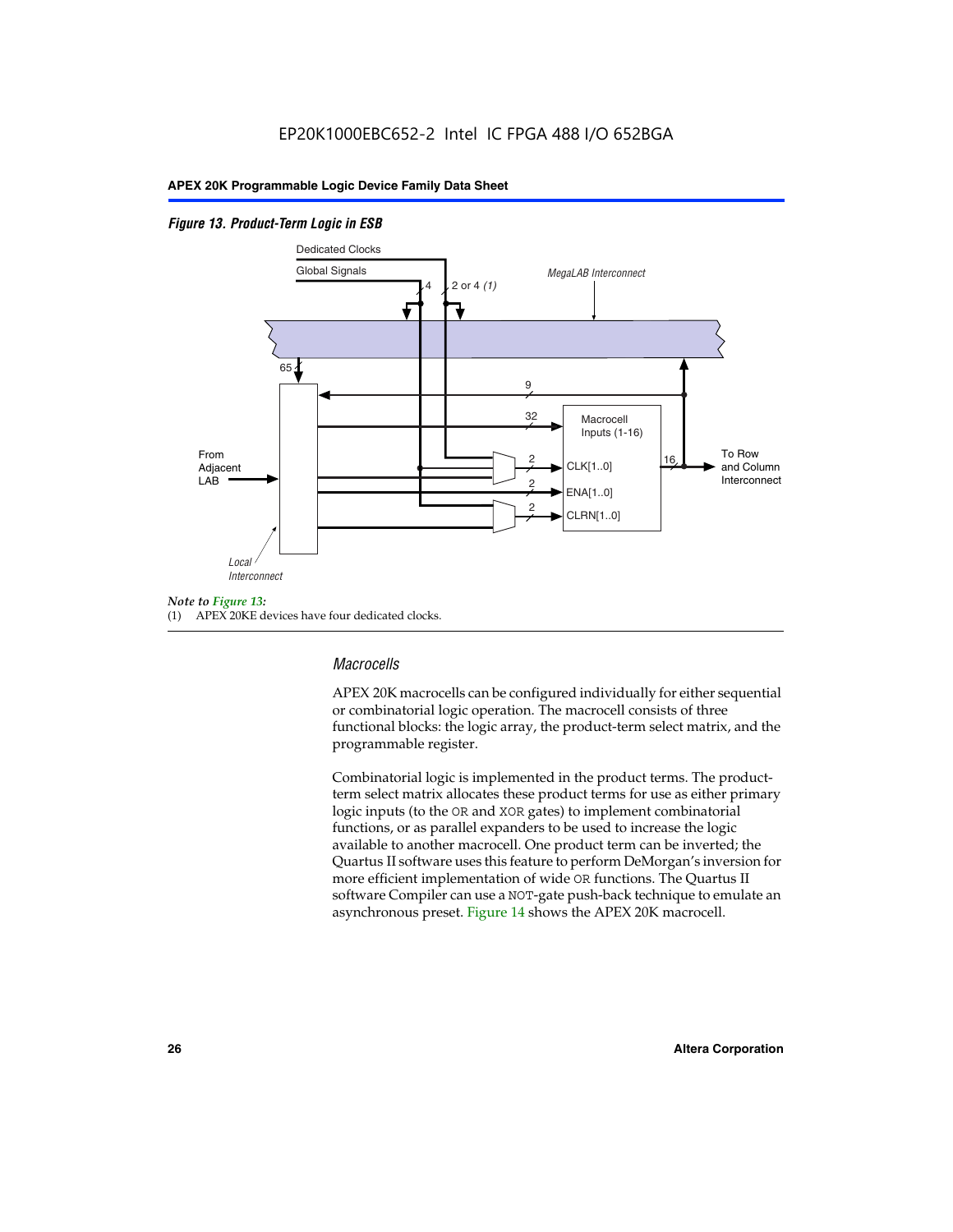

#### *Figure 14. APEX 20K Macrocell*

For registered functions, each macrocell register can be programmed individually to implement D, T, JK, or SR operation with programmable clock control. The register can be bypassed for combinatorial operation. During design entry, the designer specifies the desired register type; the Quartus II software then selects the most efficient register operation for each registered function to optimize resource utilization. The Quartus II software or other synthesis tools can also select the most efficient register operation automatically when synthesizing HDL designs.

Each programmable register can be clocked by one of two ESB-wide clocks. The ESB-wide clocks can be generated from device dedicated clock pins, global signals, or local interconnect. Each clock also has an associated clock enable, generated from the local interconnect. The clock and clock enable signals are related for a particular ESB; any macrocell using a clock also uses the associated clock enable.

If both the rising and falling edges of a clock are used in an ESB, both ESB-wide clock signals are used.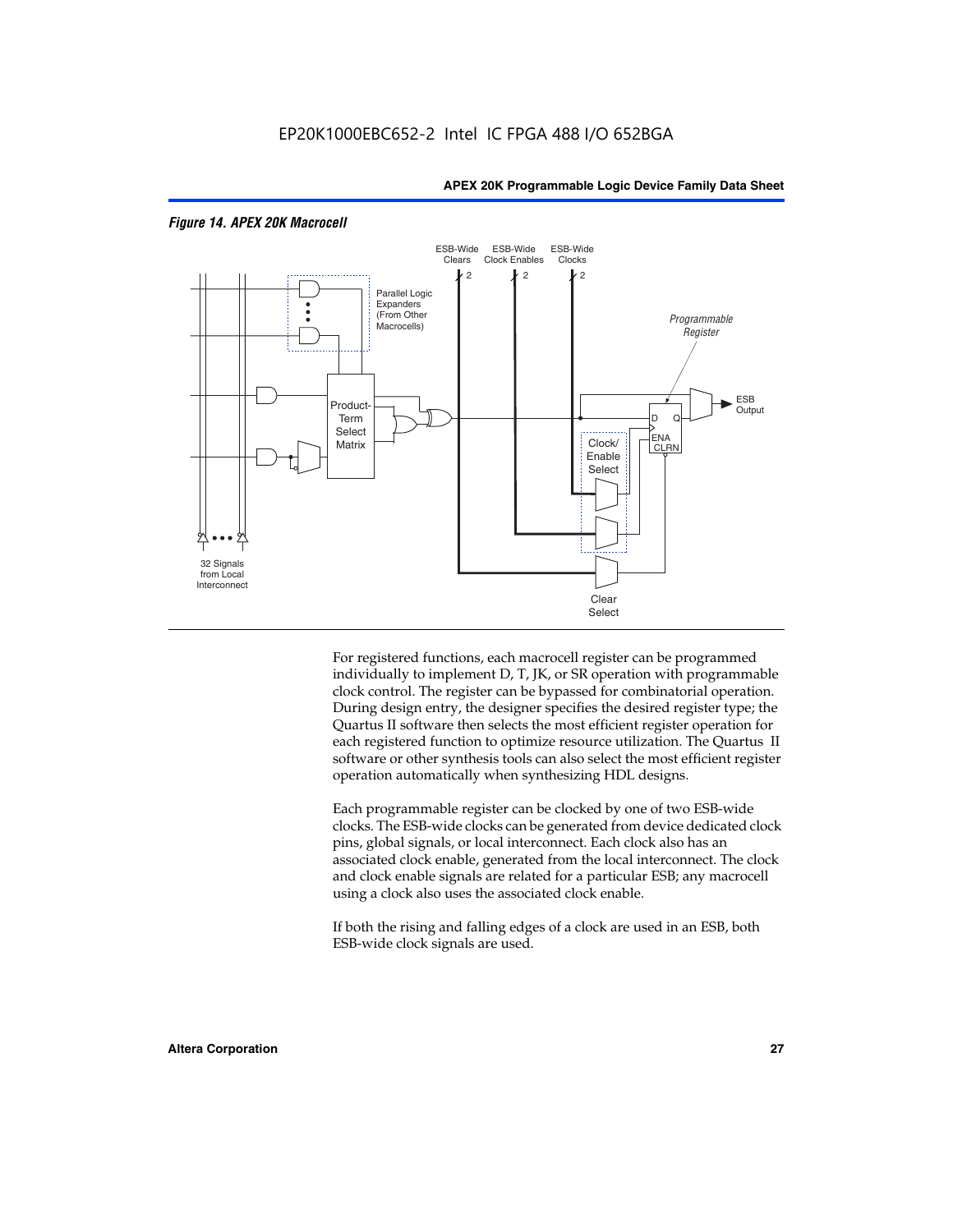The programmable register also supports an asynchronous clear function. Within the ESB, two asynchronous clears are generated from global signals and the local interconnect. Each macrocell can either choose between the two asynchronous clear signals or choose to not be cleared. Either of the two clear signals can be inverted within the ESB. Figure 15 shows the ESB control logic when implementing product-terms.





(1) APEX 20KE devices have four dedicated clocks.

#### *Parallel Expanders*

Parallel expanders are unused product terms that can be allocated to a neighboring macrocell to implement fast, complex logic functions. Parallel expanders allow up to 32 product terms to feed the macrocell OR logic directly, with two product terms provided by the macrocell and 30 parallel expanders provided by the neighboring macrocells in the ESB.

The Quartus II software Compiler can allocate up to 15 sets of up to two parallel expanders per set to the macrocells automatically. Each set of two parallel expanders incurs a small, incremental timing delay. Figure 16 shows the APEX 20K parallel expanders.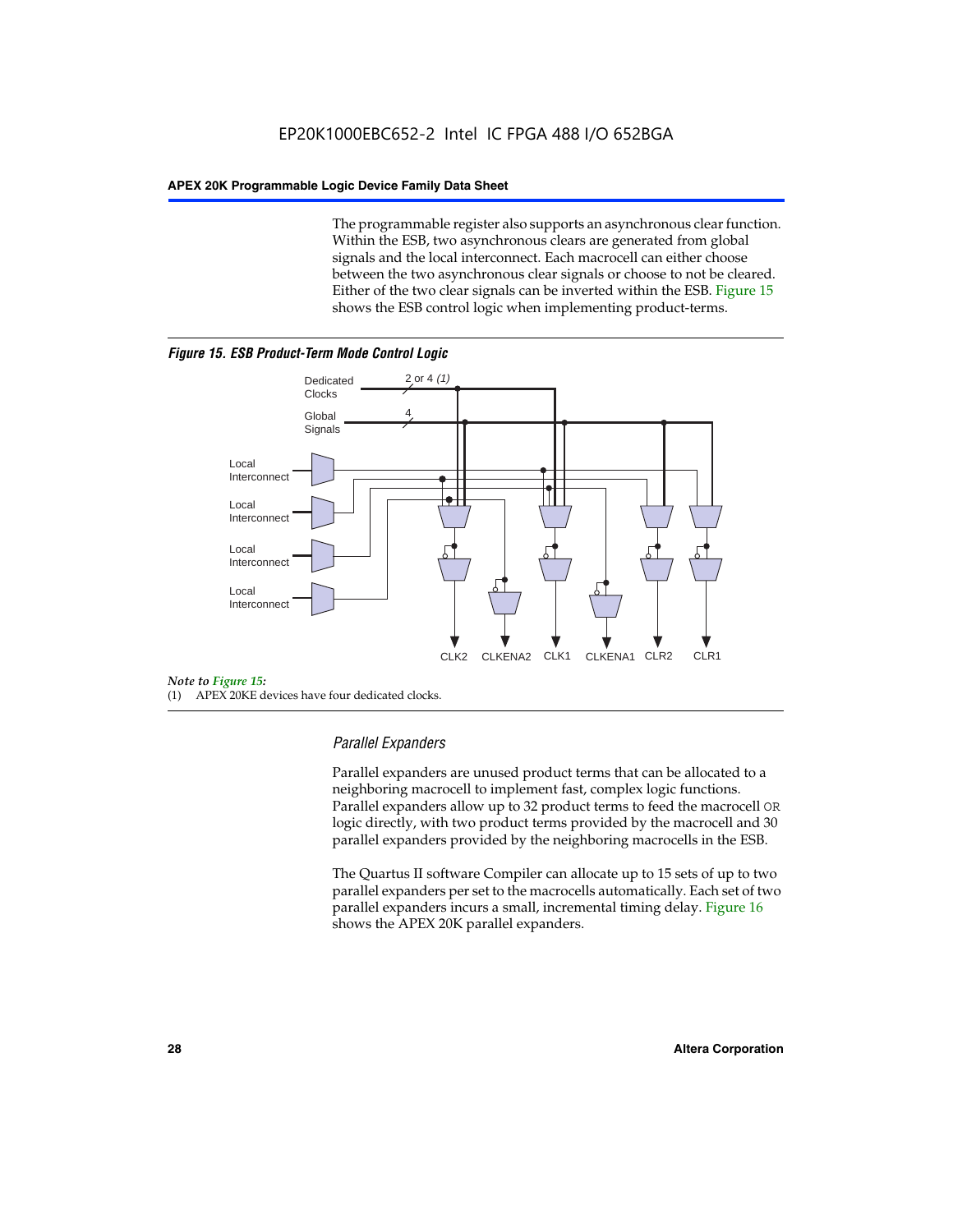



## **Embedded System Block**

The ESB can implement various types of memory blocks, including dual-port RAM, ROM, FIFO, and CAM blocks. The ESB includes input and output registers; the input registers synchronize writes, and the output registers can pipeline designs to improve system performance. The ESB offers a dual-port mode, which supports simultaneous reads and writes at two different clock frequencies. Figure 17 shows the ESB block diagram.



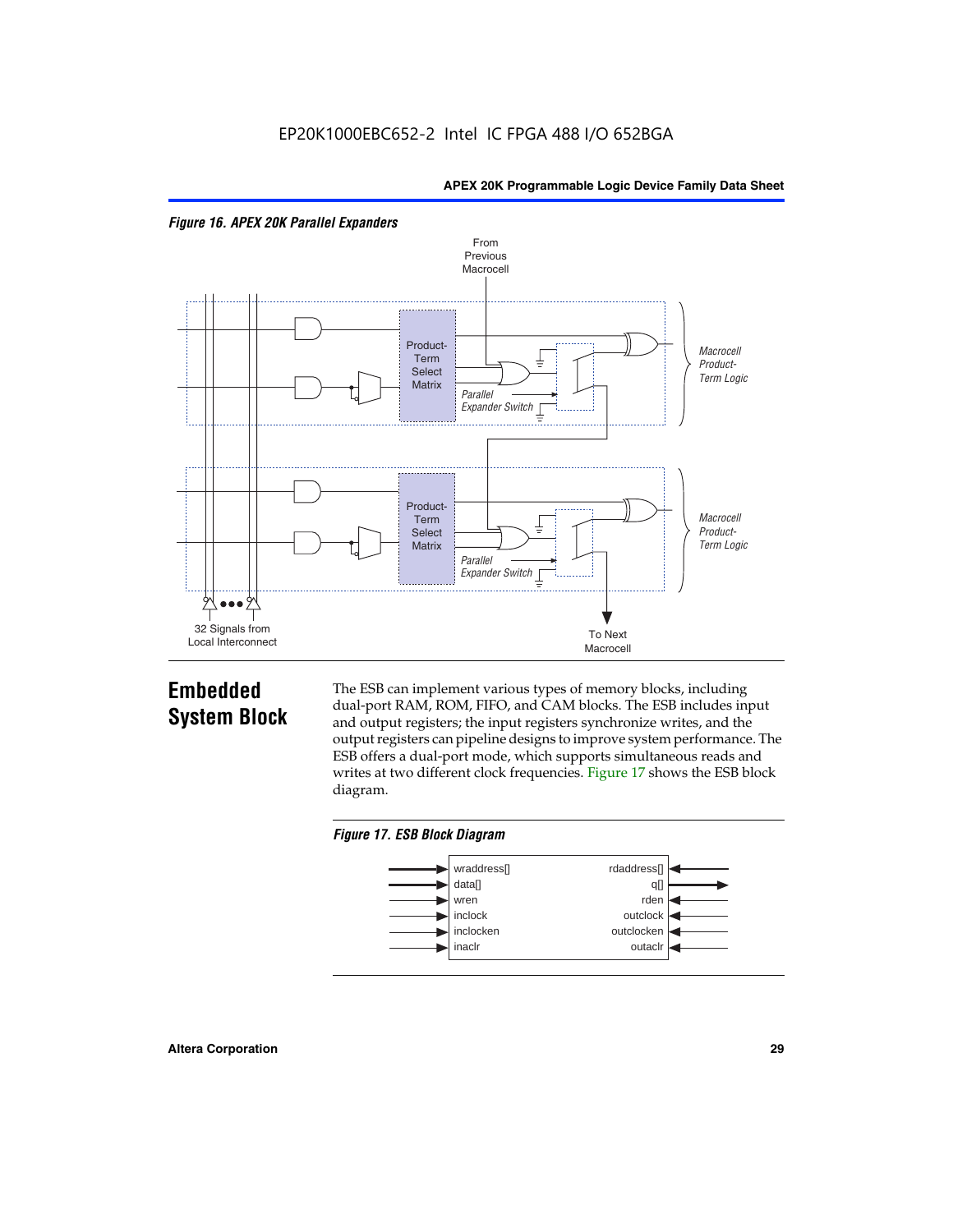ESBs can implement synchronous RAM, which is easier to use than asynchronous RAM. A circuit using asynchronous RAM must generate the RAM write enable (WE) signal, while ensuring that its data and address signals meet setup and hold time specifications relative to the WE signal. In contrast, the ESB's synchronous RAM generates its own WE signal and is self-timed with respect to the global clock. Circuits using the ESB's selftimed RAM must only meet the setup and hold time specifications of the global clock.

ESB inputs are driven by the adjacent local interconnect, which in turn can be driven by the MegaLAB or FastTrack Interconnect. Because the ESB can be driven by the local interconnect, an adjacent LE can drive it directly for fast memory access. ESB outputs drive the MegaLAB and FastTrack Interconnect. In addition, ten ESB outputs, nine of which are unique output lines, drive the local interconnect for fast connection to adjacent LEs or for fast feedback product-term logic.

When implementing memory, each ESB can be configured in any of the following sizes:  $128 \times 16$ ,  $256 \times 8$ ,  $512 \times 4$ ,  $1,024 \times 2$ , or  $2,048 \times 1$ . By combining multiple ESBs, the Quartus II software implements larger memory blocks automatically. For example, two  $128 \times 16$  RAM blocks can be combined to form a  $128 \times 32$  RAM block, and two  $512 \times 4$  RAM blocks can be combined to form a  $512 \times 8$  RAM block. Memory performance does not degrade for memory blocks up to 2,048 words deep. Each ESB can implement a 2,048-word-deep memory; the ESBs are used in parallel, eliminating the need for any external control logic and its associated delays.

To create a high-speed memory block that is more than 2,048 words deep, ESBs drive tri-state lines. Each tri-state line connects all ESBs in a column of MegaLAB structures, and drives the MegaLAB interconnect and row and column FastTrack Interconnect throughout the column. Each ESB incorporates a programmable decoder to activate the tri-state driver appropriately. For instance, to implement 8,192-word-deep memory, four ESBs are used. Eleven address lines drive the ESB memory, and two more drive the tri-state decoder. Depending on which 2,048-word memory page is selected, the appropriate ESB driver is turned on, driving the output to the tri-state line. The Quartus II software automatically combines ESBs with tri-state lines to form deeper memory blocks. The internal tri-state control logic is designed to avoid internal contention and floating lines. See Figure 18.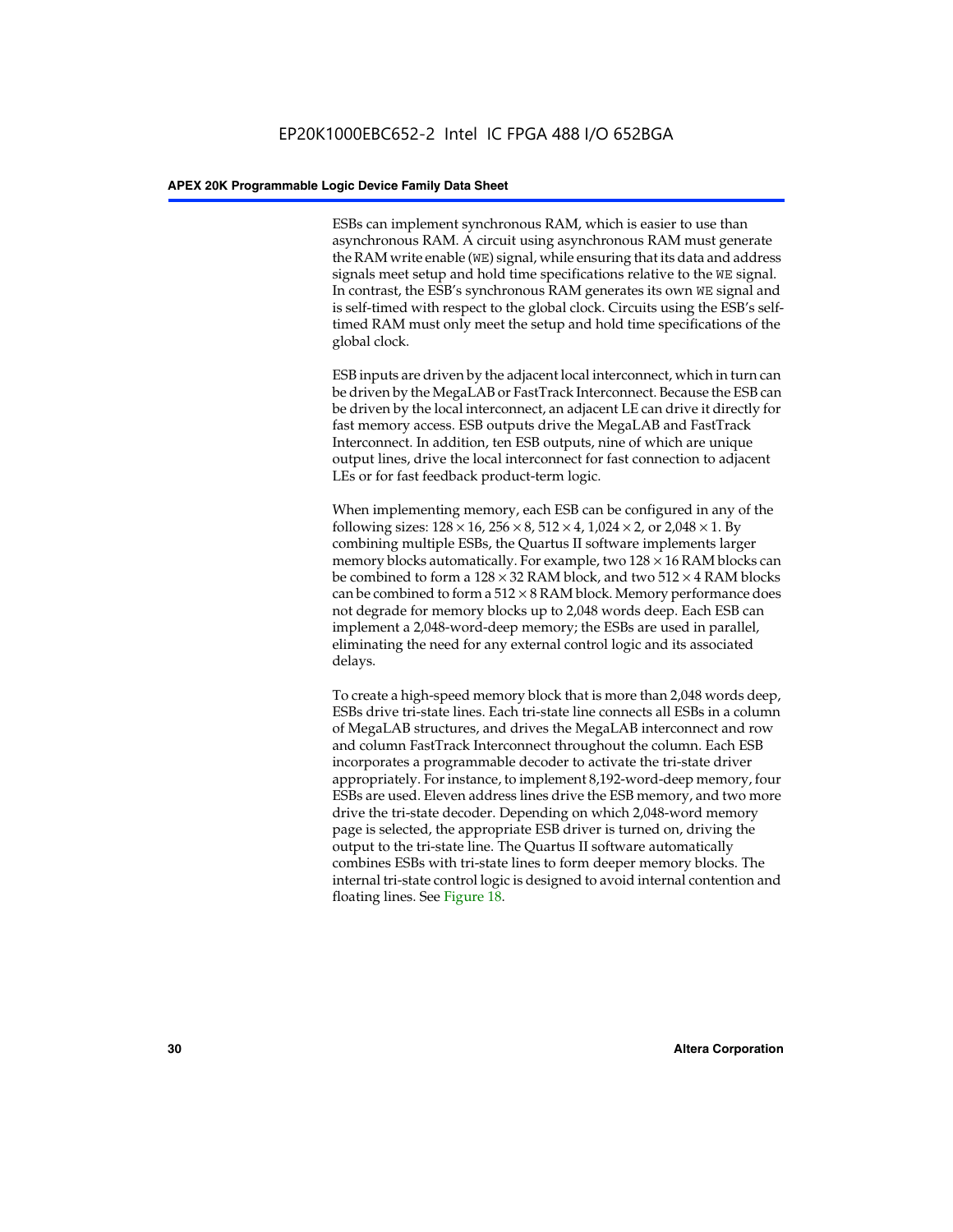

*Figure 18. Deep Memory Block Implemented with Multiple ESBs*

The ESB implements two forms of dual-port memory: read/write clock mode and input/output clock mode. The ESB can also be used for bidirectional, dual-port memory applications in which two ports read or write simultaneously. To implement this type of dual-port memory, two or four ESBs are used to support two simultaneous reads or writes. This functionality is shown in Figure 19.

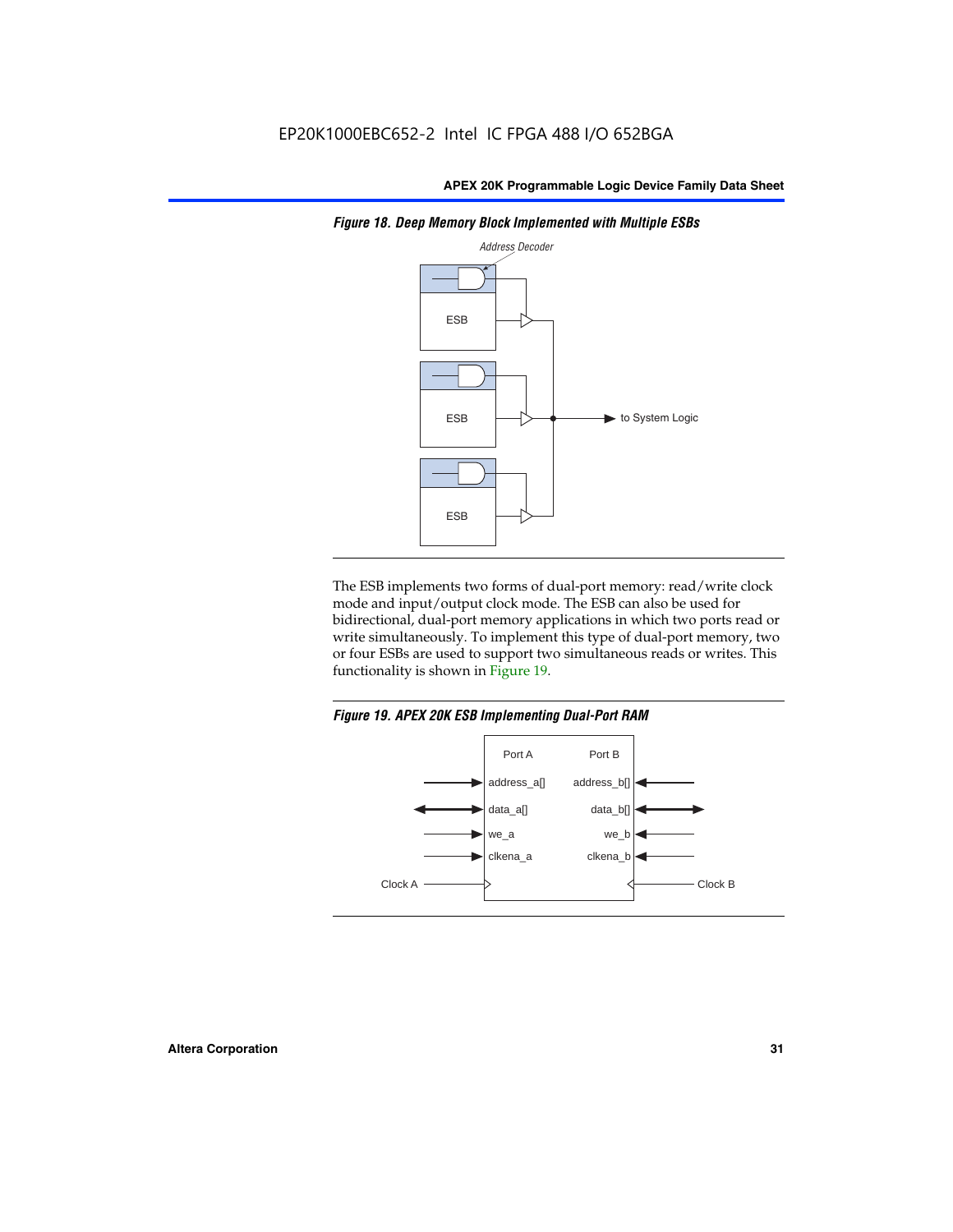#### **Read/Write Clock Mode**

The read/write clock mode contains two clocks. One clock controls all registers associated with writing: data input, WE, and write address. The other clock controls all registers associated with reading: read enable (RE), read address, and data output. The ESB also supports clock enable and asynchronous clear signals; these signals also control the read and write registers independently. Read/write clock mode is commonly used for applications where reads and writes occur at different system frequencies. Figure 20 shows the ESB in read/write clock mode.



## *Notes to Figure 20:*

- (1) All registers can be cleared asynchronously by ESB local interconnect signals, global signals, or the chip-wide reset.
- (2) APEX 20KE devices have four dedicated clocks.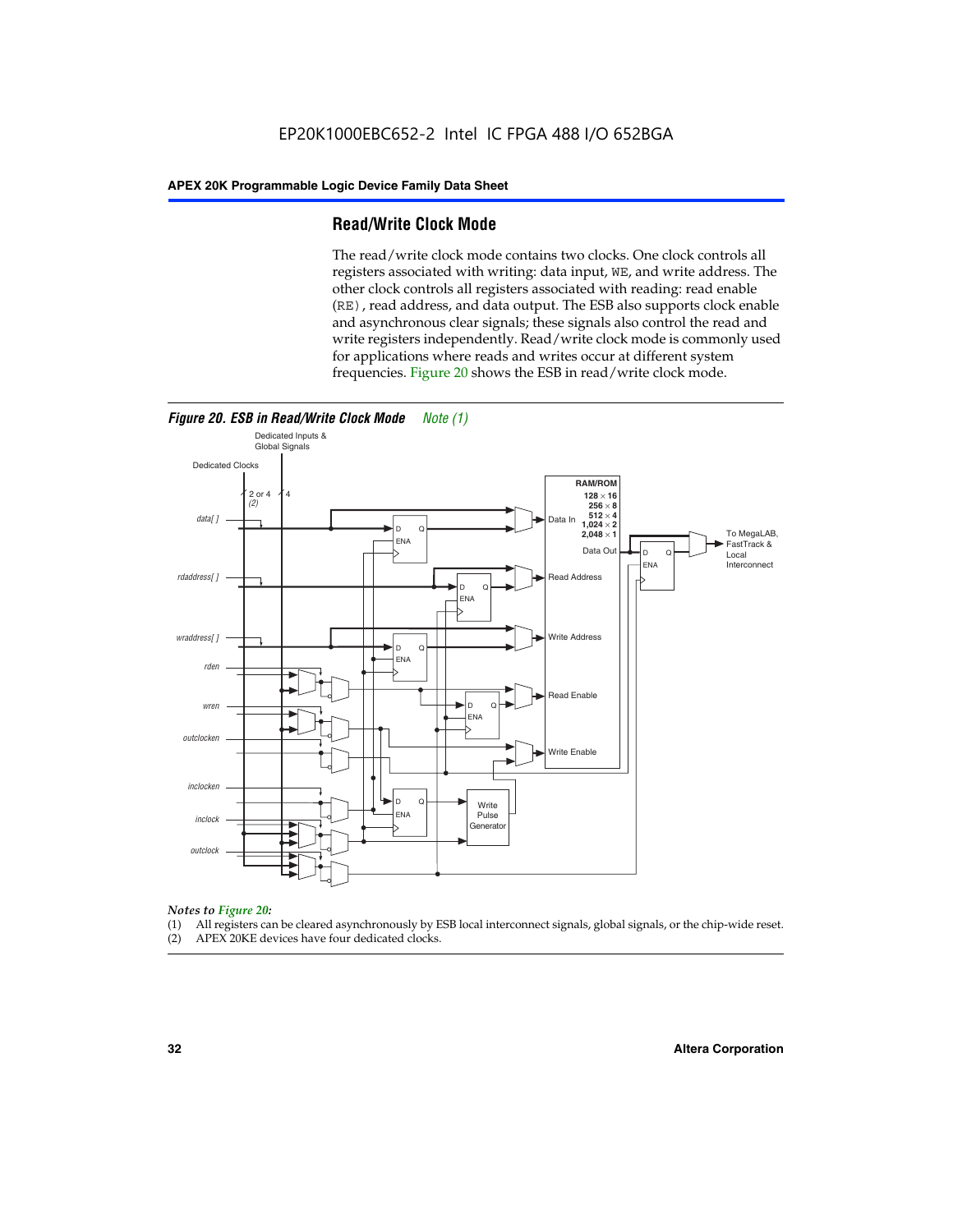#### **Input/Output Clock Mode**

The input/output clock mode contains two clocks. One clock controls all registers for inputs into the ESB: data input, WE, RE, read address, and write address. The other clock controls the ESB data output registers. The ESB also supports clock enable and asynchronous clear signals; these signals also control the reading and writing of registers independently. Input/output clock mode is commonly used for applications where the reads and writes occur at the same system frequency, but require different clock enable signals for the input and output registers. Figure 21 shows the ESB in input/output clock mode.



#### *Figure 21. ESB in Input/Output Clock Mode Note (1)*

#### *Notes to Figure 21:*

(1) All registers can be cleared asynchronously by ESB local interconnect signals, global signals, or the chip-wide reset.

(2) APEX 20KE devices have four dedicated clocks.

#### **Single-Port Mode**

The APEX 20K ESB also supports a single-port mode, which is used when simultaneous reads and writes are not required. See Figure 22.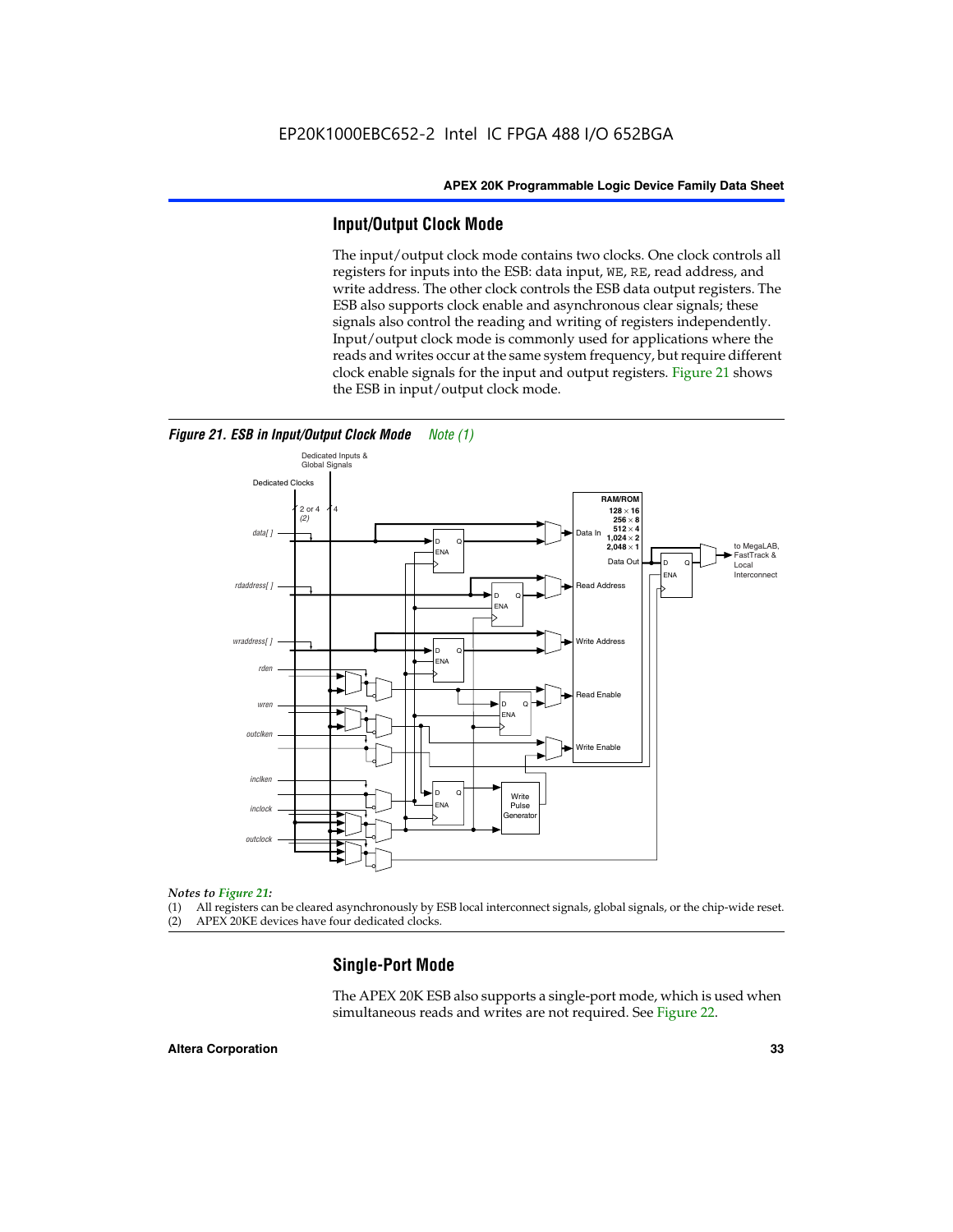#### *Figure 22. ESB in Single-Port Mode Note (1)*



#### *Notes to Figure 22:*

(1) All registers can be asynchronously cleared by ESB local interconnect signals, global signals, or the chip-wide reset.

(2) APEX 20KE devices have four dedicated clocks.

#### **Content-Addressable Memory**

In APEX 20KE devices, the ESB can implement CAM. CAM can be thought of as the inverse of RAM. When read, RAM outputs the data for a given address. Conversely, CAM outputs an address for a given data word. For example, if the data FA12 is stored in address 14, the CAM outputs 14 when FA12 is driven into it.

CAM is used for high-speed search operations. When searching for data within a RAM block, the search is performed serially. Thus, finding a particular data word can take many cycles. CAM searches all addresses in parallel and outputs the address storing a particular word. When a match is found, a match flag is set high. Figure 23 shows the CAM block diagram.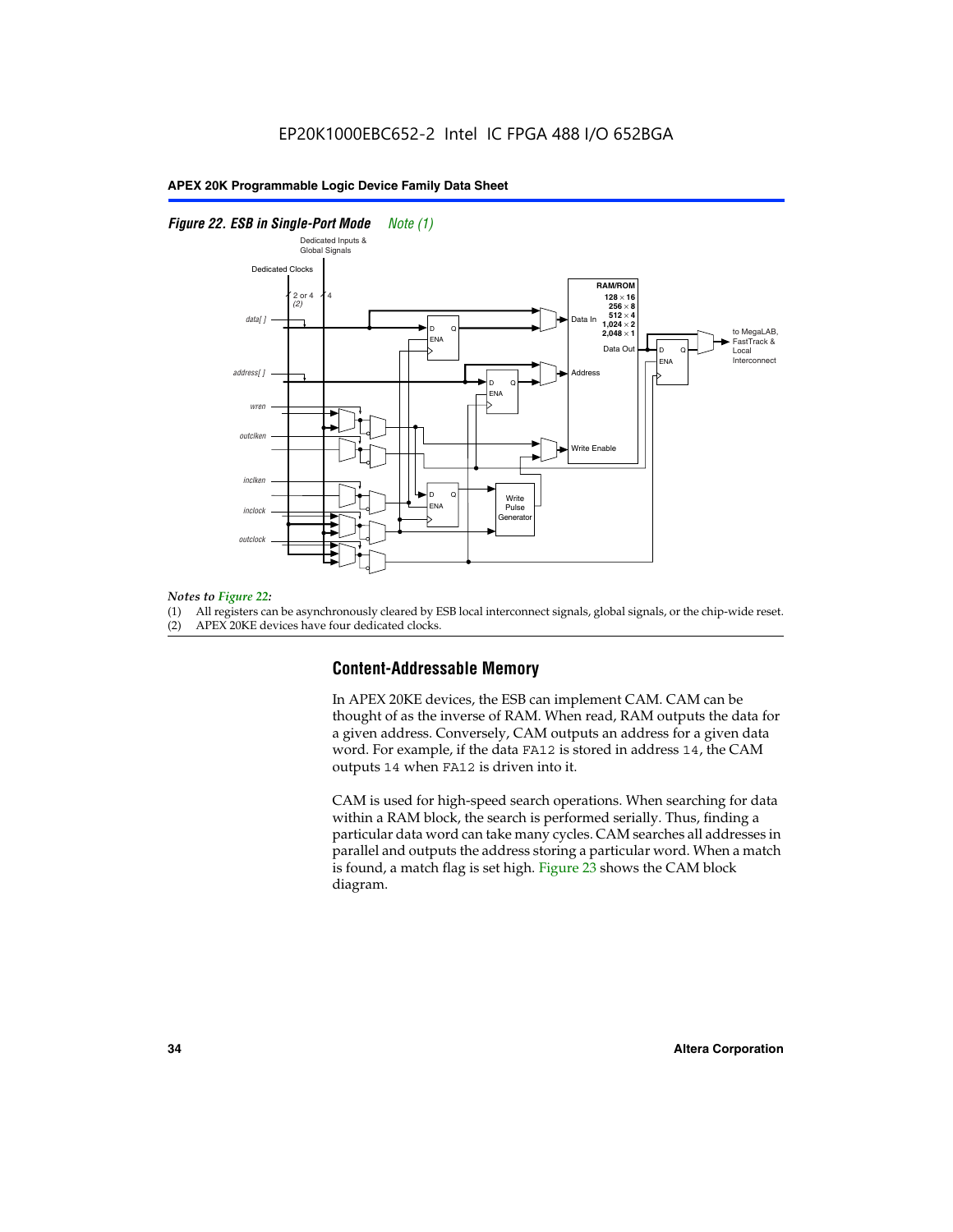

#### *Figure 23. APEX 20KE CAM Block Diagram*

CAM can be used in any application requiring high-speed searches, such as networking, communications, data compression, and cache management.

The APEX 20KE on-chip CAM provides faster system performance than traditional discrete CAM. Integrating CAM and logic into the APEX 20KE device eliminates off-chip and on-chip delays, improving system performance.

When in CAM mode, the ESB implements 32-word, 32-bit CAM. Wider or deeper CAM can be implemented by combining multiple CAMs with some ancillary logic implemented in LEs. The Quartus II software combines ESBs and LEs automatically to create larger CAMs.

CAM supports writing "don't care" bits into words of the memory. The "don't-care" bit can be used as a mask for CAM comparisons; any bit set to "don't-care" has no effect on matches.

The output of the CAM can be encoded or unencoded. When encoded, the ESB outputs an encoded address of the data's location. For instance, if the data is located in address 12, the ESB output is 12. When unencoded, the ESB uses its 16 outputs to show the location of the data over two clock cycles. In this case, if the data is located in address 12, the 12th output line goes high. When using unencoded outputs, two clock cycles are required to read the output because a 16-bit output bus is used to show the status of 32 words.

The encoded output is better suited for designs that ensure duplicate data is not written into the CAM. If duplicate data is written into two locations, the CAM's output will be incorrect. If the CAM may contain duplicate data, the unencoded output is a better solution; CAM with unencoded outputs can distinguish multiple data locations.

CAM can be pre-loaded with data during configuration, or it can be written during system operation. In most cases, two clock cycles are required to write each word into CAM. When "don't-care" bits are used, a third clock cycle is required.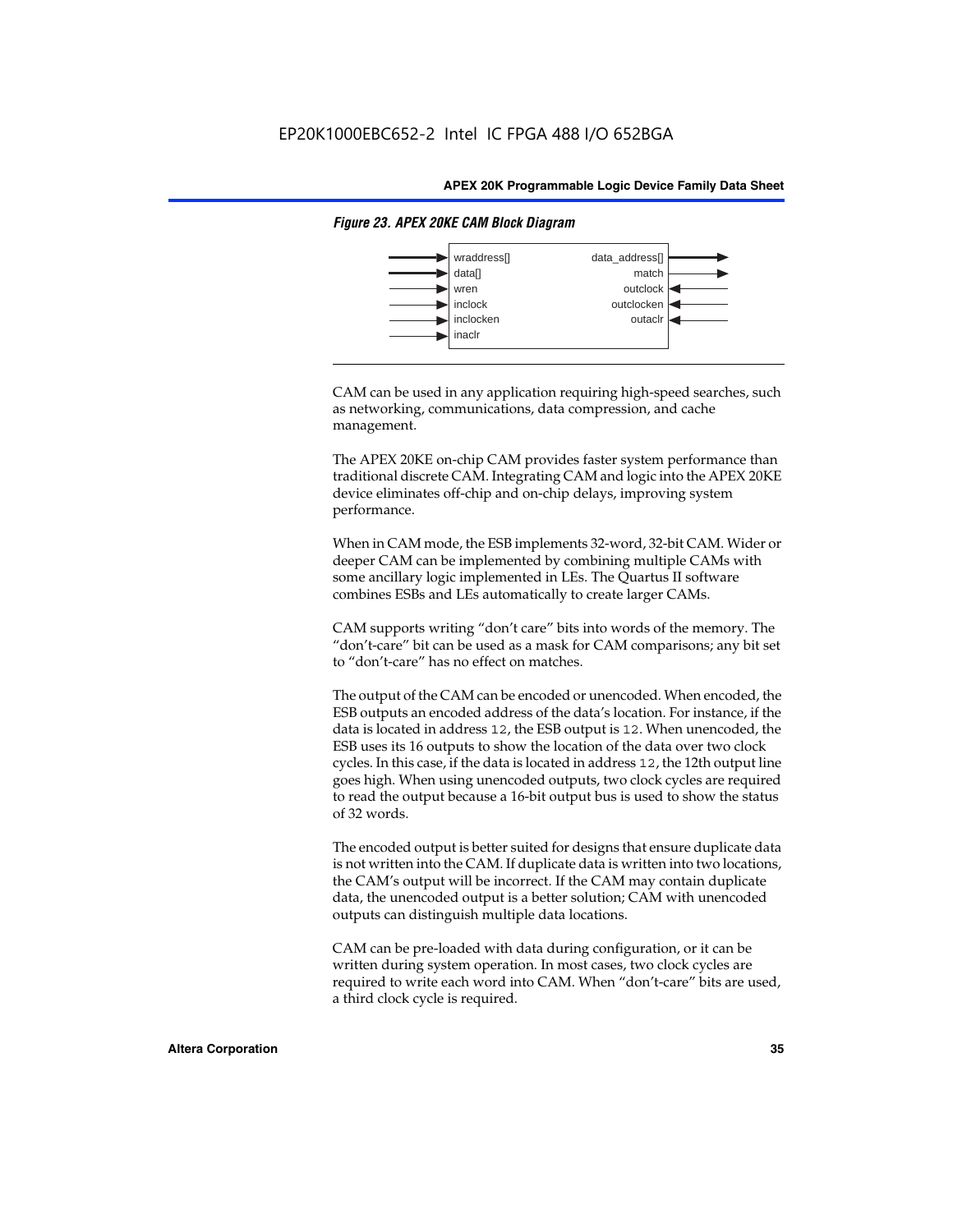

For more information on APEX 20KE devices and CAM, see *Application Note 119 (Implementing High-Speed Search Applications with APEX CAM).*

# **Driving Signals to the ESB**

ESBs provide flexible options for driving control signals. Different clocks can be used for the ESB inputs and outputs. Registers can be inserted independently on the data input, data output, read address, write address, WE, and RE signals. The global signals and the local interconnect can drive the WE and RE signals. The global signals, dedicated clock pins, and local interconnect can drive the ESB clock signals. Because the LEs drive the local interconnect, the LEs can control the WE and RE signals and the ESB clock, clock enable, and asynchronous clear signals. Figure 24 shows the ESB control signal generation logic.





#### *Note to Figure 24:*

(1) APEX 20KE devices have four dedicated clocks.

An ESB is fed by the local interconnect, which is driven by adjacent LEs (for high-speed connection to the ESB) or the MegaLAB interconnect. The ESB can drive the local, MegaLAB, or FastTrack Interconnect routing structure to drive LEs and IOEs in the same MegaLAB structure or anywhere in the device.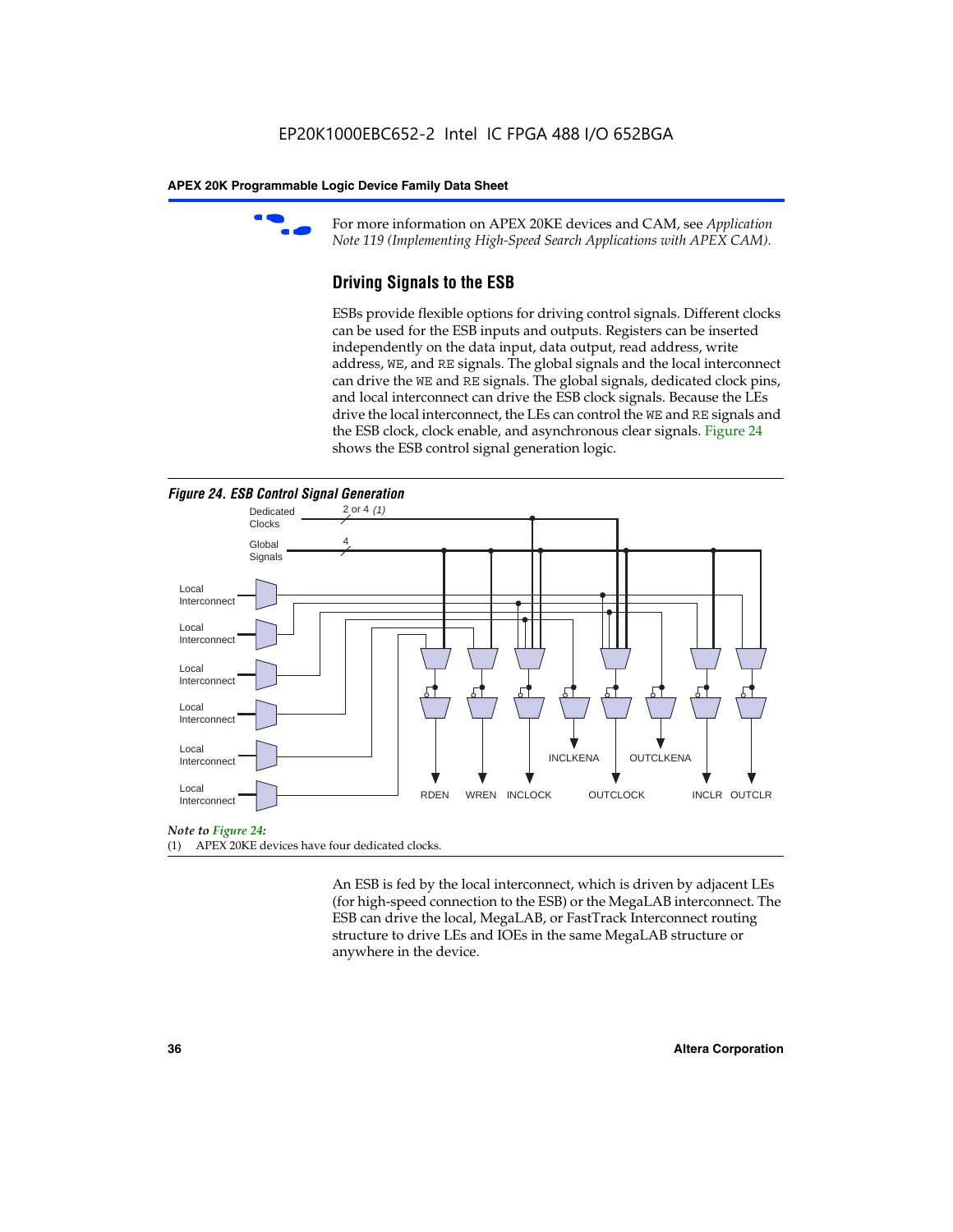# **Implementing Logic in ROM**

In addition to implementing logic with product terms, the ESB can implement logic functions when it is programmed with a read-only pattern during configuration, creating a large LUT. With LUTs, combinatorial functions are implemented by looking up the results, rather than by computing them. This implementation of combinatorial functions can be faster than using algorithms implemented in general logic, a performance advantage that is further enhanced by the fast access times of ESBs. The large capacity of ESBs enables designers to implement complex functions in one logic level without the routing delays associated with linked LEs or distributed RAM blocks. Parameterized functions such as LPM functions can take advantage of the ESB automatically. Further, the Quartus II software can implement portions of a design with ESBs where appropriate.

# **Programmable Speed/Power Control**

APEX 20K ESBs offer a high-speed mode that supports very fast operation on an ESB-by-ESB basis. When high speed is not required, this feature can be turned off to reduce the ESB's power dissipation by up to 50%. ESBs that run at low power incur a nominal timing delay adder. This Turbo  $Bit^{TM}$  option is available for ESBs that implement product-term logic or memory functions. An ESB that is not used will be powered down so that it does not consume DC current.

Designers can program each ESB in the APEX 20K device for either high-speed or low-power operation. As a result, speed-critical paths in the design can run at high speed, while the remaining paths operate at reduced power.

**I/O Structure** The APEX 20K IOE contains a bidirectional I/O buffer and a register that can be used either as an input register for external data requiring fast setup times, or as an output register for data requiring fast clock-to-output performance. IOEs can be used as input, output, or bidirectional pins. For fast bidirectional I/O timing, LE registers using local routing can improve setup times and OE timing. The Quartus II software Compiler uses the programmable inversion option to invert signals from the row and column interconnect automatically where appropriate. Because the APEX 20K IOE offers one output enable per pin, the Quartus II software Compiler can emulate open-drain operation efficiently.

> The APEX 20K IOE includes programmable delays that can be activated to ensure zero hold times, minimum clock-to-output times, input IOE register-to-core register transfers, or core-to-output IOE register transfers. A path in which a pin directly drives a register may require the delay to ensure zero hold time, whereas a path in which a pin drives a register through combinatorial logic may not require the delay.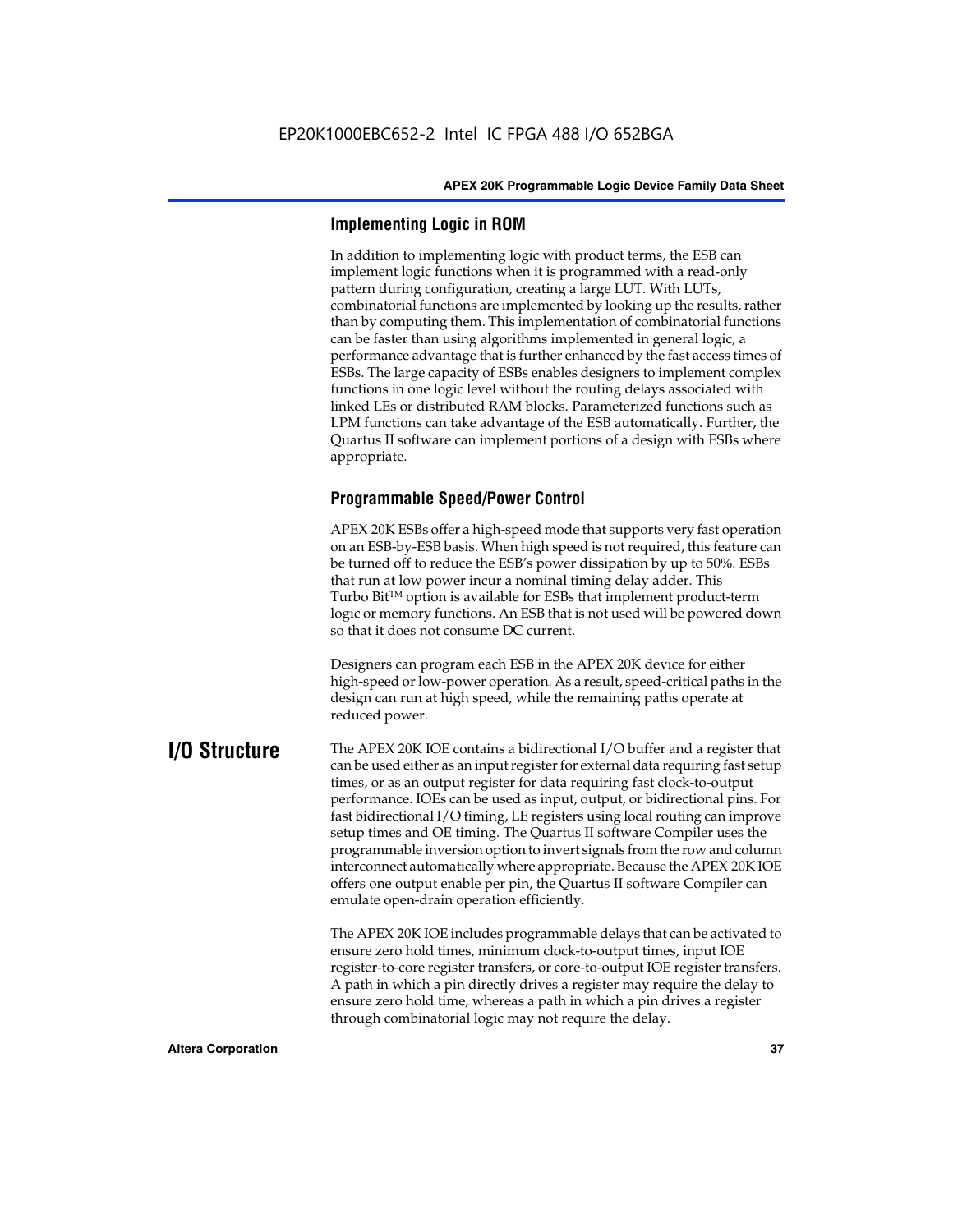Table 10 describes the APEX 20K programmable delays and their logic options in the Quartus II software.

| Table 10. APEX 20K Programmable Delay Chains                 |                                         |  |  |  |
|--------------------------------------------------------------|-----------------------------------------|--|--|--|
| <b>Programmable Delays</b><br><b>Quartus II Logic Option</b> |                                         |  |  |  |
| Input pin to core delay                                      | Decrease input delay to internal cells  |  |  |  |
| Input pin to input register delay                            | Decrease input delay to input register  |  |  |  |
| Core to output register delay                                | Decrease input delay to output register |  |  |  |
| Output register $t_{\rm CO}$ delay                           | Increase delay to output pin            |  |  |  |

The Quartus II software compiler can program these delays automatically to minimize setup time while providing a zero hold time. Figure 25 shows how fast bidirectional I/Os are implemented in APEX 20K devices.

The register in the APEX 20K IOE can be programmed to power-up high or low after configuration is complete. If it is programmed to power-up low, an asynchronous clear can control the register. If it is programmed to power-up high, the register cannot be asynchronously cleared or preset. This feature is useful for cases where the APEX 20K device controls an active-low input or another device; it prevents inadvertent activation of the input upon power-up.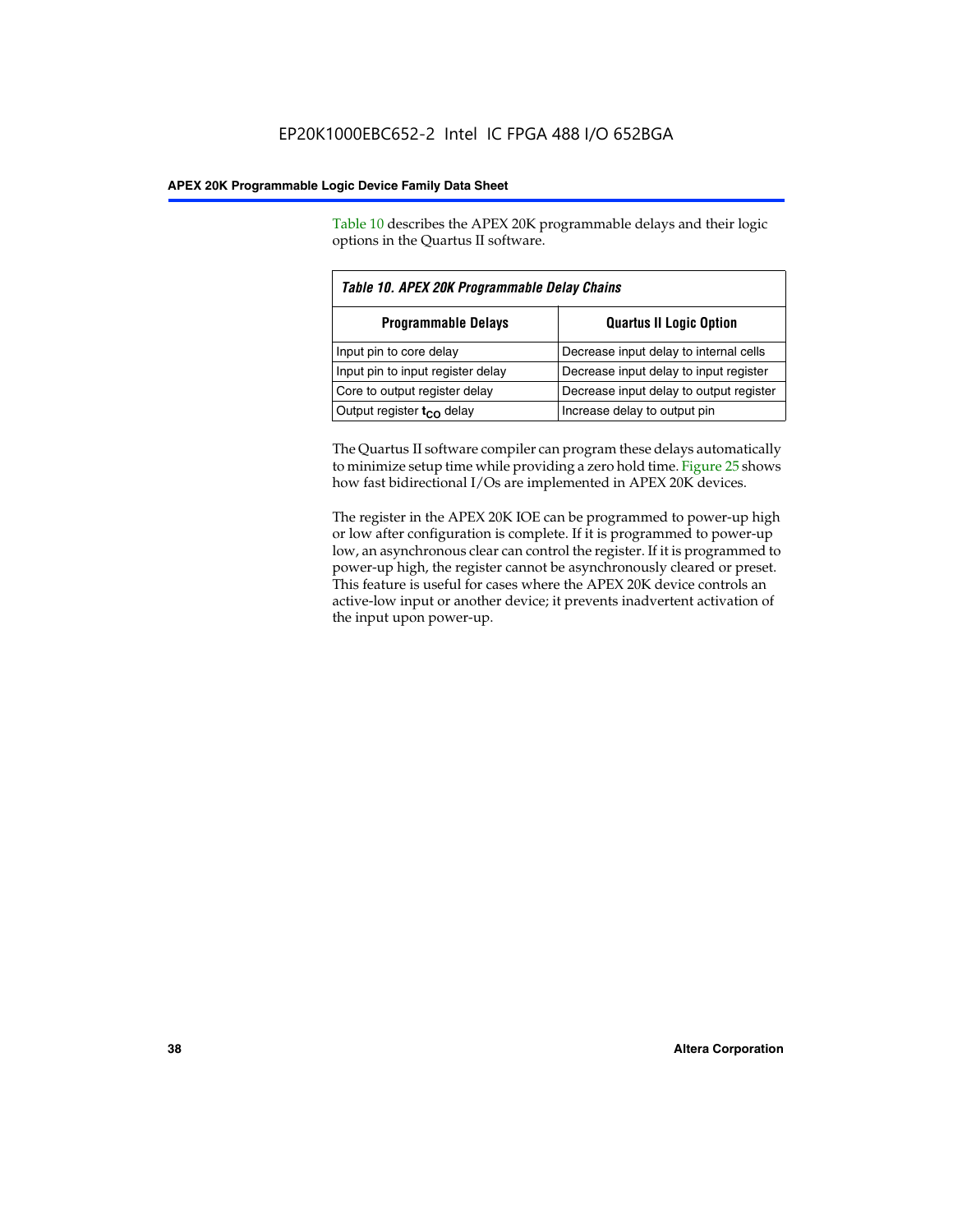

#### *Figure 25. APEX 20K Bidirectional I/O Registers Note (1)*



#### **Altera Corporation 39**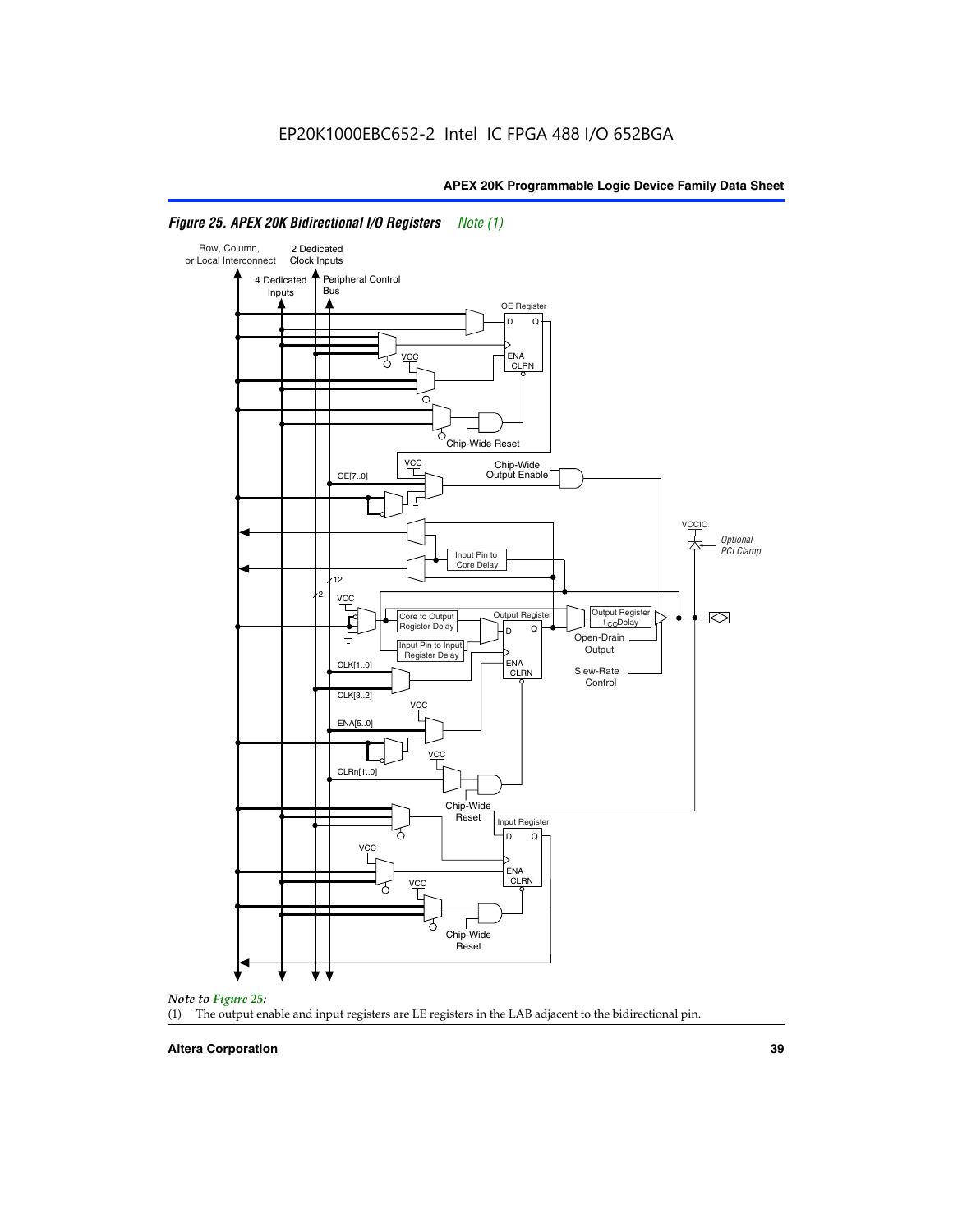APEX 20KE devices include an enhanced IOE, which drives the FastRow interconnect. The FastRow interconnect connects a column I/O pin directly to the LAB local interconnect within two MegaLAB structures. This feature provides fast setup times for pins that drive high fan-outs with complex logic, such as PCI designs. For fast bidirectional I/O timing, LE registers using local routing can improve setup times and OE timing. The APEX 20KE IOE also includes direct support for open-drain operation, giving faster clock-to-output for open-drain signals. Some programmable delays in the APEX 20KE IOE offer multiple levels of delay to fine-tune setup and hold time requirements. The Quartus II software compiler can set these delays automatically to minimize setup time while providing a zero hold time.

Table 11 describes the APEX 20KE programmable delays and their logic options in the Quartus II software.

| Table 11. APEX 20KE Programmable Delay Chains |                                         |  |  |  |  |
|-----------------------------------------------|-----------------------------------------|--|--|--|--|
| <b>Programmable Delays</b>                    | <b>Quartus II Logic Option</b>          |  |  |  |  |
| Input Pin to Core Delay                       | Decrease input delay to internal cells  |  |  |  |  |
| Input Pin to Input Register Delay             | Decrease input delay to input registers |  |  |  |  |
| Core to Output Register Delay                 | Decrease input delay to output register |  |  |  |  |
| Output Register t <sub>CO</sub> Delay         | Increase delay to output pin            |  |  |  |  |
| <b>Clock Enable Delay</b>                     | Increase clock enable delay             |  |  |  |  |

The register in the APEX 20KE IOE can be programmed to power-up high or low after configuration is complete. If it is programmed to power-up low, an asynchronous clear can control the register. If it is programmed to power-up high, an asynchronous preset can control the register. Figure 26 shows how fast bidirectional I/O pins are implemented in APEX 20KE devices. This feature is useful for cases where the APEX 20KE device controls an active-low input or another device; it prevents inadvertent activation of the input upon power-up.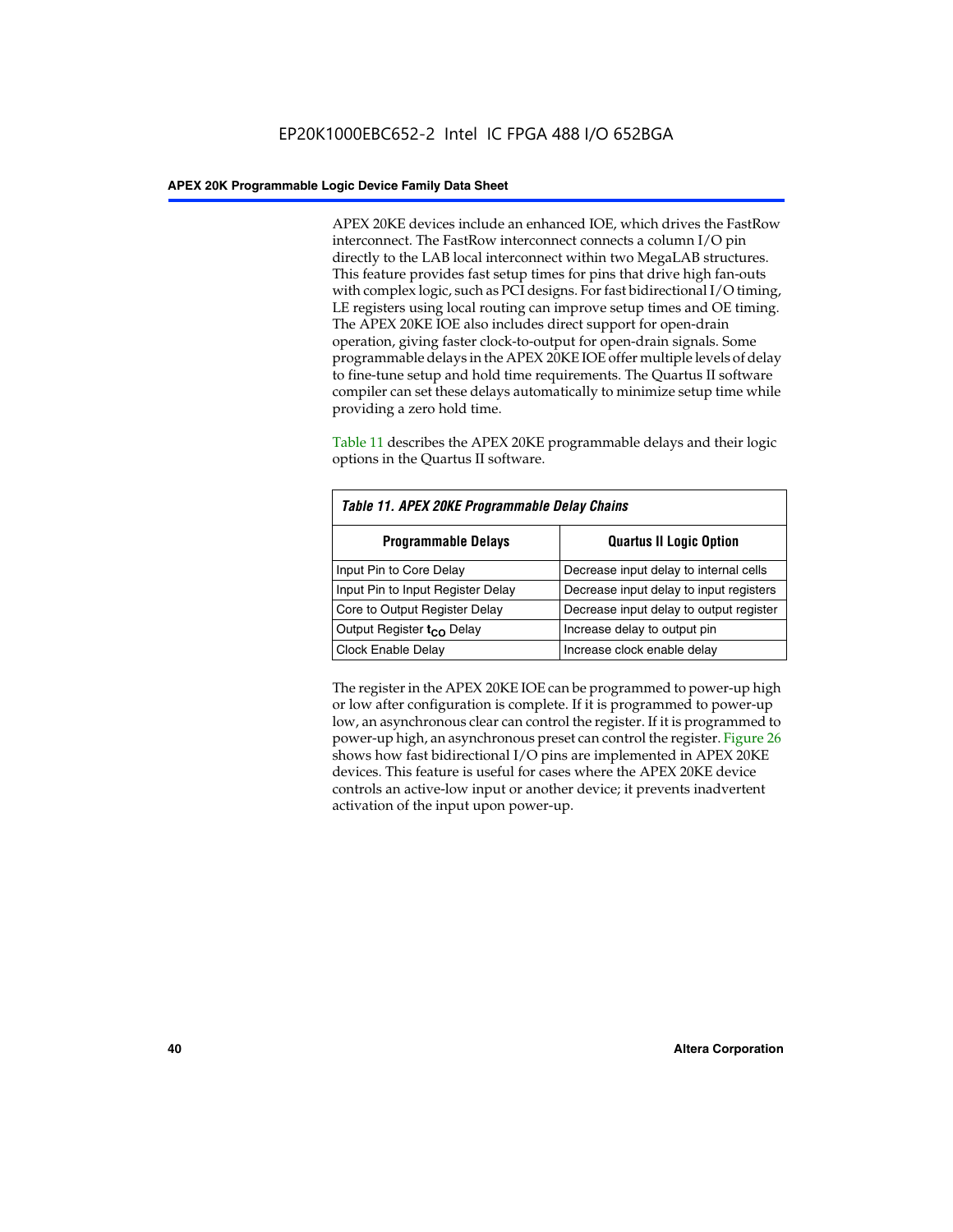#### Row, Column, FastRow, 4 Dedicated or Local Interconnect Clock Inputs Peripheral Control 4 Dedicated **Bus** Inputs OE Register D Q ENA VCC CLRN 7 Chip-Wide Reset vcc Chip-Wide Output Enable OE[7..0] VC Input Pin to **Optional** Core Delay (1) PCI Clamp Input Pin to Core Delay (1) 12 4 **VCC** Output Register **Output Registe**  $\approx$ Core to Output | Output Hegister | Durbut Tropieding | Contput Tropieding | Durbut Tropieding | Output Tropied<br>Register Delay | Durbut Tropieding | Contput Tropieding | Contput Tropieding | O t<sub>CO</sub>Delay  $D$  Q ī Open-Drain Input Pin to Input **Output** Register Delay ENA CLK[1..0] CLRN/ Slew-Rate PR<sub>N</sub> Control CLK[3..0] VCC ENA[5..0] Clock Enable Delay (1) VCC CLRn[1..0] Chip-Wide Input Pin to Core Delay (1) Reset Input Register D Q <u>vcc</u> .<br>ENA CLRN **VCC** Chip-Wide Reset

### *Figure 26. APEX 20KE Bidirectional I/O Registers Notes (1), (2)*

#### *Notes to Figure 26:*

- (1) This programmable delay has four settings: off and three levels of delay.<br>(2) The output enable and input registers are LE registers in the LAB adjacer
- The output enable and input registers are LE registers in the LAB adjacent to the bidirectional pin.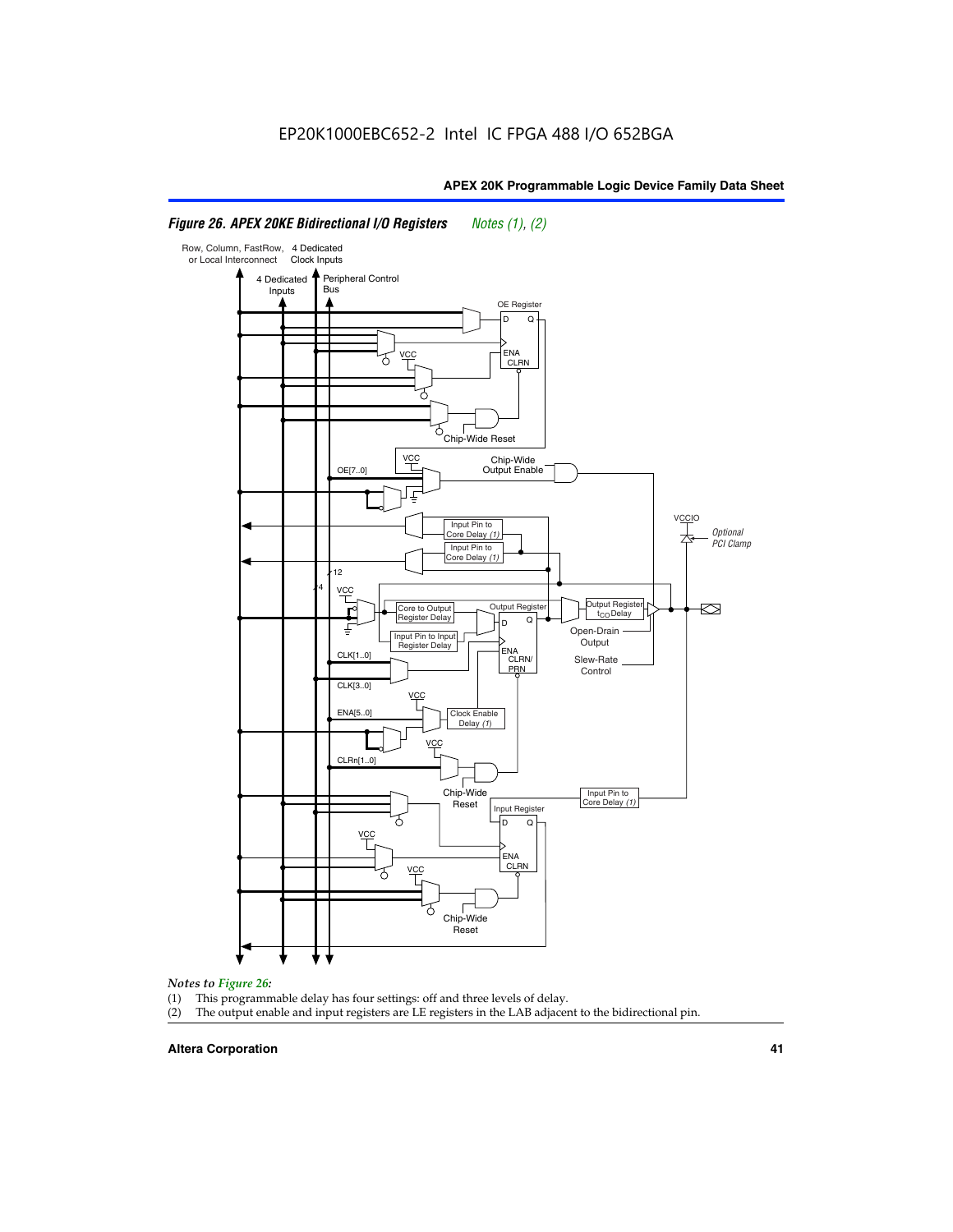Each IOE drives a row, column, MegaLAB, or local interconnect when used as an input or bidirectional pin. A row IOE can drive a local, MegaLAB, row, and column interconnect; a column IOE can drive the column interconnect. Figure 27 shows how a row IOE connects to the interconnect.

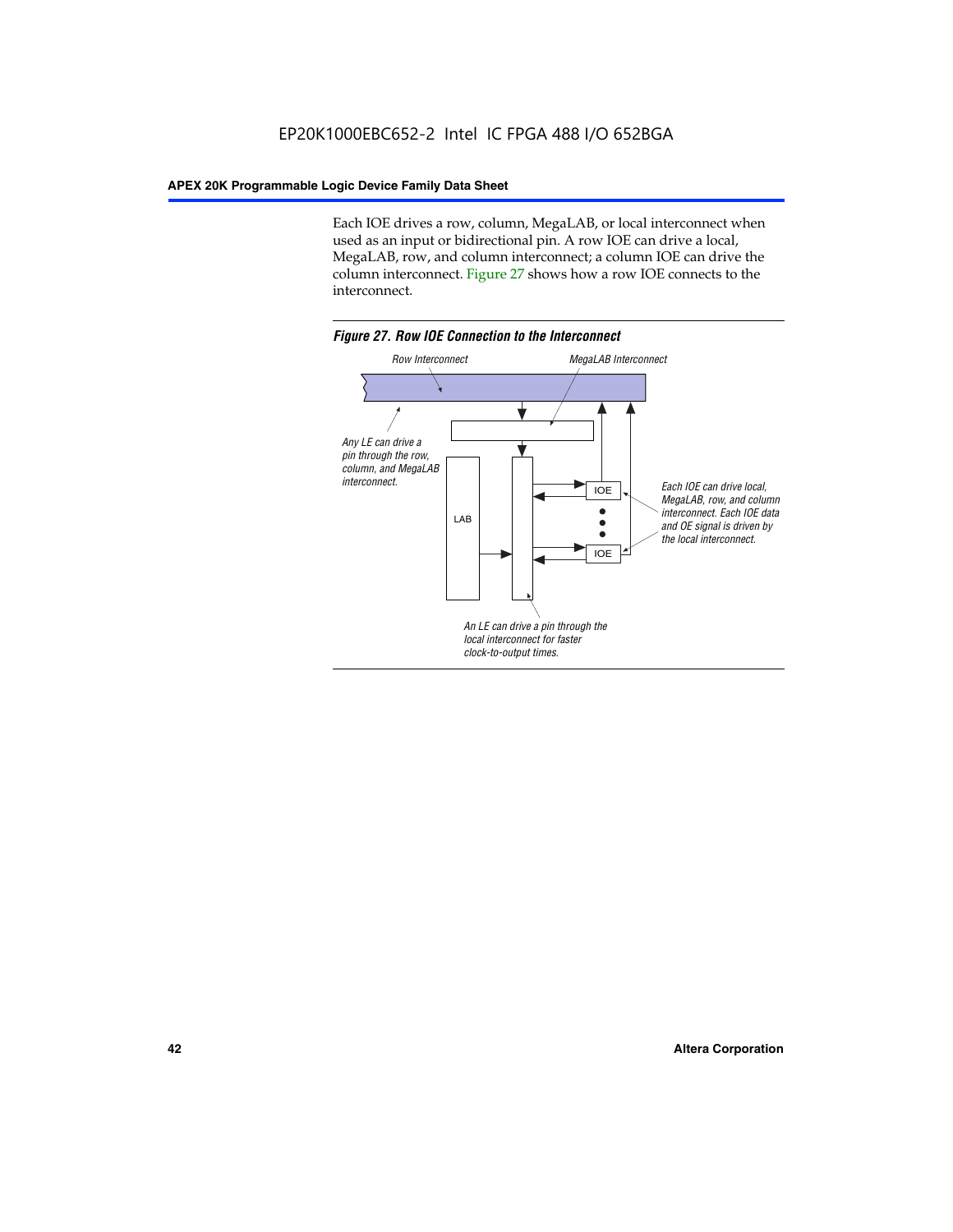Figure 28 shows how a column IOE connects to the interconnect.

#### *Figure 28. Column IOE Connection to the Interconnect*



# **Dedicated Fast I/O Pins**

APEX 20KE devices incorporate an enhancement to support bidirectional pins with high internal fanout such as PCI control signals. These pins are called Dedicated Fast I/O pins (FAST1, FAST2, FAST3, and FAST4) and replace dedicated inputs. These pins can be used for fast clock, clear, or high fanout logic signal distribution. They also can drive out. The Dedicated Fast I/O pin data output and tri-state control are driven by local interconnect from the adjacent MegaLAB for high speed.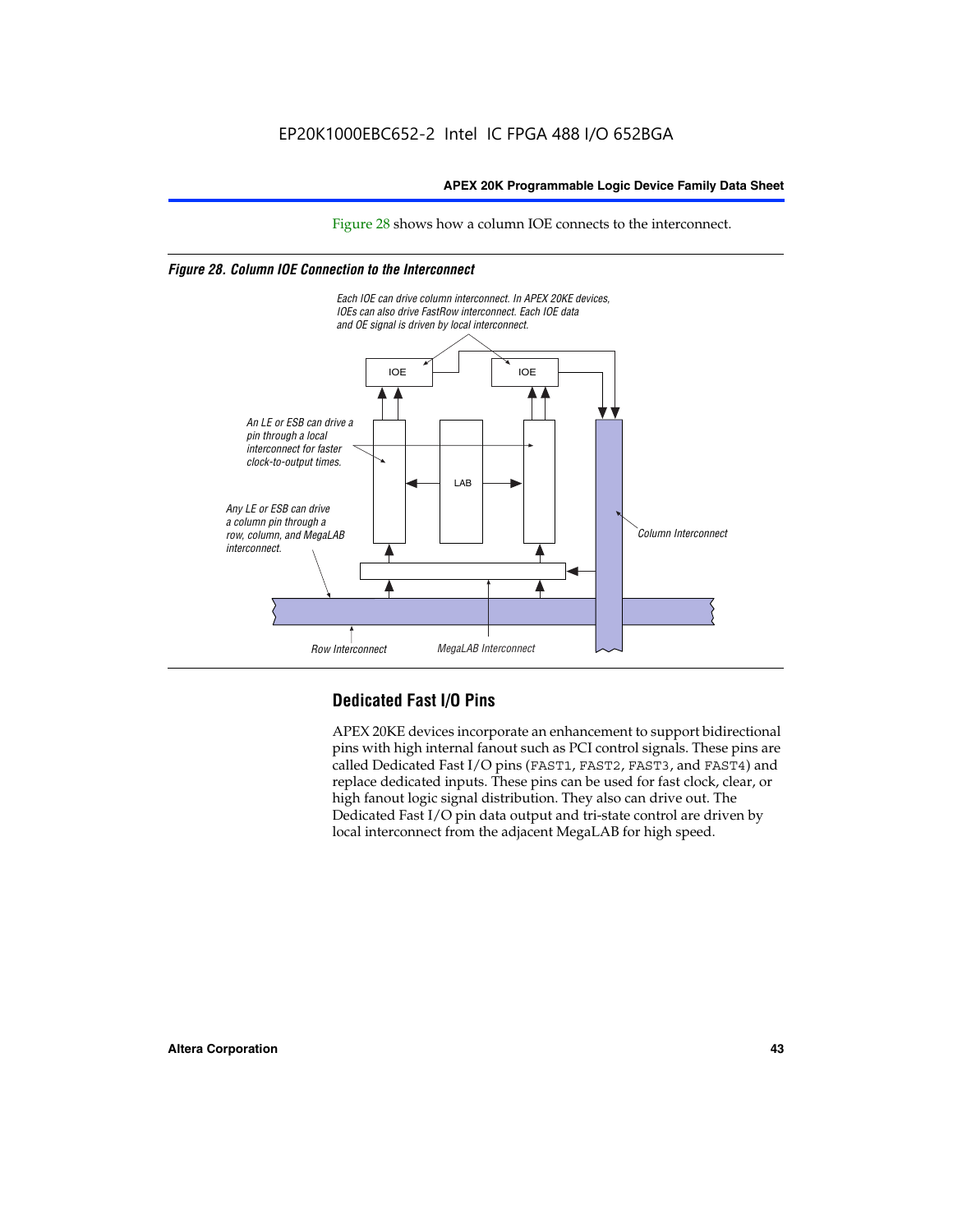# **Advanced I/O Standard Support**

APEX 20KE IOEs support the following I/O standards: LVTTL, LVCMOS, 1.8-V I/O, 2.5-V I/O, 3.3-V PCI, PCI-X, 3.3-V AGP, LVDS, LVPECL, GTL+, CTT, HSTL Class I, SSTL-3 Class I and II, and SSTL-2 Class I and II.



For more information on I/O standards supported by APEX 20KE devices, see *Application Note 117 (Using Selectable I/O Standards in Altera Devices)*.

The APEX 20KE device contains eight I/O banks. In QFP packages, the banks are linked to form four I/O banks. The I/O banks directly support all standards except LVDS and LVPECL. All I/O banks can support LVDS and LVPECL with the addition of external resistors. In addition, one block within a bank contains circuitry to support high-speed True-LVDS and LVPECL inputs, and another block within a particular bank supports high-speed True-LVDS and LVPECL outputs. The LVDS blocks support all of the I/O standards. Each I/O bank has its own VCCIO pins. A single device can support 1.8-V, 2.5-V, and 3.3-V interfaces; each bank can support a different standard independently. Each bank can also use a separate  $V_{\text{REF}}$  level so that each bank can support any of the terminated standards (such as SSTL-3) independently. Within a bank, any one of the terminated standards can be supported. EP20K300E and larger APEX 20KE devices support the LVDS interface for data pins (smaller devices support LVDS clock pins, but not data pins). All EP20K300E and larger devices support the LVDS interface for data pins up to 155 Mbit per channel; EP20K400E devices and larger with an X-suffix on the ordering code add a serializer/deserializer circuit and PLL for higher-speed support.

Each bank can support multiple standards with the same VCCIO for output pins. Each bank can support one voltage-referenced I/O standard, but it can support multiple I/O standards with the same VCCIO voltage level. For example, when VCCIO is 3.3 V, a bank can support LVTTL, LVCMOS, 3.3-V PCI, and SSTL-3 for inputs and outputs.

When the LVDS banks are not used as LVDS I/O banks, they support all of the other I/O standards. Figure 29 shows the arrangement of the APEX 20KE I/O banks.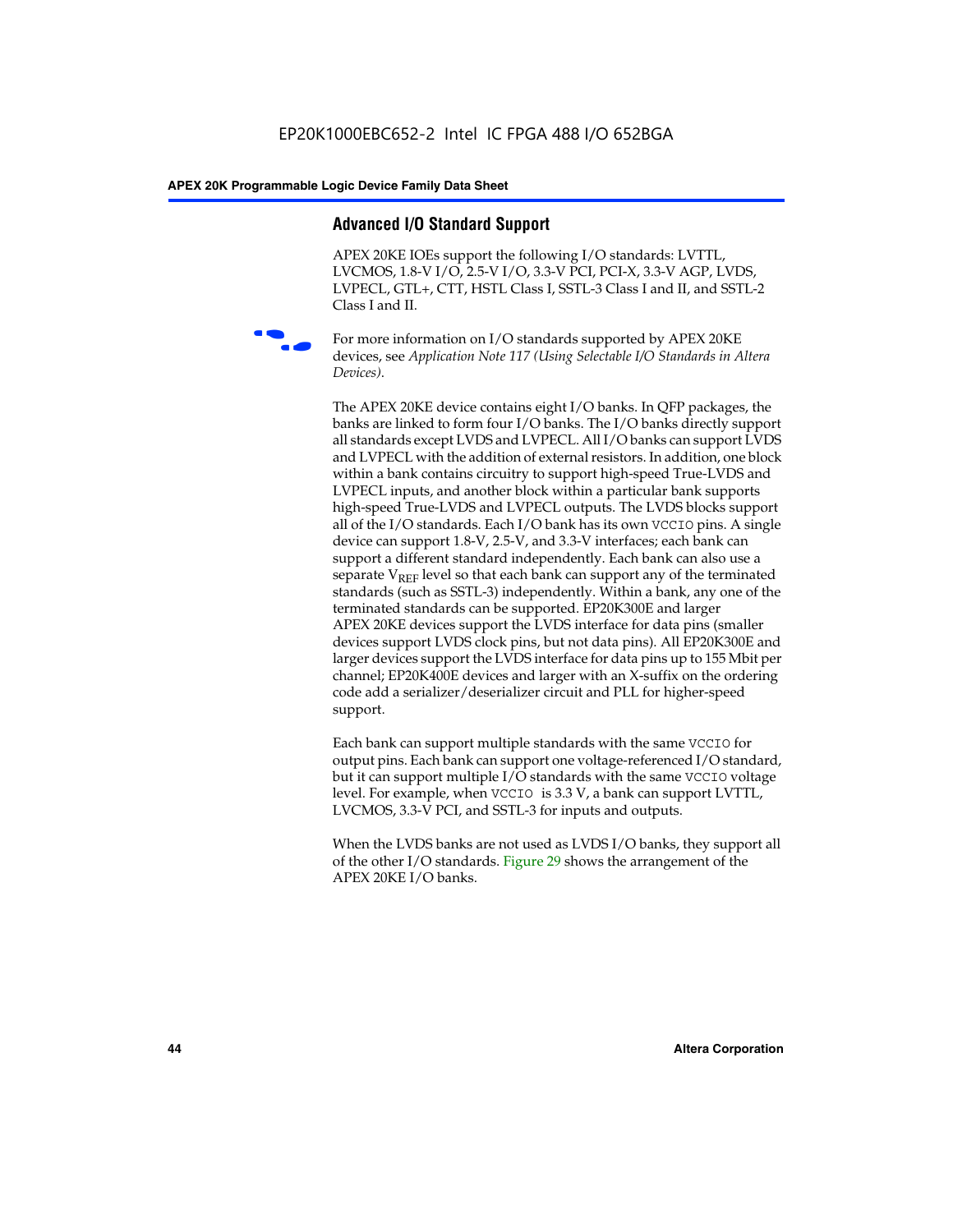

#### *Figure 29. APEX 20KE I/O Banks*

#### *Notes to Figure 29:*

- (1) For more information on placing I/O pins in LVDS blocks, refer to the *Guidelines for Using LVDS Blocks* section in *Application Note 120 (Using LVDS in APEX 20KE Devices*).
- (2) If the LVDS input and output blocks are not used for LVDS, they can support all of the I/O standards and can be used as input, output, or bidirectional pins with  $V_{\text{C} \cap \text{O}}$  set to 3.3 V, 2.5 V, or 1.8 V.

# **Power Sequencing & Hot Socketing**

Because APEX 20K and APEX 20KE devices can be used in a mixedvoltage environment, they have been designed specifically to tolerate any possible power-up sequence. Therefore, the  $V_{\text{CCIO}}$  and  $V_{\text{CCINT}}$  power supplies may be powered in any order.

For more information, please refer to the "Power Sequencing Considerations" section in the *Configuring APEX 20KE & APEX 20KC Devices* chapter of the *Configuration Devices Handbook*.

Signals can be driven into APEX 20K devices before and during power-up without damaging the device. In addition, APEX 20K devices do not drive out during power-up. Once operating conditions are reached and the device is configured, APEX 20K and APEX 20KE devices operate as specified by the user.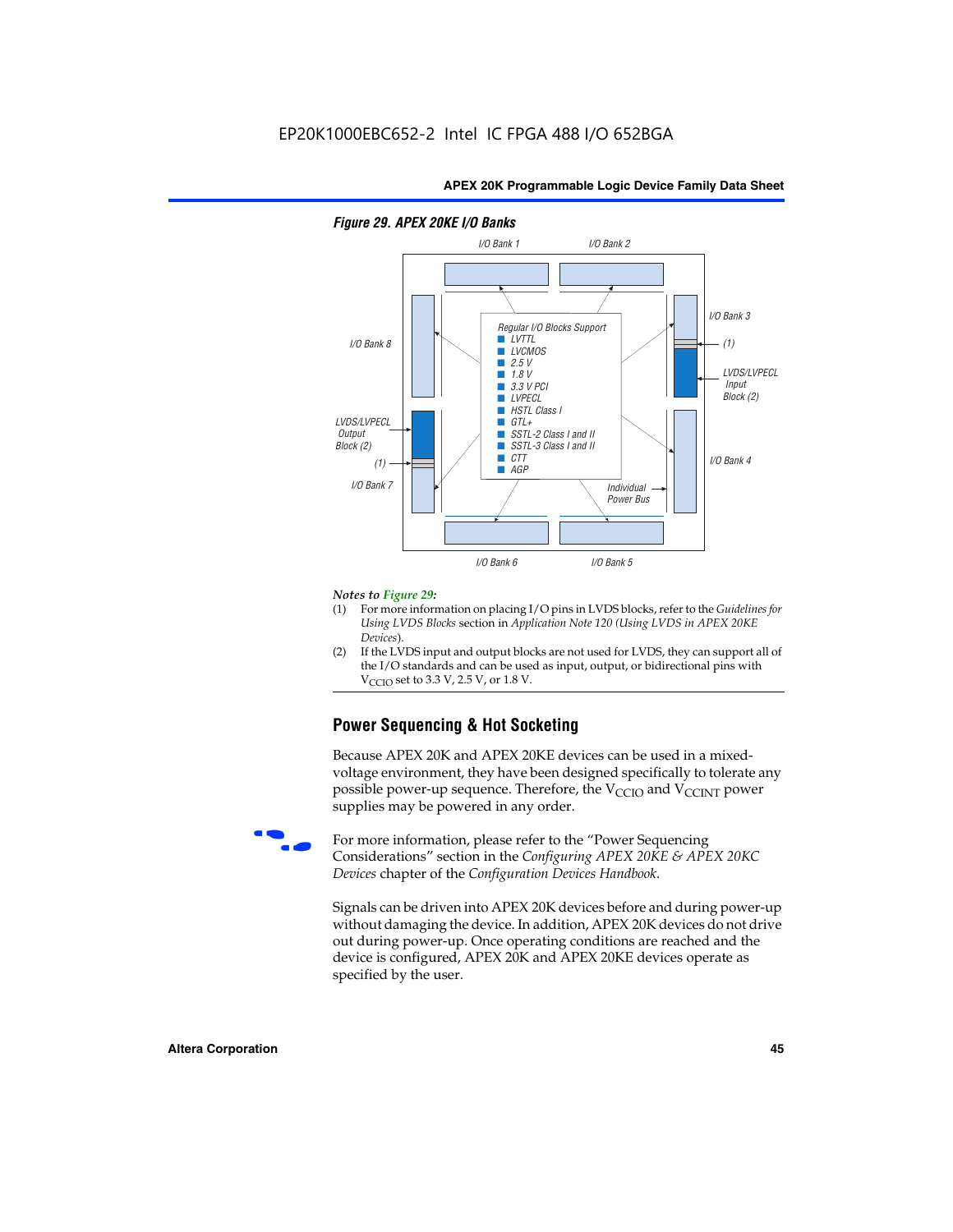Under hot socketing conditions, APEX 20KE devices will not sustain any damage, but the I/O pins will drive out.

# **MultiVolt I/O Interface**

The APEX device architecture supports the MultiVolt I/O interface feature, which allows APEX devices in all packages to interface with systems of different supply voltages. The devices have one set of VCC pins for internal operation and input buffers (VCCINT), and another set for I/O output drivers (VCCIO).

The APEX 20K VCCINT pins must always be connected to a 2.5 V power supply. With a 2.5-V  $V_{\text{CCMT}}$  level, input pins are 2.5-V, 3.3-V, and 5.0-V tolerant. The VCCIO pins can be connected to either a 2.5-V or 3.3-V power supply, depending on the output requirements. When VCCIO pins are connected to a 2.5-V power supply, the output levels are compatible with 2.5-V systems. When the VCCIO pins are connected to a 3.3-V power supply, the output high is 3.3 V and is compatible with 3.3-V or 5.0-V systems.

| Table 12. 5.0-V Tolerant APEX 20K MultiVolt I/O Support |                                                |     |     |     |     |     |  |
|---------------------------------------------------------|------------------------------------------------|-----|-----|-----|-----|-----|--|
| $V_{\text{CCIO}}(V)$                                    | Input Signals (V)<br><b>Output Signals (V)</b> |     |     |     |     |     |  |
|                                                         | 2.5                                            | 3.3 | 5.0 | 2.5 | 3.3 | 5.0 |  |
| 2.5                                                     |                                                |     |     |     |     |     |  |
| 3.3                                                     |                                                |     |     |     |     |     |  |

Table 12 summarizes 5.0-V tolerant APEX 20K MultiVolt I/O support.

#### *Notes to Table 12:*

- (1) The PCI clamping diode must be disabled to drive an input with voltages higher than  $V_{CCIO}$ .
- (2) When  $V_{CCIO} = 3.3 V$ , an APEX 20K device can drive a 2.5-V device with 3.3-V tolerant inputs.

Open-drain output pins on 5.0-V tolerant APEX 20K devices (with a pullup resistor to the 5.0-V supply) can drive 5.0-V CMOS input pins that require a  $V_{IH}$  of 3.5 V. When the pin is inactive, the trace will be pulled up to 5.0 V by the resistor. The open-drain pin will only drive low or tri-state; it will never drive high. The rise time is dependent on the value of the pullup resistor and load impedance. The  $I_{OI}$  current specification should be considered when selecting a pull-up resistor.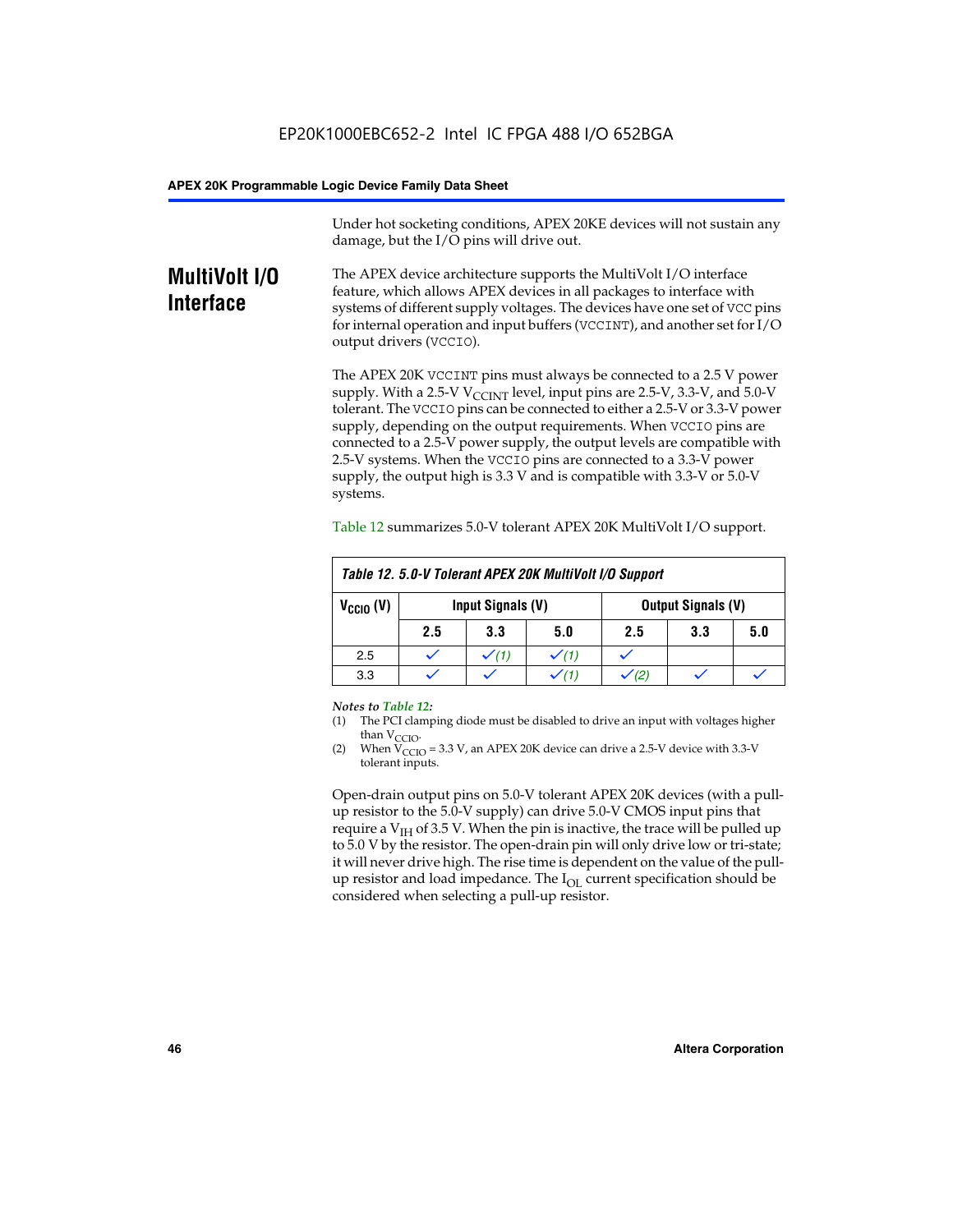APEX 20KE devices also support the MultiVolt I/O interface feature. The APEX 20KE VCCINT pins must always be connected to a 1.8-V power supply. With a 1.8-V  $V_{\text{CCINT}}$  level, input pins are 1.8-V, 2.5-V, and 3.3-V tolerant. The VCCIO pins can be connected to either a 1.8-V, 2.5-V, or 3.3-V power supply, depending on the I/O standard requirements. When the VCCIO pins are connected to a 1.8-V power supply, the output levels are compatible with 1.8-V systems. When VCCIO pins are connected to a 2.5-V power supply, the output levels are compatible with 2.5-V systems. When VCCIO pins are connected to a 3.3-V power supply, the output high is 3.3 V and compatible with 3.3-V or 5.0-V systems. An APEX 20KE device is 5.0-V tolerant with the addition of a resistor.

#### Table 13 summarizes APEX 20KE MultiVolt I/O support.

| Table 13. APEX 20KE MultiVolt I/O Support<br>Note (1) |                   |     |     |     |     |     |     |                           |  |
|-------------------------------------------------------|-------------------|-----|-----|-----|-----|-----|-----|---------------------------|--|
| $V_{\text{CCIO}}(V)$                                  | Input Signals (V) |     |     |     |     |     |     | <b>Output Signals (V)</b> |  |
|                                                       | 1.8               | 2.5 | 3.3 | 5.0 | 1.8 | 2.5 | 3.3 | 5.0                       |  |
| 1.8                                                   |                   |     |     |     |     |     |     |                           |  |
| 2.5                                                   |                   |     |     |     |     |     |     |                           |  |
| 3.3                                                   |                   |     |     | (2) |     |     | (3) |                           |  |

#### *Notes to Table 13:*

(1) The PCI clamping diode must be disabled to drive an input with voltages higher than  $V_{CCIO}$ , except for the 5.0-V input case.

(2) An APEX 20KE device can be made 5.0-V tolerant with the addition of an external resistor. You also need a PCI clamp and series resistor.

(3) When  $V_{\text{CCIO}} = 3.3$  V, an APEX 20KE device can drive a 2.5-V device with 3.3-V tolerant inputs.

# **ClockLock & ClockBoost Features**

APEX 20K devices support the ClockLock and ClockBoost clock management features, which are implemented with PLLs. The ClockLock circuitry uses a synchronizing PLL that reduces the clock delay and skew within a device. This reduction minimizes clock-to-output and setup times while maintaining zero hold times. The ClockBoost circuitry, which provides a clock multiplier, allows the designer to enhance device area efficiency by sharing resources within the device. The ClockBoost circuitry allows the designer to distribute a low-speed clock and multiply that clock on-device. APEX 20K devices include a high-speed clock tree; unlike ASICs, the user does not have to design and optimize the clock tree. The ClockLock and ClockBoost features work in conjunction with the APEX 20K device's high-speed clock to provide significant improvements in system performance and band-width. Devices with an X-suffix on the ordering code include the ClockLock circuit.

The ClockLock and ClockBoost features in APEX 20K devices are enabled through the Quartus II software. External devices are not required to use these features.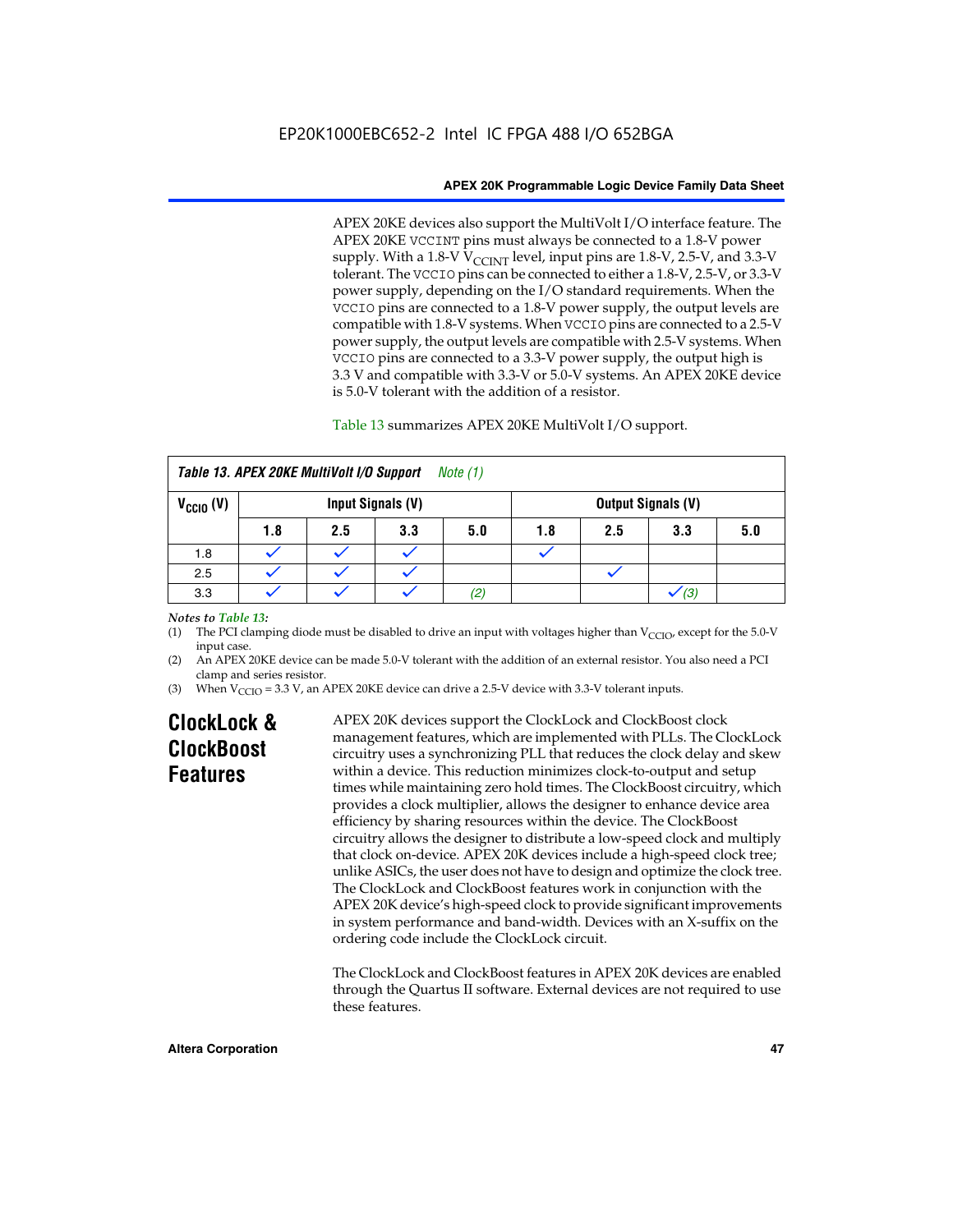For designs that require both a multiplied and non-multiplied clock, the clock trace on the board can be connected to CLK2p. Table 14 shows the combinations supported by the ClockLock and ClockBoost circuitry. The CLK2p pin can feed both the ClockLock and ClockBoost circuitry in the APEX 20K device. However, when both circuits are used, the other clock pin (CLK1p) cannot be used.

| <b>Table 14. Multiplication Factor Combinations</b> |            |  |  |
|-----------------------------------------------------|------------|--|--|
| Clock <sub>2</sub><br>Clock 1                       |            |  |  |
| ×1                                                  | ×1         |  |  |
| $\times$ 1, $\times$ 2                              | $\times 2$ |  |  |
| $\times$ 1, $\times$ 2, $\times$ 4                  | ×4         |  |  |

# **APEX 20KE ClockLock Feature**

APEX 20KE devices include an enhanced ClockLock feature set. These devices include up to four PLLs, which can be used independently. Two PLLs are designed for either general-purpose use or LVDS use (on devices that support LVDS I/O pins). The remaining two PLLs are designed for general-purpose use. The EP20K200E and smaller devices have two PLLs; the EP20K300E and larger devices have four PLLs.

The following sections describe some of the features offered by the APEX 20KE PLLs.

# *External PLL Feedback*

The ClockLock circuit's output can be driven off-chip to clock other devices in the system; further, the feedback loop of the PLL can be routed off-chip. This feature allows the designer to exercise fine control over the I/O interface between the APEX 20KE device and another high-speed device, such as SDRAM.

### *Clock Multiplication*

The APEX 20KE ClockBoost circuit can multiply or divide clocks by a programmable number. The clock can be multiplied by *m*/(*n* × *k*) or  $m/(n \times v)$ , where *m* and *k* range from 2 to 160, and *n* and *v* range from 1 to 16. Clock multiplication and division can be used for time-domain multiplexing and other functions, which can reduce design LE requirements.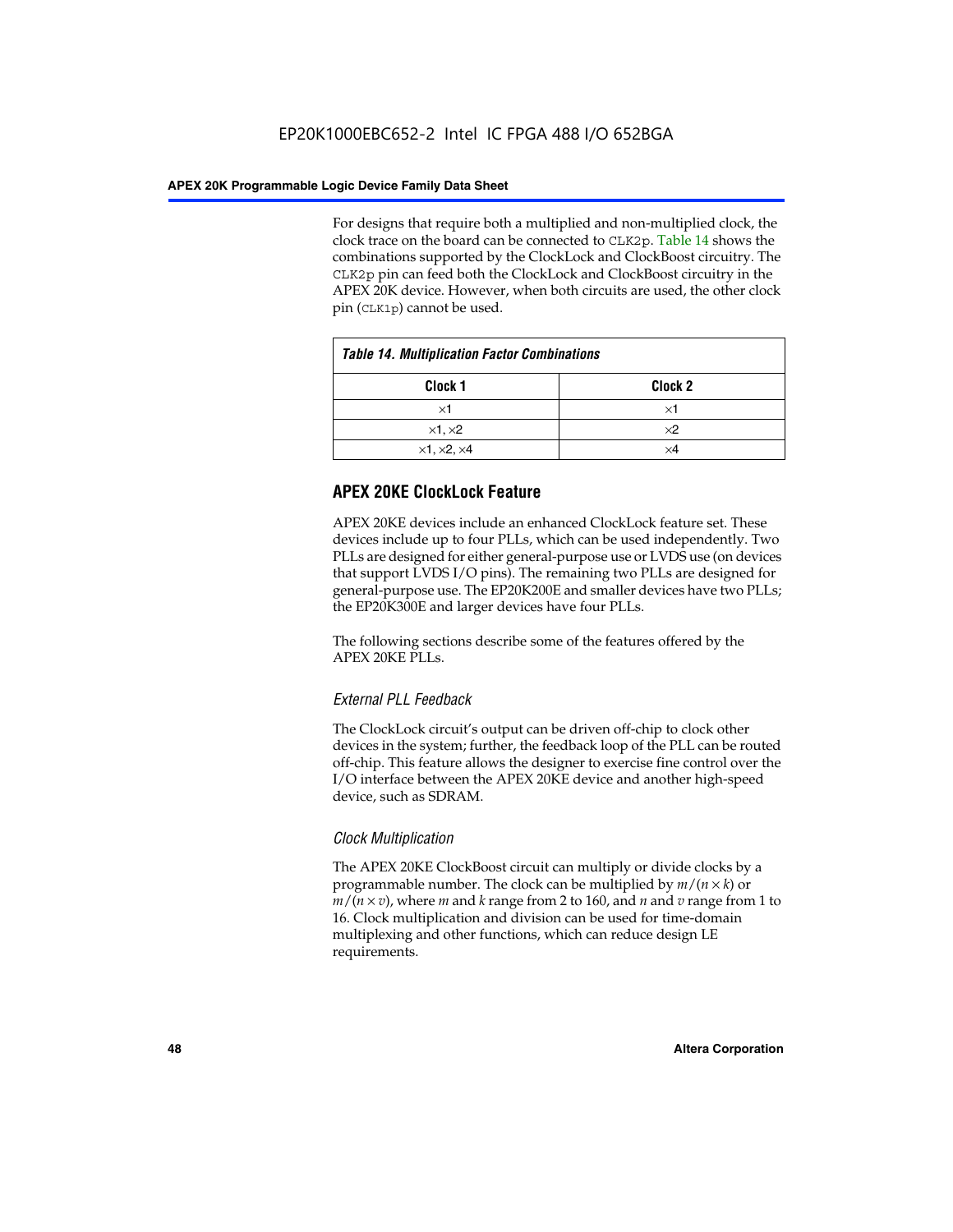#### *Clock Phase & Delay Adjustment*

The APEX 20KE ClockShift feature allows the clock phase and delay to be adjusted. The clock phase can be adjusted by 90° steps. The clock delay can be adjusted to increase or decrease the clock delay by an arbitrary amount, up to one clock period.

## *LVDS Support*

Two PLLs are designed to support the LVDS interface. When using LVDS, the I/O clock runs at a slower rate than the data transfer rate. Thus, PLLs are used to multiply the I/O clock internally to capture the LVDS data. For example, an I/O clock may run at 105 MHz to support 840 megabits per second (Mbps) LVDS data transfer. In this example, the PLL multiplies the incoming clock by eight to support the high-speed data transfer. You can use PLLs in EP20K400E and larger devices for high-speed LVDS interfacing.

### *Lock Signals*

The APEX 20KE ClockLock circuitry supports individual LOCK signals. The LOCK signal drives high when the ClockLock circuit has locked onto the input clock. The LOCK signals are optional for each ClockLock circuit; when not used, they are I/O pins.

# **ClockLock & ClockBoost Timing Parameters**

For the ClockLock and ClockBoost circuitry to function properly, the incoming clock must meet certain requirements. If these specifications are not met, the circuitry may not lock onto the incoming clock, which generates an erroneous clock within the device. The clock generated by the ClockLock and ClockBoost circuitry must also meet certain specifications. If the incoming clock meets these requirements during configuration, the APEX 20K ClockLock and ClockBoost circuitry will lock onto the clock during configuration. The circuit will be ready for use immediately after configuration. In APEX 20KE devices, the clock input standard is programmable, so the PLL cannot respond to the clock until the device is configured. The PLL locks onto the input clock as soon as configuration is complete. Figure 30 shows the incoming and generated clock specifications.

 $\mathbb{I} \mathcal{F}$  For more information on ClockLock and ClockBoost circuitry, see *Application Note 115: Using the ClockLock and ClockBoost PLL Features in APEX Devices*.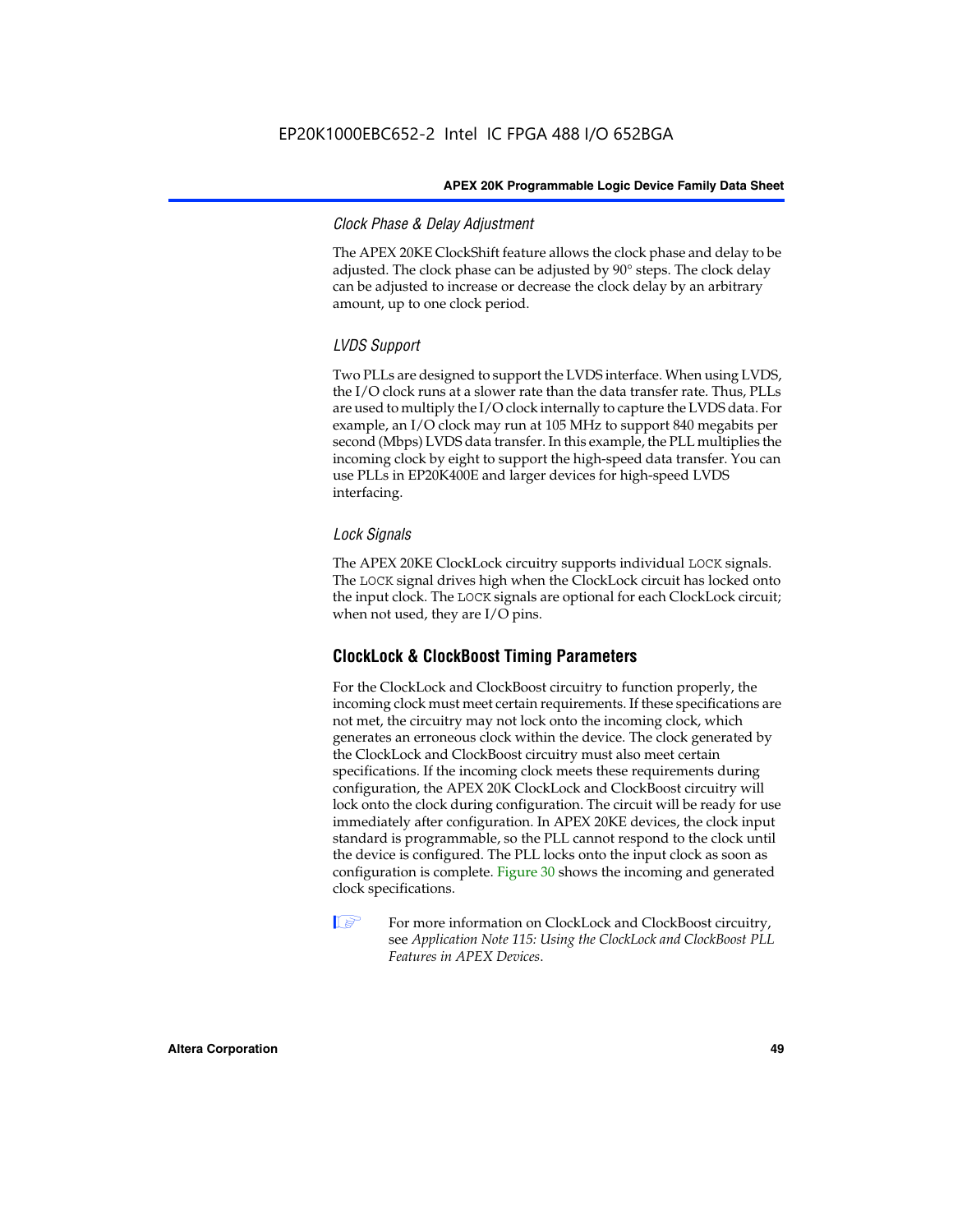

# *Figure 30. Specifications for the Incoming & Generated Clocks Note (1)*

# *Note to Figure 30:*

The tI parameter refers to the nominal input clock period; the tO parameter refers to the nominal output clock period.

Table 15 summarizes the APEX 20K ClockLock and ClockBoost parameters for -1 speed-grade devices.

| <b>Symbol</b>     | <b>Parameter</b>                                                                                                                 | Min | Max       | <b>Unit</b> |
|-------------------|----------------------------------------------------------------------------------------------------------------------------------|-----|-----------|-------------|
| $f_{OUT}$         | Output frequency                                                                                                                 | 25  | 180       | MHz         |
| $f_{CLK1}$ $(1)$  | Input clock frequency (ClockBoost clock<br>multiplication factor equals 1)                                                       | 25  | 180 $(1)$ | <b>MHz</b>  |
| $f_{CLK2}$        | Input clock frequency (ClockBoost clock<br>multiplication factor equals 2)                                                       | 16  | 90        | <b>MHz</b>  |
| $f_{CLK4}$        | Input clock frequency (ClockBoost clock<br>multiplication factor equals 4)                                                       |     | 48        | <b>MHz</b>  |
| toutputy          | Duty cycle for ClockLock/ClockBoost-generated<br>clock                                                                           | 40  | 60        | %           |
| <b>f</b> CLKDEV   | Input deviation from user specification in the<br>Quartus II software (ClockBoost clock<br>multiplication factor equals 1) $(2)$ |     | 25,000(3) | <b>PPM</b>  |
| $t_{\mathsf{R}}$  | Input rise time                                                                                                                  |     | 5         | ns          |
| $t_{\mathsf{F}}$  | Input fall time                                                                                                                  |     | 5         | ns          |
| <sup>t</sup> LOCK | Time required for ClockLock/ClockBoost to<br>acquire lock (4)                                                                    |     | 10        | μs          |

 $\mathsf I$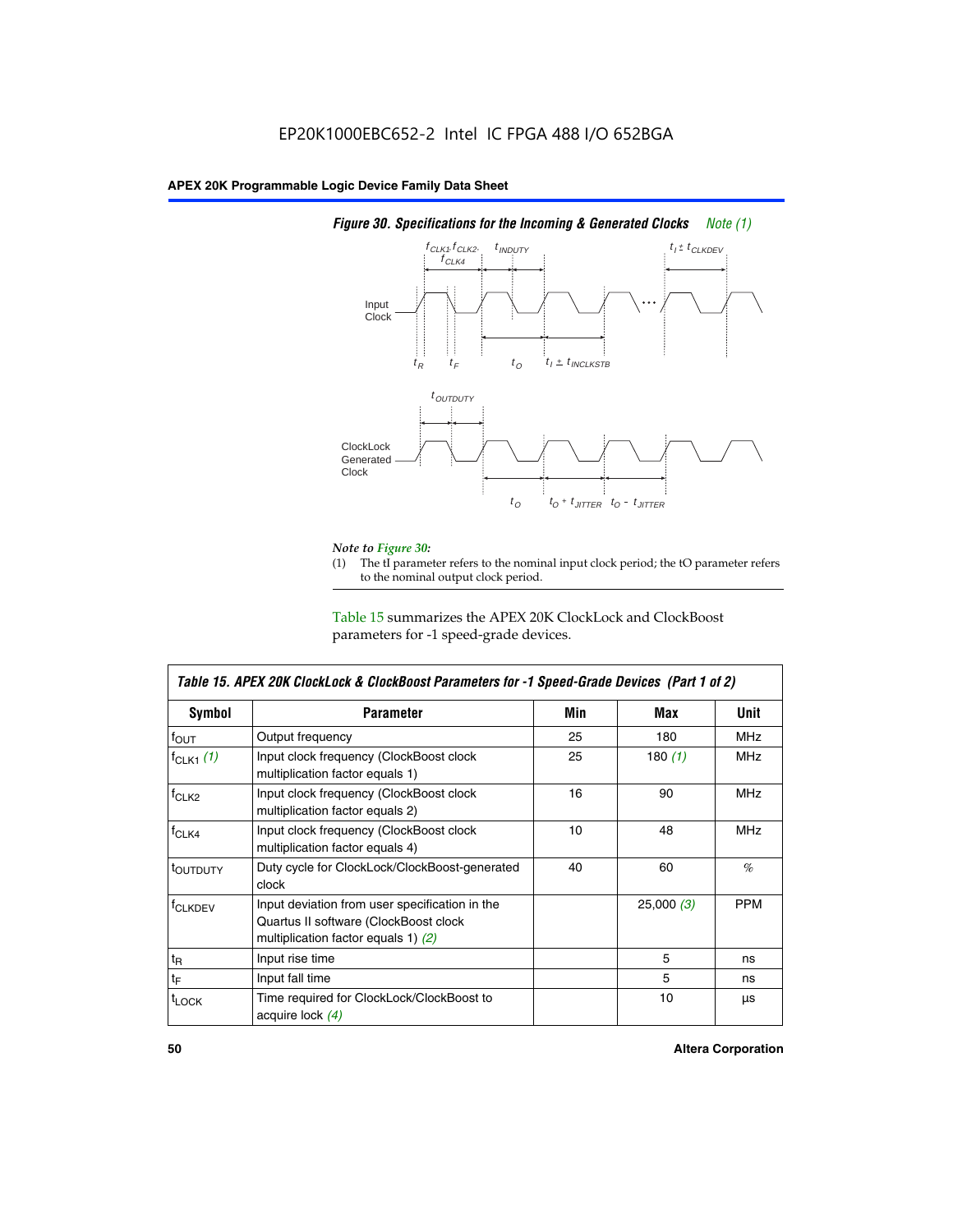| Table 15. APEX 20K ClockLock & ClockBoost Parameters for -1 Speed-Grade Devices (Part 2 of 2) |                                                                     |     |     |      |  |
|-----------------------------------------------------------------------------------------------|---------------------------------------------------------------------|-----|-----|------|--|
| <b>Symbol</b>                                                                                 | <b>Parameter</b>                                                    | Min | Max | Unit |  |
| t <sub>SKEW</sub>                                                                             | Skew delay between related<br>ClockLock/ClockBoost-generated clocks |     | 500 | ps   |  |
| <b>UITTER</b>                                                                                 | Jitter on ClockLock/ClockBoost-generated clock<br>(5)               |     | 200 | ps   |  |
| <b>INCLKSTB</b>                                                                               | Input clock stability (measured between adjacent<br>clocks)         |     | 50  | ps   |  |

*Notes to Table 15:*

- (1) The PLL input frequency range for the EP20K100-1X device for 1x multiplication is 25 MHz to 175 MHz.
- (2) All input clock specifications must be met. The PLL may not lock onto an incoming clock if the clock specifications are not met, creating an erroneous clock within the device.
- (3) During device configuration, the ClockLock and ClockBoost circuitry is configured first. If the incoming clock is supplied during configuration, the ClockLock and ClockBoost circuitry locks during configuration, because the lock time is less than the configuration time.
- (4) The jitter specification is measured under long-term observation.
- (5) If the input clock stability is 100 ps,  $t_{\text{JITTER}}$  is 250 ps.

## Table 16 summarizes the APEX 20K ClockLock and ClockBoost parameters for -2 speed grade devices.

| Symbol                | <b>Parameter</b>                                                                                                                   | Min        | Max       | <b>Unit</b> |
|-----------------------|------------------------------------------------------------------------------------------------------------------------------------|------------|-----------|-------------|
| $f_{\text{OUT}}$      | Output frequency                                                                                                                   | 25         | 170       | <b>MHz</b>  |
| <sup>T</sup> CLK1     | Input clock frequency (ClockBoost clock multiplication<br>factor equals 1)                                                         | 25         | 170       | <b>MHz</b>  |
| f <sub>CLK2</sub>     | Input clock frequency (ClockBoost clock multiplication<br>16<br>factor equals 2)                                                   |            | 80        | <b>MHz</b>  |
| $f_{CLK4}$            | Input clock frequency (ClockBoost clock multiplication<br>factor equals 4)                                                         | 10         | 34        | <b>MHz</b>  |
| <sup>τ</sup> ουτρυτγ  | Duty cycle for ClockLock/ClockBoost-generated clock                                                                                | 40         | 60        | $\%$        |
| <sup>T</sup> CLKDEV   | Input deviation from user specification in the Quartus II<br>software (ClockBoost clock multiplication factor equals<br>one) $(1)$ |            | 25,000(2) | <b>PPM</b>  |
| $t_{\mathsf{R}}$      | Input rise time                                                                                                                    |            | 5         | ns          |
| $t_F$                 | Input fall time                                                                                                                    |            | 5         | ns          |
| $t_{\text{LOCK}}$     | Time required for ClockLock/ ClockBoost to acquire<br>lock $(3)$                                                                   |            | 10        | μs          |
| t <sub>SKEW</sub>     | Skew delay between related ClockLock/ ClockBoost-<br>generated clock                                                               | 500<br>500 |           | ps          |
| t <sub>JITTER</sub>   | Jitter on ClockLock/ ClockBoost-generated clock (4)                                                                                |            | 200       | ps          |
| <sup>I</sup> INCLKSTB | Input clock stability (measured between adjacent<br>clocks)                                                                        |            | 50        | ps          |

# *Table 16. APEX 20K ClockLock & ClockBoost Parameters for -2 Speed Grade Devices*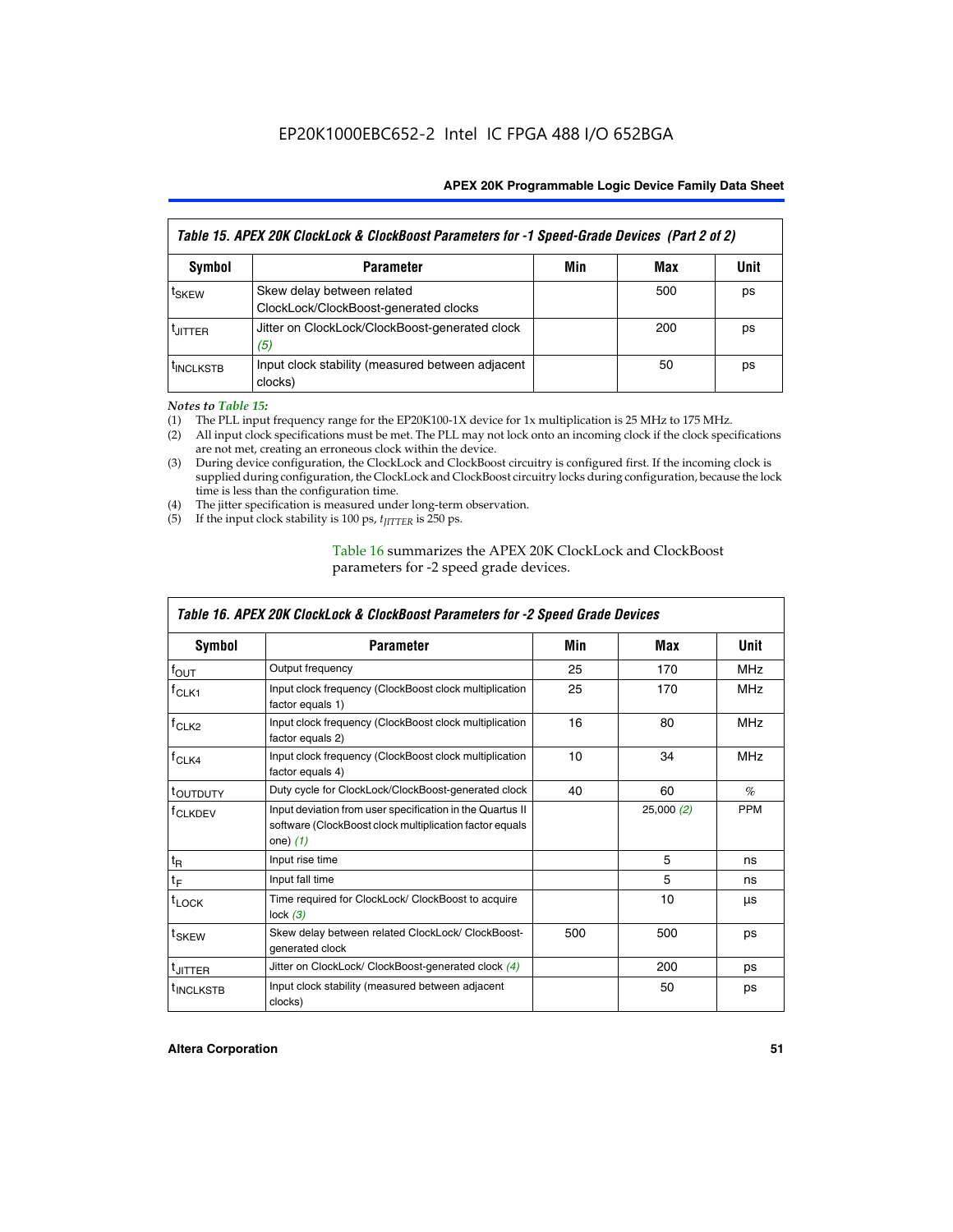- *Notes to Table 16:* (1) To implement the ClockLock and ClockBoost circuitry with the Quartus II software, designers must specify the input frequency. The Quartus II software tunes the PLL in the ClockLock and ClockBoost circuitry to this frequency. The *f<sub>CLKDEV</sub>* parameter specifies how much the incoming clock can differ from the specified frequency during device operation. Simulation does not reflect this parameter.
- (2) Twenty-five thousand parts per million (PPM) equates to 2.5% of input clock period.
- (3) During device configuration, the ClockLock and ClockBoost circuitry is configured before the rest of the device. If the incoming clock is supplied during configuration, the ClockLock and ClockBoost circuitry locks during configuration because the  $t_{LOCK}$  value is less than the time required for configuration.
- (4) The  $t_{\text{ITTTER}}$  specification is measured under long-term observation.

Tables 17 and 18 summarize the ClockLock and ClockBoost parameters for APEX 20KE devices.

| Table 17. APEX 20KE ClockLock & ClockBoost Parameters<br>Note (1) |                                                              |                   |     |     |                             |                  |  |  |
|-------------------------------------------------------------------|--------------------------------------------------------------|-------------------|-----|-----|-----------------------------|------------------|--|--|
| Symbol                                                            | <b>Parameter</b>                                             | <b>Conditions</b> | Min | Typ | Max                         | <b>Unit</b>      |  |  |
| $t_{R}$                                                           | Input rise time                                              |                   |     |     | 5                           | ns               |  |  |
| tF                                                                | Input fall time                                              |                   |     |     | 5                           | ns               |  |  |
| <sup>t</sup> INDUTY                                               | Input duty cycle                                             |                   | 40  |     | 60                          | %                |  |  |
| <sup>t</sup> INJITTER                                             | Input jitter peak-to-peak                                    |                   |     |     | 2% of input<br>period       | peak-to-<br>peak |  |  |
| <sup>t</sup> OUTJITTER                                            | Jitter on ClockLock or ClockBoost-<br>generated clock        |                   |     |     | $0.35%$ of<br>output period | <b>RMS</b>       |  |  |
| t <sub>outputy</sub>                                              | Duty cycle for ClockLock or<br>ClockBoost-generated clock    |                   | 45  |     | 55                          | $\%$             |  |  |
| $t_{\text{LOCK}}$ (2), (3)                                        | Time required for ClockLock or<br>ClockBoost to acquire lock |                   |     |     | 40                          | μs               |  |  |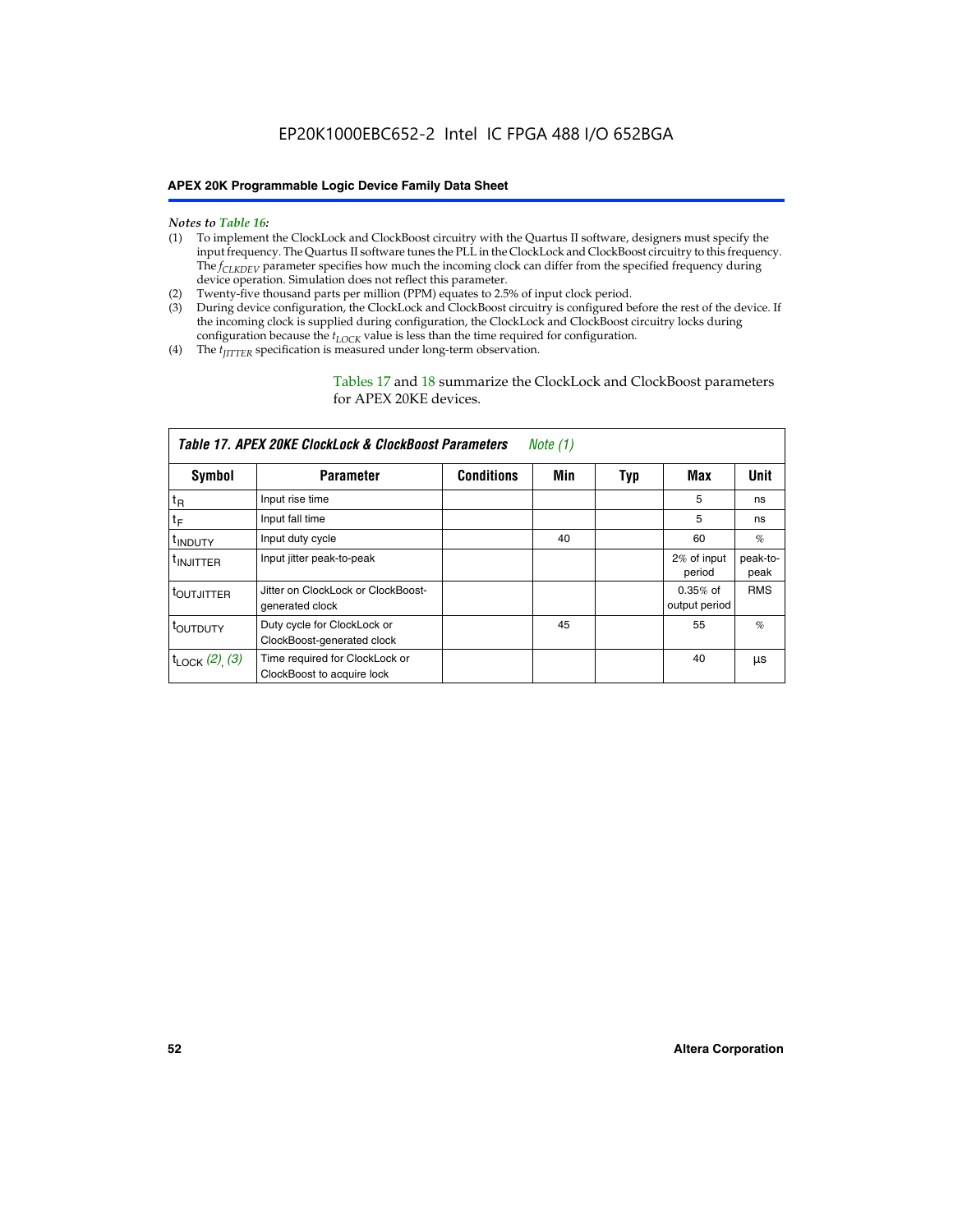| APEX 20K Programmable Logic Device Family Data Sheet |  |  |
|------------------------------------------------------|--|--|
|------------------------------------------------------|--|--|

|                          | Table 18. APEX 20KE Clock Input & Output Parameters |                              | (Part 1 of 2) | Note $(1)$      |     |                 |            |
|--------------------------|-----------------------------------------------------|------------------------------|---------------|-----------------|-----|-----------------|------------|
| <b>Symbol</b>            | <b>Parameter</b>                                    | I/O Standard                 |               | -1X Speed Grade |     | -2X Speed Grade |            |
|                          |                                                     |                              | Min           | <b>Max</b>      | Min | Max             |            |
| $f_{VCO}$ (4)            | Voltage controlled oscillator<br>operating range    |                              | 200           | 500             | 200 | 500             | <b>MHz</b> |
| f <sub>CLOCK0</sub>      | Clock0 PLL output frequency<br>for internal use     |                              | 1.5           | 335             | 1.5 | 200             | <b>MHz</b> |
| f <sub>CLOCK1</sub>      | Clock1 PLL output frequency<br>for internal use     |                              | 20            | 335             | 20  | 200             | MHz        |
| f <sub>CLOCK0_EXT</sub>  | Output clock frequency for                          | 3.3-V LVTTL                  | 1.5           | 245             | 1.5 | 226             | <b>MHz</b> |
|                          | external clock0 output                              | 2.5-V LVTTL                  | 1.5           | 234             | 1.5 | 221             | MHz        |
|                          |                                                     | 1.8-V LVTTL                  | 1.5           | 223             | 1.5 | 216             | MHz        |
|                          |                                                     | $GTL+$                       | 1.5           | 205             | 1.5 | 193             | <b>MHz</b> |
|                          |                                                     | SSTL-2 Class<br>L            | 1.5           | 158             | 1.5 | 157             | <b>MHz</b> |
|                          |                                                     | SSTL-2 Class<br>Ш            | 1.5           | 142             | 1.5 | 142             | <b>MHz</b> |
|                          |                                                     | SSTL-3 Class<br>L            | 1.5           | 166             | 1.5 | 162             | <b>MHz</b> |
|                          |                                                     | SSTL-3 Class<br>Ш            | 1.5           | 149             | 1.5 | 146             | <b>MHz</b> |
|                          |                                                     | <b>LVDS</b>                  | 1.5           | 420             | 1.5 | 350             | <b>MHz</b> |
| f <sub>CLOCK1</sub> _EXT | Output clock frequency for                          | 3.3-V LVTTL                  | 20            | 245             | 20  | 226             | <b>MHz</b> |
|                          | external clock1 output                              | 2.5-V LVTTL                  | 20            | 234             | 20  | 221             | <b>MHz</b> |
|                          |                                                     | 1.8-V LVTTL                  | 20            | 223             | 20  | 216             | <b>MHz</b> |
|                          |                                                     | $GTL+$                       | 20            | 205             | 20  | 193             | <b>MHz</b> |
|                          |                                                     | SSTL-2 Class<br>ı            | 20            | 158             | 20  | 157             | <b>MHz</b> |
|                          |                                                     | SSTL-2 Class<br>$\mathbf{I}$ | 20            | 142             | 20  | 142             | <b>MHz</b> |
|                          |                                                     | SSTL-3 Class                 | 20            | 166             | 20  | 162             | <b>MHz</b> |
|                          |                                                     | SSTL-3 Class<br>Ш            | 20            | 149             | 20  | 146             | <b>MHz</b> |
|                          |                                                     | <b>LVDS</b>                  | 20            | 420             | 20  | 350             | MHz        |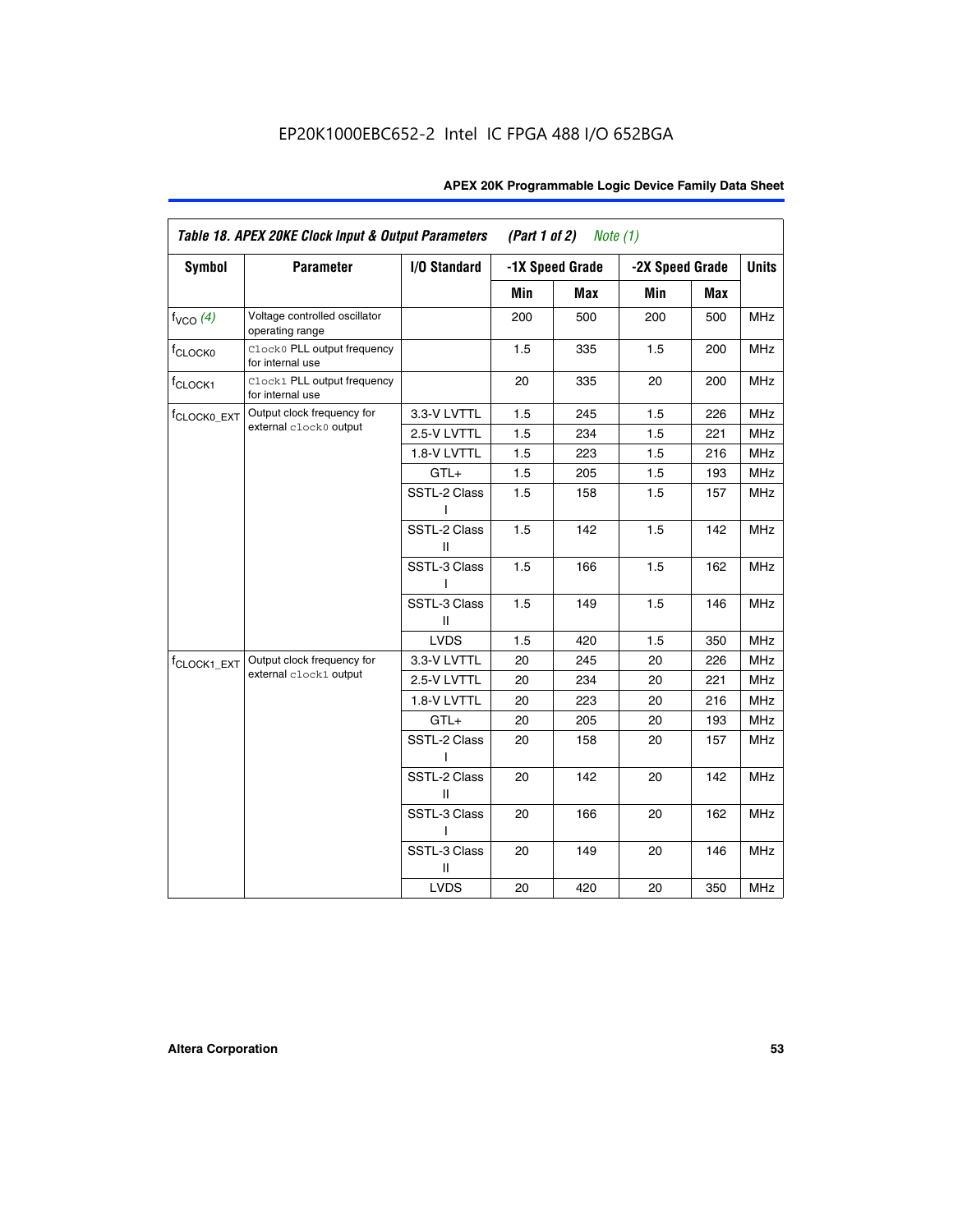|               | Table 18. APEX 20KE Clock Input & Output Parameters<br>(Part 2 of 2)<br>Note (1) |                     |                 |     |                 |     |              |  |  |
|---------------|----------------------------------------------------------------------------------|---------------------|-----------------|-----|-----------------|-----|--------------|--|--|
| <b>Symbol</b> | <b>Parameter</b>                                                                 | <b>I/O Standard</b> | -1X Speed Grade |     | -2X Speed Grade |     | <b>Units</b> |  |  |
|               |                                                                                  |                     | Min             | Max | Min             | Max |              |  |  |
| $f_{IN}$      | Input clock frequency                                                            | 3.3-V LVTTL         | 1.5             | 290 | 1.5             | 257 | <b>MHz</b>   |  |  |
|               |                                                                                  | 2.5-V LVTTL         | 1.5             | 281 | 1.5             | 250 | <b>MHz</b>   |  |  |
|               |                                                                                  | 1.8-V LVTTL         | 1.5             | 272 | 1.5             | 243 | <b>MHz</b>   |  |  |
|               |                                                                                  | $GTL+$              | 1.5             | 303 | 1.5             | 261 | MHz          |  |  |
|               |                                                                                  | SSTL-2 Class        | 1.5             | 291 | 1.5             | 253 | <b>MHz</b>   |  |  |
|               |                                                                                  | SSTL-2 Class<br>Ш   | 1.5             | 291 | 1.5             | 253 | <b>MHz</b>   |  |  |
|               |                                                                                  | SSTL-3 Class        | 1.5             | 300 | 1.5             | 260 | <b>MHz</b>   |  |  |
|               |                                                                                  | SSTL-3 Class<br>Ш   | 1.5             | 300 | 1.5             | 260 | <b>MHz</b>   |  |  |
|               |                                                                                  | <b>LVDS</b>         | 1.5             | 420 | 1.5             | 350 | <b>MHz</b>   |  |  |

#### *Notes to Tables 17 and 18:*

(1) All input clock specifications must be met. The PLL may not lock onto an incoming clock if the clock specifications are not met, creating an erroneous clock within the device.

- (2) The maximum lock time is 40 µs or 2000 input clock cycles, whichever occurs first.
- (3) Before configuration, the PLL circuits are disable and powered down. During configuration, the PLLs are still disabled. The PLLs begin to lock once the device is in the user mode. If the clock enable feature is used, lock begins once the CLKLK\_ENA pin goes high in user mode.
- (4) The PLL VCO operating range is 200 MHz  $\eth$  f<sub>VCO</sub>  $\eth$  840 MHz for LVDS mode.

# **SignalTap Embedded Logic Analyzer**

APEX 20K devices include device enhancements to support the SignalTap embedded logic analyzer. By including this circuitry, the APEX 20K device provides the ability to monitor design operation over a period of time through the IEEE Std. 1149.1 (JTAG) circuitry; a designer can analyze internal logic at speed without bringing internal signals to the I/O pins. This feature is particularly important for advanced packages such as FineLine BGA packages because adding a connection to a pin during the debugging process can be difficult after a board is designed and manufactured.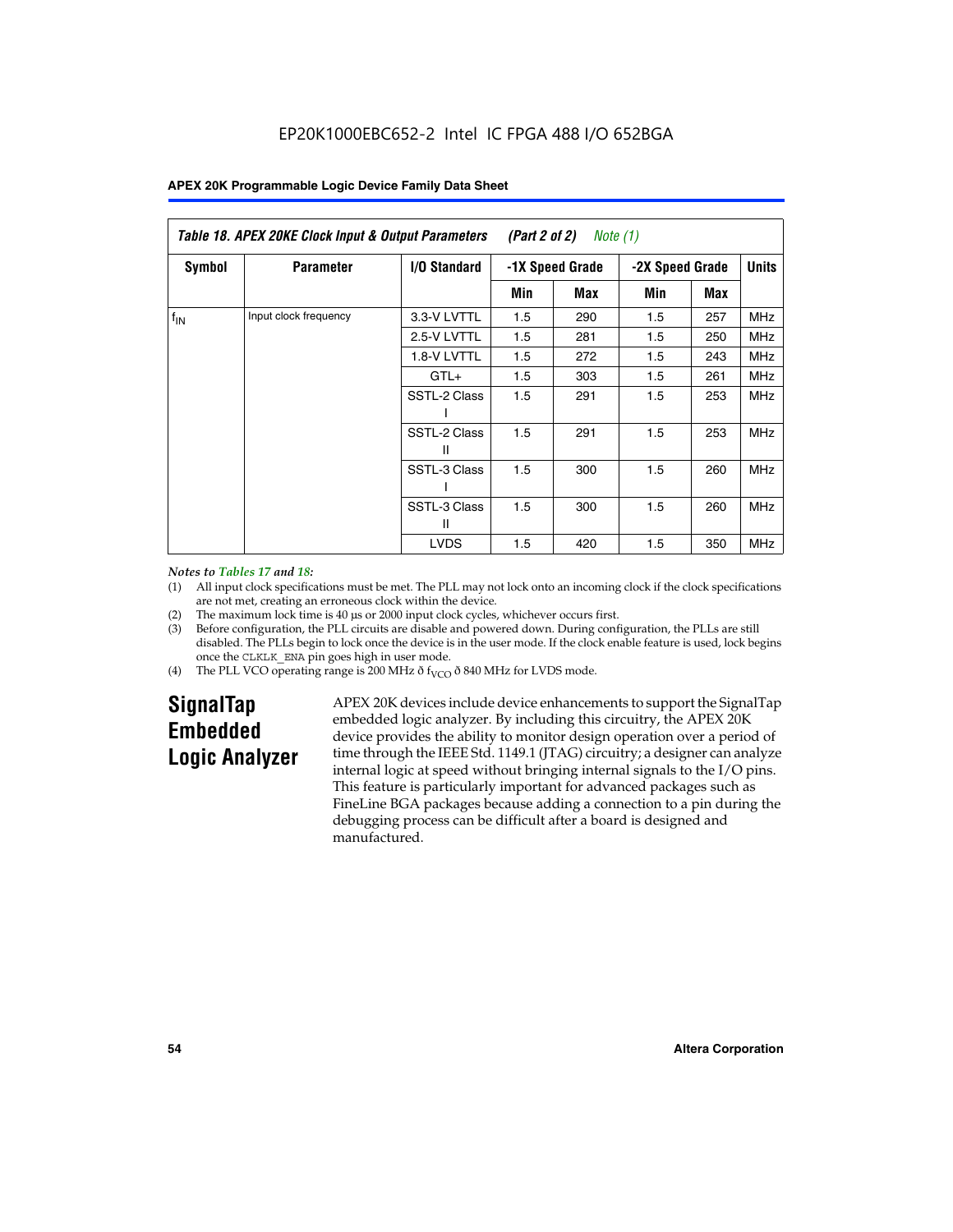# **IEEE Std. 1149.1 (JTAG) Boundary-Scan Support**

All APEX 20K devices provide JTAG BST circuitry that complies with the IEEE Std. 1149.1-1990 specification. JTAG boundary-scan testing can be performed before or after configuration, but not during configuration. APEX 20K devices can also use the JTAG port for configuration with the Quartus II software or with hardware using either Jam Files (**.jam**) or Jam Byte-Code Files (**.jbc**). Finally, APEX 20K devices use the JTAG port to monitor the logic operation of the device with the SignalTap embedded logic analyzer. APEX 20K devices support the JTAG instructions shown in Table 19. Although EP20K1500E devices support the JTAG BYPASS and SignalTap instructions, they do not support boundary-scan testing or the use of the JTAG port for configuration.

| <i><b>Table 19. APEX 20K JTAG Instructions</b></i> |                                                                                                                                                                                                                                            |  |  |  |
|----------------------------------------------------|--------------------------------------------------------------------------------------------------------------------------------------------------------------------------------------------------------------------------------------------|--|--|--|
| <b>JTAG Instruction</b>                            | <b>Description</b>                                                                                                                                                                                                                         |  |  |  |
| SAMPLE/PRELOAD                                     | Allows a snapshot of signals at the device pins to be captured and examined during<br>normal device operation, and permits an initial data pattern to be output at the device<br>pins. Also used by the SignalTap embedded logic analyzer. |  |  |  |
| <b>EXTEST</b>                                      | Allows the external circuitry and board-level interconnections to be tested by forcing a<br>test pattern at the output pins and capturing test results at the input pins.                                                                  |  |  |  |
| BYPASS (1)                                         | Places the 1-bit bypass register between the TDI and TDO pins, which allows the BST<br>data to pass synchronously through selected devices to adjacent devices during<br>normal device operation.                                          |  |  |  |
| <b>USERCODE</b>                                    | Selects the 32-bit USERCODE register and places it between the TDI and TDO pins,<br>allowing the USERCODE to be serially shifted out of TDO.                                                                                               |  |  |  |
| <b>IDCODE</b>                                      | Selects the IDCODE register and places it between TDI and TDO, allowing the<br>IDCODE to be serially shifted out of TDO.                                                                                                                   |  |  |  |
| <b>ICR Instructions</b>                            | Used when configuring an APEX 20K device via the JTAG port with a MasterBlaster™<br>or ByteBlasterMV™ download cable, or when using a Jam File or Jam Byte-Code File<br>via an embedded processor.                                         |  |  |  |
| SignalTap Instructions<br>(1)                      | Monitors internal device operation with the SignalTap embedded logic analyzer.                                                                                                                                                             |  |  |  |

 $\overline{\phantom{a}}$ 

*Note to Table 19:*

(1) The EP20K1500E device supports the JTAG BYPASS instruction and the SignalTap instructions.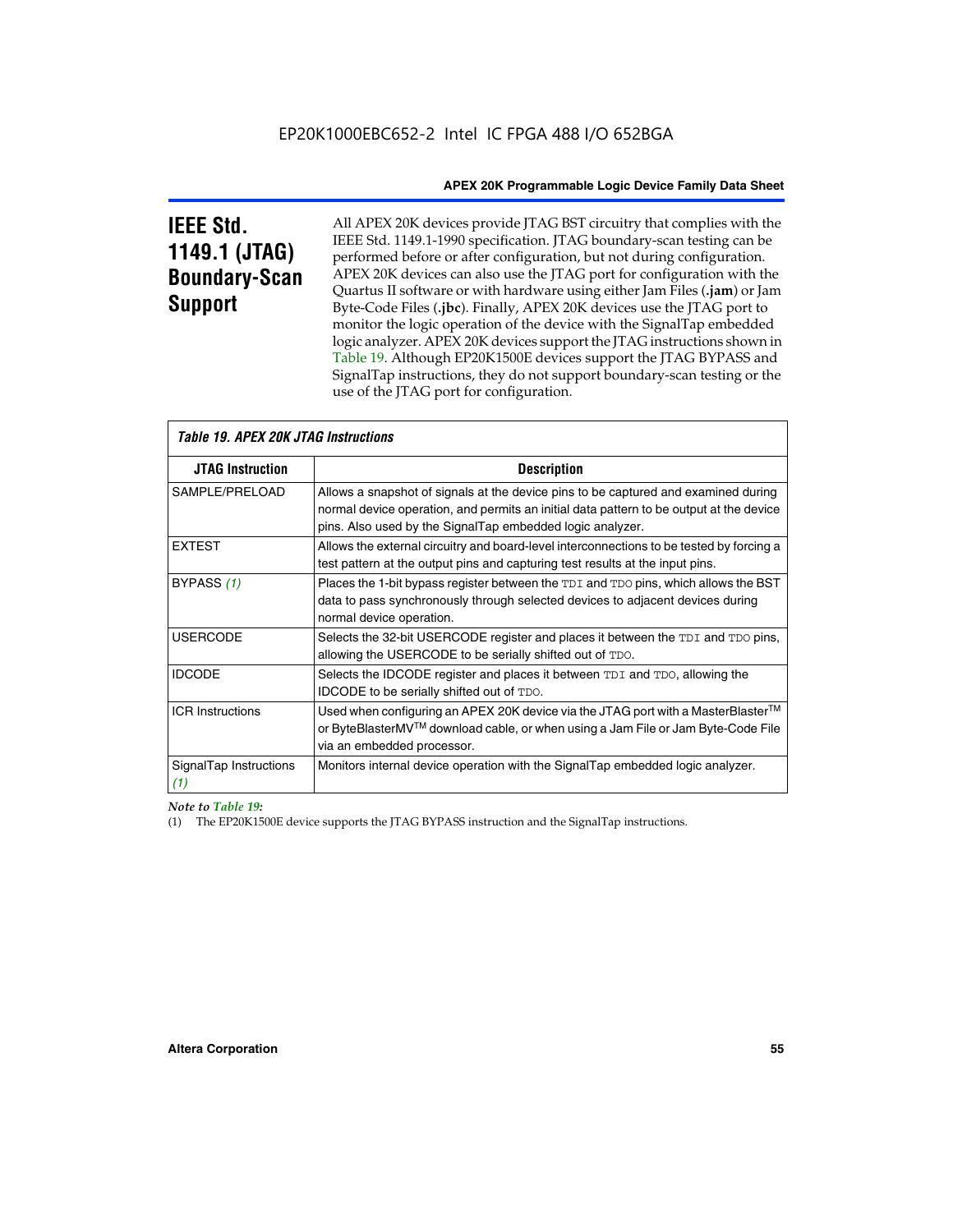The APEX 20K device instruction register length is 10 bits. The APEX 20K device USERCODE register length is 32 bits. Tables 20 and 21 show the boundary-scan register length and device IDCODE information for APEX 20K devices.

| Table 20. APEX 20K Boundary-Scan Register Length |                                      |
|--------------------------------------------------|--------------------------------------|
| <b>Device</b>                                    | <b>Boundary-Scan Register Length</b> |
| EP20K30E                                         | 420                                  |
| <b>EP20K60E</b>                                  | 624                                  |
| EP20K100                                         | 786                                  |
| EP20K100E                                        | 774                                  |
| EP20K160E                                        | 984                                  |
| EP20K200                                         | 1,176                                |
| EP20K200E                                        | 1,164                                |
| EP20K300E                                        | 1,266                                |
| EP20K400                                         | 1,536                                |
| EP20K400E                                        | 1,506                                |
| EP20K600E                                        | 1,806                                |
| EP20K1000E                                       | 2,190                                |
| EP20K1500E                                       | 1 $(1)$                              |

#### *Note to Table 20:*

(1) This device does not support JTAG boundary scan testing.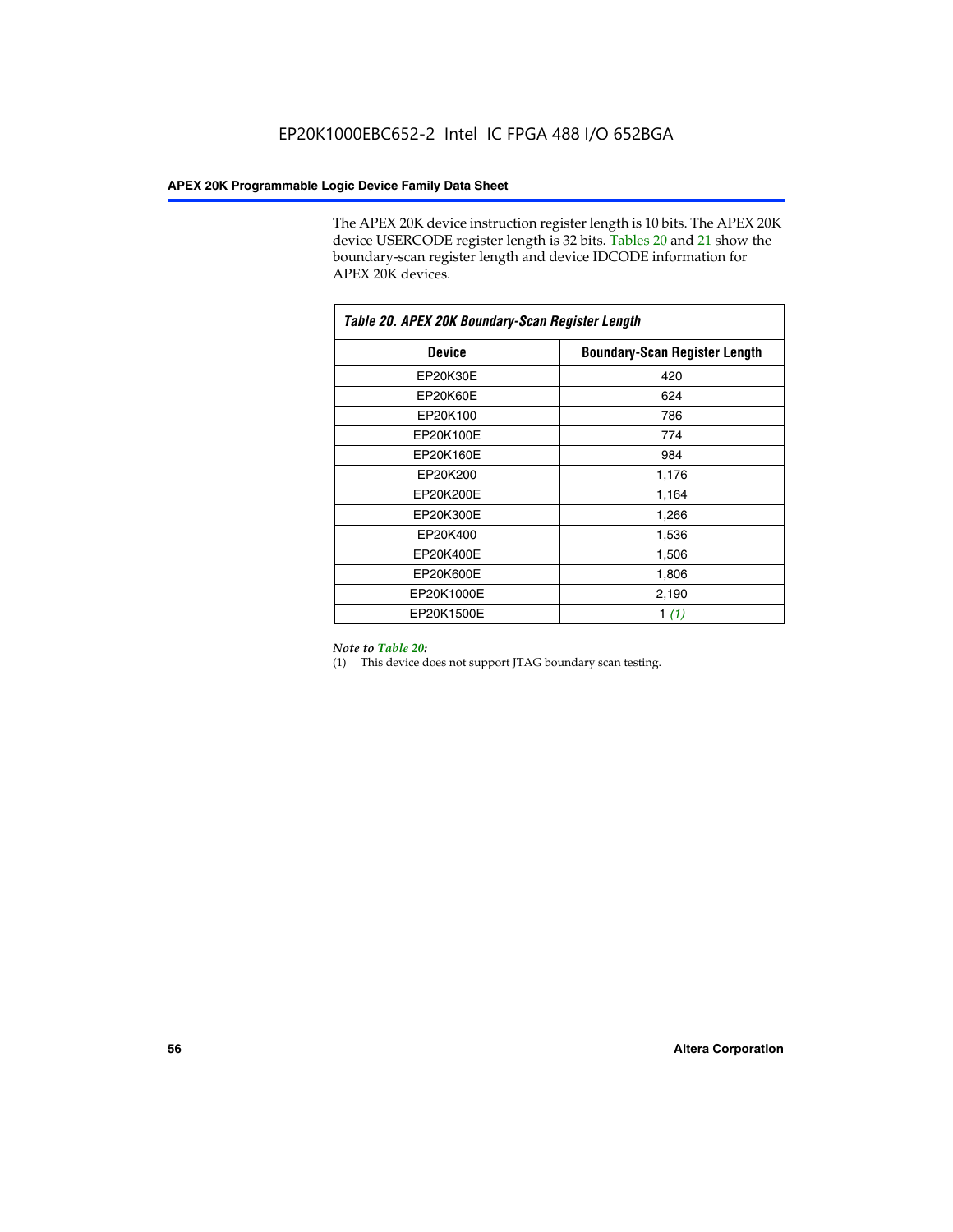| Table 21. 32-Bit APEX 20K Device IDCODE |                            |                                          |                                           |                  |  |
|-----------------------------------------|----------------------------|------------------------------------------|-------------------------------------------|------------------|--|
| <b>Device</b>                           |                            | <b>IDCODE (32 Bits) <math>(1)</math></b> |                                           |                  |  |
|                                         | <b>Version</b><br>(4 Bits) | Part Number (16 Bits)                    | <b>Manufacturer</b><br>Identity (11 Bits) | 1 (1 Bit)<br>(2) |  |
| EP20K30E                                | 0000                       | 0000 0011 0000<br>1000                   | 0110 1110<br>000                          | 1                |  |
| EP20K60E                                | 0000                       | 0000<br>0110<br>0000<br>1000             | 0110 1110<br>000                          | 1                |  |
| EP20K100                                | 0000                       | 0000<br>0100<br>0001 0110                | 000<br>0110 1110                          | 1                |  |
| EP20K100E                               | 0000                       | 0001 0000<br>0000<br>1000                | 0110 1110<br>000                          | 1                |  |
| EP20K160E                               | 0000                       | 0001 0110<br>0000<br>1000                | 0110 1110<br>000                          | 1                |  |
| EP20K200                                | 0000                       | 0000<br>1000<br>0011 0010                | 0110 1110<br>000                          | 1                |  |
| EP20K200E                               | 0000                       | 0010<br>0000<br>0000<br>1000             | 0110 1110<br>000                          | 1                |  |
| EP20K300E                               | 0000                       | 0011 0000 0000<br>1000                   | 0110 1110<br>000                          | 1                |  |
| EP20K400                                | 0000                       | 0110<br>0110<br>0100<br>0001             | 0110 1110<br>000                          | 1                |  |
| EP20K400E                               | 0000                       | 0100<br>0000<br>0000<br>1000             | 0110 1110<br>000                          | 1                |  |
| EP20K600E                               | 0000                       | 0110<br>0000<br>0000<br>1000             | 0110 1110<br>000                          | 1                |  |
| EP20K1000E                              | 0000                       | 0000<br>0000<br>0000<br>1001             | 000<br>0110 1110                          | 1                |  |

*Notes to Table 21:*

The most significant bit (MSB) is on the left.

(2) The IDCODE's least significant bit (LSB) is always 1.

#### Figure 31 shows the timing requirements for the JTAG signals.



*Figure 31. APEX 20K JTAG Waveforms*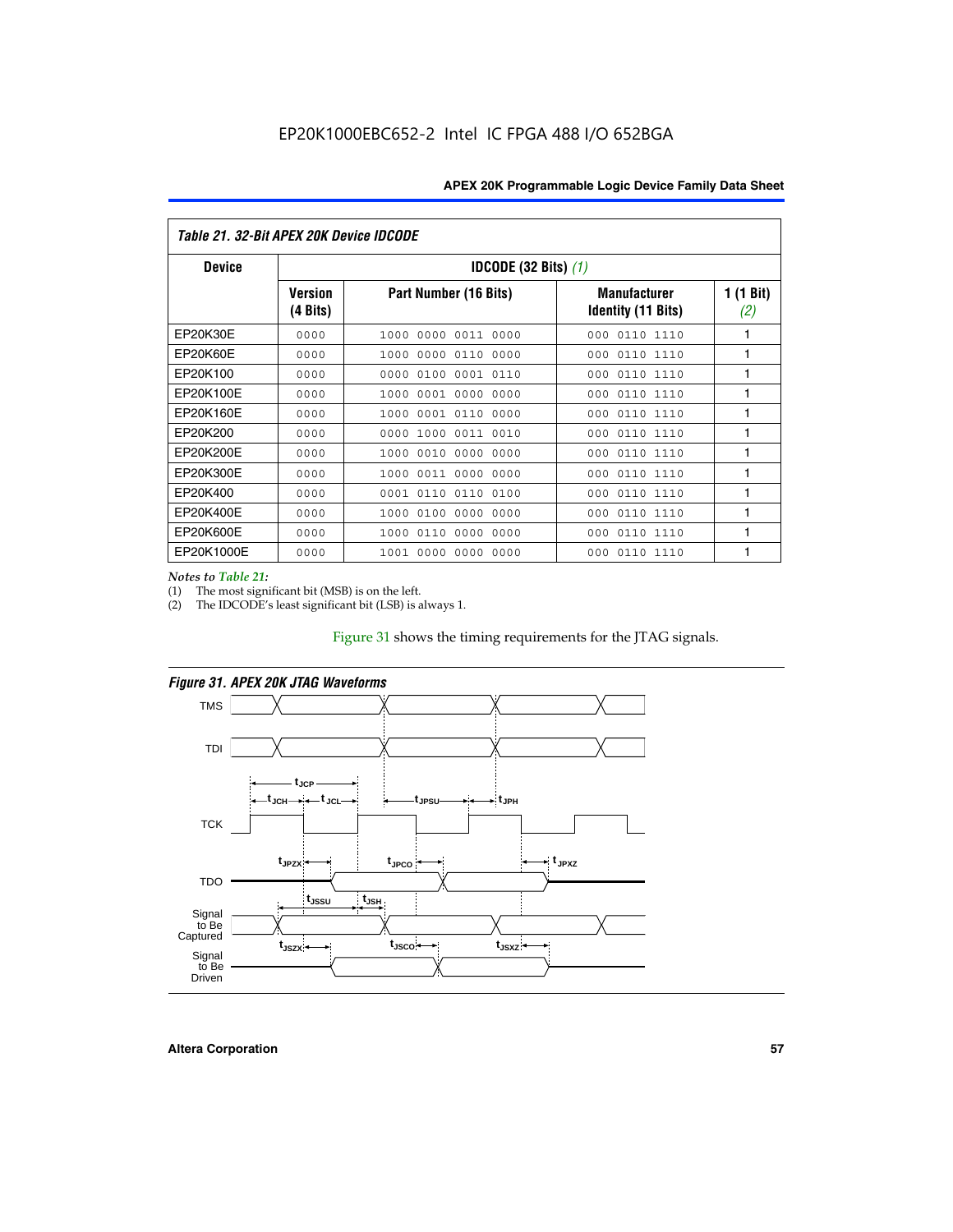Table 22 shows the JTAG timing parameters and values for APEX 20K devices.

| TADIE ZZ. AFEA ZUN JTAU TIIIIIIU FAIAIIIEIEIS & VAIUES |                                                |     |            |      |  |  |
|--------------------------------------------------------|------------------------------------------------|-----|------------|------|--|--|
| Symbol                                                 | Parameter                                      | Min | <b>Max</b> | Unit |  |  |
| $t_{JCP}$                                              | TCK clock period                               | 100 |            | ns   |  |  |
| $t_{JCH}$                                              | TCK clock high time                            | 50  |            | ns   |  |  |
| tjcl                                                   | TCK clock low time                             | 50  |            | ns   |  |  |
| t <sub>JPSU</sub>                                      | JTAG port setup time                           | 20  |            | ns   |  |  |
| t <sub>JPH</sub>                                       | JTAG port hold time                            | 45  |            | ns   |  |  |
| <sup>t</sup> JPCO                                      | JTAG port clock to output                      |     | 25         | ns   |  |  |
| t <sub>JPZX</sub>                                      | JTAG port high impedance to valid output       |     | 25         | ns   |  |  |
| t <sub>JPXZ</sub>                                      | JTAG port valid output to high impedance       |     | 25         | ns   |  |  |
| tussu                                                  | Capture register setup time                    | 20  |            | ns   |  |  |
| $t_{\sf JSH}$                                          | Capture register hold time                     | 45  |            | ns   |  |  |
| t <sub>JSCO</sub>                                      | Update register clock to output                |     | 35         | ns   |  |  |
| t <sub>JSZX</sub>                                      | Update register high impedance to valid output |     | 35         | ns   |  |  |
| t <sub>JSXZ</sub>                                      | Update register valid output to high impedance |     | 35         | ns   |  |  |

*Table 22. APEX 20K JTAG Timing Parameters & Values*

For more information, see the following documents:

- *Application Note 39 (IEEE Std. 1149.1 (JTAG) Boundary-Scan Testing in Altera Devices)*
- Jam Programming & Test Language Specification

**Generic Testing** Each APEX 20K device is functionally tested. Complete testing of each configurable static random access memory (SRAM) bit and all logic functionality ensures 100% yield. AC test measurements for APEX 20K devices are made under conditions equivalent to those shown in Figure 32. Multiple test patterns can be used to configure devices during all stages of the production flow.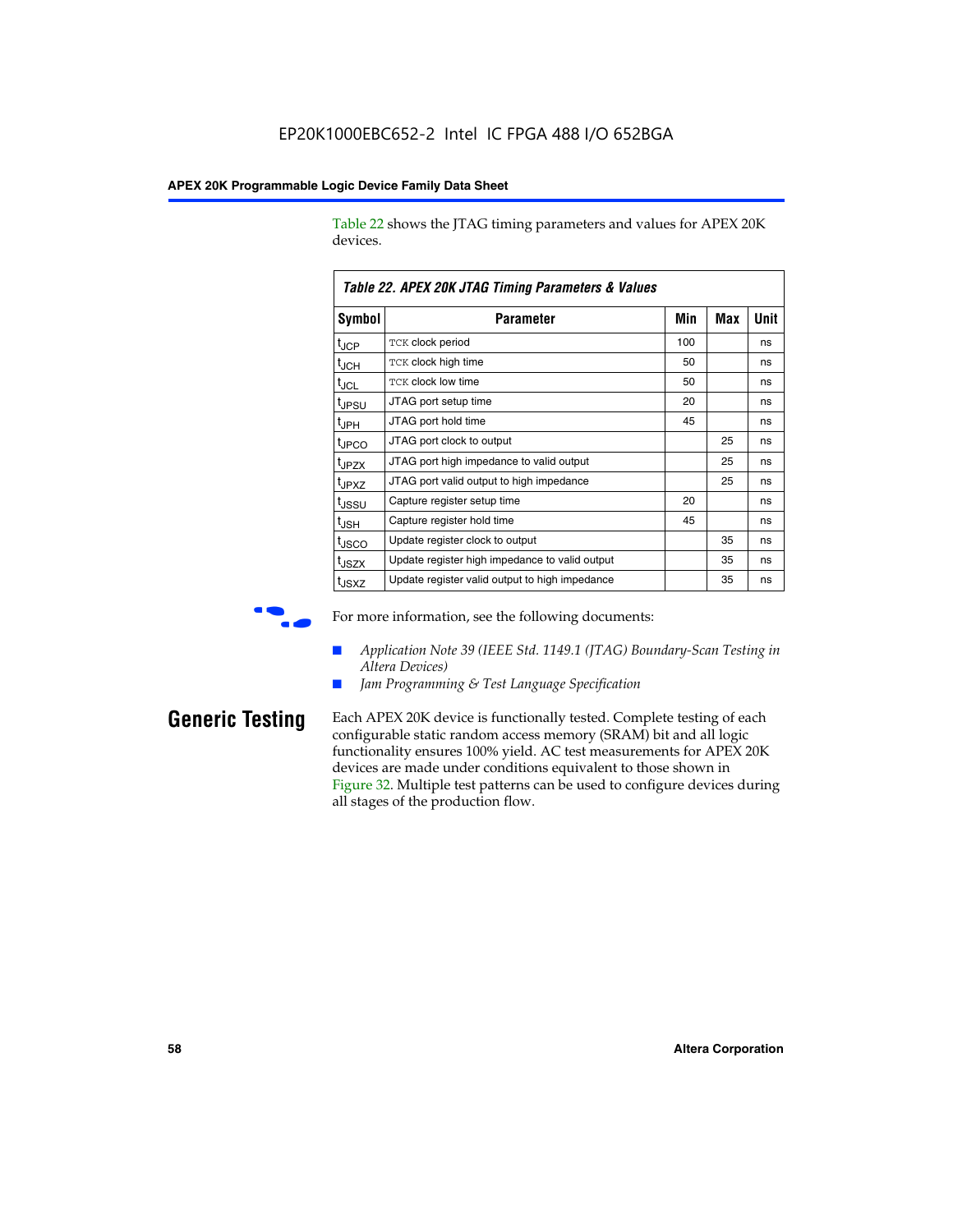

#### *Note to Figure 32:*

(1) Power supply transients can affect AC measurements. Simultaneous transitions of multiple outputs should be avoided for accurate measurement. Threshold tests must not be performed under AC conditions. Large-amplitude, fast-groundcurrent transients normally occur as the device outputs discharge the load capacitances. When these transients flow through the parasitic inductance between the device ground pin and the test system ground, significant reductions in observable noise immunity can result.

# **Operating Conditions**

Tables 23 through 26 provide information on absolute maximum ratings, recommended operating conditions, DC operating conditions, and capacitance for 2.5-V APEX 20K devices.

|                            | TADIG LU. MI LA LUN J.U-V TUIGIAIN DGVILG MUSUNUG MAANNUNI HAUNUS<br>$100103$ (1), (2) |                                                   |        |      |              |  |  |  |
|----------------------------|----------------------------------------------------------------------------------------|---------------------------------------------------|--------|------|--------------|--|--|--|
| Symbol                     | <b>Parameter</b>                                                                       | <b>Conditions</b>                                 | Min    | Max  | <b>Unit</b>  |  |  |  |
| V <sub>CCINT</sub>         | Supply voltage                                                                         | With respect to ground $(3)$                      | $-0.5$ | 3.6  | v            |  |  |  |
| V <sub>CCIO</sub>          |                                                                                        |                                                   | $-0.5$ | 4.6  | v            |  |  |  |
| $V_{\parallel}$            | DC input voltage                                                                       |                                                   | $-2.0$ | 5.75 | v            |  |  |  |
| $I_{\text{OUT}}$           | DC output current, per pin                                                             |                                                   | $-25$  | 25   | mA           |  |  |  |
| $\intercal_{\texttt{STG}}$ | Storage temperature                                                                    | No bias                                           | $-65$  | 150  | $^{\circ}$ C |  |  |  |
| Т <sub>АМВ</sub>           | Ambient temperature                                                                    | Under bias                                        | $-65$  | 135  | $^{\circ}$ C |  |  |  |
| $T_{\rm J}$                | Junction temperature                                                                   | PQFP, RQFP, TQFP, and BGA packages,<br>under bias |        | 135  | $^{\circ}$ C |  |  |  |
|                            |                                                                                        | Ceramic PGA packages, under bias                  |        | 150  | $^{\circ}$ C |  |  |  |

| Table 23. APEX 20K 5.0-V Tolerant Device Absolute Maximum Ratings | Notes (1), (2) |
|-------------------------------------------------------------------|----------------|
|-------------------------------------------------------------------|----------------|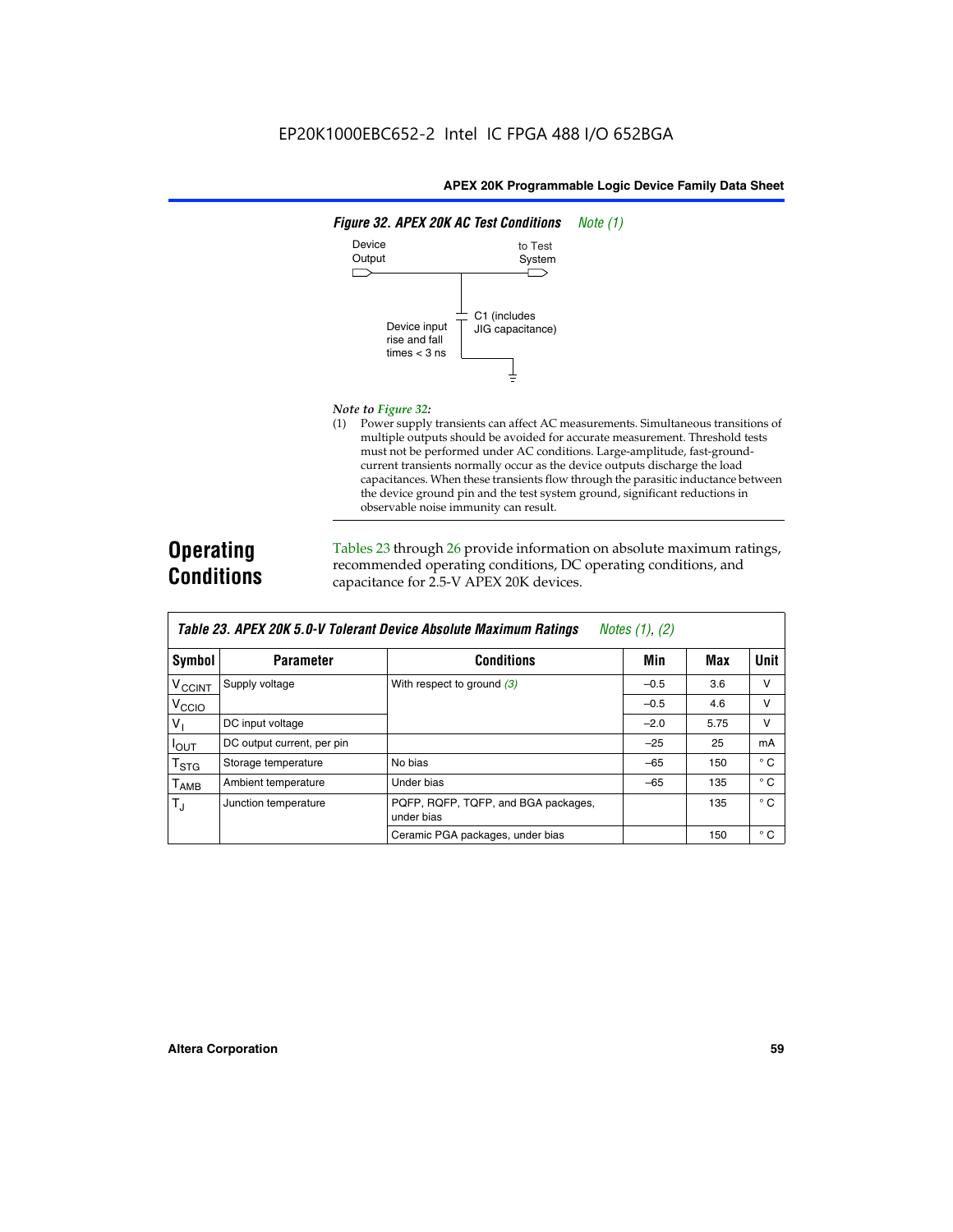# EP20K1000EBC652-2 Intel IC FPGA 488 I/O 652BGA

# **APEX 20K Programmable Logic Device Family Data Sheet**

| Table 24. APEX 20K 5.0-V Tolerant Device Recommended Operating Conditions<br>Note $(2)$ |                                                        |                    |                  |                   |              |
|-----------------------------------------------------------------------------------------|--------------------------------------------------------|--------------------|------------------|-------------------|--------------|
| Symbol                                                                                  | <b>Parameter</b>                                       | <b>Conditions</b>  | Min              | Max               | <b>Unit</b>  |
| <b>V<sub>CCINT</sub></b>                                                                | Supply voltage for internal logic<br>and input buffers | $(4)$ , $(5)$      | 2.375<br>(2.375) | 2.625<br>(2.625)  | $\vee$       |
| V <sub>CCIO</sub>                                                                       | Supply voltage for output buffers,<br>3.3-V operation  | (4), (5)           | 3.00(3.00)       | 3.60(3.60)        | $\vee$       |
|                                                                                         | Supply voltage for output buffers,<br>2.5-V operation  | (4), (5)           | 2.375<br>(2.375) | 2.625<br>(2.625)  | $\vee$       |
| $V_1$                                                                                   | Input voltage                                          | (3), (6)           | $-0.5$           | 5.75              | $\vee$       |
| $V_{\rm O}$                                                                             | Output voltage                                         |                    | $\Omega$         | V <sub>CCIO</sub> | $\vee$       |
| $T_{\rm J}$                                                                             | Junction temperature                                   | For commercial use | $\Omega$         | 85                | $^{\circ}$ C |
|                                                                                         |                                                        | For industrial use | $-40$            | 100               | $^{\circ}$ C |
| $t_{R}$                                                                                 | Input rise time                                        |                    |                  | 40                | ns           |
| $t_{\mathsf{F}}$                                                                        | Input fall time                                        |                    |                  | 40                | ns           |

| Table 25. APEX 20K 5.0-V Tolerant Device DC Operating Conditions (Part 1 of 2) Notes (2), (7), (8) |                                         |                                                                                       |                                          |     |                                          |              |  |
|----------------------------------------------------------------------------------------------------|-----------------------------------------|---------------------------------------------------------------------------------------|------------------------------------------|-----|------------------------------------------|--------------|--|
| Symbol                                                                                             | <b>Parameter</b>                        | <b>Conditions</b>                                                                     | Min                                      | Typ | Max                                      | Unit         |  |
| $V_{\text{IH}}$                                                                                    | High-level input voltage                |                                                                                       | 1.7, $0.5 \times V_{\text{CCIO}}$<br>(9) |     | 5.75                                     | $\vee$       |  |
| $V_{IL}$                                                                                           | Low-level input voltage                 |                                                                                       | $-0.5$                                   |     | 0.8, $0.3 \times V_{\text{CCIO}}$<br>(9) | $\vee$       |  |
| V <sub>OH</sub>                                                                                    | 3.3-V high-level TTL output<br>voltage  | $I_{OH} = -8$ mA DC,<br>$V_{\text{CCIO}} = 3.00 \text{ V} (10)$                       | 2.4                                      |     |                                          | $\vee$       |  |
|                                                                                                    | 3.3-V high-level CMOS output<br>voltage | $I_{\text{OH}} = -0.1 \text{ mA DC},$<br>$V_{\text{CCIO}} = 3.00 \text{ V} (10)$      | $V_{CClO}$ – 0.2                         |     |                                          | $\vee$       |  |
|                                                                                                    | 3.3-V high-level PCI output voltage     | $I_{OH} = -0.5$ mA DC,<br>$V_{\text{CCIO}} = 3.00 \text{ to } 3.60 \text{ V}$<br>(10) | $0.9 \times V_{\text{CCIO}}$             |     |                                          | $\vee$       |  |
|                                                                                                    | 2.5-V high-level output voltage         | $I_{\text{OH}} = -0.1 \text{ mA DC},$<br>$V_{\text{CCIO}} = 2.30 \text{ V} (10)$      | 2.1                                      |     |                                          | $\mathsf{V}$ |  |
|                                                                                                    |                                         | $I_{\cap H}$ = -1 mA DC,<br>$V_{\text{CCIO}} = 2.30 V (10)$                           | 2.0                                      |     |                                          | $\vee$       |  |
|                                                                                                    |                                         | $I_{OH} = -2$ mA DC,<br>$V_{\text{CCIO}} = 2.30 V (10)$                               | 1.7                                      |     |                                          | v            |  |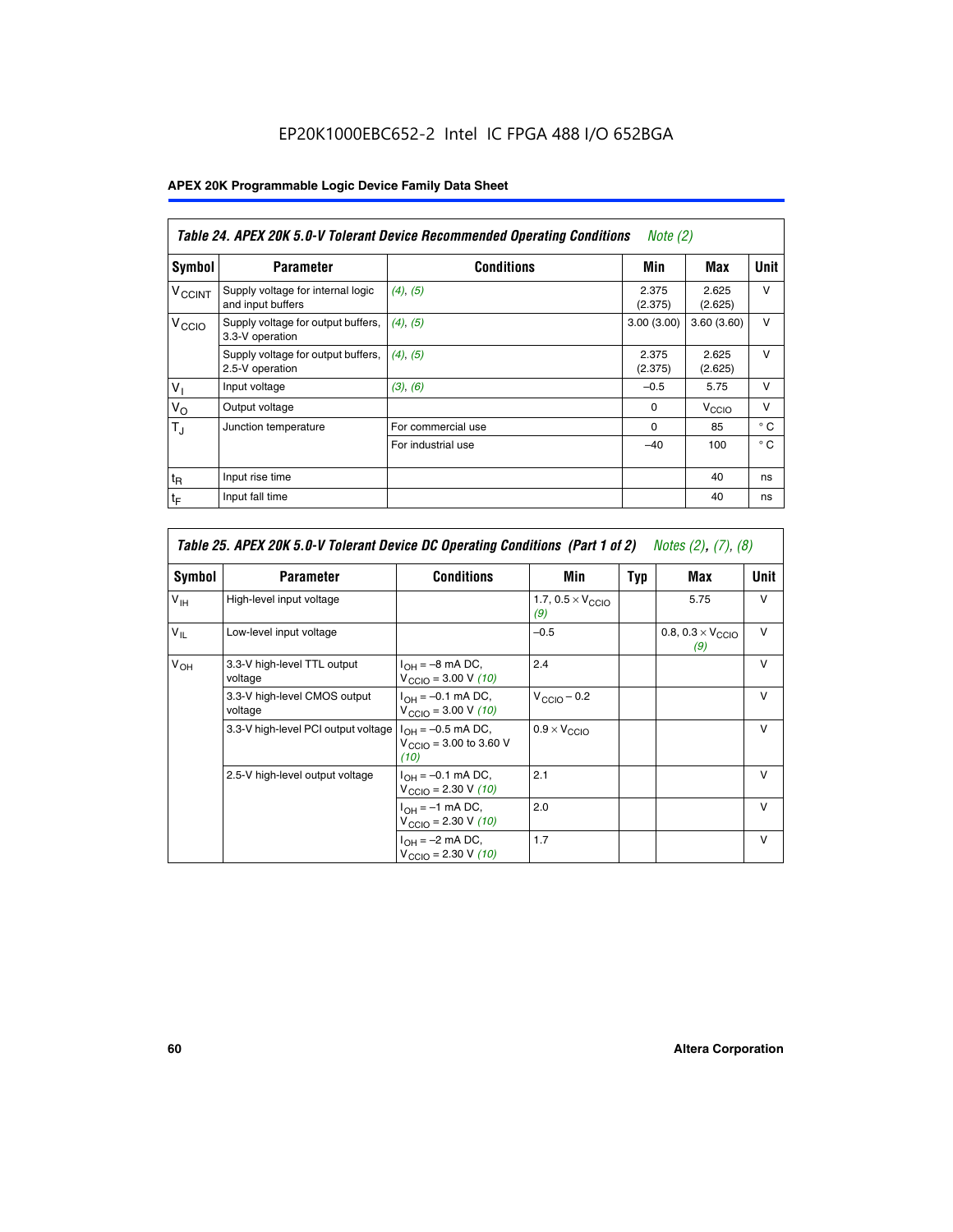|                   | Table 25. APEX 20K 5.0-V Tolerant Device DC Operating Conditions (Part 2 of 2) Notes (2), (7), (8) |                                                                                    |       |     |                                                                           |        |  |  |
|-------------------|----------------------------------------------------------------------------------------------------|------------------------------------------------------------------------------------|-------|-----|---------------------------------------------------------------------------|--------|--|--|
| Symbol            | <b>Parameter</b>                                                                                   | <b>Conditions</b>                                                                  | Min   | Typ | Max                                                                       | Unit   |  |  |
| $V_{OL}$          | 3.3-V low-level TTL output voltage                                                                 | $I_{\Omega}$ = 12 mA DC,<br>$V_{\text{CCIO}} = 3.00 V (11)$                        |       |     | 0.45                                                                      | $\vee$ |  |  |
|                   | 3.3-V low-level CMOS output<br>voltage                                                             | $I_{\Omega I} = 0.1$ mA DC,<br>$V_{\text{CCIO}} = 3.00 V (11)$                     |       |     | 0.2                                                                       | $\vee$ |  |  |
|                   | 3.3-V low-level PCI output voltage                                                                 | $I_{\Omega}$ = 1.5 mA DC,<br>$V_{CClO}$ = 3.00 to 3.60 V<br>(11)                   |       |     | $0.1 \times V_{\text{CCLO}}$<br>0.2<br>0.4<br>0.7<br>10<br>10<br>50<br>80 | $\vee$ |  |  |
|                   | 2.5-V low-level output voltage                                                                     | $I_{\Omega I} = 0.1$ mA DC,<br>$V_{\text{CCIO}} = 2.30 V (11)$                     |       |     |                                                                           | $\vee$ |  |  |
|                   |                                                                                                    | $I_{\Omega}$ = 1 mA DC,<br>$V_{\text{CCIO}} = 2.30 V (11)$                         |       |     |                                                                           | $\vee$ |  |  |
|                   |                                                                                                    | $I_{\Omega}$ = 2 mA DC,<br>$V_{\text{CCIO}} = 2.30 V (11)$                         |       |     |                                                                           | $\vee$ |  |  |
| Τ,                | Input pin leakage current                                                                          | $V_1 = 5.75$ to $-0.5$ V                                                           | $-10$ |     |                                                                           | μA     |  |  |
| $I_{OZ}$          | Tri-stated I/O pin leakage current                                                                 | $V_{\Omega}$ = 5.75 to -0.5 V                                                      | $-10$ |     |                                                                           | μA     |  |  |
| $I_{CC0}$         | $V_{CC}$ supply current (standby)<br>(All ESBs in power-down mode)                                 | $V_1$ = ground, no load, no<br>toggling inputs, -1 speed<br>grade $(12)$           |       | 10  |                                                                           | mA     |  |  |
|                   |                                                                                                    | $V_1$ = ground, no load, no<br>toggling inputs,<br>$-2$ , $-3$ speed grades $(12)$ |       | 5   |                                                                           | mA     |  |  |
| R <sub>CONF</sub> | Value of I/O pin pull-up resistor                                                                  | $V_{\text{CCIO}} = 3.0 V (13)$                                                     | 20    |     |                                                                           | W      |  |  |
|                   | before and during configuration                                                                    | $V_{\text{CCIO}} = 2.375 \text{ V} (13)$                                           | 30    |     |                                                                           | W      |  |  |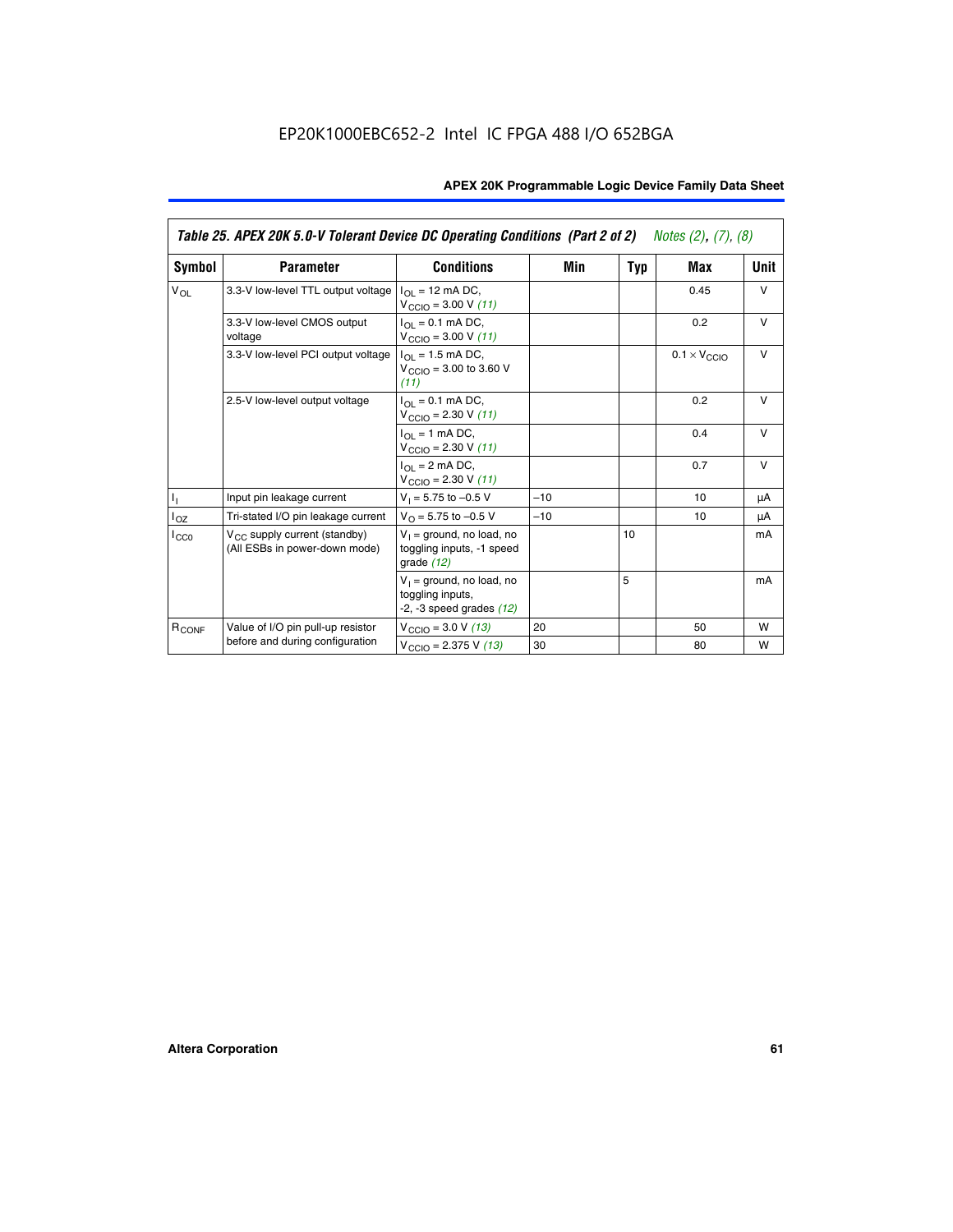|                    | Table 26. APEX 20K 5.0-V Tolerant Device Capacitance<br>Notes (2), (14) |                               |     |     |      |  |  |  |
|--------------------|-------------------------------------------------------------------------|-------------------------------|-----|-----|------|--|--|--|
| <b>Symbol</b>      | <b>Parameter</b>                                                        | <b>Conditions</b>             | Min | Max | Unit |  |  |  |
| $C_{\text{IN}}$    | Input capacitance                                                       | $V_{IN} = 0 V$ , f = 1.0 MHz  |     | 8   | pF   |  |  |  |
| $C_{\text{INCLK}}$ | Input capacitance on dedicated<br>clock pin                             | $V_{IN} = 0 V$ , f = 1.0 MHz  |     | 12  | pF   |  |  |  |
| $C_{OUT}$          | Output capacitance                                                      | $V_{OUIT} = 0 V, f = 1.0 MHz$ |     | 8   | pF   |  |  |  |

#### *Notes to Tables 23 through 26:*

- (1) See the *Operating Requirements for Altera Devices Data Sheet*.
- (2) All APEX 20K devices are 5.0-V tolerant.
- (3) Minimum DC input is –0.5 V. During transitions, the inputs may undershoot to –2.0 V or overshoot to 5.75 V for input currents less than 100 mA and periods shorter than 20 ns.
- (4) Numbers in parentheses are for industrial-temperature-range devices.
- (5) Maximum  $V_{CC}$  rise time is 100 ms, and  $V_{CC}$  must rise monotonically.<br>(6) All pins, including dedicated inputs, clock I/O, and JTAG pins, may b
- All pins, including dedicated inputs, clock I/O, and JTAG pins, may be driven before  $V_{\text{CCINT}}$  and  $V_{\text{CCIO}}$  are powered.
- (7) Typical values are for  $T_A = 25^\circ$  C, V<sub>CCINT</sub> = 2.5 V, and V<sub>CCIO</sub> = 2.5 or 3.3 V.<br>(8) These values are specified in the APEX 20K device recommended operat
- These values are specified in the APEX 20K device recommended operating conditions, shown in Table 26 on page 62.
- (9) The APEX 20K input buffers are compatible with 2.5-V and 3.3-V (LVTTL and LVCMOS) signals. Additionally, the input buffers are 3.3-V PCI compliant when  $V_{\text{CCIO}}$  and  $V_{\text{CCINI}}$  meet the relationship shown in Figure 33 on page 68.
- (10) The  $I<sub>OH</sub>$  parameter refers to high-level TTL, PCI or CMOS output current.
- (11) The I<sub>OL</sub> parameter refers to low-level TTL, PCI, or CMOS output current. This parameter applies to open-drain pins as well as output pins.
- (12) This value is specified for normal device operation. The value may vary during power-up.
- (13) Pin pull-up resistance values will be lower if an external source drives the pin higher than  $V_{\text{CCIO}}$ .
- (14) Capacitance is sample-tested only.

Tables 27 through 30 provide information on absolute maximum ratings, recommended operating conditions, DC operating conditions, and capacitance for 1.8-V APEX 20KE devices.

|                             | Table 27. APEX 20KE Device Absolute Maximum Ratings<br>Note (1) |                                                   |        |     |              |  |  |
|-----------------------------|-----------------------------------------------------------------|---------------------------------------------------|--------|-----|--------------|--|--|
| Symbol                      | <b>Parameter</b>                                                | <b>Conditions</b>                                 | Min    | Max | Unit         |  |  |
| $V_{\text{CCINT}}$          | Supply voltage                                                  | With respect to ground (2)                        | $-0.5$ | 2.5 | v            |  |  |
| V <sub>CCIO</sub>           |                                                                 |                                                   | $-0.5$ | 4.6 | v            |  |  |
| $V_{1}$                     | DC input voltage                                                |                                                   | $-0.5$ | 4.6 | $\vee$       |  |  |
| $I_{OUT}$                   | DC output current, per pin                                      |                                                   | $-25$  | 25  | mA           |  |  |
| $\mathsf{T}_{\texttt{STG}}$ | Storage temperature                                             | No bias                                           | $-65$  | 150 | $^{\circ}$ C |  |  |
| Т <sub>АМВ</sub>            | Ambient temperature                                             | Under bias                                        | $-65$  | 135 | $^{\circ}$ C |  |  |
| $\mathsf{T}_{\text{d}}$     | Junction temperature                                            | PQFP, RQFP, TQFP, and BGA packages,<br>under bias |        | 135 | $^{\circ}$ C |  |  |
|                             |                                                                 | Ceramic PGA packages, under bias                  |        | 150 | $^{\circ}$ C |  |  |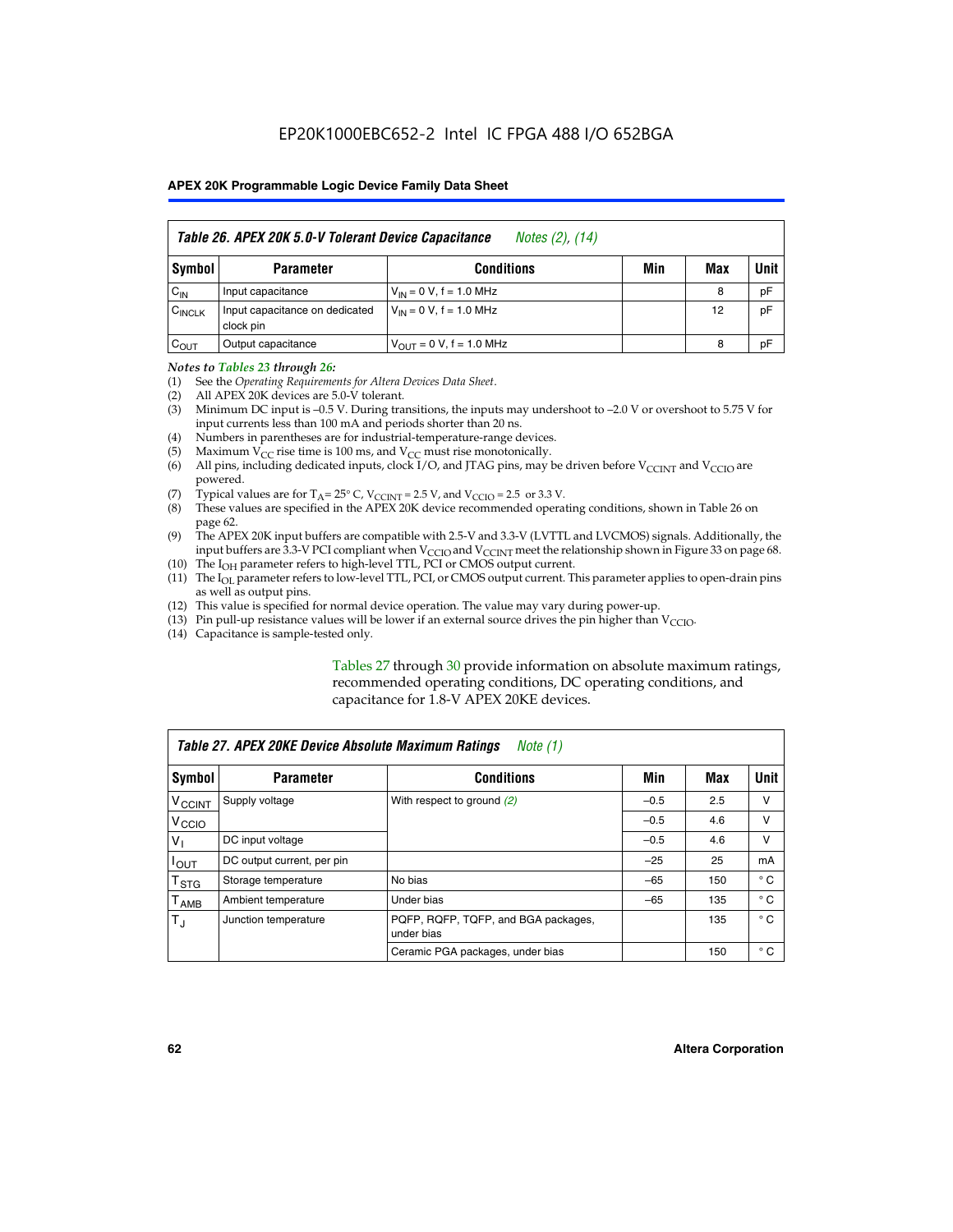|                             | <b>Table 28. APEX 20KE Device Recommended Operating Conditions</b> |                    |                  |                   |              |
|-----------------------------|--------------------------------------------------------------------|--------------------|------------------|-------------------|--------------|
| <b>Symbol</b>               | <b>Parameter</b>                                                   | <b>Conditions</b>  | Min              | Max               | <b>Unit</b>  |
| <b>V<sub>CCINT</sub></b>    | Supply voltage for internal logic and<br>input buffers             | (3), (4)           | 1.71(1.71)       | 1.89(1.89)        | $\vee$       |
| V <sub>CCIO</sub>           | Supply voltage for output buffers, 3.3-V<br>operation              | (3), (4)           | 3.00(3.00)       | 3.60(3.60)        | $\vee$       |
|                             | Supply voltage for output buffers, 2.5-V<br>operation              | (3), (4)           | 2.375<br>(2.375) | 2.625<br>(2.625)  | $\vee$       |
|                             | Supply voltage for output buffers, 1.8-V<br>operation              | (3), (4)           | 1.71(1.71)       | 1.89(1.89)        | $\vee$       |
| $V_1$                       | Input voltage                                                      | (5), (6)           | $-0.5$           | 4.0               | $\vee$       |
| $V_{\rm O}$                 | Output voltage                                                     |                    | $\Omega$         | V <sub>CCIO</sub> | v            |
| $T_{\rm J}$                 | Junction temperature                                               | For commercial use | $\Omega$         | 85                | $^{\circ}$ C |
|                             |                                                                    | For industrial use | $-40$            | 100               | $^{\circ}$ C |
| $t_{R}$                     | Input rise time                                                    |                    |                  | 40                | ns           |
| $\mathfrak{t}_{\mathsf{F}}$ | Input fall time                                                    |                    |                  | 40                | ns           |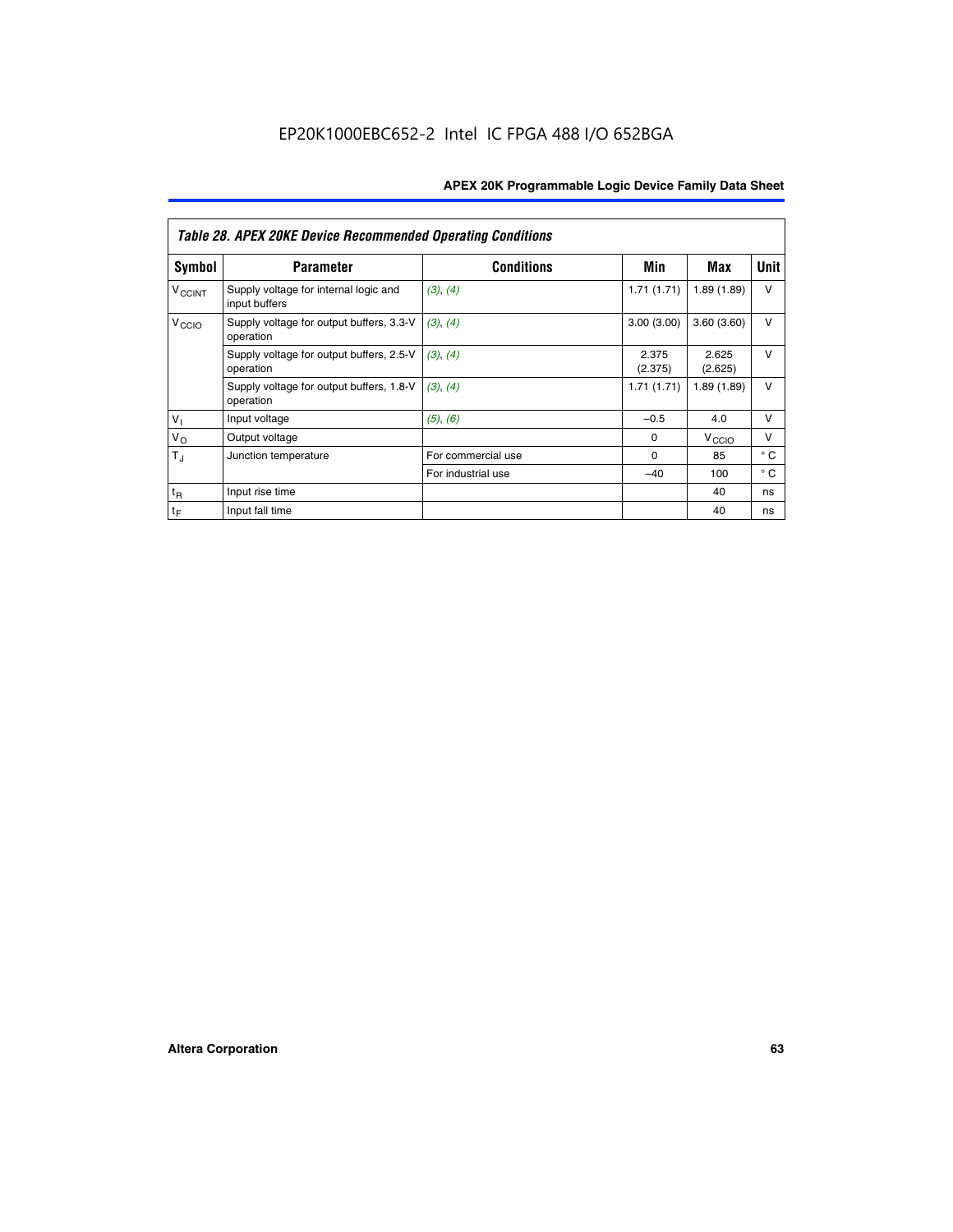# EP20K1000EBC652-2 Intel IC FPGA 488 I/O 652BGA

# **APEX 20K Programmable Logic Device Family Data Sheet**

| Symbol          | <b>Parameter</b>                                                   | <b>Conditions</b>                                                       | Min                                       | <b>Typ</b> | Max                                       | Unit      |
|-----------------|--------------------------------------------------------------------|-------------------------------------------------------------------------|-------------------------------------------|------------|-------------------------------------------|-----------|
| $V_{\text{H}}$  | High-level LVTTL, CMOS, or 3.3-V<br>PCI input voltage              |                                                                         | 1.7, $0.5 \times V_{\text{CCIO}}$<br>(10) |            | 4.1                                       | V         |
| $V_{IL}$        | Low-level LVTTL, CMOS, or 3.3-V<br>PCI input voltage               |                                                                         | $-0.5$                                    |            | 0.8, $0.3 \times V_{\text{CCIO}}$<br>(10) | $\vee$    |
| V <sub>OH</sub> | 3.3-V high-level LVTTL output<br>voltage                           | $I_{OH} = -12$ mA DC,<br>$V_{\text{CCIO}} = 3.00 V (11)$                | 2.4                                       |            |                                           | v         |
|                 | 3.3-V high-level LVCMOS output<br>voltage                          | $I_{OH} = -0.1$ mA DC,<br>$V_{\text{CCIO}} = 3.00 V (11)$               | $V_{\text{CCIO}} - 0.2$                   |            |                                           | V         |
|                 | 3.3-V high-level PCI output voltage $ I_{OH} = -0.5$ mA DC,        | $V_{\text{CGIO}} = 3.00 \text{ to } 3.60 \text{ V}$<br>(11)             | $0.9 \times V_{\text{CCIO}}$              |            |                                           | v         |
|                 | 2.5-V high-level output voltage                                    | $I_{OH} = -0.1$ mA DC,<br>$V_{\text{CCIO}} = 2.30 V (11)$               | 2.1                                       |            |                                           | $\vee$    |
|                 |                                                                    | $I_{OH} = -1$ mA DC,<br>$V_{\text{CCIO}} = 2.30 V (11)$                 | 2.0                                       |            |                                           | V         |
|                 |                                                                    | $I_{OH} = -2$ mA DC,<br>$V_{\text{CCIO}}$ = 2.30 V (11)                 | 1.7                                       |            |                                           | v         |
| $V_{OL}$        | 3.3-V low-level LVTTL output<br>voltage                            | $I_{OL}$ = 12 mA DC,<br>$V_{\text{CCIO}} = 3.00 \text{ V} (12)$         |                                           |            | 0.4                                       | v         |
|                 | 3.3-V low-level LVCMOS output<br>voltage                           | $I_{OL} = 0.1$ mA DC,<br>$V_{\text{CCIO}} = 3.00 \text{ V} (12)$        |                                           |            | 0.2                                       | $\vee$    |
|                 | 3.3-V low-level PCI output voltage                                 | $I_{\Omega}$ = 1.5 mA DC,<br>$V_{\text{CGIO}} = 3.00$ to 3.60 V<br>(12) |                                           |            | $0.1 \times V_{\text{CCIO}}$              | v         |
|                 | 2.5-V low-level output voltage                                     | $I_{OL} = 0.1$ mA DC,<br>$V_{\text{CCIO}} = 2.30 V (12)$                |                                           |            | 0.2                                       | v         |
|                 |                                                                    | $I_{\Omega}$ = 1 mA DC,<br>$V_{\text{CCIO}} = 2.30 V (12)$              |                                           |            | 0.4                                       | ν         |
|                 |                                                                    | $I_{OL}$ = 2 mA DC,<br>$V_{\text{CCIO}} = 2.30 V (12)$                  |                                           |            | 0.7                                       | v         |
| Τ,              | Input pin leakage current                                          | $V_1 = 4.1$ to -0.5 V (13)                                              | $-10$                                     |            | 10                                        | μA        |
| $I_{OZ}$        | Tri-stated I/O pin leakage current                                 | $V_{\Omega}$ = 4.1 to -0.5 V (13)                                       | $-10$                                     |            | 10                                        | μA        |
| $_{\rm lCC0}$   | $V_{CC}$ supply current (standby)<br>(All ESBs in power-down mode) | $V_1$ = ground, no load, no<br>toggling inputs, -1 speed<br>grade       |                                           | 10         |                                           | mA        |
|                 |                                                                    | $V_1$ = ground, no load, no<br>toggling inputs,<br>-2, -3 speed grades  |                                           | 5          |                                           | mA        |
| $R_{CONF}$      | Value of I/O pin pull-up resistor                                  | $V_{\text{CCIO}} = 3.0 V (14)$                                          | 20                                        |            | 50                                        | $k\Omega$ |
|                 | before and during configuration                                    | $V_{\text{CCIO}} = 2.375 V (14)$                                        | 30                                        |            | 80                                        | kΩ        |
|                 |                                                                    | $V_{\text{CCIO}} = 1.71 V (14)$                                         | 60                                        |            | 150                                       | $k\Omega$ |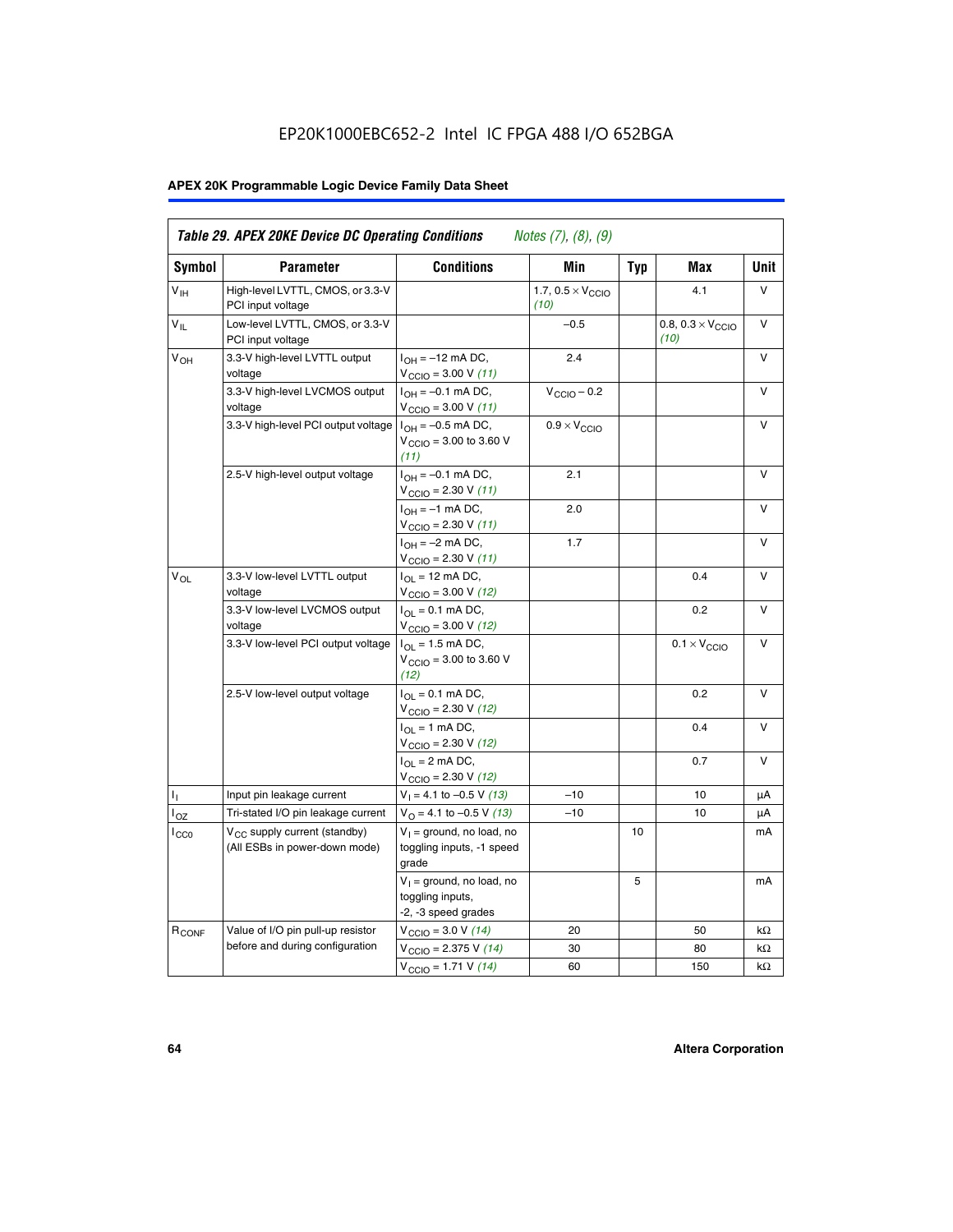**1 For DC Operating Specifications on APEX 20KE I/O standards,** please refer to *Application Note 117 (Using Selectable I/O Standards in Altera Devices).*

| Table 30. APEX 20KE Device Capacitance<br><i>Note</i> (15) |                                             |                                |     |     |      |  |  |  |
|------------------------------------------------------------|---------------------------------------------|--------------------------------|-----|-----|------|--|--|--|
| <b>Symbol</b>                                              | <b>Parameter</b>                            | <b>Conditions</b>              | Min | Max | Unit |  |  |  |
| $C_{\text{IN}}$                                            | Input capacitance                           | $V_{IN} = 0 V$ , f = 1.0 MHz   |     | 8   | рF   |  |  |  |
| $C_{\text{INCLK}}$                                         | Input capacitance on<br>dedicated clock pin | $V_{IN} = 0 V$ , f = 1.0 MHz   |     | 12  | pF   |  |  |  |
| $C_{OUT}$                                                  | Output capacitance                          | $V_{OUIT} = 0 V$ , f = 1.0 MHz |     | 8   | рF   |  |  |  |

#### *Notes to Tables 27 through 30:*

- (1) See the *Operating Requirements for Altera Devices Data Sheet*.
- (2) Minimum DC input is –0.5 V. During transitions, the inputs may undershoot to –2.0 V or overshoot to 5.75 V for input currents less than 100 mA and periods shorter than 20 ns.
- (3) Numbers in parentheses are for industrial-temperature-range devices.
- (4) Maximum  $V_{CC}$  rise time is 100 ms, and  $V_{CC}$  must rise monotonically.<br>(5) Minimum DC input is -0.5 V. During transitions, the inputs may und
- Minimum DC input is  $-0.5$  V. During transitions, the inputs may undershoot to  $-2.0$  V or overshoot to the voltage shown in the following table based on input duty cycle for input currents less than 100 mA. The overshoot is dependent upon duty cycle of the signal. The DC case is equivalent to 100% duty cycle.

| Vin  | Max. Duty Cycle |
|------|-----------------|
| 4.0V | 100% (DC)       |
| 4.1  | 90%             |
| 4.2  | 50%             |
| 4.3  | 30%             |
|      |                 |

- 4.4  $17\%$ <br>4.5  $10\%$
- 10%
- (6) All pins, including dedicated inputs, clock, I/O, and JTAG pins, may be driven before  $V_{\text{CCINT}}$  and  $V_{\text{CCIO}}$  are powered.
- (7) Typical values are for  $T_A = 25^\circ$  C, V<sub>CCINT</sub> = 1.8 V, and V<sub>CCIO</sub> = 1.8 V, 2.5 V or 3.3 V.
- (8) These values are specified under the APEX 20KE device recommended operating conditions, shown in Table 24 on page 60.
- (9) Refer to *Application Note 117 (Using Selectable I/O Standards in Altera Devices)* for the V<sub>IH</sub>, V<sub>IL</sub>, V<sub>OH</sub>, V<sub>OL</sub>, and I<sub>I</sub> parameters when VCCIO = 1.8 V.
- (10) The APEX 20KE input buffers are compatible with 1.8-V, 2.5-V and 3.3-V (LVTTL and LVCMOS) signals. Additionally, the input buffers are 3.3-V PCI compliant. Input buffers also meet specifications for GTL+, CTT, AGP, SSTL-2, SSTL-3, and HSTL.
- (11) The  $I_{OH}$  parameter refers to high-level TTL, PCI, or CMOS output current.
- (12) The I<sub>OL</sub> parameter refers to low-level TTL, PCI, or CMOS output current. This parameter applies to open-drain pins as well as output pins.
- (13) This value is specified for normal device operation. The value may vary during power-up.
- (14) Pin pull-up resistance values will be lower if an external source drives the pin higher than  $V_{CCIO}$ .
- (15) Capacitance is sample-tested only.

Figure 33 shows the relationship between  $V_{\text{CCIO}}$  and  $V_{\text{CCINT}}$  for 3.3-V PCI compliance on APEX 20K devices.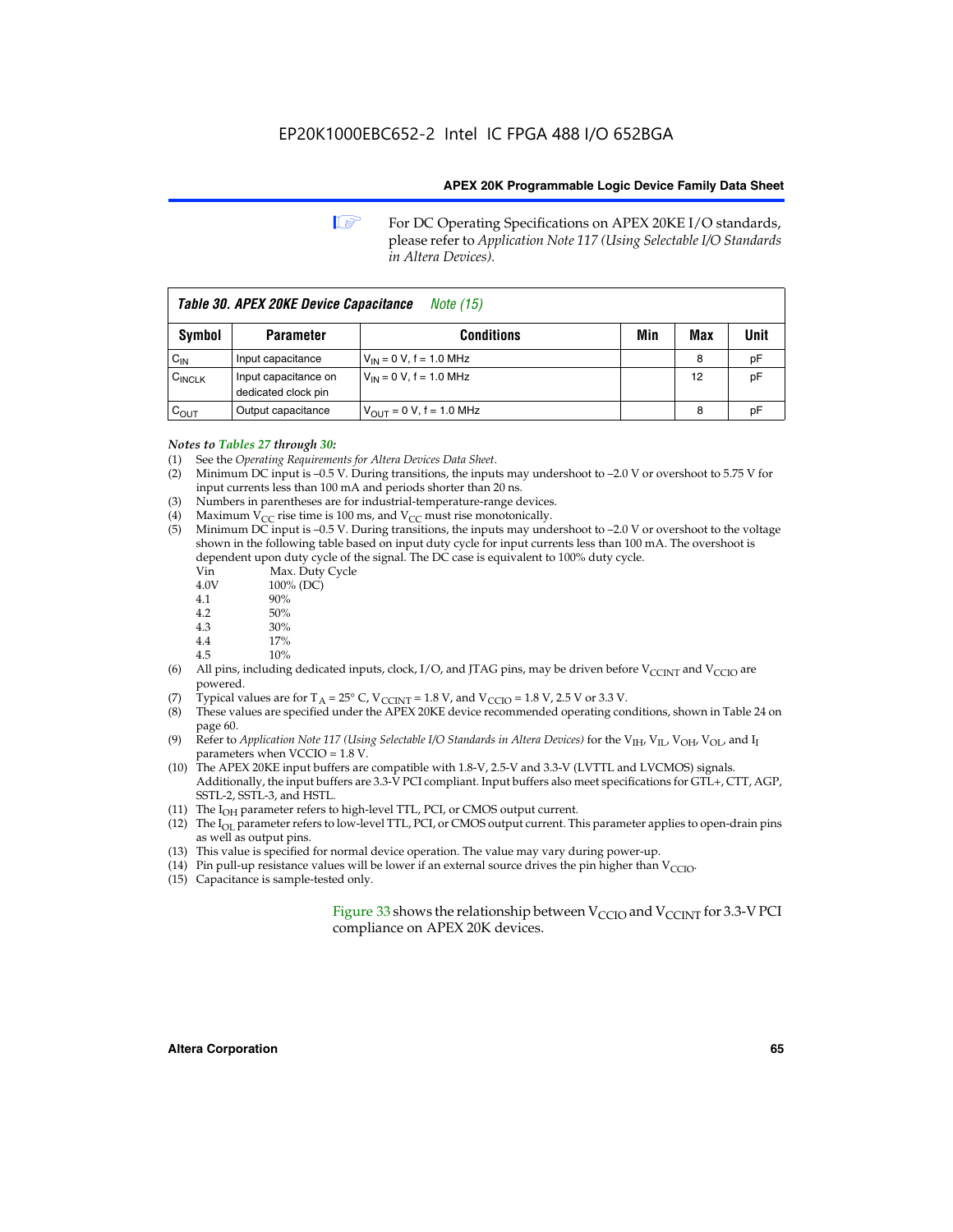

Figure 34 shows the typical output drive characteristics of APEX 20K devices with 3.3-V and 2.5-V V<sub>CCIO</sub>. The output driver is compatible with the 3.3-V *PCI Local Bus Specification, Revision 2.2* (when VCCIO pins are connected to 3.3 V). 5-V tolerant APEX 20K devices in the -1 speed grade are 5-V PCI compliant over all operating conditions.

*Figure 34. Output Drive Characteristics of APEX 20K Device Note (1)*





**66 Altera Corporation**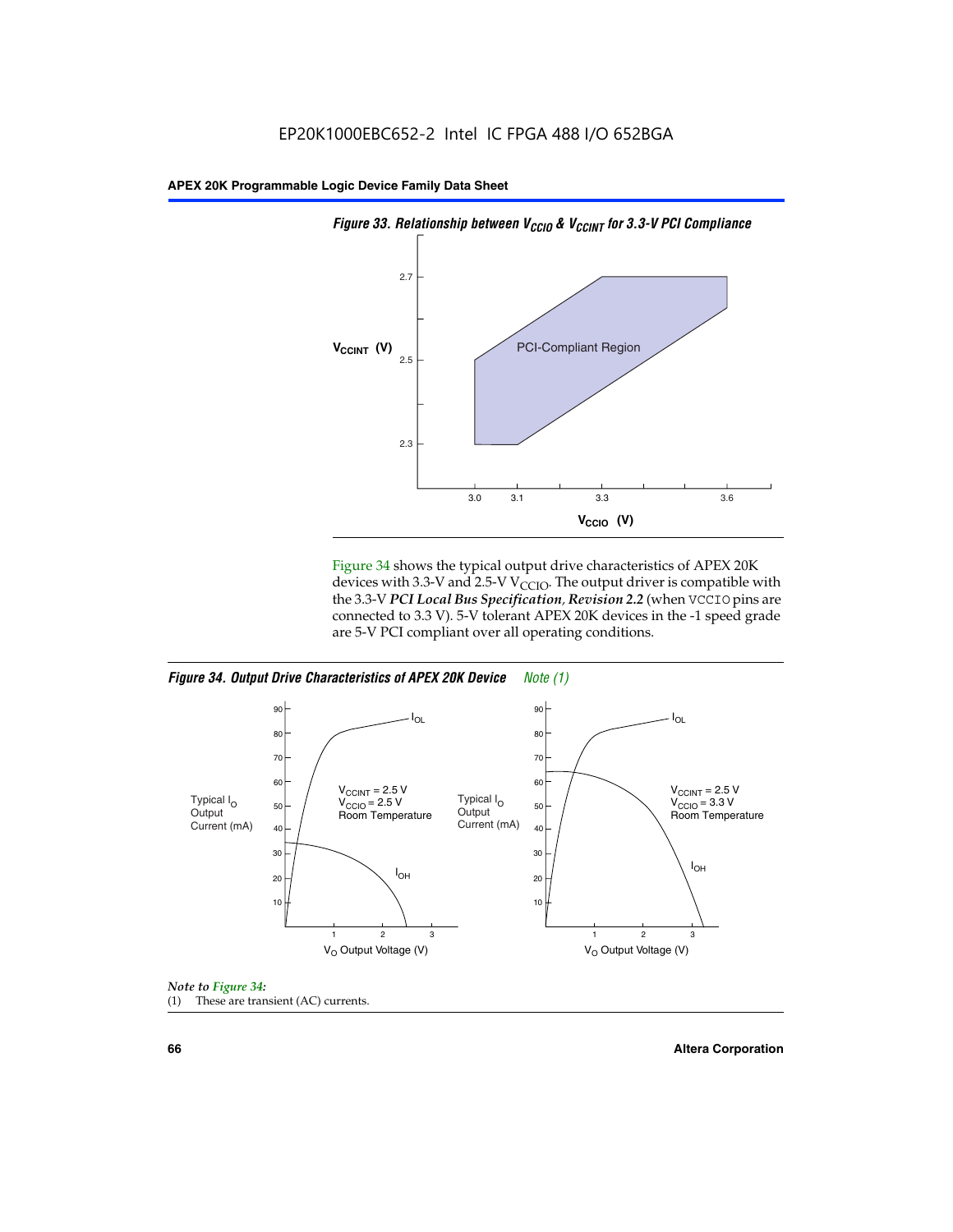

Figure 35 shows the output drive characteristics of APEX 20KE devices.

**Timing Model** The high-performance FastTrack and MegaLAB interconnect routing resources ensure predictable performance, accurate simulation, and accurate timing analysis. This predictable performance contrasts with that of FPGAs, which use a segmented connection scheme and therefore have unpredictable performance.

*Note to Figure 35:* (1) These are transient (AC) currents.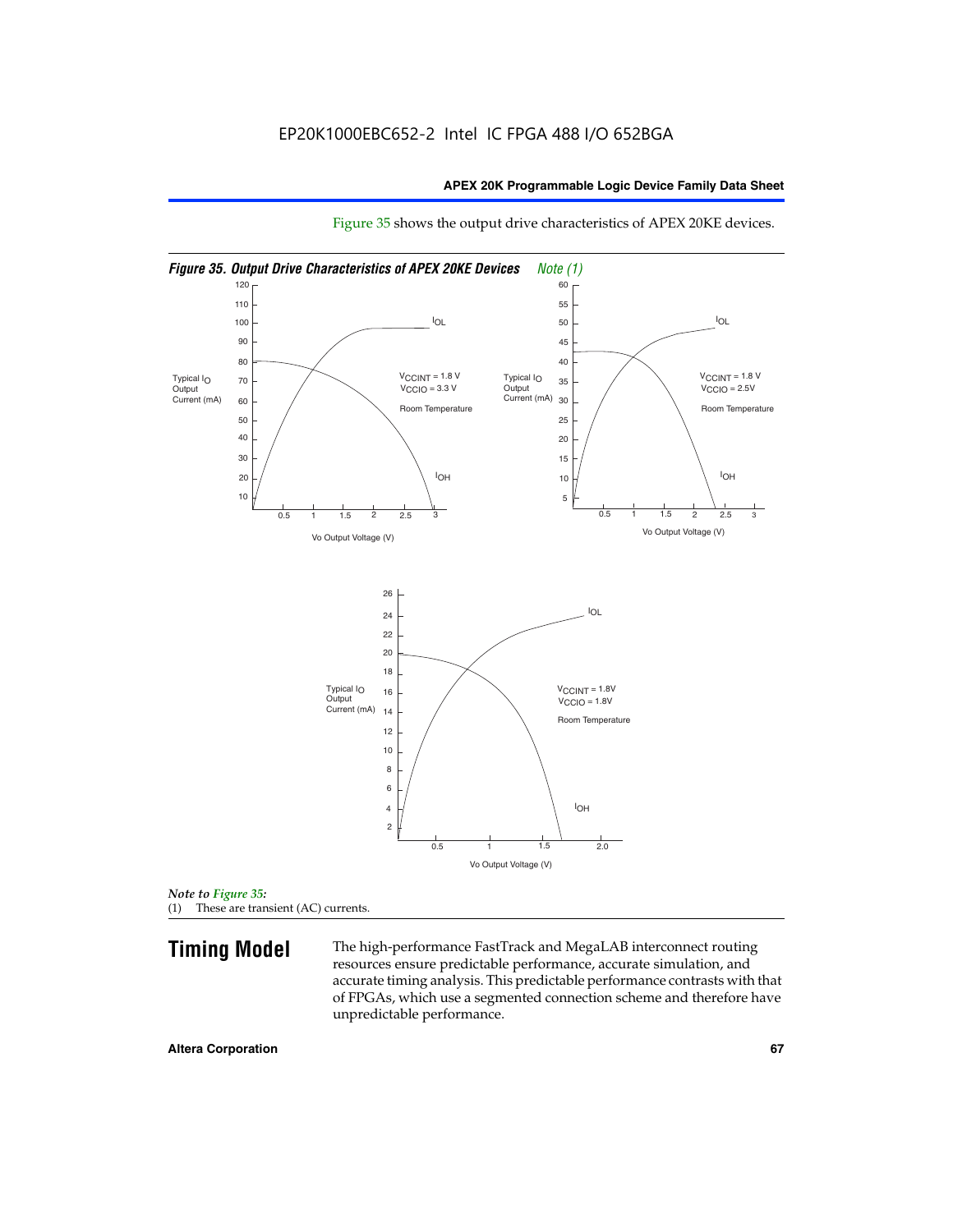All specifications are always representative of worst-case supply voltage and junction temperature conditions. All output-pin-timing specifications are reported for maximum driver strength.

Figure  $36$  shows the  $f_{MAX}$  timing model for APEX 20K devices.



Figure 37 shows the  $f_{MAX}$  timing model for APEX 20KE devices. These parameters can be used to estimate  $f_{MAX}$  for multiple levels of logic. Quartus II software timing analysis should be used for more accurate timing information.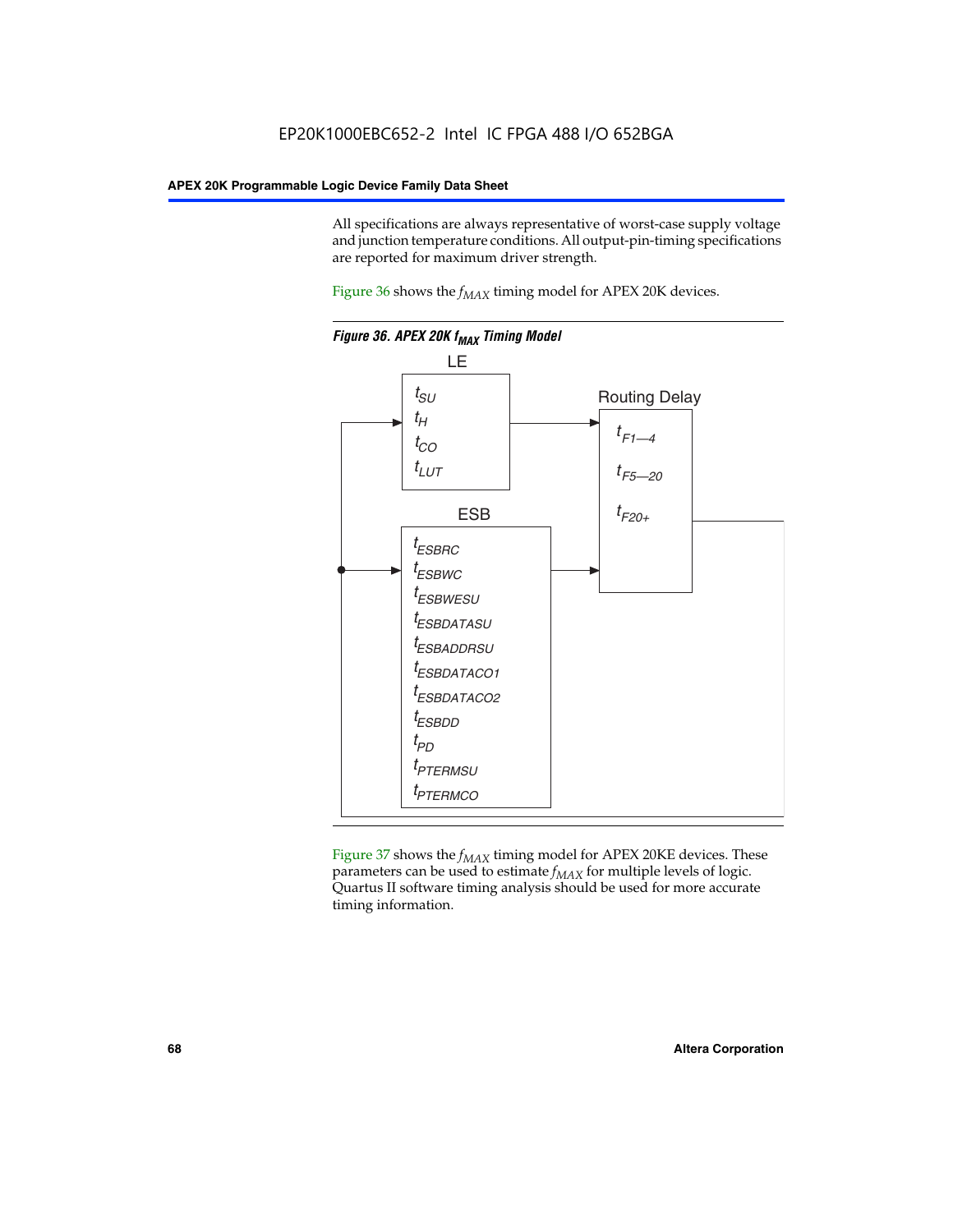

**Figure 37. APEX 20KE f<sub>MAX</sub> Timing Model**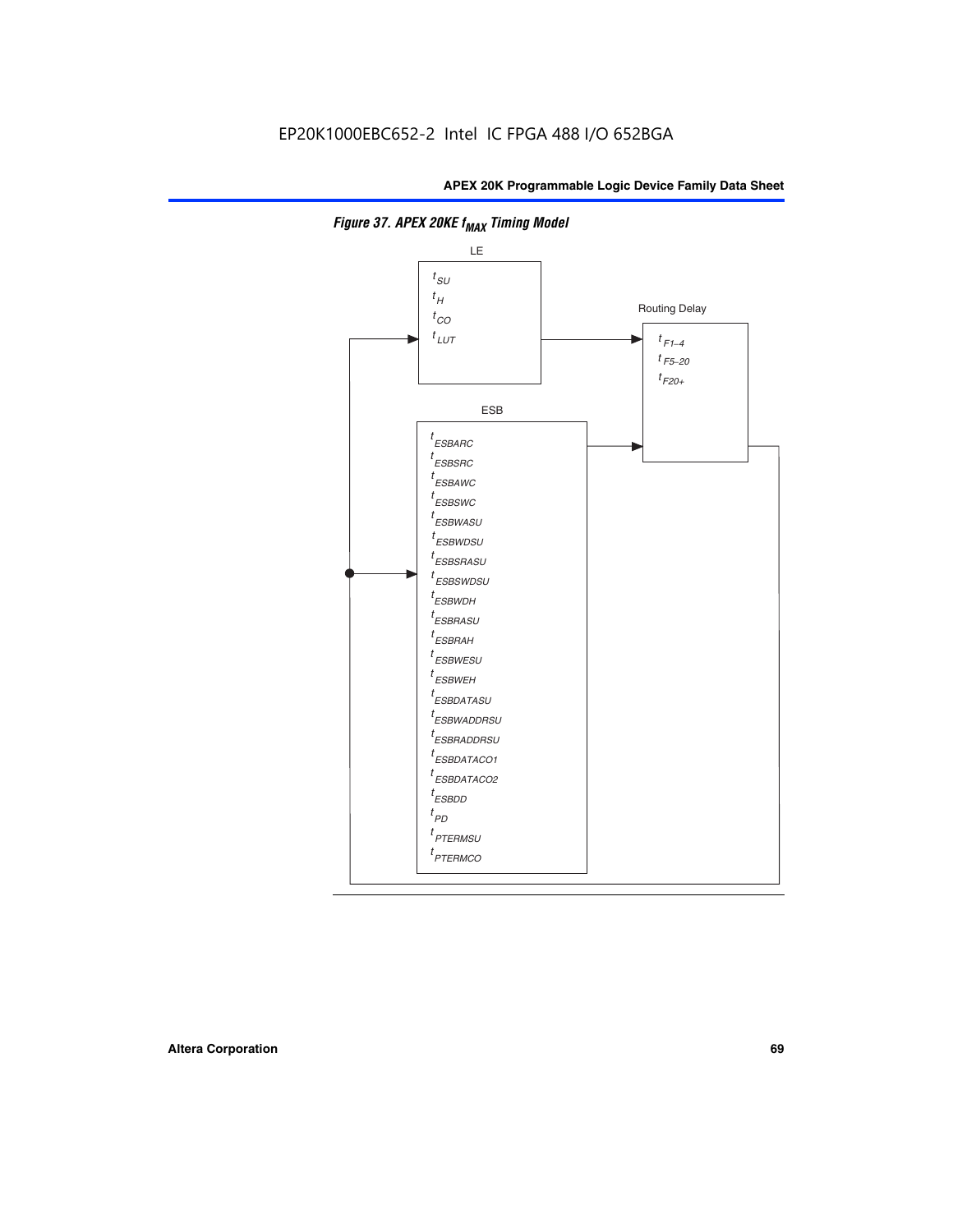Figures 38 and 39 show the asynchronous and synchronous timing waveforms, respectively, for the ESB macroparameters in Table 31.



*Figure 38. ESB Asynchronous Timing Waveforms*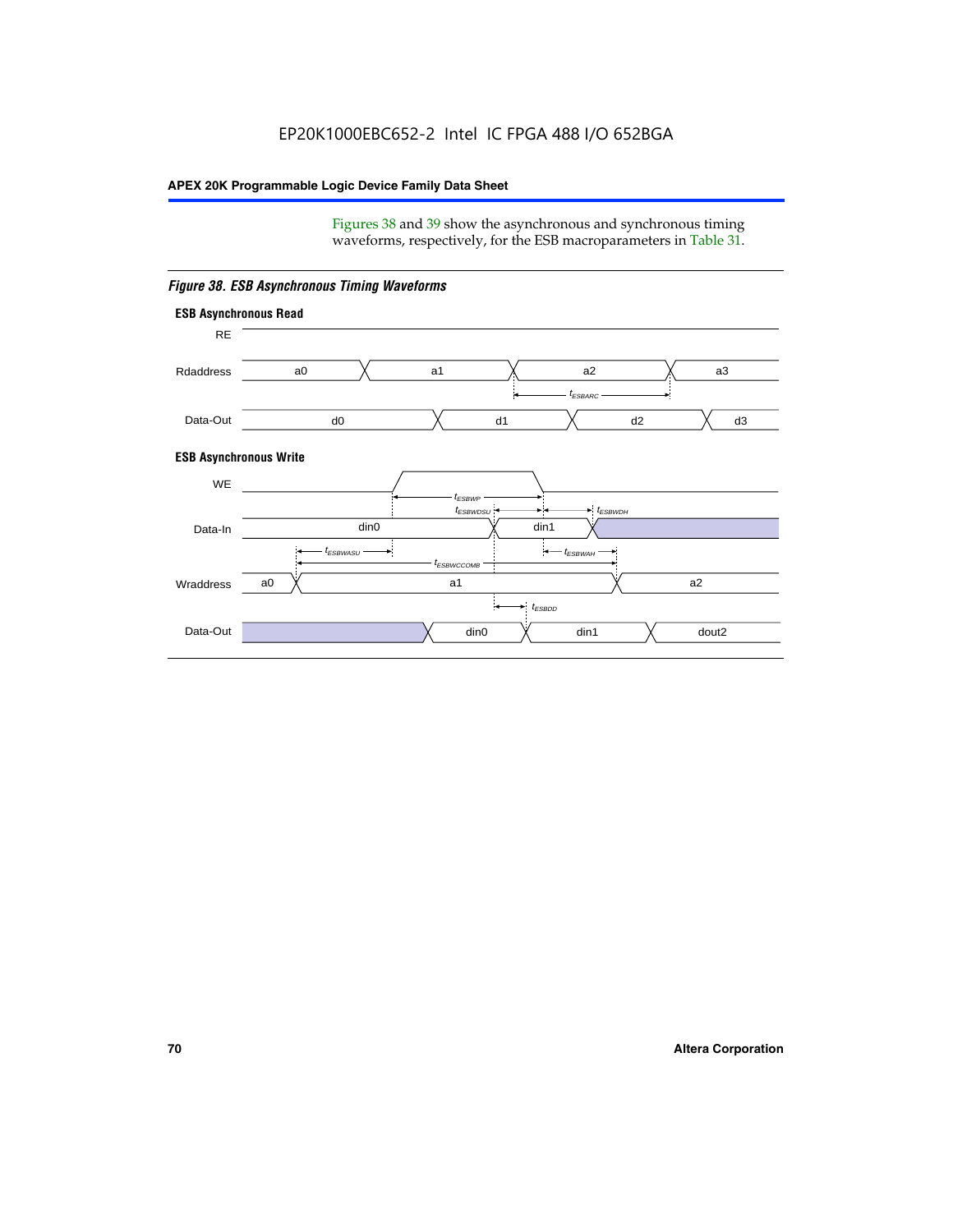

# *Figure 39. ESB Synchronous Timing Waveforms*

#### **ESB Synchronous Write (ESB Output Registers Used)**



Figure 40 shows the timing model for bidirectional I/O pin timing.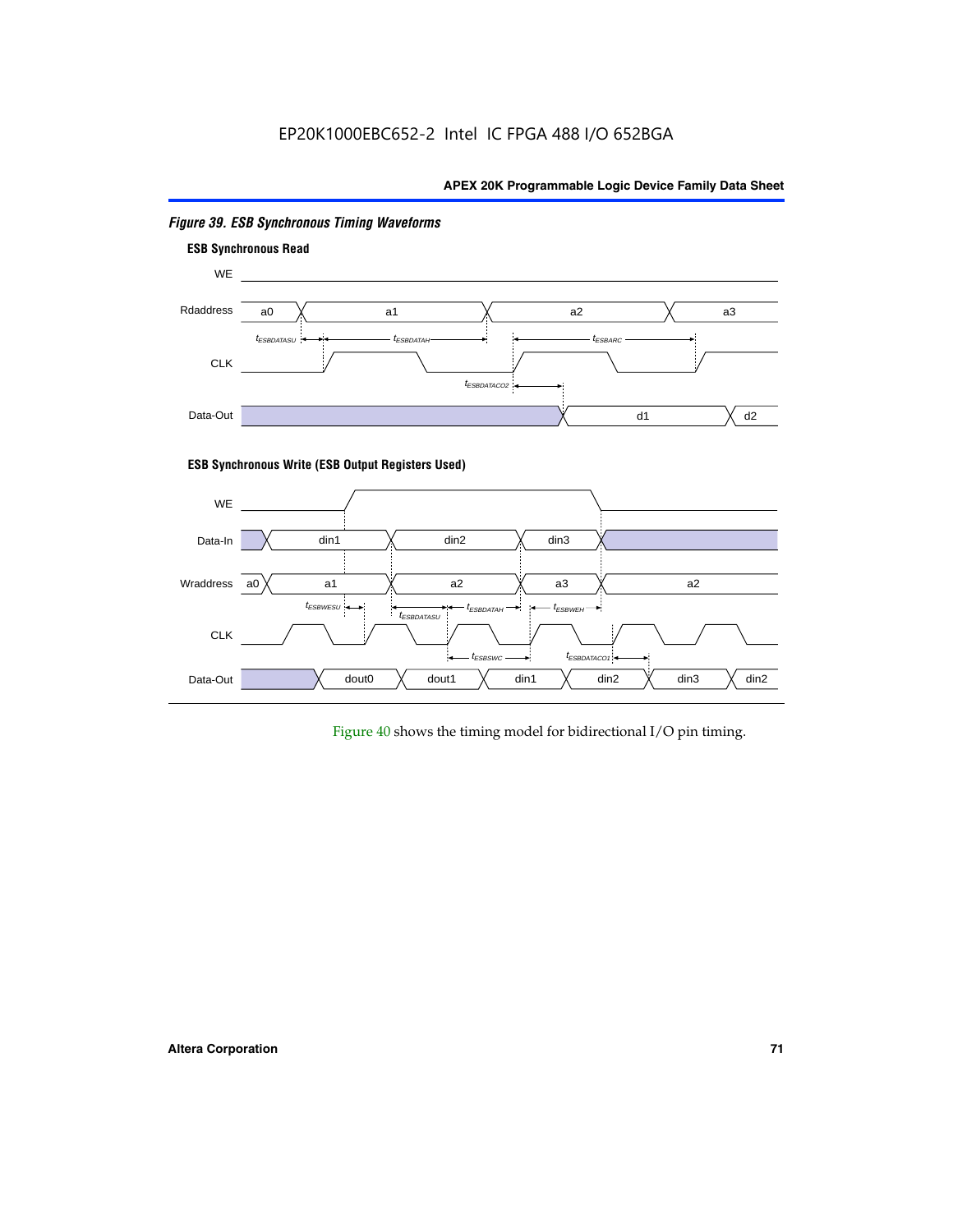

## *Figure 40. Synchronous Bidirectional Pin External Timing*

# *Notes to Figure 40:*

- The output enable and input registers are LE registers in the LAB adjacent to a bidirectional row pin. The output enable register is set with "Output Enable Routing= Signal-Pin" option in the Quartus II software.
- (2) The LAB adjacent input register is set with "Decrease Input Delay to Internal Cells= Off". This maintains a zero hold time for lab adjacent registers while giving a fast, position independent setup time. A faster setup time with zero hold time is possible by setting "Decrease Input Delay to Internal Cells= ON" and moving the input register farther away from the bidirectional pin. The exact position where zero hold occurs with the minimum setup time, varies with device density and speed grade.

Table 31 describes the  $f_{MAX}$  timing parameters shown in Figure 36 on page 68.

| Table 31. APEX 20K f <sub>MAX</sub> Timing Parameters<br>(Part 1 of 2) |                                                                |  |  |  |  |
|------------------------------------------------------------------------|----------------------------------------------------------------|--|--|--|--|
| Symbol                                                                 | <b>Parameter</b><br>LE register setup time before clock        |  |  |  |  |
| $t_{\text{SU}}$                                                        |                                                                |  |  |  |  |
| $t_H$                                                                  | LE register hold time after clock                              |  |  |  |  |
| $t_{CO}$                                                               | LE register clock-to-output delay                              |  |  |  |  |
| $t_{LUT}$                                                              | LUT delay for data-in                                          |  |  |  |  |
| <sup>t</sup> ESBRC                                                     | ESB Asynchronous read cycle time                               |  |  |  |  |
| <sup>t</sup> ESBWC                                                     | ESB Asynchronous write cycle time                              |  |  |  |  |
| <sup>t</sup> ESBWESU                                                   | ESB WE setup time before clock when using input register       |  |  |  |  |
| <sup>t</sup> ESBDATASU                                                 | ESB data setup time before clock when using input register     |  |  |  |  |
| <sup>t</sup> ESBDATAH                                                  | ESB data hold time after clock when using input register       |  |  |  |  |
| <sup>I</sup> ESBADDRSU                                                 | ESB address setup time before clock when using input registers |  |  |  |  |
| ESBDATACO1                                                             | ESB clock-to-output delay when using output registers          |  |  |  |  |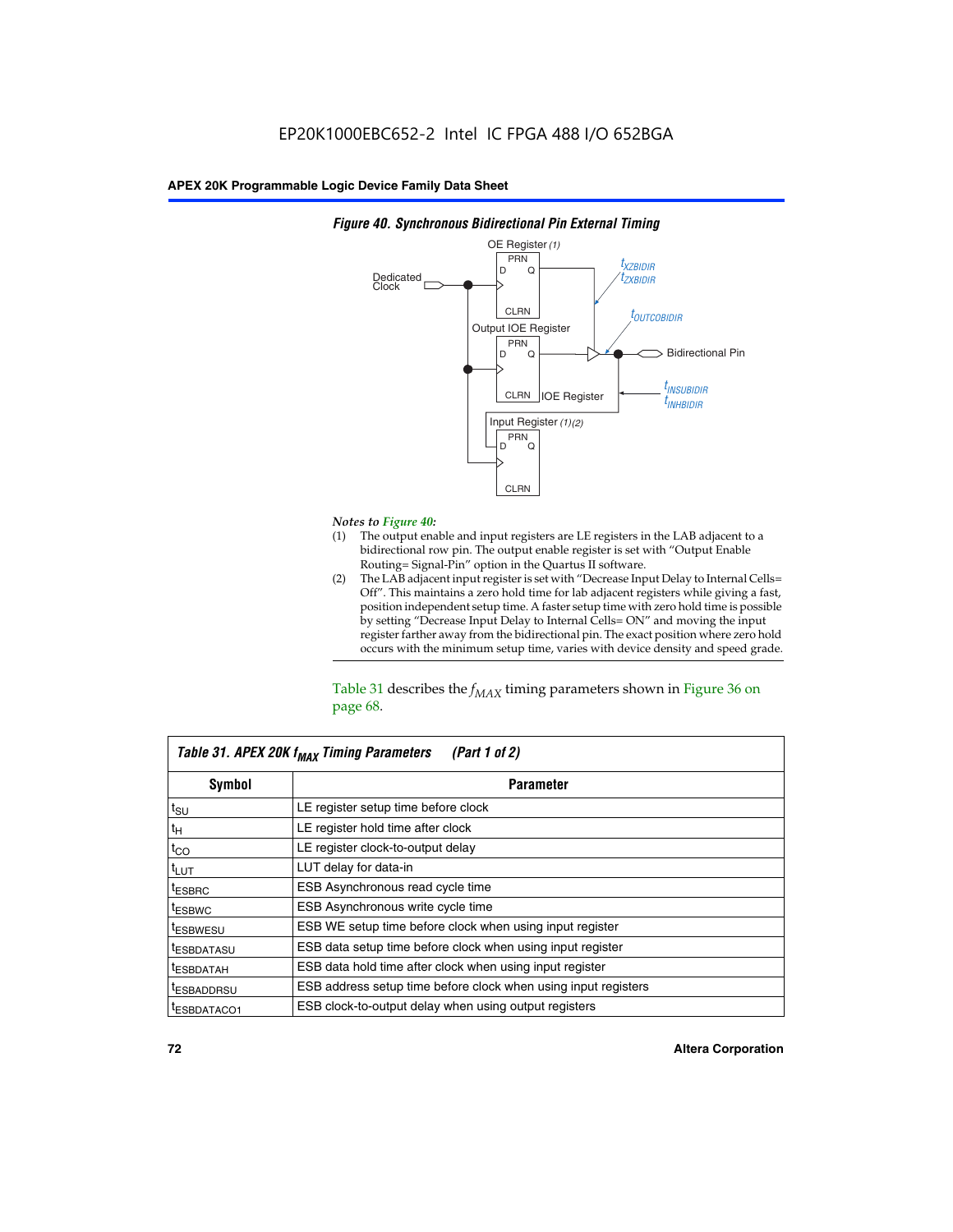| Table 31. APEX 20K f <sub>MAX</sub> Timing Parameters<br>(Part 2 of 2) |                                                    |  |  |  |  |
|------------------------------------------------------------------------|----------------------------------------------------|--|--|--|--|
| Symbol                                                                 | <b>Parameter</b>                                   |  |  |  |  |
| t <sub>ESBDATACO2</sub>                                                | ESB clock-to-output delay without output registers |  |  |  |  |
| <sup>t</sup> ESBDD                                                     | ESB data-in to data-out delay for RAM mode         |  |  |  |  |
| t <sub>PD</sub>                                                        | ESB macrocell input to non-registered output       |  |  |  |  |
| <sup>t</sup> PTERMSU                                                   | ESB macrocell register setup time before clock     |  |  |  |  |
| <sup>t</sup> PTERMCO                                                   | ESB macrocell register clock-to-output delay       |  |  |  |  |
| $t_{F1-4}$                                                             | Fanout delay using local interconnect              |  |  |  |  |
| $t_{F5-20}$                                                            | Fanout delay using MegaLab Interconnect            |  |  |  |  |
| $t_{F20+}$                                                             | Fanout delay using FastTrack Interconnect          |  |  |  |  |
| $t_{CH}$                                                               | Minimum clock high time from clock pin             |  |  |  |  |
| $t_{CL}$                                                               | Minimum clock low time from clock pin              |  |  |  |  |
| $t_{CLRP}$                                                             | LE clear pulse width                               |  |  |  |  |
| t <sub>PREP</sub>                                                      | LE preset pulse width                              |  |  |  |  |
| <sup>t</sup> ESBCH                                                     | Clock high time                                    |  |  |  |  |
| <sup>t</sup> ESBCL                                                     | Clock low time                                     |  |  |  |  |
| <sup>t</sup> ESBWP                                                     | Write pulse width                                  |  |  |  |  |
| <sup>t</sup> ESBRP                                                     | Read pulse width                                   |  |  |  |  |

## Tables 32 and 33 describe APEX 20K external timing parameters.

| Table 32. APEX 20K External Timing Parameters<br>Note (1) |                                                         |  |  |  |  |
|-----------------------------------------------------------|---------------------------------------------------------|--|--|--|--|
| Symbol                                                    | <b>Clock Parameter</b>                                  |  |  |  |  |
| <sup>t</sup> insu                                         | Setup time with global clock at IOE register            |  |  |  |  |
| $t_{\mathsf{INH}}$                                        | Hold time with global clock at IOE register             |  |  |  |  |
| toutco                                                    | Clock-to-output delay with global clock at IOE register |  |  |  |  |

| Table 33. APEX 20K External Bidirectional Timing Parameters<br>Note (1) |                                                                                                |              |  |  |  |
|-------------------------------------------------------------------------|------------------------------------------------------------------------------------------------|--------------|--|--|--|
| Symbol<br><b>Conditions</b><br><b>Parameter</b>                         |                                                                                                |              |  |  |  |
| <sup>I</sup> INSUBIDIR                                                  | Setup time for bidirectional pins with global clock at same-row or same-<br>column LE register |              |  |  |  |
| <sup>t</sup> INHBIDIR                                                   | Hold time for bidirectional pins with global clock at same-row or same-<br>column LE register  |              |  |  |  |
| <sup>t</sup> OUTCOBIDIR                                                 | Clock-to-output delay for bidirectional pins with global clock at IOE<br>register              | $C1 = 10 pF$ |  |  |  |
| <sup>T</sup> XZBIDIR                                                    | Synchronous IOE output buffer disable delay                                                    | $C1 = 10 pF$ |  |  |  |
| <sup>I</sup> ZXBIDIR                                                    | Synchronous IOE output buffer enable delay, slow slew rate $=$ off                             | $C1 = 10 pF$ |  |  |  |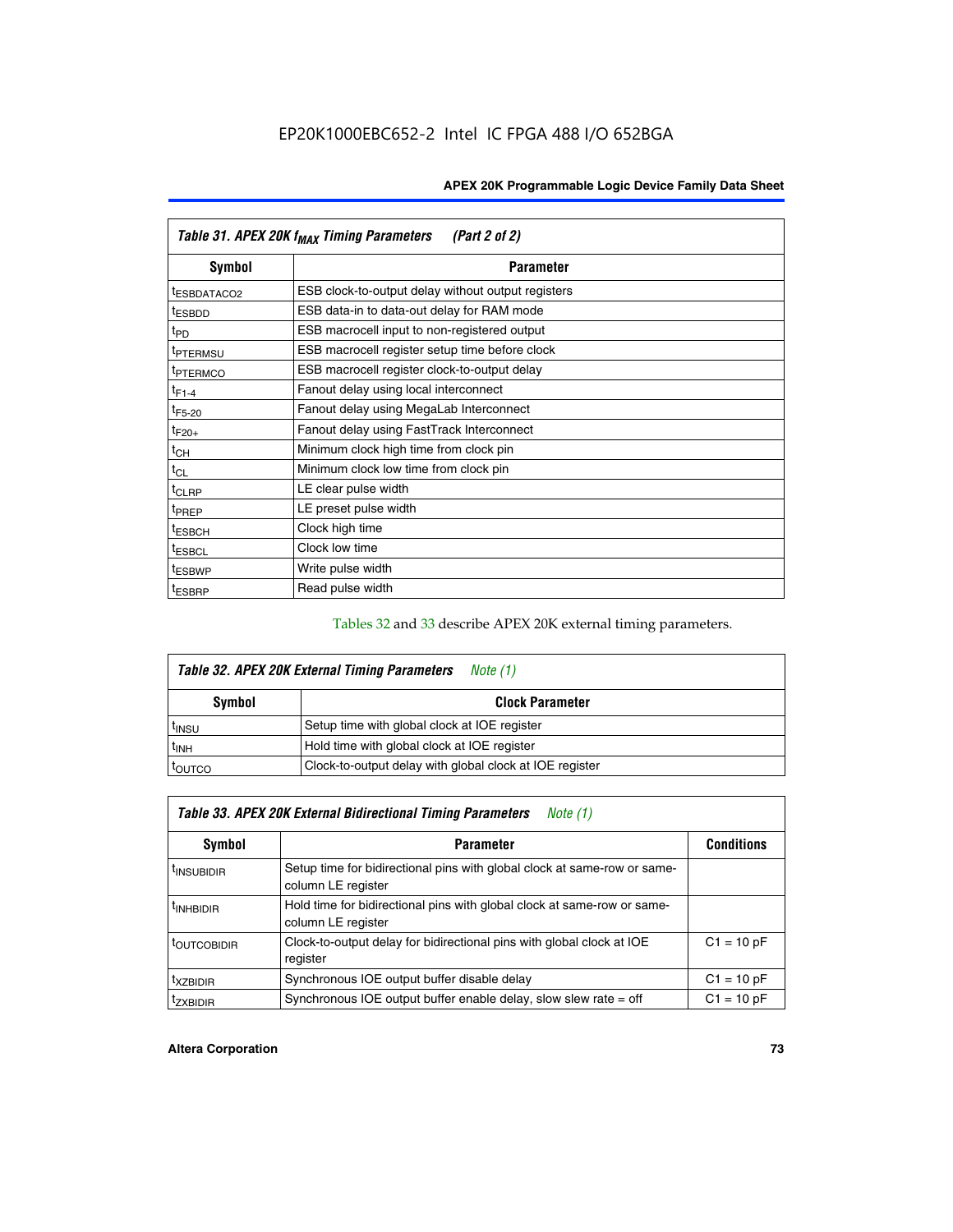$\mathbf{r}$ 

#### *Note to Tables 32 and 33:*

(1) These timing parameters are sample-tested only.

Tables 34 through 37 show APEX 20KE LE, ESB, routing, and functional timing microparameters for the  $f_{MAX}$  timing model.

| <b>Table 34. APEX 20KE LE Timing Microparameters</b> |                                     |  |  |  |  |
|------------------------------------------------------|-------------------------------------|--|--|--|--|
| Symbol<br><b>Parameter</b>                           |                                     |  |  |  |  |
| t <sub>SU</sub>                                      | LE register setup time before clock |  |  |  |  |
| $t_H$                                                | LE register hold time after clock   |  |  |  |  |
| $t_{CO}$                                             | LE register clock-to-output delay   |  |  |  |  |
|                                                      | LUT delay for data-in to data-out   |  |  |  |  |

| Table 35. APEX 20KE ESB Timing Microparameters |                                                                        |  |  |  |
|------------------------------------------------|------------------------------------------------------------------------|--|--|--|
| Symbol                                         | <b>Parameter</b>                                                       |  |  |  |
| t <sub>ESBARC</sub>                            | ESB Asynchronous read cycle time                                       |  |  |  |
| <sup>t</sup> ESBSRC                            | <b>ESB Synchronous read cycle time</b>                                 |  |  |  |
| t <sub>ESBAWC</sub>                            | ESB Asynchronous write cycle time                                      |  |  |  |
| t <sub>ESBSWC</sub>                            | ESB Synchronous write cycle time                                       |  |  |  |
| tESBWASU                                       | ESB write address setup time with respect to WE                        |  |  |  |
| <sup>t</sup> ESBWAH                            | ESB write address hold time with respect to WE                         |  |  |  |
| t <sub>ESBWDSU</sub>                           | ESB data setup time with respect to WE                                 |  |  |  |
| <sup>t</sup> ESBWDH                            | ESB data hold time with respect to WE                                  |  |  |  |
| tESBRASU                                       | ESB read address setup time with respect to RE                         |  |  |  |
| t <sub>ESBRAH</sub>                            | ESB read address hold time with respect to RE                          |  |  |  |
| <sup>t</sup> ESBWESU                           | ESB WE setup time before clock when using input register               |  |  |  |
| <sup>t</sup> ESBWEH                            | ESB WE hold time after clock when using input register                 |  |  |  |
| <sup>t</sup> ESBDATASU                         | ESB data setup time before clock when using input register             |  |  |  |
| t <sub>ESBDATAH</sub>                          | ESB data hold time after clock when using input register               |  |  |  |
| <sup>t</sup> ESBWADDRSU                        | ESB write address setup time before clock when using input             |  |  |  |
|                                                | registers                                                              |  |  |  |
| tESBRADDRSU                                    | ESB read address setup time before clock when using input<br>registers |  |  |  |
| t <sub>ESBDATACO1</sub>                        | ESB clock-to-output delay when using output registers                  |  |  |  |
| t <sub>ESBDATACO2</sub>                        | ESB clock-to-output delay without output registers                     |  |  |  |
| $t_{ESBDD}$                                    | ESB data-in to data-out delay for RAM mode                             |  |  |  |
| $t_{PD}$                                       | ESB Macrocell input to non-registered output                           |  |  |  |
| t <sub>PTERMSU</sub>                           | ESB Macrocell register setup time before clock                         |  |  |  |
| t <sub>PTERMCO</sub>                           | ESB Macrocell register clock-to-output delay                           |  |  |  |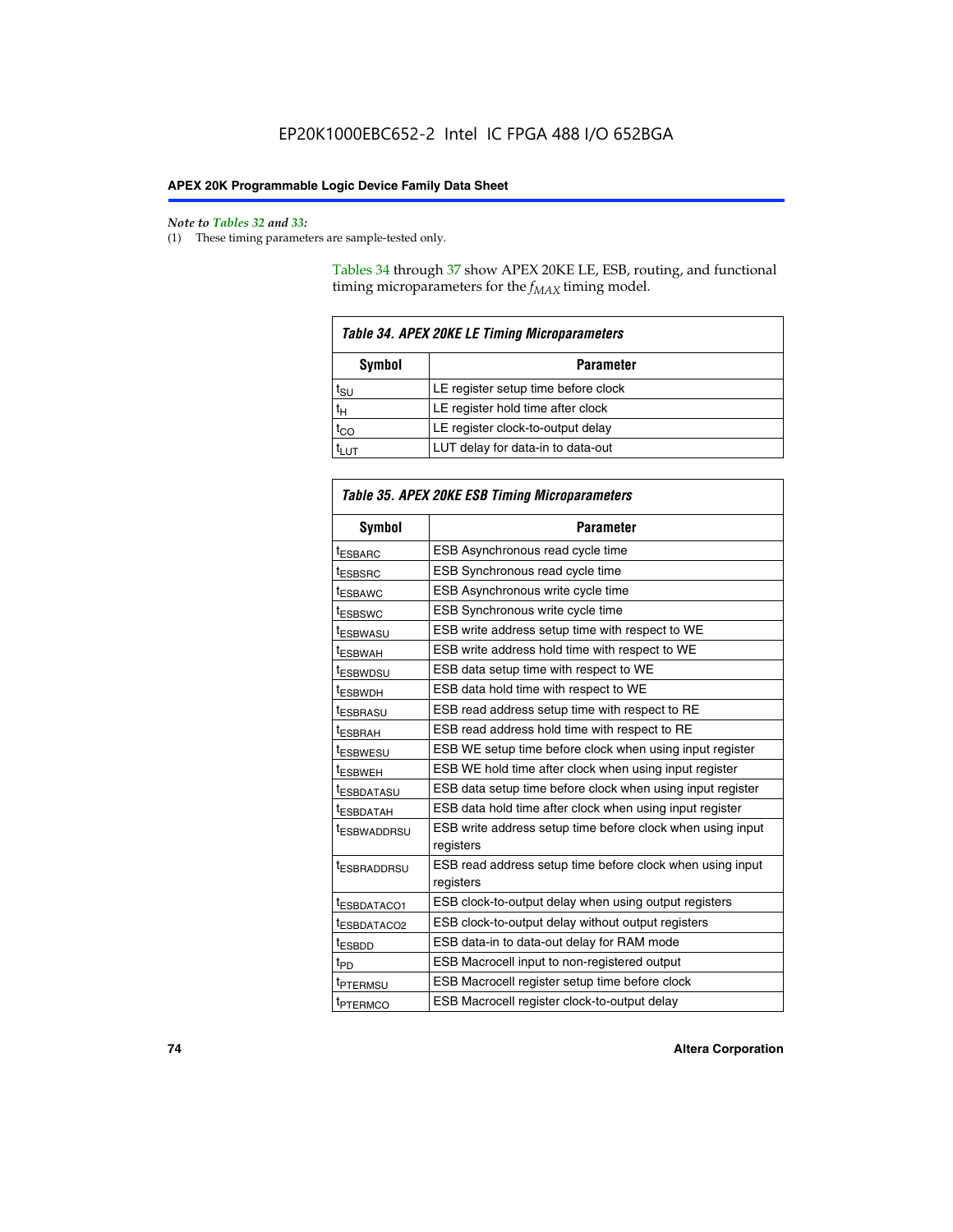| <b>Table 36. APEX 20KE Routing Timing Microparameters</b><br>Note (1) |                                                    |  |  |  |  |
|-----------------------------------------------------------------------|----------------------------------------------------|--|--|--|--|
| Symbol<br><b>Parameter</b>                                            |                                                    |  |  |  |  |
| $t_{F1-4}$                                                            | Fanout delay using Local Interconnect              |  |  |  |  |
| $t_{F5-20}$                                                           | Fanout delay estimate using MegaLab Interconnect   |  |  |  |  |
| $t_{F20+}$                                                            | Fanout delay estimate using FastTrack Interconnect |  |  |  |  |

#### *Note to Table 36:*

(1) These parameters are worst-case values for typical applications. Post-compilation timing simulation and timing analysis are required to determine actual worst-case performance.

| Symbol        | <b>Parameter</b>                       |
|---------------|----------------------------------------|
| <b>TCH</b>    | Minimum clock high time from clock pin |
| <b>TCL</b>    | Minimum clock low time from clock pin  |
| <b>TCLRP</b>  | LE clear Pulse Width                   |
| <b>TPREP</b>  | LE preset pulse width                  |
| <b>TESBCH</b> | Clock high time for ESB                |
| <b>TESBCL</b> | Clock low time for ESB                 |
| <b>TESBWP</b> | Write pulse width                      |
| <b>TESBRP</b> | Read pulse width                       |

## *Table 37. APEX 20KE Functional Timing Microparameters*

Tables 38 and 39 describe the APEX 20KE external timing parameters.

| Table 38. APEX 20KE External Timing Parameters<br><i>Note</i> $(1)$ |                                                                                |              |  |  |  |  |
|---------------------------------------------------------------------|--------------------------------------------------------------------------------|--------------|--|--|--|--|
| <b>Clock Parameter</b><br><b>Conditions</b><br>Symbol               |                                                                                |              |  |  |  |  |
| <sup>t</sup> insu                                                   | Setup time with global clock at IOE input register                             |              |  |  |  |  |
| $t_{\text{INH}}$                                                    | Hold time with global clock at IOE input register                              |              |  |  |  |  |
| t <sub>outco</sub>                                                  | Clock-to-output delay with global clock at IOE output register<br>$C1 = 10 pF$ |              |  |  |  |  |
| <sup>t</sup> INSUPLL                                                | Setup time with PLL clock at IOE input register                                |              |  |  |  |  |
| <sup>t</sup> INHPLL                                                 | Hold time with PLL clock at IOE input register                                 |              |  |  |  |  |
| <b><i>LOUTCOPLL</i></b>                                             | Clock-to-output delay with PLL clock at IOE output register                    | $C1 = 10 pF$ |  |  |  |  |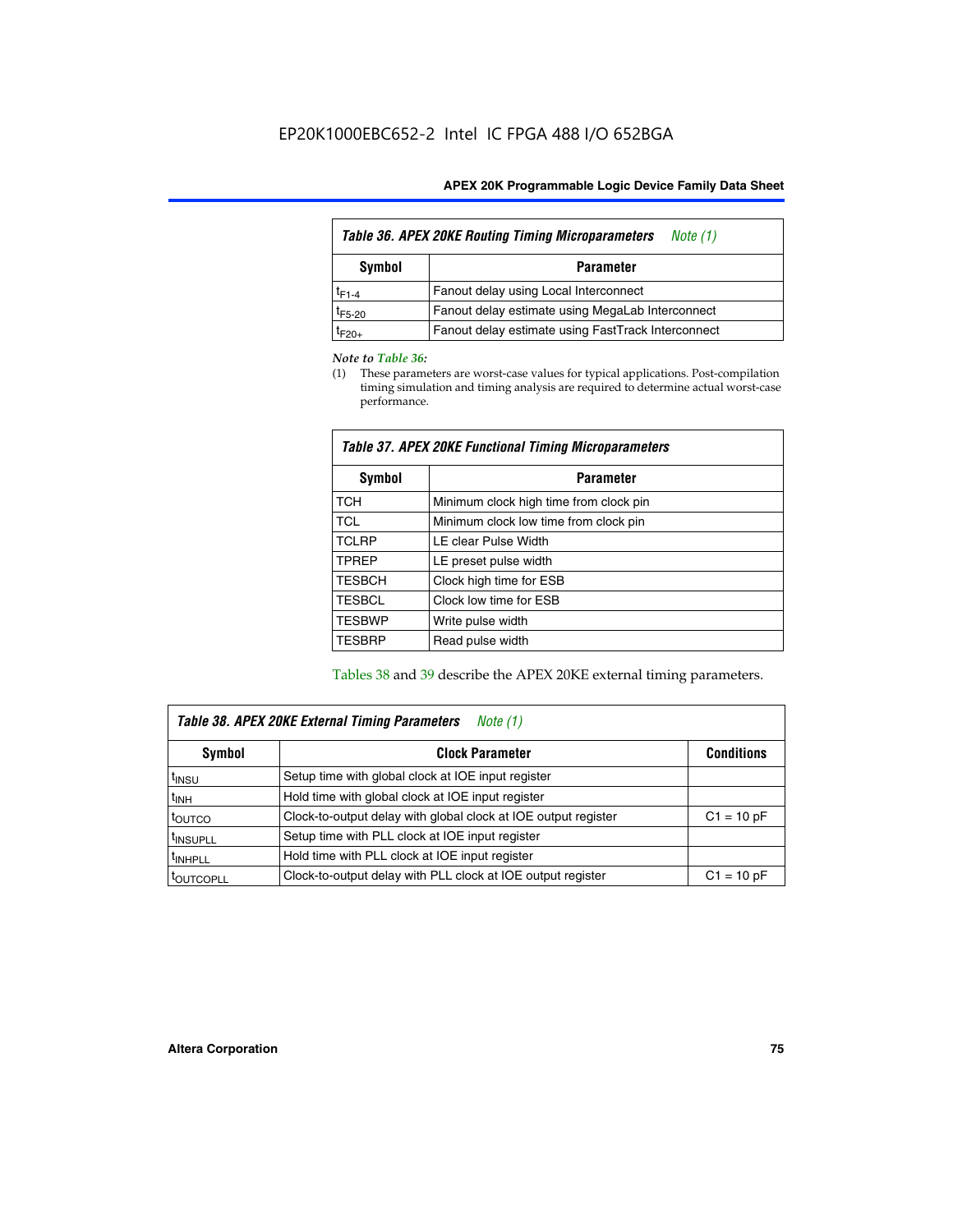| Table 39. APEX 20KE External Bidirectional Timing Parameters<br>Note $(1)$ |                                                                                                          |              |  |  |  |  |  |  |
|----------------------------------------------------------------------------|----------------------------------------------------------------------------------------------------------|--------------|--|--|--|--|--|--|
| <b>Symbol</b>                                                              | <b>Conditions</b><br><b>Parameter</b>                                                                    |              |  |  |  |  |  |  |
| <sup>t</sup> INSUBIDIR                                                     | Setup time for bidirectional pins with global clock at LAB adjacent Input<br>Register                    |              |  |  |  |  |  |  |
| <sup>t</sup> INHBIDIR                                                      | Hold time for bidirectional pins with global clock at LAB adjacent Input<br>Register                     |              |  |  |  |  |  |  |
| <b><i>LOUTCOBIDIR</i></b>                                                  | $C1 = 10 pF$<br>Clock-to-output delay for bidirectional pins with global clock at IOE output<br>register |              |  |  |  |  |  |  |
| t <sub>XZBIDIR</sub>                                                       | $C1 = 10 pF$<br>Synchronous Output Enable Register to output buffer disable delay                        |              |  |  |  |  |  |  |
| <sup>t</sup> zxbidir                                                       | Synchronous Output Enable Register output buffer enable delay                                            | $C1 = 10 pF$ |  |  |  |  |  |  |
| <sup>I</sup> INSUBIDIRPLL                                                  | Setup time for bidirectional pins with PLL clock at LAB adjacent Input<br>Register                       |              |  |  |  |  |  |  |
| <sup>t</sup> INHBIDIRPLL                                                   | Hold time for bidirectional pins with PLL clock at LAB adjacent Input<br>Register                        |              |  |  |  |  |  |  |
| <b><i>LOUTCOBIDIRPLL</i></b>                                               | Clock-to-output delay for bidirectional pins with PLL clock at IOE output<br>register                    | $C1 = 10 pF$ |  |  |  |  |  |  |
| <sup>t</sup> XZBIDIRPLL                                                    | Synchronous Output Enable Register to output buffer disable delay with<br><b>PLL</b>                     | $C1 = 10 pF$ |  |  |  |  |  |  |
| <sup>I</sup> ZXBIDIRPLL                                                    | Synchronous Output Enable Register output buffer enable delay with PLL                                   | $C1 = 10 pF$ |  |  |  |  |  |  |

*Note to Tables 38 and 39:*

(1) These timing parameters are sample-tested only.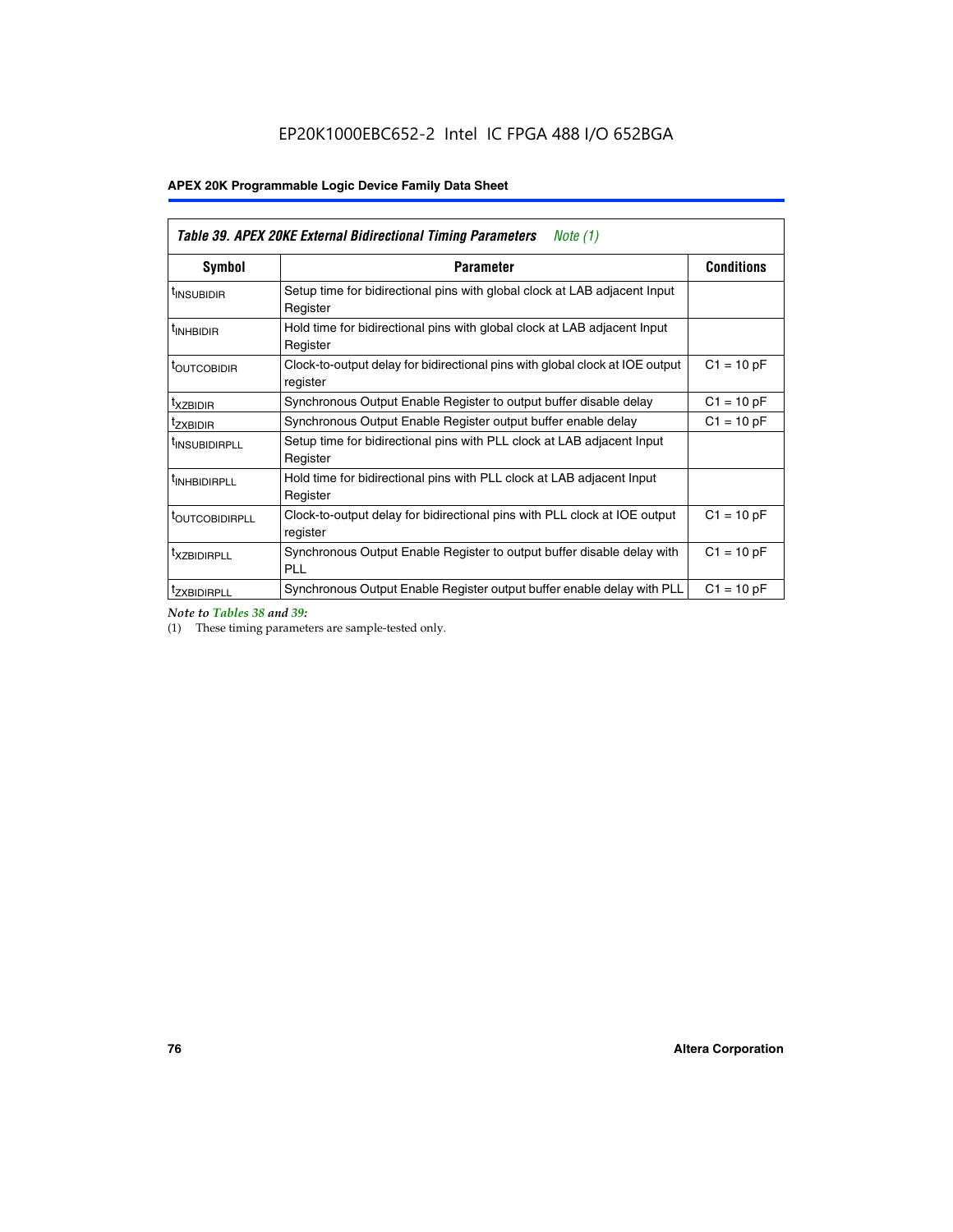Tables 40 through 42 show the **f<sub>MAX</sub>** timing parameters for EP20K100, EP20K200, and EP20K400 APEX 20K devices.

|                         |     |                |     |                |     |                | <b>Units</b> |
|-------------------------|-----|----------------|-----|----------------|-----|----------------|--------------|
| <b>Symbol</b>           |     | -1 Speed Grade |     | -2 Speed Grade |     | -3 Speed Grade |              |
|                         | Min | Max            | Min | Max            | Min | <b>Max</b>     |              |
| $t_{\text{SU}}$         | 0.5 |                | 0.6 |                | 0.8 |                | ns           |
| $t_H$                   | 0.7 |                | 0.8 |                | 1.0 |                | ns           |
| $t_{CO}$                |     | 0.3            |     | 0.4            |     | 0.5            | ns           |
| $t_{LUT}$               |     | 0.8            |     | 1.0            |     | 1.3            | ns           |
| <sup>t</sup> ESBRC      |     | 1.7            |     | 2.1            |     | 2.4            | ns           |
| t <sub>ESBWC</sub>      |     | 5.7            |     | 6.9            |     | 8.1            | ns           |
| <sup>t</sup> ESBWESU    | 3.3 |                | 3.9 |                | 4.6 |                | ns           |
| <sup>t</sup> ESBDATASU  | 2.2 |                | 2.7 |                | 3.1 |                | ns           |
| <sup>t</sup> ESBDATAH   | 0.6 |                | 0.8 |                | 0.9 |                | ns           |
| <sup>t</sup> ESBADDRSU  | 2.4 |                | 2.9 |                | 3.3 |                | ns           |
| <sup>t</sup> ESBDATACO1 |     | 1.3            |     | 1.6            |     | 1.8            | ns           |
| t <sub>ESBDATACO2</sub> |     | 2.6            |     | 3.1            |     | 3.6            | ns           |
| t <sub>ESBDD</sub>      |     | 2.5            |     | 3.3            |     | 3.6            | ns           |
| t <sub>PD</sub>         |     | 2.5            |     | 3.0            |     | 3.6            | ns           |
| <sup>t</sup> PTERMSU    | 2.3 |                | 2.6 |                | 3.2 |                | ns           |
| t <sub>PTERMCO</sub>    |     | 1.5            |     | 1.8            |     | 2.1            | ns           |
| $t_{F1-4}$              |     | 0.5            |     | 0.6            |     | 0.7            | ns           |
| $t_{F5-20}$             |     | 1.6            |     | 1.7            |     | 1.8            | ns           |
| $t_{F20+}$              |     | 2.2            |     | 2.2            |     | 2.3            | ns           |
| $t_{\mathsf{CH}}$       | 2.0 |                | 2.5 |                | 3.0 |                | ns           |
| $t_{CL}$                | 2.0 |                | 2.5 |                | 3.0 |                | ns           |
| t <sub>CLRP</sub>       | 0.3 |                | 0.4 |                | 0.4 |                | ns           |
| t <sub>PREP</sub>       | 0.5 |                | 0.5 |                | 0.5 |                | ns           |
| t <sub>ESBCH</sub>      | 2.0 |                | 2.5 |                | 3.0 |                | ns           |
| t <sub>ESBCL</sub>      | 2.0 |                | 2.5 |                | 3.0 |                | ns           |
| t <sub>ESBWP</sub>      | 1.6 |                | 1.9 |                | 2.2 |                | ns           |
| $t_{ESBRP}$             | 1.0 |                | 1.3 |                | 1.4 |                | ns           |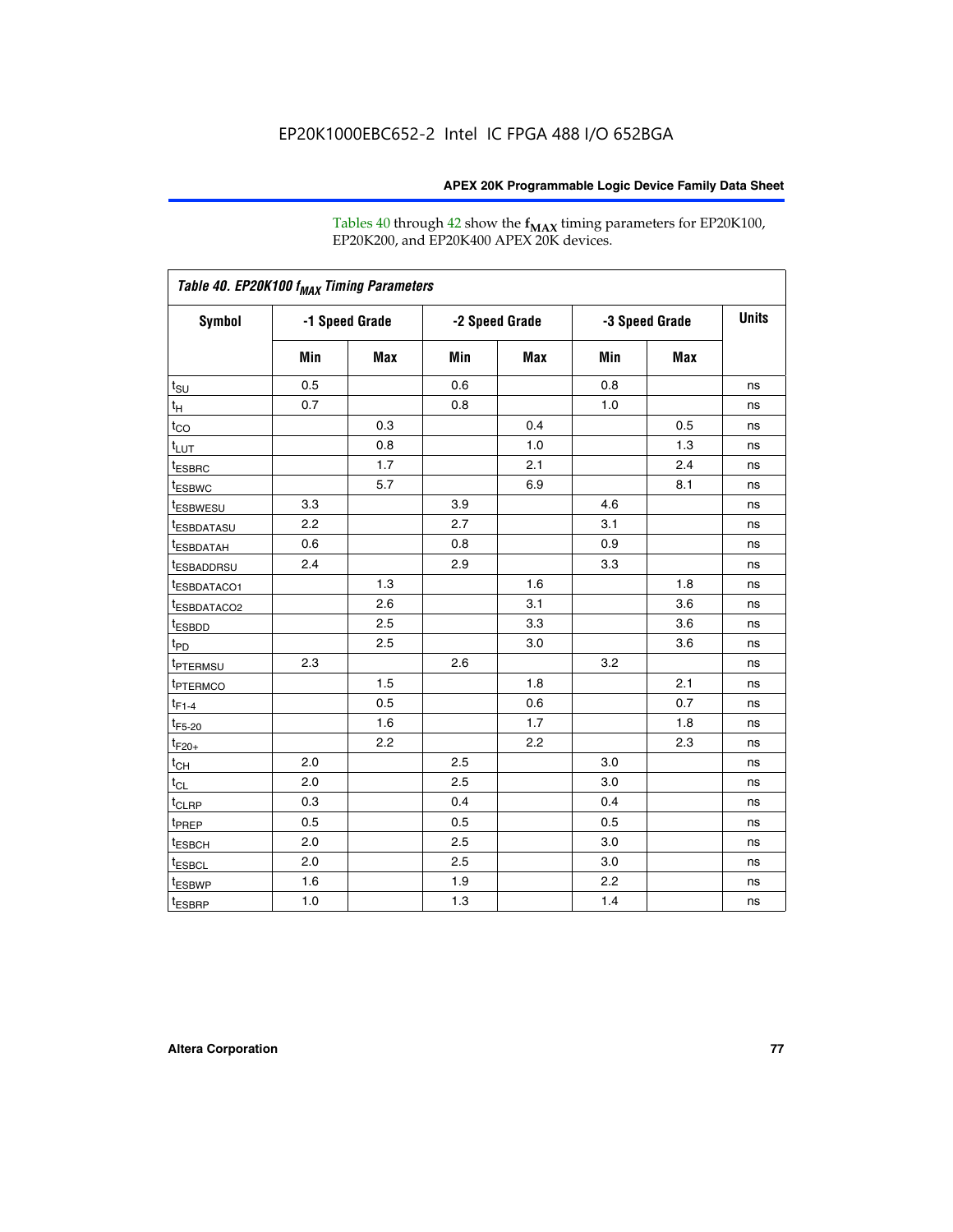| Table 41. EP20K200 f <sub>MAX</sub> Timing Parameters |                |     |     |                |     |                |    |
|-------------------------------------------------------|----------------|-----|-----|----------------|-----|----------------|----|
| Symbol                                                | -1 Speed Grade |     |     | -2 Speed Grade |     | -3 Speed Grade |    |
|                                                       | Min            | Max | Min | <b>Max</b>     | Min | Max            |    |
| $t_{\text{SU}}$                                       | 0.5            |     | 0.6 |                | 0.8 |                | ns |
| $t_H$                                                 | 0.7            |     | 0.8 |                | 1.0 |                | ns |
| $t_{CO}$                                              |                | 0.3 |     | 0.4            |     | 0.5            | ns |
| $t_{LUT}$                                             |                | 0.8 |     | 1.0            |     | 1.3            | ns |
| t <sub>ESBRC</sub>                                    |                | 1.7 |     | 2.1            |     | 2.4            | ns |
| t <sub>ESBWC</sub>                                    |                | 5.7 |     | 6.9            |     | 8.1            | ns |
| t <sub>ESBWESU</sub>                                  | 3.3            |     | 3.9 |                | 4.6 |                | ns |
| <sup>t</sup> ESBDATASU                                | 2.2            |     | 2.7 |                | 3.1 |                | ns |
| t <sub>ESBDATAH</sub>                                 | 0.6            |     | 0.8 |                | 0.9 |                | ns |
| t <sub>ESBADDRSU</sub>                                | 2.4            |     | 2.9 |                | 3.3 |                | ns |
| <u>t<sub>ESBDATACO1</sub></u>                         |                | 1.3 |     | 1.6            |     | 1.8            | ns |
| <sup>t</sup> ESBDATACO2                               |                | 2.6 |     | 3.1            |     | 3.6            | ns |
| t <sub>ESBDD</sub>                                    |                | 2.5 |     | 3.3            |     | 3.6            | ns |
| t <sub>PD</sub>                                       |                | 2.5 |     | 3.0            |     | 3.6            | ns |
| t <sub>PTERMSU</sub>                                  | 2.3            |     | 2.7 |                | 3.2 |                | ns |
| t <sub>PTERMCO</sub>                                  |                | 1.5 |     | 1.8            |     | 2.1            | ns |
| $t_{F1-4}$                                            |                | 0.5 |     | 0.6            |     | 0.7            | ns |
| $t_{F5-20}$                                           |                | 1.6 |     | 1.7            |     | 1.8            | ns |
| $t_{F20+}$                                            |                | 2.2 |     | 2.2            |     | 2.3            | ns |
| $\textnormal{t}_{\textnormal{CH}}$                    | 2.0            |     | 2.5 |                | 3.0 |                | ns |
| $t_{CL}$                                              | 2.0            |     | 2.5 |                | 3.0 |                | ns |
| t <sub>CLRP</sub>                                     | 0.3            |     | 0.4 |                | 0.4 |                | ns |
| t <sub>PREP</sub>                                     | 0.4            |     | 0.5 |                | 0.5 |                | ns |
| t <sub>ESBCH</sub>                                    | 2.0            |     | 2.5 |                | 3.0 |                | ns |
| t <sub>ESBCL</sub>                                    | 2.0            |     | 2.5 |                | 3.0 |                | ns |
| t <sub>ESBWP</sub>                                    | 1.6            |     | 1.9 |                | 2.2 |                | ns |
| t <sub>ESBRP</sub>                                    | 1.0            |     | 1.3 |                | 1.4 |                | ns |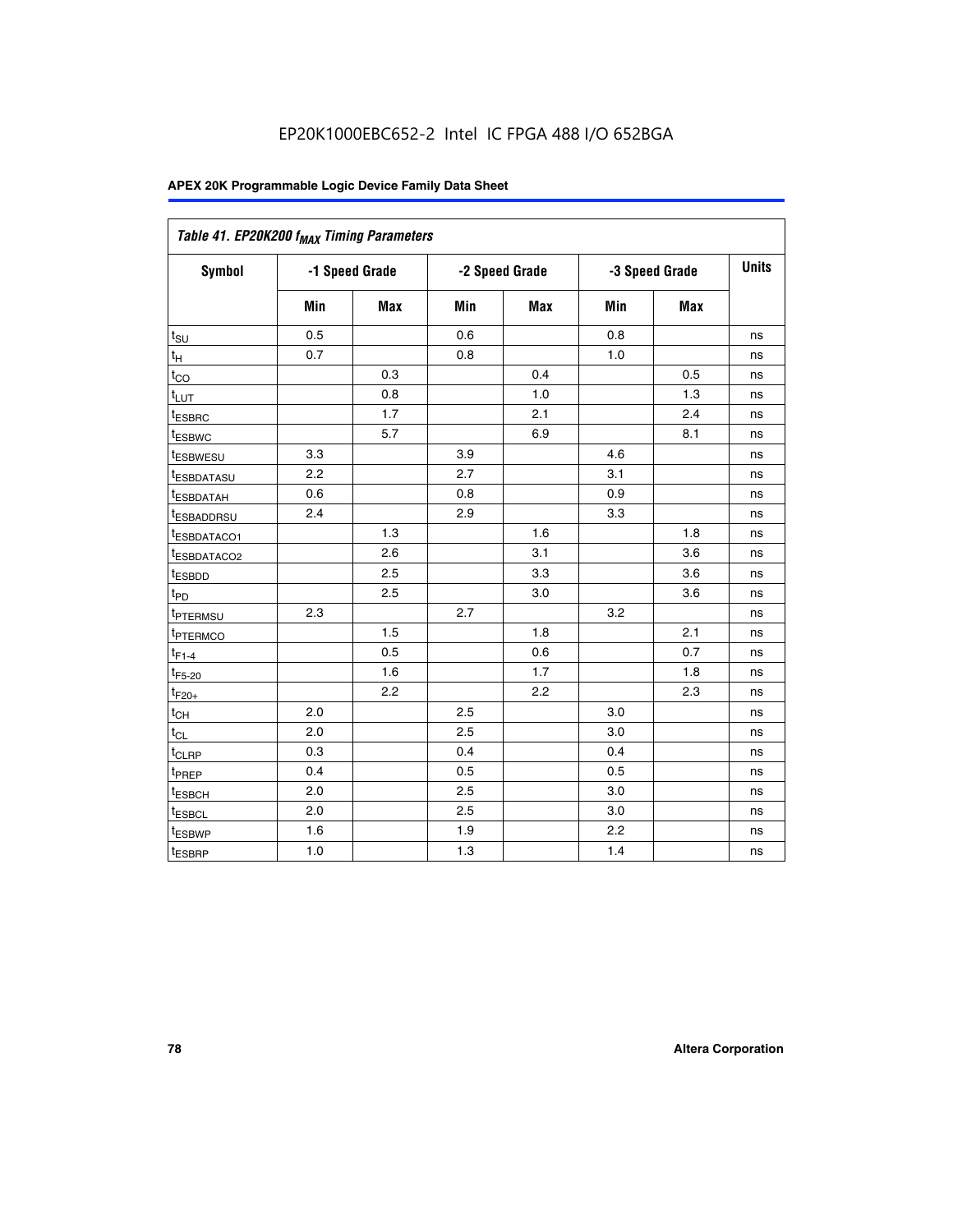| Table 42. EP20K400 f <sub>MAX</sub> Timing Parameters |     |                |     |                |     |                |              |
|-------------------------------------------------------|-----|----------------|-----|----------------|-----|----------------|--------------|
| <b>Symbol</b>                                         |     | -1 Speed Grade |     | -2 Speed Grade |     | -3 Speed Grade | <b>Units</b> |
|                                                       | Min | <b>Max</b>     | Min | Max            | Min | <b>Max</b>     |              |
| $t_{\text{SU}}$                                       | 0.1 |                | 0.3 |                | 0.6 |                | ns           |
| $t_H$                                                 | 0.5 |                | 0.8 |                | 0.9 |                | ns           |
| $t_{CO}$                                              |     | 0.1            |     | 0.4            |     | 0.6            | ns           |
| $t_{LUT}$                                             |     | 1.0            |     | 1.2            |     | 1.4            | ns           |
| t <sub>ESBRC</sub>                                    |     | 1.7            |     | 2.1            |     | 2.4            | ns           |
| <b>t</b> <sub>ESBWC</sub>                             |     | 5.7            |     | 6.9            |     | 8.1            | ns           |
| <i>t</i> ESBWESU                                      | 3.3 |                | 3.9 |                | 4.6 |                | ns           |
| <sup>t</sup> ESBDATASU                                | 2.2 |                | 2.7 |                | 3.1 |                | ns           |
| <sup>t</sup> ESBDATAH                                 | 0.6 |                | 0.8 |                | 0.9 |                | ns           |
| <sup>t</sup> ESBADDRSU                                | 2.4 |                | 2.9 |                | 3.3 |                | ns           |
| t <sub>ESBDATACO1</sub>                               |     | 1.3            |     | 1.6            |     | 1.8            | ns           |
| t <sub>ESBDATACO2</sub>                               |     | 2.5            |     | 3.1            |     | 3.6            | ns           |
| t <sub>ESBDD</sub>                                    |     | 2.5            |     | 3.3            |     | 3.6            | ns           |
| t <sub>PD</sub>                                       |     | 2.5            |     | 3.1            |     | 3.6            | ns           |
| t <sub>PTERMSU</sub>                                  | 1.7 |                | 2.1 |                | 2.4 |                | ns           |
| t <sub>PTERMCO</sub>                                  |     | 1.0            |     | 1.2            |     | 1.4            | ns           |
| $t_{F1-4}$                                            |     | 0.4            |     | 0.5            |     | 0.6            | ns           |
| $t_{F5-20}$                                           |     | 2.6            |     | 2.8            |     | 2.9            | ns           |
| $t_{F20+}$                                            |     | 3.7            |     | 3.8            |     | 3.9            | ns           |
| $t_{CH}$                                              | 2.0 |                | 2.5 |                | 3.0 |                | ns           |
| $t_{CL}$                                              | 2.0 |                | 2.5 |                | 3.0 |                | ns           |
| t <sub>CLRP</sub>                                     | 0.5 |                | 0.6 |                | 0.8 |                | ns           |
| t <sub>PREP</sub>                                     | 0.5 |                | 0.5 |                | 0.5 |                | ns           |
| t <sub>ESBCH</sub>                                    | 2.0 |                | 2.5 |                | 3.0 |                | ns           |
| t <sub>ESBCL</sub>                                    | 2.0 |                | 2.5 |                | 3.0 |                | ns           |
| <sup>t</sup> ESBWP                                    | 1.5 |                | 1.9 |                | 2.2 |                | ns           |
| t <sub>ESBRP</sub>                                    | 1.0 |                | 1.2 |                | 1.4 |                | ns           |

Tables 43 through 48 show the I/O external and external bidirectional timing parameter values for EP20K100, EP20K200, and EP20K400 APEX 20K devices.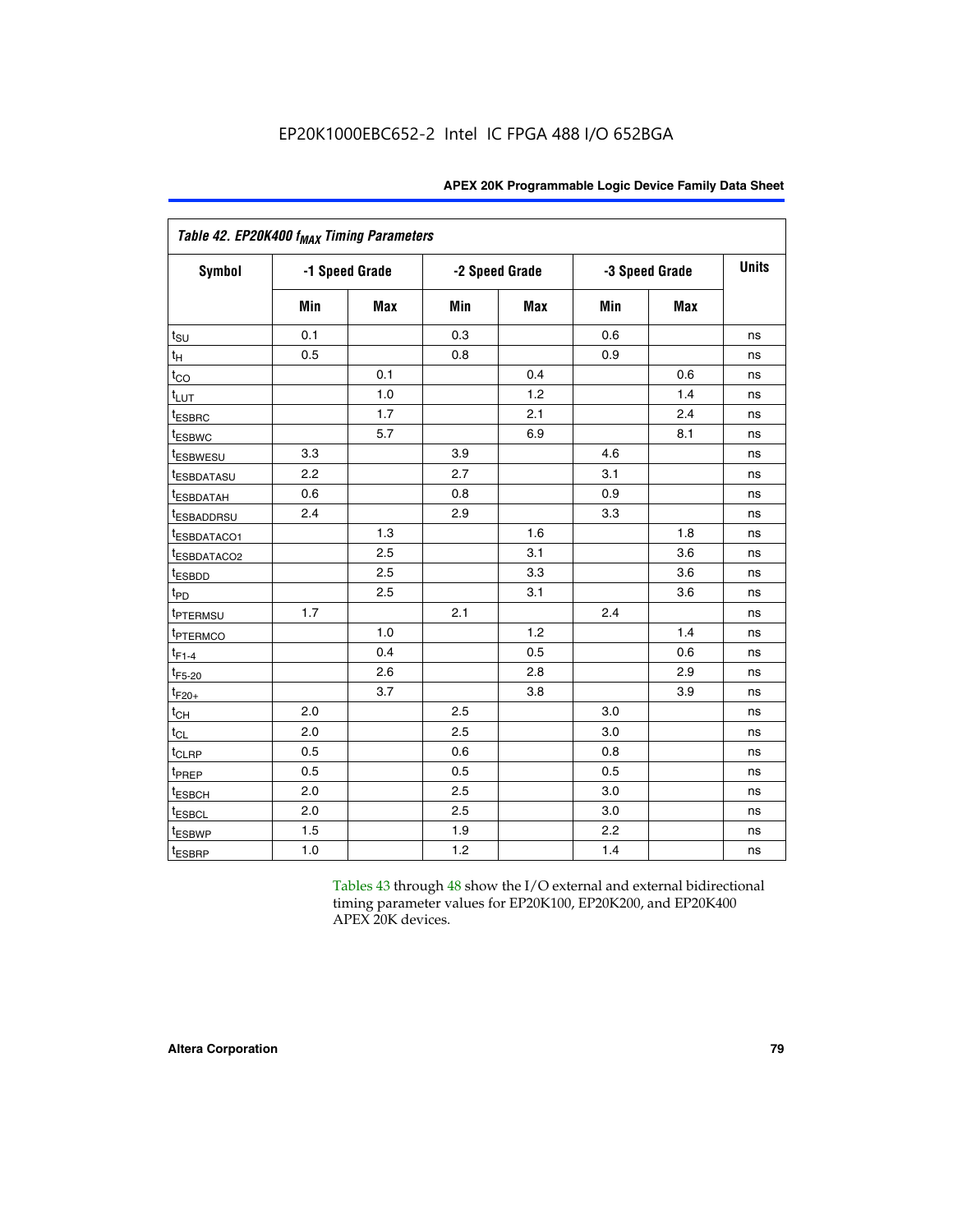## EP20K1000EBC652-2 Intel IC FPGA 488 I/O 652BGA

| Table 43. EP20K100 External Timing Parameters |     |                |     |                |     |                |      |  |  |  |  |
|-----------------------------------------------|-----|----------------|-----|----------------|-----|----------------|------|--|--|--|--|
| Symbol                                        |     | -1 Speed Grade |     | -2 Speed Grade |     | -3 Speed Grade | Unit |  |  |  |  |
|                                               | Min | <b>Max</b>     | Min | <b>Max</b>     | Min | Max            |      |  |  |  |  |
| $t_{INSU}$ (1)                                | 2.3 |                | 2.8 |                | 3.2 |                | ns   |  |  |  |  |
| $t_{INH}$ (1)                                 | 0.0 |                | 0.0 |                | 0.0 |                | ns   |  |  |  |  |
| $t_{\text{OUTCO}}(1)$                         | 2.0 | 4.5            | 2.0 | 4.9            | 2.0 | 6.6            | ns   |  |  |  |  |
| $t_{INSU}$ (2)                                | 1.1 |                | 1.2 |                |     |                | ns   |  |  |  |  |
| $t_{INH}$ (2)                                 | 0.0 |                | 0.0 |                |     |                | ns   |  |  |  |  |
| $t_{\text{OUTCO}}(2)$                         | 0.5 | 2.7            | 0.5 | 3.1            |     | 4.8            | ns   |  |  |  |  |

| <b>Table 44. EP20K100 External Bidirectional Timing Parameters</b> |                |     |     |                |     |                |    |
|--------------------------------------------------------------------|----------------|-----|-----|----------------|-----|----------------|----|
| Symbol                                                             | -1 Speed Grade |     |     | -2 Speed Grade |     | -3 Speed Grade |    |
|                                                                    | Min            | Max | Min | Max            | Min | Max            |    |
| $t_{\text{INSUBIDIR}}(1)$                                          | 2.3            |     | 2.8 |                | 3.2 |                | ns |
| $t_{INHBIDIR}$ (1)                                                 | 0.0            |     | 0.0 |                | 0.0 |                | ns |
| <sup>t</sup> OUTCOBIDIR<br>(1)                                     | 2.0            | 4.5 | 2.0 | 4.9            | 2.0 | 6.6            | ns |
| $t_{XZBIDIR}$ (1)                                                  |                | 5.0 |     | 5.9            |     | 6.9            | ns |
| $t_{ZXBIDIR}$ (1)                                                  |                | 5.0 |     | 5.9            |     | 6.9            | ns |
| $t_{INSUBIDIR}$ (2)                                                | 1.0            |     | 1.2 |                |     |                | ns |
| $t_{INHBIDIR}$ (2)                                                 | 0.0            |     | 0.0 |                |     |                | ns |
| <sup>t</sup> OUTCOBIDIR<br>(2)                                     | 0.5            | 2.7 | 0.5 | 3.1            |     |                | ns |
| $t_{XZBIDIR}$ (2)                                                  |                | 4.3 |     | 5.0            |     |                | ns |
| $t_{ZXBIDIR}$ (2)                                                  |                | 4.3 |     | 5.0            |     |                | ns |

| Table 45. EP20K200 External Timing Parameters |     |                |     |                |     |                |      |  |  |  |
|-----------------------------------------------|-----|----------------|-----|----------------|-----|----------------|------|--|--|--|
| Symbol                                        |     | -1 Speed Grade |     | -2 Speed Grade |     | -3 Speed Grade | Unit |  |  |  |
|                                               | Min | Max            | Min | Max            | Min | <b>Max</b>     |      |  |  |  |
| $t_{INSU}$ (1)                                | 1.9 |                | 2.3 |                | 2.6 |                | ns   |  |  |  |
| $t_{INH}$ (1)                                 | 0.0 |                | 0.0 |                | 0.0 |                | ns   |  |  |  |
| $t_{\text{OUTCO}}(1)$                         | 2.0 | 4.6            | 2.0 | 5.6            | 2.0 | 6.8            | ns   |  |  |  |
| $t_{\text{INSU}}(2)$                          | 1.1 |                | 1.2 |                |     |                | ns   |  |  |  |
| $t_{INH}$ (2)                                 | 0.0 |                | 0.0 |                |     |                | ns   |  |  |  |
| $t_{\text{OUTCO}}$ (2)                        | 0.5 | 2.7            | 0.5 | 3.1            |     |                | ns   |  |  |  |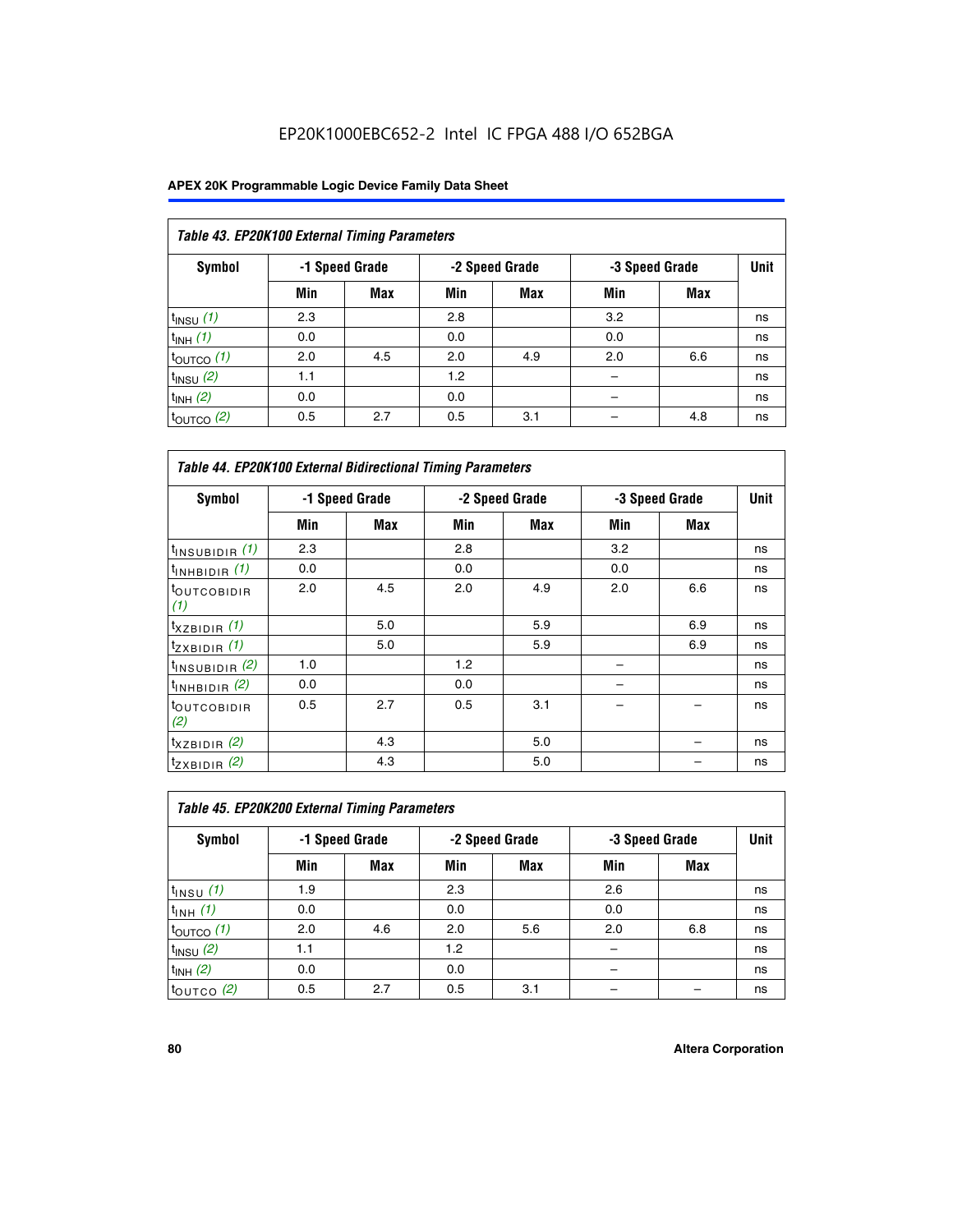| Table 46. EP20K200 External Bidirectional Timing Parameters |                |     |     |                |     |                |             |
|-------------------------------------------------------------|----------------|-----|-----|----------------|-----|----------------|-------------|
| Symbol                                                      | -1 Speed Grade |     |     | -2 Speed Grade |     | -3 Speed Grade | <b>Unit</b> |
|                                                             | Min            | Max | Min | Max            | Min | Max            |             |
| $t_{\text{INSUBIDIR}}(1)$                                   | 1.9            |     | 2.3 |                | 2.6 |                | ns          |
| $t_{INHBIDIR}$ (1)                                          | 0.0            |     | 0.0 |                | 0.0 |                | ns          |
| $t_{\text{OUTCOBIDIR}}(1)$                                  | 2.0            | 4.6 | 2.0 | 5.6            | 2.0 | 6.8            | ns          |
| $t_{XZBIDIR}$ (1)                                           |                | 5.0 |     | 5.9            |     | 6.9            | ns          |
| $t_{ZXBIDIR}$ (1)                                           |                | 5.0 |     | 5.9            |     | 6.9            | ns          |
| $t_{INSUBIDIR}$ (2)                                         | 1.1            |     | 1.2 |                |     |                | ns          |
| $t_{INHBIDIR}$ (2)                                          | 0.0            |     | 0.0 |                |     |                | ns          |
| $t_{\text{OUTCOBIDIR}}$ (2)                                 | 0.5            | 2.7 | 0.5 | 3.1            |     |                | ns          |
| $t_{XZBIDIR}$ (2)                                           |                | 4.3 |     | 5.0            |     |                | ns          |
| $t_{ZXBIDIR}$ (2)                                           |                | 4.3 |     | 5.0            |     |                | ns          |

## *Table 47. EP20K400 External Timing Parameters*

| Symbol                |     | -1 Speed Grade |     | -2 Speed Grade |     | -3 Speed Grade |    |  |
|-----------------------|-----|----------------|-----|----------------|-----|----------------|----|--|
|                       | Min | <b>Max</b>     | Min | <b>Max</b>     | Min | Max            |    |  |
| $t_{INSU}$ (1)        | 1.4 |                | 1.8 |                | 2.0 |                | ns |  |
| $t_{INH}$ (1)         | 0.0 |                | 0.0 |                | 0.0 |                | ns |  |
| $t_{\text{OUTCO}}(1)$ | 2.0 | 4.9            | 2.0 | 6.1            | 2.0 | 7.0            | ns |  |
| $t_{INSU}$ (2)        | 0.4 |                | 1.0 |                |     |                | ns |  |
| $t_{INH}$ (2)         | 0.0 |                | 0.0 |                | -   |                | ns |  |
| $t_{\text{OUTCO}}(2)$ | 0.5 | 3.1            | 0.5 | 4.1            |     |                | ns |  |

*Table 48. EP20K400 External Bidirectional Timing Parameters*

| Symbol                      | -1 Speed Grade |     | -2 Speed Grade |     |     | -3 Speed Grade | <b>Unit</b> |
|-----------------------------|----------------|-----|----------------|-----|-----|----------------|-------------|
|                             | Min            | Max | Min            | Max | Min | Max            |             |
| $t_{\text{INSUBIDIR}}(1)$   | 1.4            |     | 1.8            |     | 2.0 |                | ns          |
| $t_{INHBIDIR}$ (1)          | 0.0            |     | 0.0            |     | 0.0 |                | ns          |
| $t_{\text{OUTCOBIDIR}}(1)$  | 2.0            | 4.9 | 2.0            | 6.1 | 2.0 | 7.0            | ns          |
| $t_{XZBIDIR}$ (1)           |                | 7.3 |                | 8.9 |     | 10.3           | ns          |
| $t_{ZXBIDIR}$ (1)           |                | 7.3 |                | 8.9 |     | 10.3           | ns          |
| $t_{\text{INSUBIDIR}}(2)$   | 0.5            |     | 1.0            |     |     |                | ns          |
| $t_{INHBIDIR}$ (2)          | 0.0            |     | 0.0            |     |     |                | ns          |
| $t_{\text{OUTCOBIDIR}}$ (2) | 0.5            | 3.1 | 0.5            | 4.1 |     |                | ns          |
| $t_{XZBIDIR}$ (2)           |                | 6.2 |                | 7.6 |     |                | ns          |
| $t_{ZXBIDIR}$ (2)           |                | 6.2 |                | 7.6 |     |                | ns          |

#### **Altera Corporation 81**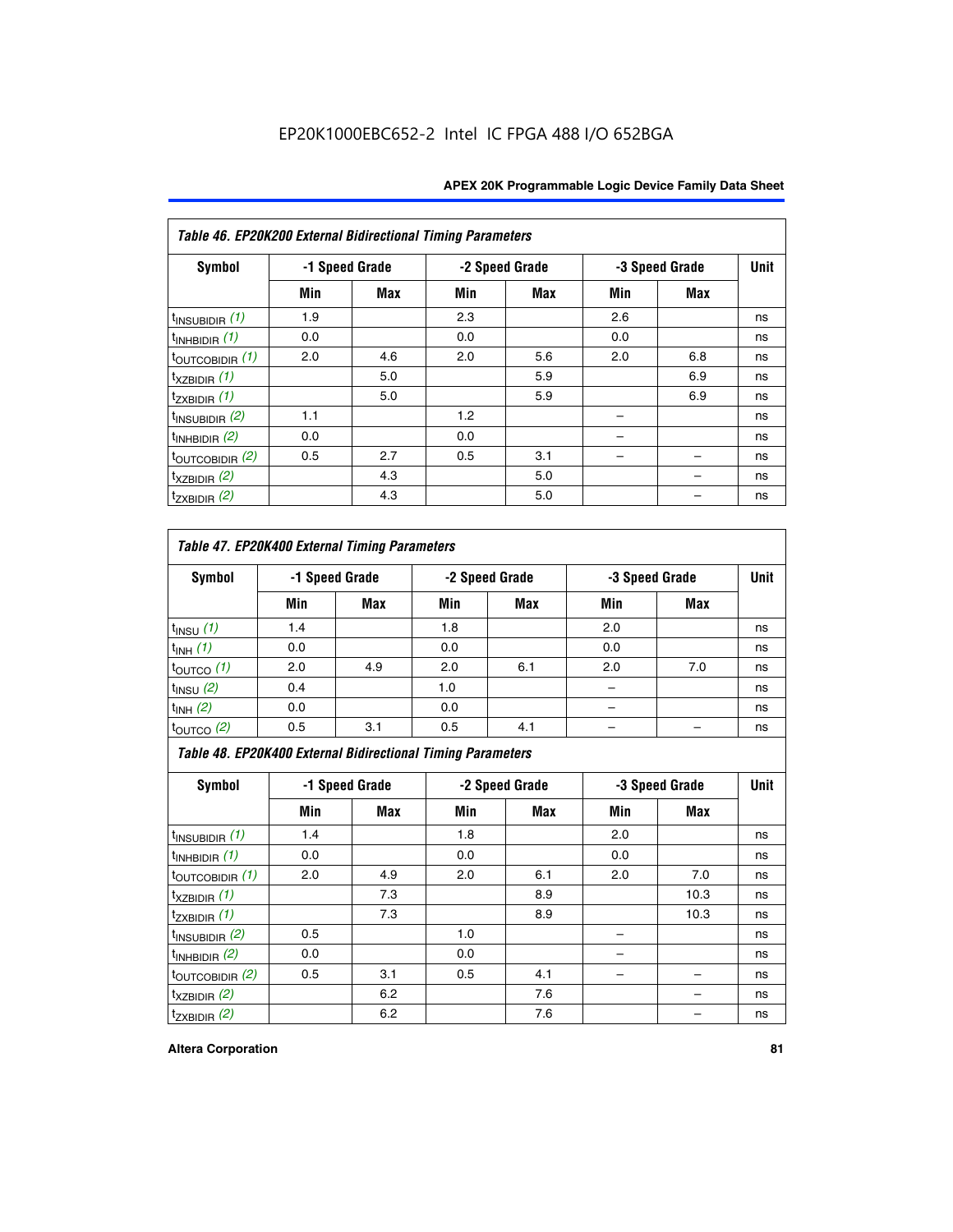#### *Notes to Tables 43 through 48:*

- (1) This parameter is measured without using ClockLock or ClockBoost circuits.
- (2) This parameter is measured using ClockLock or ClockBoost circuits.

Tables 49 through 54 describe  $f_{MAX}$  LE Timing Microparameters,  $f_{MAX}$ ESB Timing Microparameters, *f<sub>MAX</sub>* Routing Delays, Minimum Pulse Width Timing Parameters, External Timing Parameters, and External Bidirectional Timing Parameters for EP20K30E APEX 20KE devices.

|                  | Table 49. EP20K30E f <sub>MAX</sub> LE Timing Microparameters |      |      |            |      |      |    |  |  |  |  |  |
|------------------|---------------------------------------------------------------|------|------|------------|------|------|----|--|--|--|--|--|
| <b>Symbol</b>    | -1                                                            |      |      | -2         |      | -3   |    |  |  |  |  |  |
|                  | Min                                                           | Max  | Min  | <b>Max</b> | Min  | Max  |    |  |  |  |  |  |
| t <sub>SU</sub>  | 0.01                                                          |      | 0.02 |            | 0.02 |      | ns |  |  |  |  |  |
| 't <sub>H</sub>  | 0.11                                                          |      | 0.16 |            | 0.23 |      | ns |  |  |  |  |  |
| $t_{CO}$         |                                                               | 0.32 |      | 0.45       |      | 0.67 | ns |  |  |  |  |  |
| t <sub>LUT</sub> |                                                               | 0.85 |      | 1.20       |      | 1.77 | ns |  |  |  |  |  |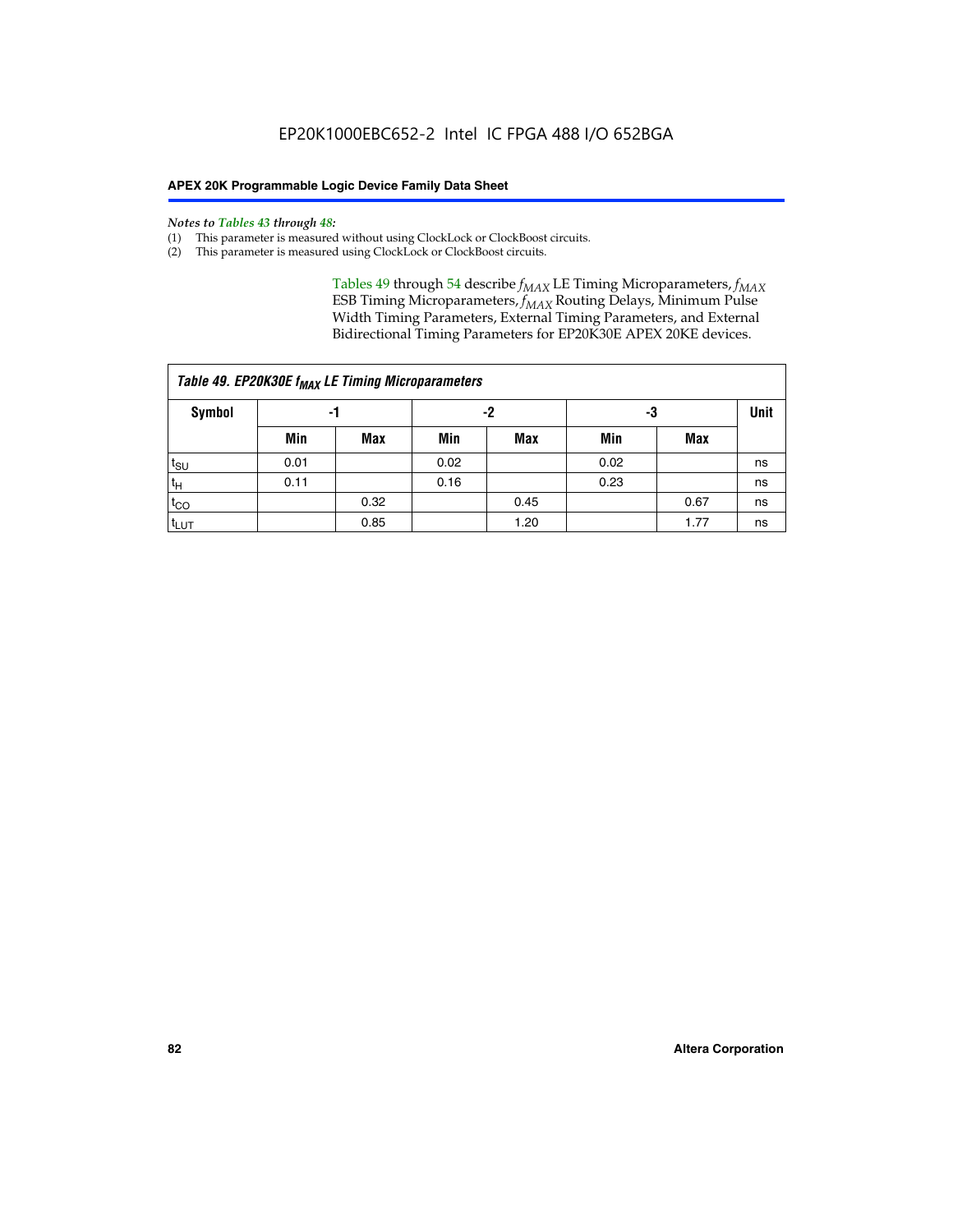| Table 50. EP20K30E f <sub>MAX</sub> ESB Timing Microparameters |      |      |      |      |      |            |             |
|----------------------------------------------------------------|------|------|------|------|------|------------|-------------|
| Symbol                                                         |      | $-1$ | $-2$ |      |      | -3         | <b>Unit</b> |
|                                                                | Min  | Max  | Min  | Max  | Min  | <b>Max</b> |             |
| <sup>t</sup> ESBARC                                            |      | 2.03 |      | 2.86 |      | 4.24       | ns          |
| <sup>t</sup> ESBSRC                                            |      | 2.58 |      | 3.49 |      | 5.02       | ns          |
| <sup>t</sup> ESBAWC                                            |      | 3.88 |      | 5.45 |      | 8.08       | ns          |
| <sup>t</sup> ESBSWC                                            |      | 4.08 |      | 5.35 |      | 7.48       | ns          |
| <sup>t</sup> ESBWASU                                           | 1.77 |      | 2.49 |      | 3.68 |            | ns          |
| <sup>t</sup> ESBWAH                                            | 0.00 |      | 0.00 |      | 0.00 |            | ns          |
| t <sub>ESBWDSU</sub>                                           | 1.95 |      | 2.74 |      | 4.05 |            | ns          |
| <sup>t</sup> ESBWDH                                            | 0.00 |      | 0.00 |      | 0.00 |            | ns          |
| <sup>t</sup> ESBRASU                                           | 1.96 |      | 2.75 |      | 4.07 |            | ns          |
| <sup>t</sup> ESBRAH                                            | 0.00 |      | 0.00 |      | 0.00 |            | ns          |
| <i>t</i> ESBWESU                                               | 1.80 |      | 2.73 |      | 4.28 |            | ns          |
| t <sub>ESBWEH</sub>                                            | 0.00 |      | 0.00 |      | 0.00 |            | ns          |
| <sup>t</sup> ESBDATASU                                         | 0.07 |      | 0.48 |      | 1.17 |            | ns          |
| <sup>I</sup> ESBDATAH                                          | 0.13 |      | 0.13 |      | 0.13 |            | ns          |
| <sup>t</sup> ESBWADDRSU                                        | 0.30 |      | 0.80 |      | 1.64 |            | ns          |
| <sup>I</sup> ESBRADDRSU                                        | 0.37 |      | 0.90 |      | 1.78 |            | ns          |
| ESBDATACO1                                                     |      | 1.11 |      | 1.32 |      | 1.67       | ns          |
| <sup>I</sup> ESBDATACO2                                        |      | 2.65 |      | 3.73 |      | 5.53       | ns          |
| t <sub>ESBDD</sub>                                             |      | 3.88 |      | 5.45 |      | 8.08       | ns          |
| t <sub>PD</sub>                                                |      | 1.91 |      | 2.69 |      | 3.98       | ns          |
| <sup>t</sup> PTERMSU                                           | 1.04 |      | 1.71 |      | 2.82 |            | ns          |
| t <sub>PTERMCO</sub>                                           |      | 1.13 |      | 1.34 |      | 1.69       | ns          |

## **Table 51. EP20K30E f<sub>MAX</sub> Routing Delays**

| Symbol      | - 1 |            | -2  |            | -3  |            | Unit |
|-------------|-----|------------|-----|------------|-----|------------|------|
|             | Min | <b>Max</b> | Min | <b>Max</b> | Min | <b>Max</b> |      |
| $t_{F1-4}$  |     | 0.24       |     | 0.27       |     | 0.31       | ns   |
| $t_{F5-20}$ |     | 1.03       |     | 1.14       |     | 1.30       | ns   |
| $t_{F20+}$  |     | 1.42       |     | 1.54       |     | 1.77       | ns   |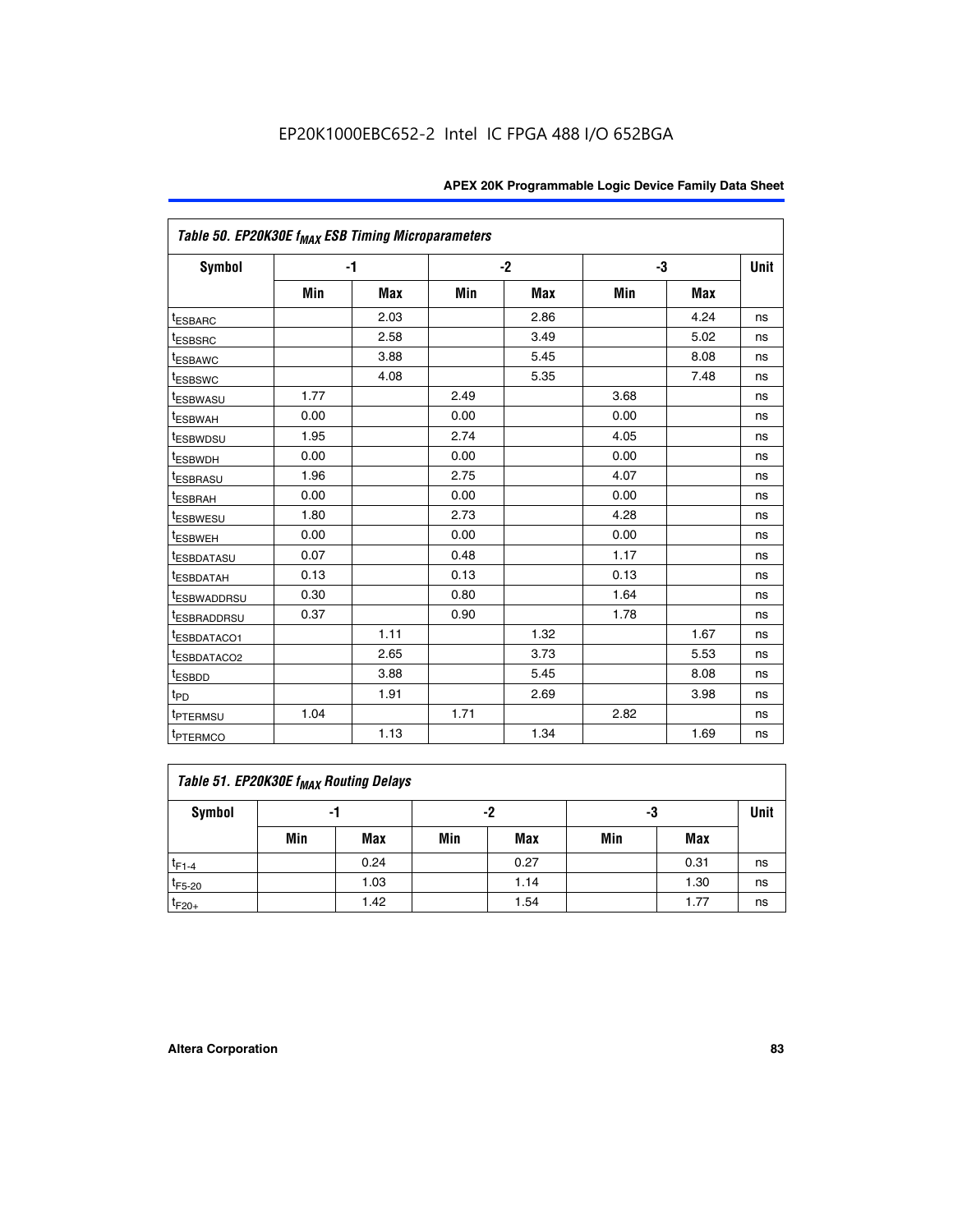## EP20K1000EBC652-2 Intel IC FPGA 488 I/O 652BGA

### **APEX 20K Programmable Logic Device Family Data Sheet**

|                    | Table 52. EP20K30E Minimum Pulse Width Timing Parameters |            |      |            |      |            |             |  |  |  |  |  |
|--------------------|----------------------------------------------------------|------------|------|------------|------|------------|-------------|--|--|--|--|--|
| <b>Symbol</b>      |                                                          | -1         |      | $-2$       | -3   |            | <b>Unit</b> |  |  |  |  |  |
|                    | Min                                                      | <b>Max</b> | Min  | <b>Max</b> | Min  | <b>Max</b> |             |  |  |  |  |  |
| $t_{CH}$           | 0.55                                                     |            | 0.78 |            | 1.15 |            | ns          |  |  |  |  |  |
| $t_{CL}$           | 0.55                                                     |            | 0.78 |            | 1.15 |            | ns          |  |  |  |  |  |
| $t_{CLRP}$         | 0.22                                                     |            | 0.31 |            | 0.46 |            | ns          |  |  |  |  |  |
| <sup>t</sup> PREP  | 0.22                                                     |            | 0.31 |            | 0.46 |            | ns          |  |  |  |  |  |
| <sup>t</sup> ESBCH | 0.55                                                     |            | 0.78 |            | 1.15 |            | ns          |  |  |  |  |  |
| <sup>t</sup> ESBCL | 0.55                                                     |            | 0.78 |            | 1.15 |            | ns          |  |  |  |  |  |
| <sup>t</sup> ESBWP | 1.43                                                     |            | 2.01 |            | 2.97 |            | ns          |  |  |  |  |  |
| <sup>t</sup> ESBRP | 1.15                                                     |            | 1.62 |            | 2.39 |            | ns          |  |  |  |  |  |

| Table 53. EP20K30E External Timing Parameters |      |            |      |            |                          |            |             |  |  |  |  |
|-----------------------------------------------|------|------------|------|------------|--------------------------|------------|-------------|--|--|--|--|
| <b>Symbol</b>                                 | -1   |            |      | -2         | -3                       |            | <b>Unit</b> |  |  |  |  |
|                                               | Min  | <b>Max</b> | Min  | <b>Max</b> | Min                      | <b>Max</b> |             |  |  |  |  |
| t <sub>INSU</sub>                             | 2.02 |            | 2.13 |            | 2.24                     |            | ns          |  |  |  |  |
| $t_{\text{INH}}$                              | 0.00 |            | 0.00 |            | 0.00                     |            | ns          |  |  |  |  |
| <sup>t</sup> outco                            | 2.00 | 4.88       | 2.00 | 5.36       | 2.00                     | 5.88       | ns          |  |  |  |  |
| <sup>t</sup> INSUPLL                          | 2.11 |            | 2.23 |            |                          |            | ns          |  |  |  |  |
| <sup>t</sup> INHPLL                           | 0.00 |            | 0.00 |            | $\overline{\phantom{a}}$ |            | ns          |  |  |  |  |
| <b>LOUTCOPLL</b>                              | 0.50 | 2.60       | 0.50 | 2.88       | -                        |            | ns          |  |  |  |  |

| Table 54. EP20K30E External Bidirectional Timing Parameters |      |      |      |      |                          |      |             |  |  |  |  |
|-------------------------------------------------------------|------|------|------|------|--------------------------|------|-------------|--|--|--|--|
| Symbol                                                      |      | -1   |      | $-2$ |                          | -3   | <b>Unit</b> |  |  |  |  |
|                                                             | Min  | Max  | Min  | Max  | Min                      | Max  |             |  |  |  |  |
| <sup>t</sup> INSUBIDIR                                      | 1.85 |      | 1.77 |      | 1.54                     |      | ns          |  |  |  |  |
| <b>INHBIDIR</b>                                             | 0.00 |      | 0.00 |      | 0.00                     |      | ns          |  |  |  |  |
| <b>LOUTCOBIDIR</b>                                          | 2.00 | 4.88 | 2.00 | 5.36 | 2.00                     | 5.88 | ns          |  |  |  |  |
| <sup>T</sup> XZBIDIR                                        |      | 7.48 |      | 8.46 |                          | 9.83 | ns          |  |  |  |  |
| <sup>t</sup> zxbidir                                        |      | 7.48 |      | 8.46 |                          | 9.83 | ns          |  |  |  |  |
| <sup>I</sup> INSUBIDIRPLL                                   | 4.12 |      | 4.24 |      | $\overline{\phantom{0}}$ |      | ns          |  |  |  |  |
| <b>INHBIDIRPLL</b>                                          | 0.00 |      | 0.00 |      |                          |      | ns          |  |  |  |  |
| <b><i>COUTCOBIDIRPLL</i></b>                                | 0.50 | 2.60 | 0.50 | 2.88 |                          |      | ns          |  |  |  |  |
| <sup>I</sup> XZBIDIRPLL                                     |      | 5.21 |      | 5.99 |                          |      | ns          |  |  |  |  |
| <sup>I</sup> ZXBIDIRPLL                                     |      | 5.21 |      | 5.99 |                          |      | ns          |  |  |  |  |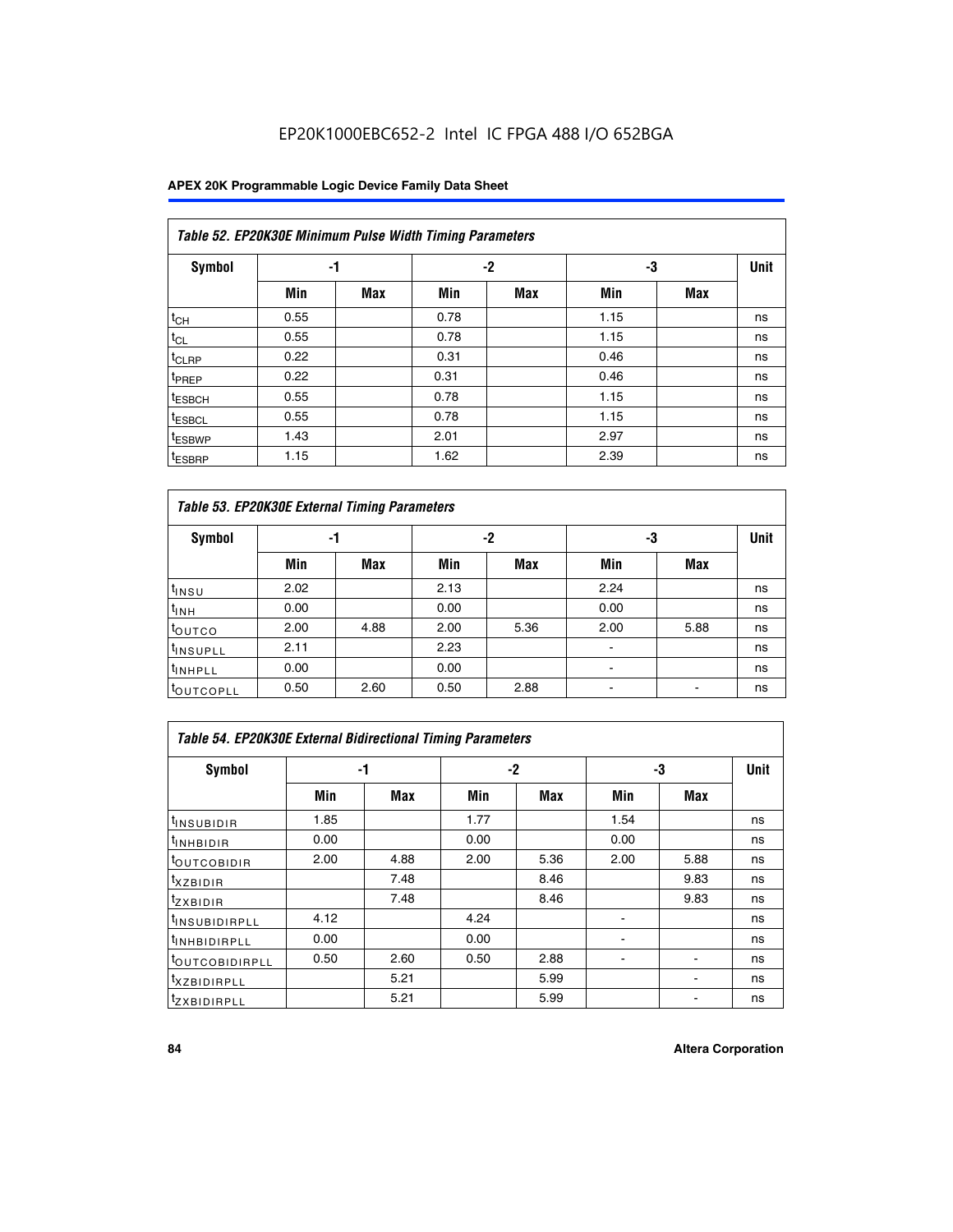Tables 55 through 60 describe *f<sub>MAX</sub>* LE Timing Microparameters, *f<sub>MAX</sub>* ESB Timing Microparameters, *f<sub>MAX</sub>* Routing Delays, Minimum Pulse Width Timing Parameters, External Timing Parameters, and External Bidirectional Timing Parameters for EP20K60E APEX 20KE devices.

| Table 55. EP20K60E f <sub>MAX</sub> LE Timing Microparameters |      |      |      |      |      |             |    |  |  |  |  |
|---------------------------------------------------------------|------|------|------|------|------|-------------|----|--|--|--|--|
| <b>Symbol</b>                                                 |      | -1   |      | -2   | -3   | <b>Unit</b> |    |  |  |  |  |
|                                                               | Min  | Max  | Min  | Max  | Min  | Max         |    |  |  |  |  |
| $t_{\text{SU}}$                                               | 0.17 |      | 0.15 |      | 0.16 |             | ns |  |  |  |  |
| $t_H$                                                         | 0.32 |      | 0.33 |      | 0.39 |             | ns |  |  |  |  |
| $t_{CO}$                                                      |      | 0.29 |      | 0.40 |      | 0.60        | ns |  |  |  |  |
| t <sub>lut</sub>                                              |      | 0.77 |      | 1.07 |      | 1.59        | ns |  |  |  |  |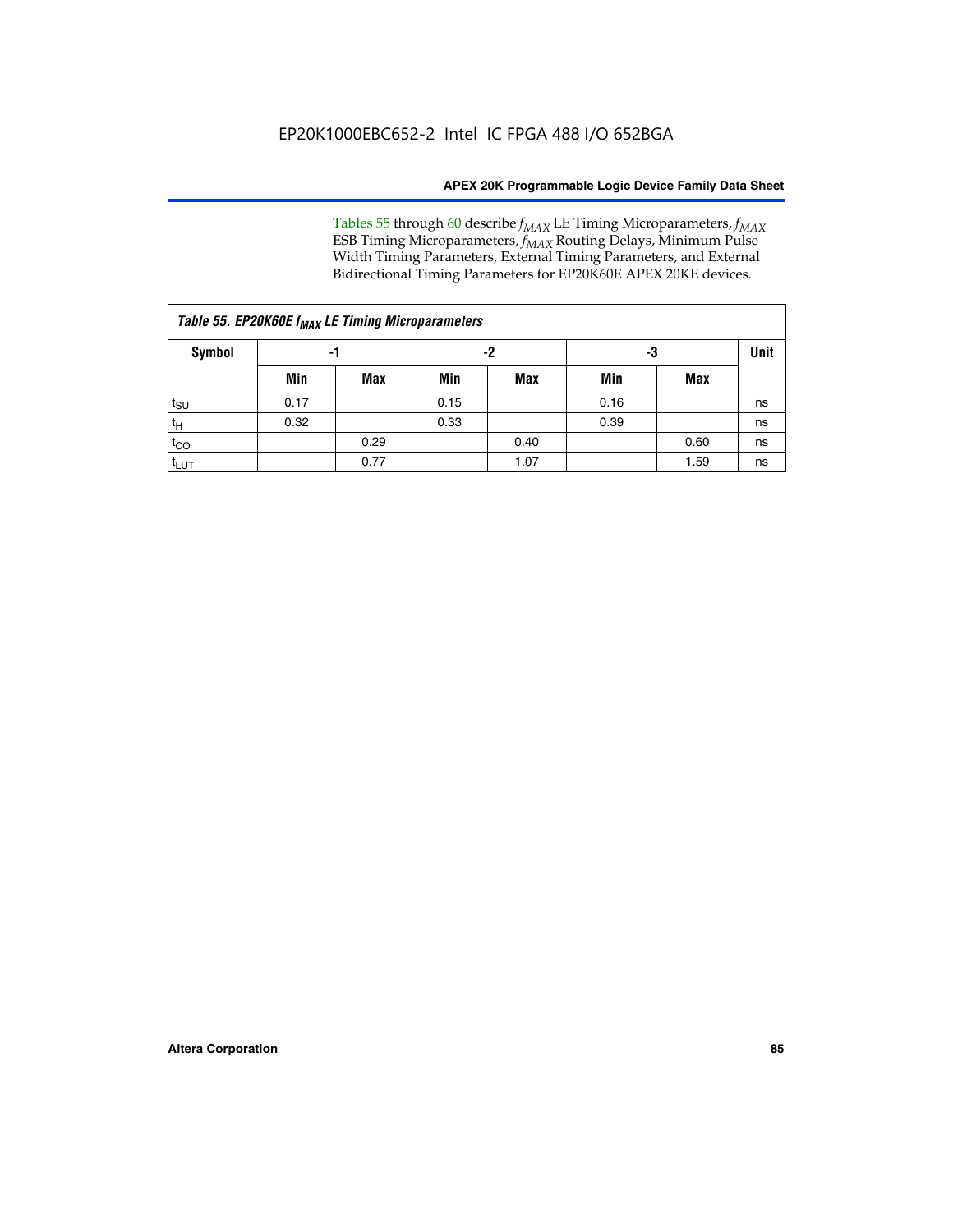| Table 56. EP20K60E f <sub>MAX</sub> ESB Timing Microparameters |      |            |      |            |      |            |      |
|----------------------------------------------------------------|------|------------|------|------------|------|------------|------|
| <b>Symbol</b>                                                  | $-1$ |            |      | $-2$       |      | -3         | Unit |
|                                                                | Min  | <b>Max</b> | Min  | <b>Max</b> | Min  | <b>Max</b> |      |
| t <sub>ESBARC</sub>                                            |      | 1.83       |      | 2.57       |      | 3.79       | ns   |
| t <sub>ESBSRC</sub>                                            |      | 2.46       |      | 3.26       |      | 4.61       | ns   |
| <sup>t</sup> ESBAWC                                            |      | 3.50       |      | 4.90       |      | 7.23       | ns   |
| t <sub>ESBSWC</sub>                                            |      | 3.77       |      | 4.90       |      | 6.79       | ns   |
| <sup>t</sup> ESBWASU                                           | 1.59 |            | 2.23 |            | 3.29 |            | ns   |
| t <sub>ESBWAH</sub>                                            | 0.00 |            | 0.00 |            | 0.00 |            | ns   |
| t <sub>ESBWDSU</sub>                                           | 1.75 |            | 2.46 |            | 3.62 |            | ns   |
| t <sub>ESBWDH</sub>                                            | 0.00 |            | 0.00 |            | 0.00 |            | ns   |
| t <sub>ESBRASU</sub>                                           | 1.76 |            | 2.47 |            | 3.64 |            | ns   |
| <sup>t</sup> ESBRAH                                            | 0.00 |            | 0.00 |            | 0.00 |            | ns   |
| t <sub>ESBWESU</sub>                                           | 1.68 |            | 2.49 |            | 3.87 |            | ns   |
| <sup>t</sup> ESBWEH                                            | 0.00 |            | 0.00 |            | 0.00 |            | ns   |
| <sup>t</sup> ESBDATASU                                         | 0.08 |            | 0.43 |            | 1.04 |            | ns   |
| <sup>t</sup> ESBDATAH                                          | 0.13 |            | 0.13 |            | 0.13 |            | ns   |
| <sup>t</sup> ESBWADDRSU                                        | 0.29 |            | 0.72 |            | 1.46 |            | ns   |
| <sup>t</sup> ESBRADDRSU                                        | 0.36 |            | 0.81 |            | 1.58 |            | ns   |
| <sup>t</sup> ESBDATACO1                                        |      | 1.06       |      | 1.24       |      | 1.55       | ns   |
| t <sub>ESBDATACO2</sub>                                        |      | 2.39       |      | 3.35       |      | 4.94       | ns   |
| <sup>t</sup> ESBDD                                             |      | 3.50       |      | 4.90       |      | 7.23       | ns   |
| t <sub>PD</sub>                                                |      | 1.72       |      | 2.41       |      | 3.56       | ns   |
| t <sub>PTERMSU</sub>                                           | 0.99 |            | 1.56 |            | 2.55 |            | ns   |
| t <sub>PTERMCO</sub>                                           |      | 1.07       |      | 1.26       |      | 1.08       | ns   |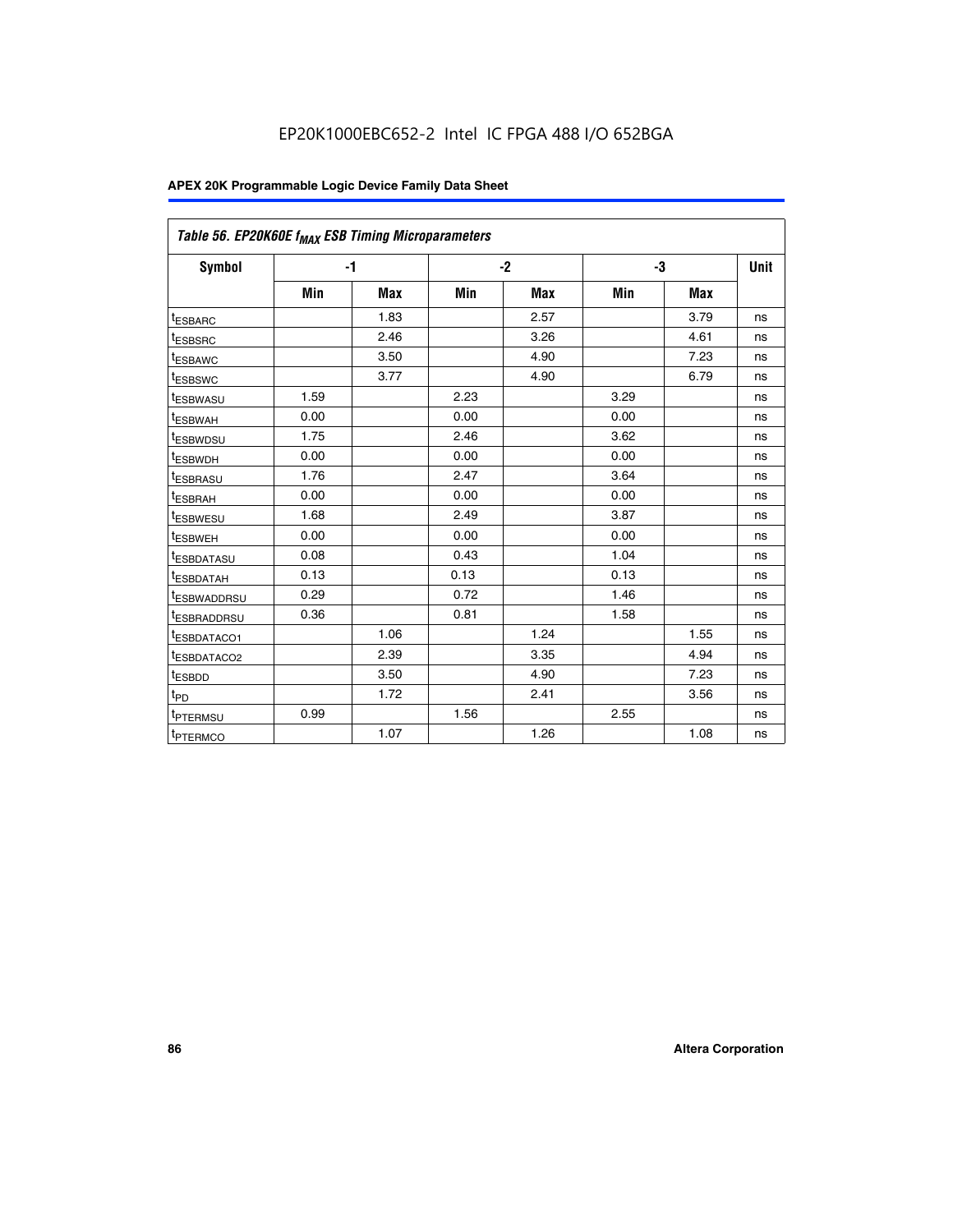## EP20K1000EBC652-2 Intel IC FPGA 488 I/O 652BGA

| Table 57. EP20K60E f <sub>MAX</sub> Routing Delays |     |      |     |      |     |      |             |  |  |  |
|----------------------------------------------------|-----|------|-----|------|-----|------|-------------|--|--|--|
| Symbol                                             |     | -1   |     | -2   |     | -3   | <b>Unit</b> |  |  |  |
|                                                    | Min | Max  | Min | Max  | Min | Max  |             |  |  |  |
| $t_{F1-4}$                                         |     | 0.24 |     | 0.26 |     | 0.30 | ns          |  |  |  |
| $t_{F5-20}$                                        |     | 1.45 |     | 1.58 |     | 1.79 | ns          |  |  |  |
| $t_{F20+}$                                         |     | 1.96 |     | 2.14 |     | 2.45 | ns          |  |  |  |

|                    | Table 58. EP20K60E Minimum Pulse Width Timing Parameters |     |      |      |      |     |             |  |  |  |  |  |
|--------------------|----------------------------------------------------------|-----|------|------|------|-----|-------------|--|--|--|--|--|
| Symbol             | -1                                                       |     |      | $-2$ |      | -3  | <b>Unit</b> |  |  |  |  |  |
|                    | Min                                                      | Max | Min  | Max  | Min  | Max |             |  |  |  |  |  |
| $t_{CH}$           | 2.00                                                     |     | 2.50 |      | 2.75 |     | ns          |  |  |  |  |  |
| $t_{CL}$           | 2.00                                                     |     | 2.50 |      | 2.75 |     | ns          |  |  |  |  |  |
| $t_{CLRP}$         | 0.20                                                     |     | 0.28 |      | 0.41 |     | ns          |  |  |  |  |  |
| t <sub>PREP</sub>  | 0.20                                                     |     | 0.28 |      | 0.41 |     | ns          |  |  |  |  |  |
| <sup>t</sup> ESBCH | 2.00                                                     |     | 2.50 |      | 2.75 |     | ns          |  |  |  |  |  |
| <sup>t</sup> ESBCL | 2.00                                                     |     | 2.50 |      | 2.75 |     | ns          |  |  |  |  |  |
| <sup>t</sup> ESBWP | 1.29                                                     |     | 1.80 |      | 2.66 |     | ns          |  |  |  |  |  |
| <sup>t</sup> ESBRP | 1.04                                                     |     | 1.45 |      | 2.14 |     | ns          |  |  |  |  |  |

|                      | <b>Table 59. EP20K60E External Timing Parameters</b> |      |      |      |      |      |      |  |  |  |  |  |
|----------------------|------------------------------------------------------|------|------|------|------|------|------|--|--|--|--|--|
| Symbol               | -1                                                   |      |      | -2   | -3   |      | Unit |  |  |  |  |  |
|                      | Min                                                  | Max  | Min  | Max  | Min  | Max  |      |  |  |  |  |  |
| $t_{INSU}$           | 2.03                                                 |      | 2.12 |      | 2.23 |      | ns   |  |  |  |  |  |
| $t_{INH}$            | 0.00                                                 |      | 0.00 |      | 0.00 |      | ns   |  |  |  |  |  |
| toutco               | 2.00                                                 | 4.84 | 2.00 | 5.31 | 2.00 | 5.81 | ns   |  |  |  |  |  |
| <sup>t</sup> INSUPLL | 1.12                                                 |      | 1.15 |      | ۰    |      | ns   |  |  |  |  |  |
| <sup>t</sup> INHPLL  | 0.00                                                 |      | 0.00 |      | ۰    |      | ns   |  |  |  |  |  |
| <b>COUTCOPLL</b>     | 0.50                                                 | 3.37 | 0.50 | 3.69 |      |      | ns   |  |  |  |  |  |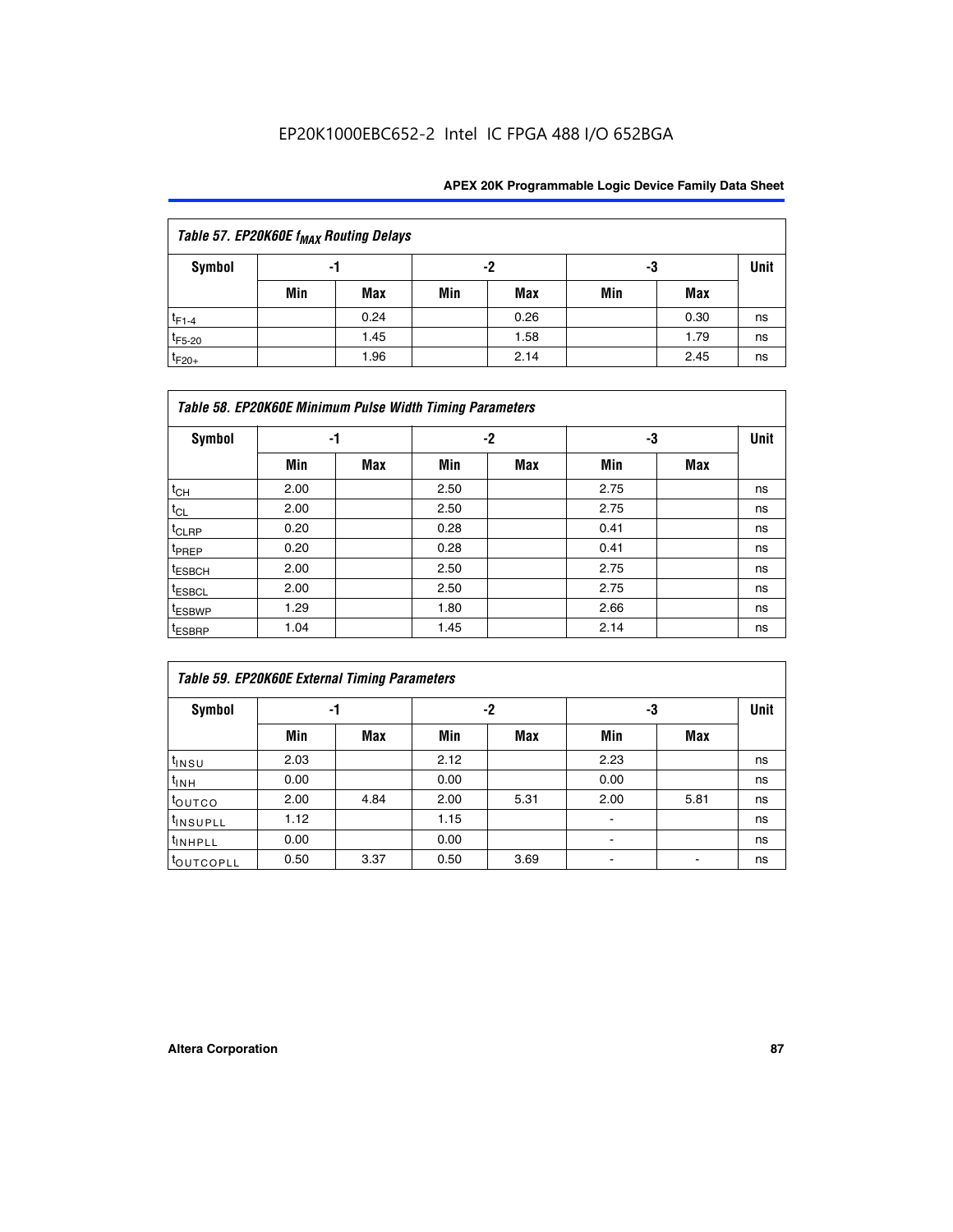| <b>Table 60. EP20K60E External Bidirectional Timing Parameters</b> |      |      |      |      |      |      |      |  |  |  |  |
|--------------------------------------------------------------------|------|------|------|------|------|------|------|--|--|--|--|
| Symbol                                                             |      | -1   |      | -2   |      | -3   | Unit |  |  |  |  |
|                                                                    | Min  | Max  | Min  | Max  | Min  | Max  |      |  |  |  |  |
| tINSUBIDIR                                                         | 2.77 |      | 2.91 |      | 3.11 |      | ns   |  |  |  |  |
| $t_{\rm INHBIDIR}$                                                 | 0.00 |      | 0.00 |      | 0.00 |      | ns   |  |  |  |  |
| <sup>t</sup> OUTCOBIDIR                                            | 2.00 | 4.84 | 2.00 | 5.31 | 2.00 | 5.81 | ns   |  |  |  |  |
| $t_{XZBIDIR}$                                                      |      | 6.47 |      | 7.44 |      | 8.65 | ns   |  |  |  |  |
| <sup>t</sup> zxbidir                                               |      | 6.47 |      | 7.44 |      | 8.65 | ns   |  |  |  |  |
| <sup>t</sup> INSUBIDIRPLL                                          | 3.44 |      | 3.24 |      |      |      | ns   |  |  |  |  |
| t <sub>INHBIDIRPLL</sub>                                           | 0.00 |      | 0.00 |      |      |      | ns   |  |  |  |  |
| <sup>t</sup> OUTCOBIDIRPLL                                         | 0.50 | 3.37 | 0.50 | 3.69 |      |      | ns   |  |  |  |  |
| <i>txzBIDIRPLL</i>                                                 |      | 5.00 |      | 5.82 |      |      | ns   |  |  |  |  |
| <sup>t</sup> ZXBIDIRPLL                                            |      | 5.00 |      | 5.82 |      |      | ns   |  |  |  |  |

Tables 61 through 66 describe  $f_{MAX}$  LE Timing Microparameters, *fMAX* ESB Timing Microparameters, *fMAX* Routing Delays, Minimum Pulse Width Timing Parameters, External Timing Parameters, and External Bidirectional Timing Parameters for EP20K100E APEX 20KE devices.

| Table 61. EP20K100E f <sub>MAX</sub> LE Timing Microparameters |      |      |      |            |      |            |             |  |  |  |  |
|----------------------------------------------------------------|------|------|------|------------|------|------------|-------------|--|--|--|--|
| <b>Symbol</b>                                                  |      | -1   | -2   |            |      | -3         | <b>Unit</b> |  |  |  |  |
|                                                                | Min  | Max  | Min  | <b>Max</b> | Min  | <b>Max</b> |             |  |  |  |  |
| $t_{\text{SU}}$                                                | 0.25 |      | 0.25 |            | 0.25 |            | ns          |  |  |  |  |
| tμ                                                             | 0.25 |      | 0.25 |            | 0.25 |            | ns          |  |  |  |  |
| $t_{CO}$                                                       |      | 0.28 |      | 0.28       |      | 0.34       | ns          |  |  |  |  |
| t <sub>LUT</sub>                                               |      | 0.80 |      | 0.95       |      | 1.13       | ns          |  |  |  |  |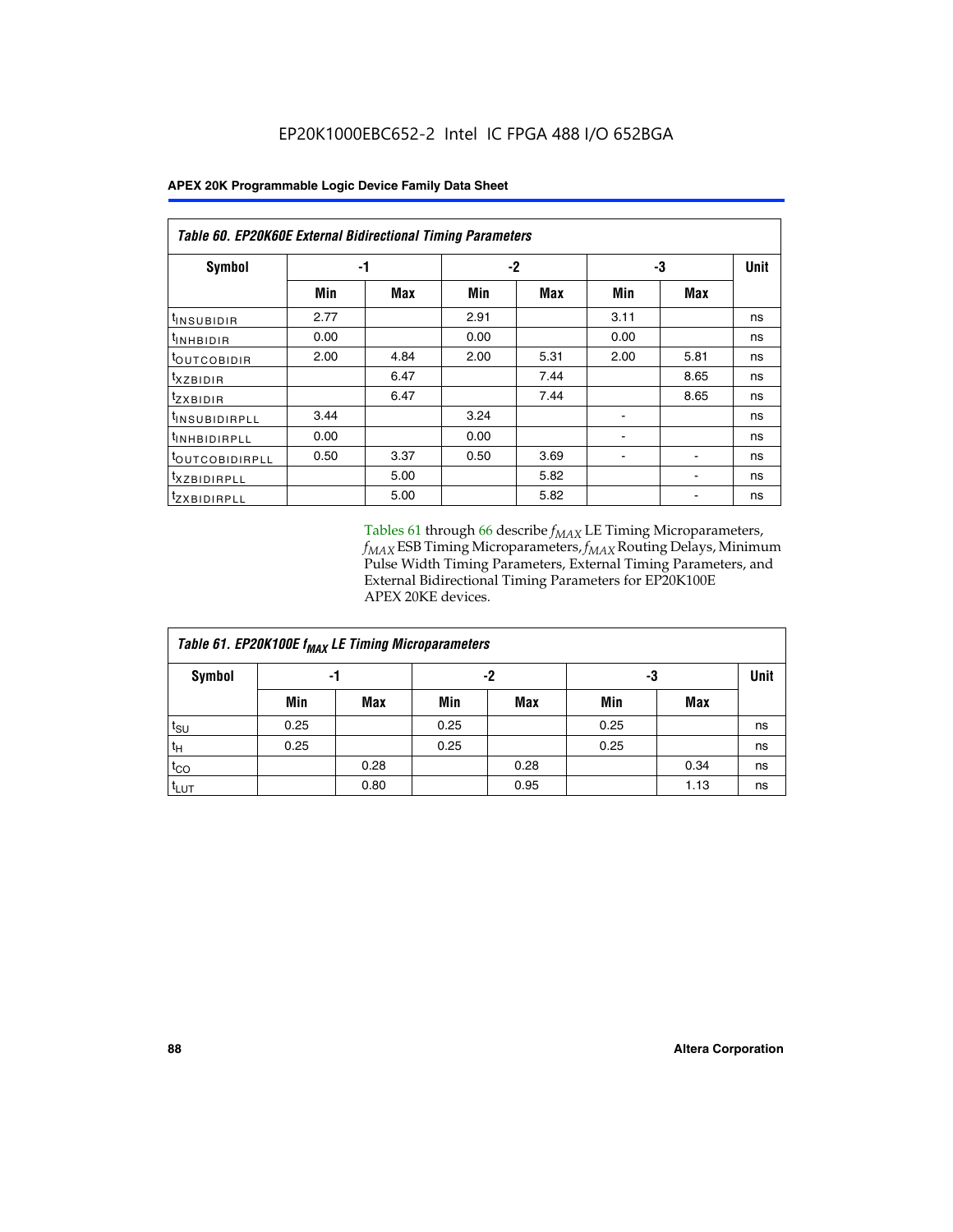|                         | Table 62. EP20K100E f <sub>MAX</sub> ESB Timing Microparameters |            |         |      |         |            |             |  |  |  |  |
|-------------------------|-----------------------------------------------------------------|------------|---------|------|---------|------------|-------------|--|--|--|--|
| <b>Symbol</b>           | $-1$                                                            |            |         | $-2$ |         | -3         | <b>Unit</b> |  |  |  |  |
|                         | Min                                                             | <b>Max</b> | Min     | Max  | Min     | <b>Max</b> |             |  |  |  |  |
| <sup>t</sup> ESBARC     |                                                                 | 1.61       |         | 1.84 |         | 1.97       | ns          |  |  |  |  |
| <sup>t</sup> ESBSRC     |                                                                 | 2.57       |         | 2.97 |         | 3.20       | ns          |  |  |  |  |
| <sup>t</sup> ESBAWC     |                                                                 | 0.52       |         | 4.09 |         | 4.39       | ns          |  |  |  |  |
| <sup>t</sup> ESBSWC     |                                                                 | 3.17       |         | 3.78 |         | 4.09       | ns          |  |  |  |  |
| <sup>t</sup> ESBWASU    | 0.56                                                            |            | 6.41    |      | 0.63    |            | ns          |  |  |  |  |
| <sup>t</sup> ESBWAH     | 0.48                                                            |            | 0.54    |      | 0.55    |            | ns          |  |  |  |  |
| <sup>t</sup> ESBWDSU    | 0.71                                                            |            | 0.80    |      | 0.81    |            | ns          |  |  |  |  |
| t <sub>ESBWDH</sub>     | .048                                                            |            | 0.54    |      | 0.55    |            | ns          |  |  |  |  |
| <sup>t</sup> ESBRASU    | 1.57                                                            |            | 1.75    |      | 1.87    |            | ns          |  |  |  |  |
| t <sub>ESBRAH</sub>     | 0.00                                                            |            | 0.00    |      | 0.20    |            | ns          |  |  |  |  |
| <b>ESBWESU</b>          | 1.54                                                            |            | 1.72    |      | 1.80    |            | ns          |  |  |  |  |
| t <sub>ESBWEH</sub>     | 0.00                                                            |            | 0.00    |      | 0.00    |            | ns          |  |  |  |  |
| <sup>t</sup> ESBDATASU  | $-0.16$                                                         |            | $-0.20$ |      | $-0.20$ |            | ns          |  |  |  |  |
| <sup>t</sup> ESBDATAH   | 0.13                                                            |            | 0.13    |      | 0.13    |            | ns          |  |  |  |  |
| <sup>t</sup> ESBWADDRSU | 0.12                                                            |            | 0.08    |      | 0.13    |            | ns          |  |  |  |  |
| <sup>t</sup> ESBRADDRSU | 0.17                                                            |            | 0.15    |      | 0.19    |            | ns          |  |  |  |  |
| ESBDATACO1              |                                                                 | 1.20       |         | 1.39 |         | 1.52       | ns          |  |  |  |  |
| <sup>t</sup> ESBDATACO2 |                                                                 | 2.54       |         | 2.99 |         | 3.22       | ns          |  |  |  |  |
| <sup>t</sup> ESBDD      |                                                                 | 3.06       |         | 3.56 |         | 3.85       | ns          |  |  |  |  |
| $t_{\mathsf{PD}}$       |                                                                 | 1.73       |         | 2.02 |         | 2.20       | ns          |  |  |  |  |
| t <sub>PTERMSU</sub>    | 1.11                                                            |            | 1.26    |      | 1.38    |            | ns          |  |  |  |  |
| <sup>t</sup> PTERMCO    |                                                                 | 1.19       |         | 1.40 |         | 1.08       | ns          |  |  |  |  |

| Table 63. EP20K100E f <sub>MAX</sub> Routing Delays |                |      |     |            |     |      |             |  |  |  |
|-----------------------------------------------------|----------------|------|-----|------------|-----|------|-------------|--|--|--|
| Symbol                                              | -2<br>-3<br>-1 |      |     |            |     |      | <b>Unit</b> |  |  |  |
|                                                     | Min            | Max  | Min | <b>Max</b> | Min | Max  |             |  |  |  |
| $t_{F1-4}$                                          |                | 0.24 |     | 0.27       |     | 0.29 | ns          |  |  |  |
| $t_{F5-20}$                                         |                | 1.04 |     | 1.26       |     | 1.52 | ns          |  |  |  |
| $t_{F20+}$                                          |                | 1.12 |     | 1.36       |     | 1.86 | ns          |  |  |  |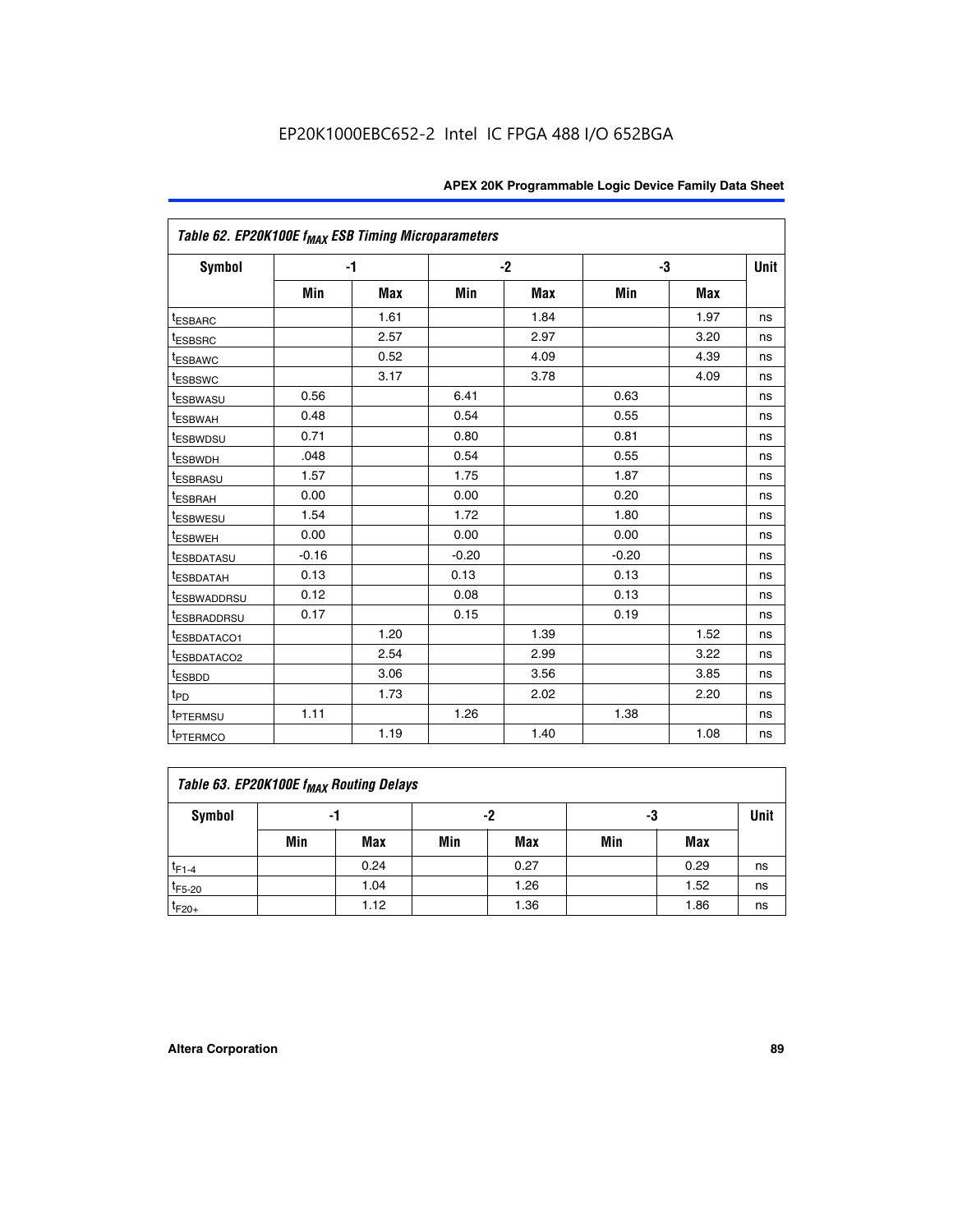## EP20K1000EBC652-2 Intel IC FPGA 488 I/O 652BGA

### **APEX 20K Programmable Logic Device Family Data Sheet**

| Table 64. EP20K100E Minimum Pulse Width Timing Parameters |      |            |      |            |      |            |             |  |  |  |  |
|-----------------------------------------------------------|------|------------|------|------------|------|------------|-------------|--|--|--|--|
| <b>Symbol</b>                                             | -1   |            |      | $-2$       | -3   |            | <b>Unit</b> |  |  |  |  |
|                                                           | Min  | <b>Max</b> | Min  | <b>Max</b> | Min  | <b>Max</b> |             |  |  |  |  |
| $t_{CH}$                                                  | 2.00 |            | 2.00 |            | 2.00 |            | ns          |  |  |  |  |
| $t_{CL}$                                                  | 2.00 |            | 2.00 |            | 2.00 |            | ns          |  |  |  |  |
| t <sub>CLRP</sub>                                         | 0.20 |            | 0.20 |            | 0.20 |            | ns          |  |  |  |  |
| t <sub>PREP</sub>                                         | 0.20 |            | 0.20 |            | 0.20 |            | ns          |  |  |  |  |
| <sup>t</sup> ESBCH                                        | 2.00 |            | 2.00 |            | 2.00 |            | ns          |  |  |  |  |
| <sup>t</sup> ESBCL                                        | 2.00 |            | 2.00 |            | 2.00 |            | ns          |  |  |  |  |
| <sup>t</sup> ESBWP                                        | 1.29 |            | 1.53 |            | 1.66 |            | ns          |  |  |  |  |
| <sup>t</sup> ESBRP                                        | 1.11 |            | 1.29 |            | 1.41 |            | ns          |  |  |  |  |

|                      | Table 65. EP20K100E External Timing Parameters |            |      |            |                |            |             |  |  |  |  |  |
|----------------------|------------------------------------------------|------------|------|------------|----------------|------------|-------------|--|--|--|--|--|
| <b>Symbol</b>        | -1                                             |            |      | -2         | -3             |            | <b>Unit</b> |  |  |  |  |  |
|                      | Min                                            | <b>Max</b> | Min  | <b>Max</b> | Min            | <b>Max</b> |             |  |  |  |  |  |
| $t_{INSU}$           | 2.23                                           |            | 2.32 |            | 2.43           |            | ns          |  |  |  |  |  |
| $t_{\rm INH}$        | 0.00                                           |            | 0.00 |            | 0.00           |            | ns          |  |  |  |  |  |
| toutco               | 2.00                                           | 4.86       | 2.00 | 5.35       | 2.00           | 5.84       | ns          |  |  |  |  |  |
| <sup>t</sup> INSUPLL | 1.58                                           |            | 1.66 |            |                |            | ns          |  |  |  |  |  |
| <sup>t</sup> INHPLL  | 0.00                                           |            | 0.00 |            | $\blacksquare$ |            | ns          |  |  |  |  |  |
| <b>LOUTCOPLL</b>     | 0.50                                           | 2.96       | 0.50 | 3.29       | -              |            | ns          |  |  |  |  |  |

|                              | <b>Table 66. EP20K100E External Bidirectional Timing Parameters</b> |      |      |      |                |      |    |  |  |  |  |  |
|------------------------------|---------------------------------------------------------------------|------|------|------|----------------|------|----|--|--|--|--|--|
| Symbol                       | -1                                                                  |      |      | $-2$ |                | -3   |    |  |  |  |  |  |
|                              | Min                                                                 | Max  | Min  | Max  | Min            | Max  |    |  |  |  |  |  |
| <sup>t</sup> INSUBIDIR       | 2.74                                                                |      | 2.96 |      | 3.19           |      | ns |  |  |  |  |  |
| <b>TINHBIDIR</b>             | 0.00                                                                |      | 0.00 |      | 0.00           |      | ns |  |  |  |  |  |
| <b>LOUTCOBIDIR</b>           | 2.00                                                                | 4.86 | 2.00 | 5.35 | 2.00           | 5.84 | ns |  |  |  |  |  |
| <sup>T</sup> XZBIDIR         |                                                                     | 5.00 |      | 5.48 |                | 5.89 | ns |  |  |  |  |  |
| <sup>T</sup> ZXBIDIR         |                                                                     | 5.00 |      | 5.48 |                | 5.89 | ns |  |  |  |  |  |
| <sup>t</sup> INSUBIDIRPLL    | 4.64                                                                |      | 5.03 |      |                |      | ns |  |  |  |  |  |
| <sup>I</sup> INHBIDIRPLL     | 0.00                                                                |      | 0.00 |      | $\blacksquare$ |      | ns |  |  |  |  |  |
| <b><i>LOUTCOBIDIRPLL</i></b> | 0.50                                                                | 2.96 | 0.50 | 3.29 |                |      | ns |  |  |  |  |  |
| <sup>T</sup> XZBIDIRPLL      |                                                                     | 3.10 |      | 3.42 |                |      | ns |  |  |  |  |  |
| <sup>I</sup> ZXBIDIRPLL      |                                                                     | 3.10 |      | 3.42 |                |      | ns |  |  |  |  |  |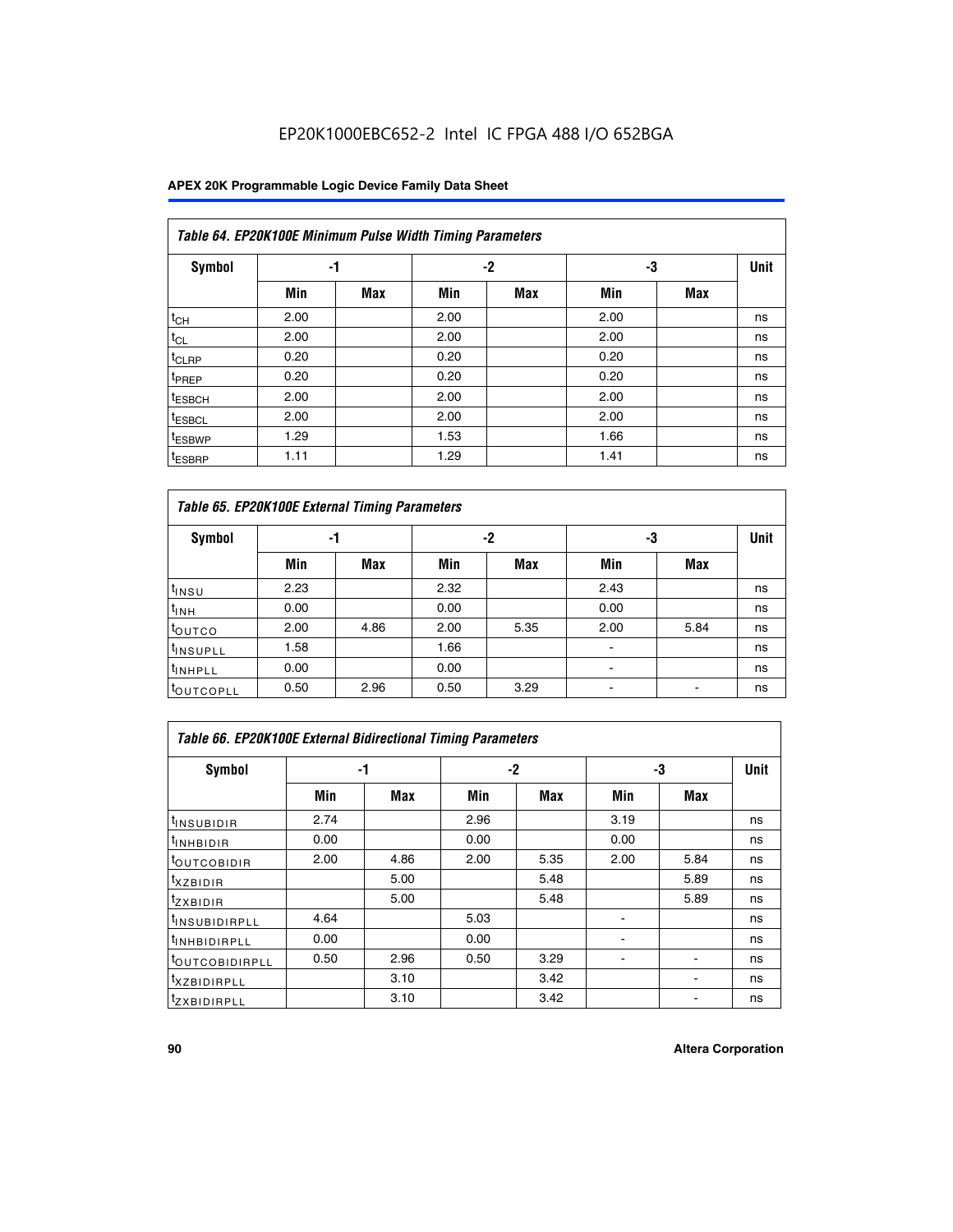Tables 67 through 72 describe *f<sub>MAX</sub>* LE Timing Microparameters, *f<sub>MAX</sub>* ESB Timing Microparameters, *f<sub>MAX</sub>* Routing Delays, Minimum Pulse Width Timing Parameters, External Timing Parameters, and External Bidirectional Timing Parameters for EP20K160E APEX 20KE devices.

|                  | Table 67. EP20K160E f <sub>MAX</sub> LE Timing Microparameters |            |      |            |      |      |    |  |  |  |  |  |
|------------------|----------------------------------------------------------------|------------|------|------------|------|------|----|--|--|--|--|--|
| Symbol           | -1                                                             |            |      | -2         |      | -3   |    |  |  |  |  |  |
|                  | Min                                                            | <b>Max</b> | Min  | <b>Max</b> | Min  | Max  |    |  |  |  |  |  |
| $t_{\text{SU}}$  | 0.22                                                           |            | 0.24 |            | 0.26 |      | ns |  |  |  |  |  |
| $t_H$            | 0.22                                                           |            | 0.24 |            | 0.26 |      | ns |  |  |  |  |  |
| $t_{CO}$         |                                                                | 0.25       |      | 0.31       |      | 0.35 | ns |  |  |  |  |  |
| t <sub>lut</sub> |                                                                | 0.69       |      | 0.88       |      | 1.12 | ns |  |  |  |  |  |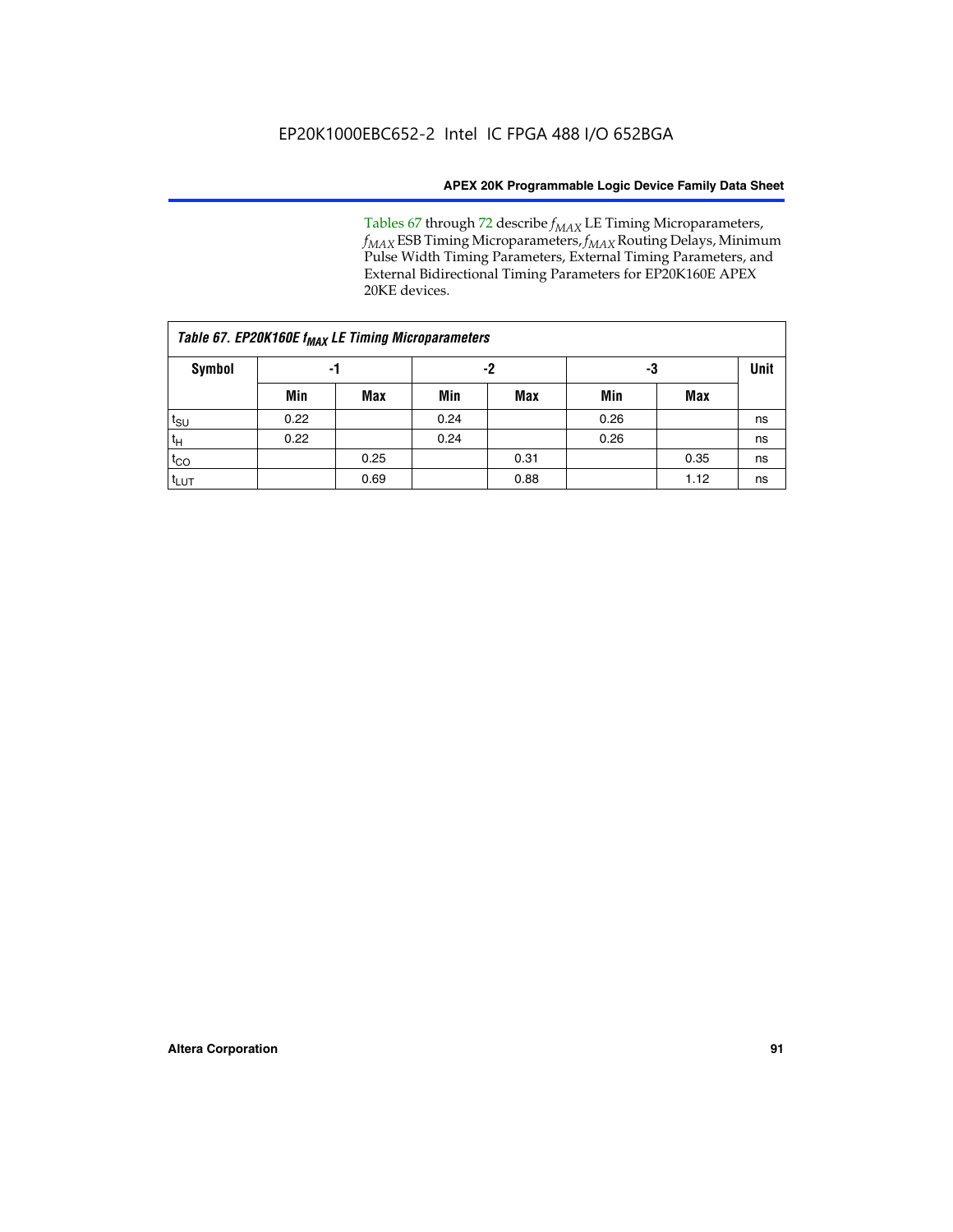| Table 68. EP20K160E f <sub>MAX</sub> ESB Timing Microparameters |         |            |         |            |      |      |             |
|-----------------------------------------------------------------|---------|------------|---------|------------|------|------|-------------|
| <b>Symbol</b>                                                   |         | $-1$       |         | $-2$       |      | -3   | <b>Unit</b> |
|                                                                 | Min     | <b>Max</b> | Min     | <b>Max</b> | Min  | Max  |             |
| <sup>t</sup> ESBARC                                             |         | 1.65       |         | 2.02       |      | 2.11 | ns          |
| t <sub>ESBSRC</sub>                                             |         | 2.21       |         | 2.70       |      | 3.11 | ns          |
| <sup>t</sup> ESBAWC                                             |         | 3.04       |         | 3.79       |      | 4.42 | ns          |
| <sup>t</sup> ESBSWC                                             |         | 2.81       |         | 3.56       |      | 4.10 | ns          |
| t <sub>ESBWASU</sub>                                            | 0.54    |            | 0.66    |            | 0.73 |      | ns          |
| <sup>t</sup> ESBWAH                                             | 0.36    |            | 0.45    |            | 0.47 |      | ns          |
| t <sub>ESBWDSU</sub>                                            | 0.68    |            | 0.81    |            | 0.94 |      | ns          |
| t <sub>ESBWDH</sub>                                             | 0.36    |            | 0.45    |            | 0.47 |      | ns          |
| t <sub>ESBRASU</sub>                                            | 1.58    |            | 1.87    |            | 2.06 |      | ns          |
| <sup>t</sup> ESBRAH                                             | 0.00    |            | 0.00    |            | 0.01 |      | ns          |
| <sup>t</sup> ESBWESU                                            | 1.41    |            | 1.71    |            | 2.00 |      | ns          |
| <sup>t</sup> ESBWEH                                             | 0.00    |            | 0.00    |            | 0.00 |      | ns          |
| <sup>t</sup> ESBDATASU                                          | $-0.02$ |            | $-0.03$ |            | 0.09 |      | ns          |
| t <sub>esbdatah</sub>                                           | 0.13    |            | 0.13    |            | 0.13 |      | ns          |
| t <sub>ESBWADDRSU</sub>                                         | 0.14    |            | 0.17    |            | 0.35 |      | ns          |
| <sup>t</sup> ESBRADDRSU                                         | 0.21    |            | 0.27    |            | 0.43 |      | ns          |
| t <sub>ESBDATACO1</sub>                                         |         | 1.04       |         | 1.30       |      | 1.46 | ns          |
| t <sub>ESBDATACO2</sub>                                         |         | 2.15       |         | 2.70       |      | 3.16 | ns          |
| <sup>t</sup> ESBDD                                              |         | 2.69       |         | 3.35       |      | 3.97 | ns          |
| t <sub>PD</sub>                                                 |         | 1.55       |         | 1.93       |      | 2.29 | ns          |
| t <sub>PTERMSU</sub>                                            | 1.01    |            | 1.23    |            | 1.52 |      | ns          |
| t <sub>PTERMCO</sub>                                            |         | 1.06       |         | 1.32       |      | 1.04 | ns          |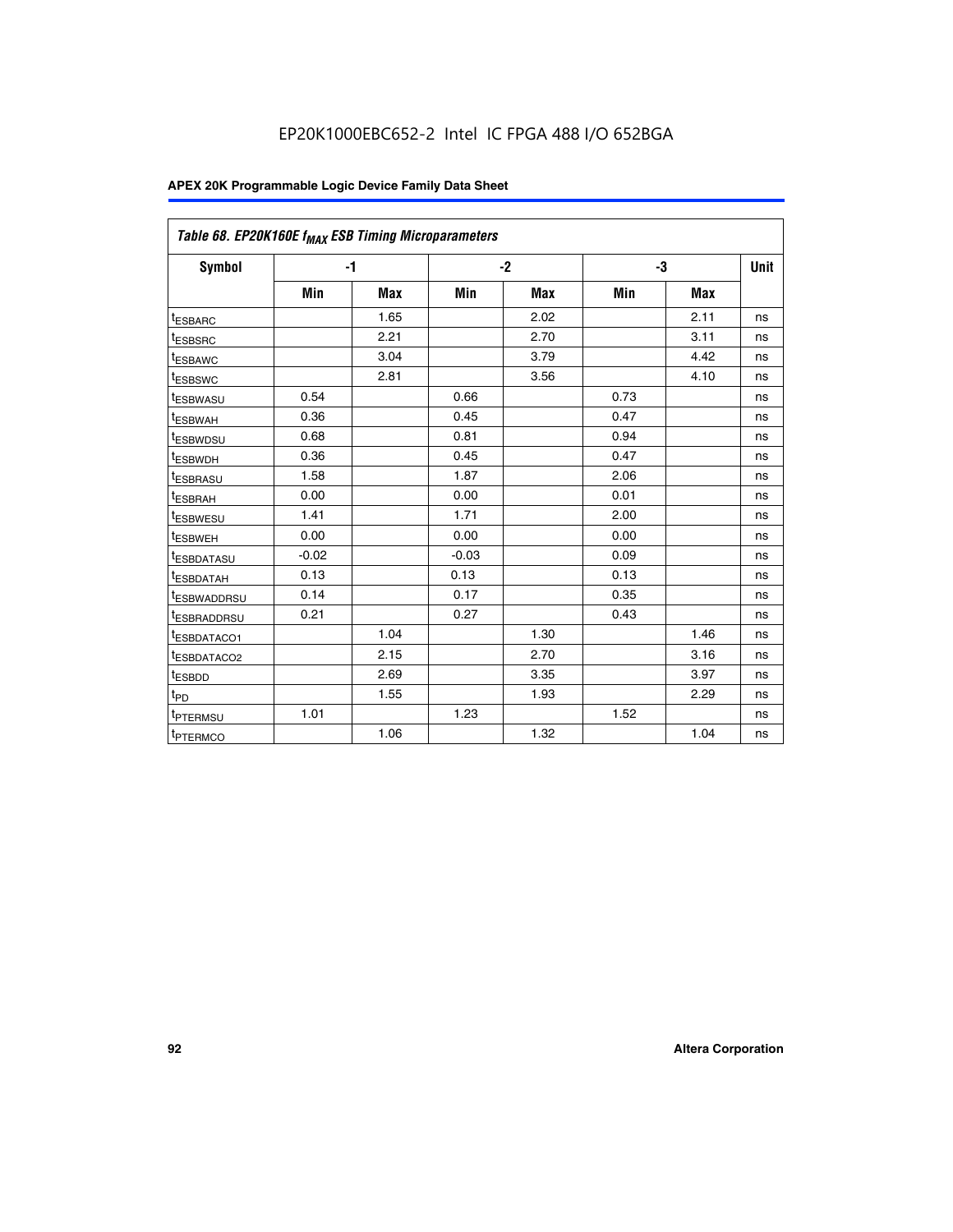| Table 69. EP20K160E f <sub>MAX</sub> Routing Delays |     |      |     |      |     |      |    |  |  |  |  |
|-----------------------------------------------------|-----|------|-----|------|-----|------|----|--|--|--|--|
| Symbol                                              | -1  |      |     | -2   |     | -3   |    |  |  |  |  |
|                                                     | Min | Max  | Min | Max  | Min | Max  |    |  |  |  |  |
| $t_{F1-4}$                                          |     | 0.25 |     | 0.26 |     | 0.28 | ns |  |  |  |  |
| $t_{F5-20}$                                         |     | 1.00 |     | 1.18 |     | 1.35 | ns |  |  |  |  |
| $t_{F20+}$                                          |     | 1.95 |     | 2.19 |     | 2.30 | ns |  |  |  |  |

| <b>Symbol</b>      | -1   |     |      | $-2$ |      | -3  | <b>Unit</b> |
|--------------------|------|-----|------|------|------|-----|-------------|
|                    | Min  | Max | Min  | Max  | Min  | Max |             |
| $t_{CH}$           | 1.34 |     | 1.43 |      | 1.55 |     | ns          |
| $t_{CL}$           | 1.34 |     | 1.43 |      | 1.55 |     | ns          |
| $t_{CLRP}$         | 0.18 |     | 0.19 |      | 0.21 |     | ns          |
| t <sub>PREP</sub>  | 0.18 |     | 0.19 |      | 0.21 |     | ns          |
| <sup>t</sup> ESBCH | 1.34 |     | 1.43 |      | 1.55 |     | ns          |
| <sup>t</sup> ESBCL | 1.34 |     | 1.43 |      | 1.55 |     | ns          |
| <sup>t</sup> ESBWP | 1.15 |     | 1.45 |      | 1.73 |     | ns          |
| <sup>t</sup> ESBRP | 0.93 |     | 1.15 |      | 1.38 |     | ns          |

|                      | Table 71. EP20K160E External Timing Parameters |      |      |      |      |      |    |  |  |  |  |  |
|----------------------|------------------------------------------------|------|------|------|------|------|----|--|--|--|--|--|
| Symbol               | -1                                             |      |      | -2   | -3   | Unit |    |  |  |  |  |  |
|                      | Min                                            | Max  | Min  | Max  | Min  | Max  |    |  |  |  |  |  |
| $t_{INSU}$           | 2.23                                           |      | 2.34 |      | 2.47 |      | ns |  |  |  |  |  |
| $t_{INH}$            | 0.00                                           |      | 0.00 |      | 0.00 |      | ns |  |  |  |  |  |
| toutco               | 2.00                                           | 5.07 | 2.00 | 5.59 | 2.00 | 6.13 | ns |  |  |  |  |  |
| <sup>t</sup> INSUPLL | 2.12                                           |      | 2.07 |      | ۰    |      | ns |  |  |  |  |  |
| <sup>t</sup> INHPLL  | 0.00                                           |      | 0.00 |      | ۰    |      | ns |  |  |  |  |  |
| toutcopll            | 0.50                                           | 3.00 | 0.50 | 3.35 |      |      | ns |  |  |  |  |  |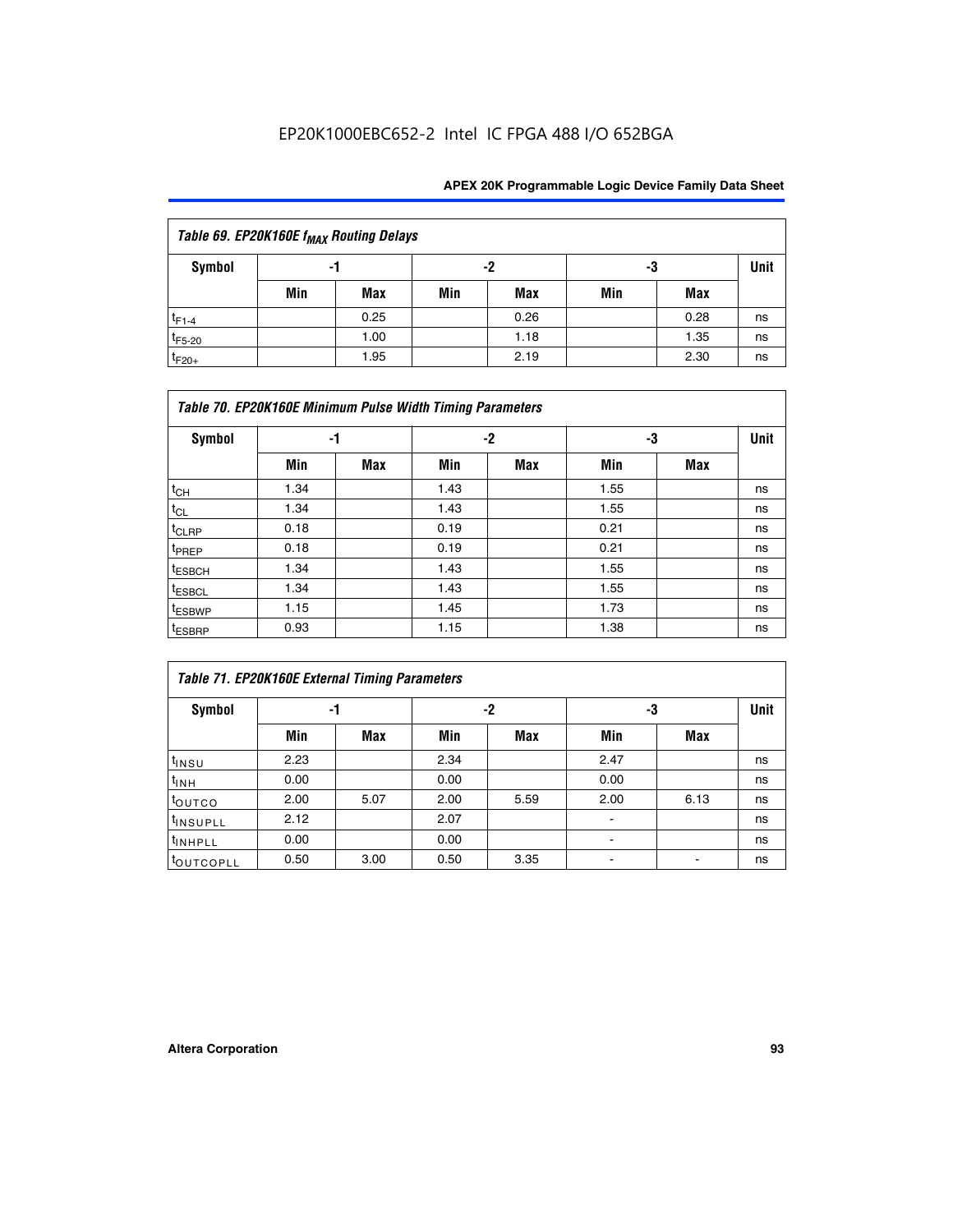|                                | <b>Table 72. EP20K160E External Bidirectional Timing Parameters</b> |      |      |      |                          |                          |    |  |  |  |  |  |
|--------------------------------|---------------------------------------------------------------------|------|------|------|--------------------------|--------------------------|----|--|--|--|--|--|
| Symbol                         | -1                                                                  |      |      | -2   |                          | -3                       |    |  |  |  |  |  |
|                                | Min                                                                 | Max  | Min  | Max  | Min                      | Max                      |    |  |  |  |  |  |
| <sup>t</sup> INSUB <u>IDIR</u> | 2.86                                                                |      | 3.24 |      | 3.54                     |                          | ns |  |  |  |  |  |
| <b>UNHBIDIR</b>                | 0.00                                                                |      | 0.00 |      | 0.00                     |                          | ns |  |  |  |  |  |
| <b>LOUTCOBIDIR</b>             | 2.00                                                                | 5.07 | 2.00 | 5.59 | 2.00                     | 6.13                     | ns |  |  |  |  |  |
| KZBIDIR                        |                                                                     | 7.43 |      | 8.23 |                          | 8.58                     | ns |  |  |  |  |  |
| <sup>t</sup> zxbidir           |                                                                     | 7.43 |      | 8.23 |                          | 8.58                     | ns |  |  |  |  |  |
| <sup>t</sup> INSUBIDIRPLL      | 4.93                                                                |      | 5.48 |      |                          |                          | ns |  |  |  |  |  |
| <b>INHBIDIRPLL</b>             | 0.00                                                                |      | 0.00 |      | $\overline{\phantom{0}}$ |                          | ns |  |  |  |  |  |
| <b><i>LOUTCOBIDIRPLL</i></b>   | 0.50                                                                | 3.00 | 0.50 | 3.35 | ٠                        | $\overline{\phantom{0}}$ | ns |  |  |  |  |  |
| <sup>T</sup> XZBIDIRPLL        |                                                                     | 5.36 |      | 5.99 |                          |                          | ns |  |  |  |  |  |
| <sup>I</sup> ZXBIDIRPLL        |                                                                     | 5.36 |      | 5.99 |                          |                          | ns |  |  |  |  |  |

Tables 73 through 78 describe  $f_{MAX}$  LE Timing Microparameters,  $f_{MAX}$ ESB Timing Microparameters, *f<sub>MAX</sub>* Routing Delays, Minimum Pulse Width Timing Parameters, External Timing Parameters, and External Bidirectional Timing Parameters for EP20K200E APEX 20KE devices.

|                  | Table 73. EP20K200E f <sub>MAX</sub> LE Timing Microparameters |      |      |            |      |            |    |  |  |  |  |  |
|------------------|----------------------------------------------------------------|------|------|------------|------|------------|----|--|--|--|--|--|
| <b>Symbol</b>    | -1                                                             |      |      | -2         |      | -3         |    |  |  |  |  |  |
|                  | Min                                                            | Max  | Min  | <b>Max</b> | Min  | <b>Max</b> |    |  |  |  |  |  |
| $t_{\text{SU}}$  | 0.23                                                           |      | 0.24 |            | 0.26 |            | ns |  |  |  |  |  |
| $t_H$            | 0.23                                                           |      | 0.24 |            | 0.26 |            | ns |  |  |  |  |  |
| $t_{CO}$         |                                                                | 0.26 |      | 0.31       |      | 0.36       | ns |  |  |  |  |  |
| t <sub>LUT</sub> |                                                                | 0.70 |      | 0.90       |      | 1.14       | ns |  |  |  |  |  |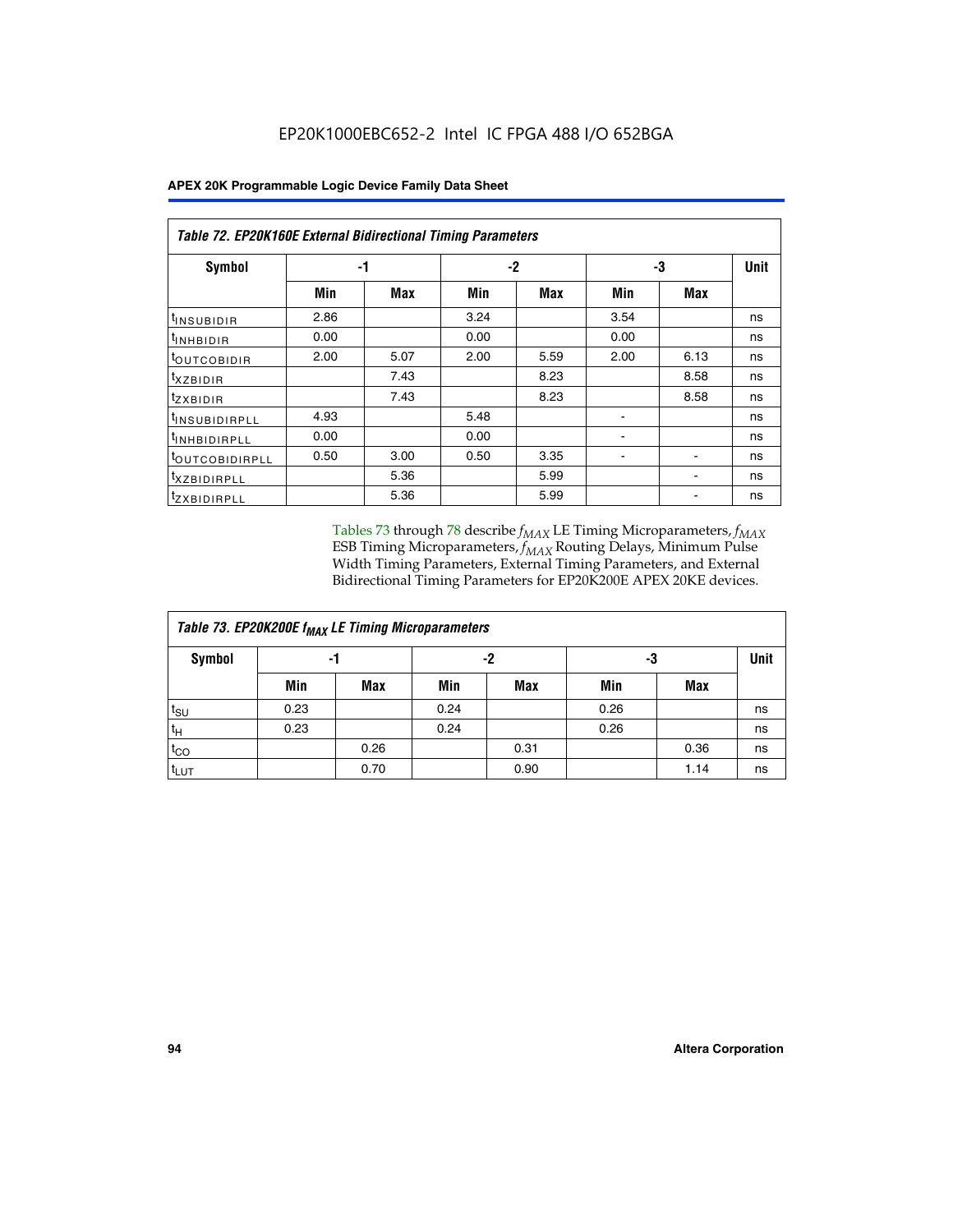|                         | Table 74. EP20K200E f <sub>MAX</sub> ESB Timing Microparameters |      |         |            |      |            |             |  |  |  |  |
|-------------------------|-----------------------------------------------------------------|------|---------|------------|------|------------|-------------|--|--|--|--|
| Symbol                  |                                                                 | $-1$ |         | $-2$       | -3   |            | <b>Unit</b> |  |  |  |  |
|                         | Min                                                             | Max  | Min     | <b>Max</b> | Min  | <b>Max</b> |             |  |  |  |  |
| <sup>t</sup> ESBARC     |                                                                 | 1.68 |         | 2.06       |      | 2.24       | ns          |  |  |  |  |
| <sup>t</sup> ESBSRC     |                                                                 | 2.27 |         | 2.77       |      | 3.18       | ns          |  |  |  |  |
| <sup>t</sup> ESBAWC     |                                                                 | 3.10 |         | 3.86       |      | 4.50       | ns          |  |  |  |  |
| <sup>t</sup> ESBSWC     |                                                                 | 2.90 |         | 3.67       |      | 4.21       | ns          |  |  |  |  |
| <sup>t</sup> ESBWASU    | 0.55                                                            |      | 0.67    |            | 0.74 |            | ns          |  |  |  |  |
| <b><i>LESBWAH</i></b>   | 0.36                                                            |      | 0.46    |            | 0.48 |            | ns          |  |  |  |  |
| <sup>t</sup> ESBWDSU    | 0.69                                                            |      | 0.83    |            | 0.95 |            | ns          |  |  |  |  |
| t <sub>ESBWDH</sub>     | 0.36                                                            |      | 0.46    |            | 0.48 |            | ns          |  |  |  |  |
| <sup>t</sup> ESBRASU    | 1.61                                                            |      | 1.90    |            | 2.09 |            | ns          |  |  |  |  |
| <sup>t</sup> ESBRAH     | 0.00                                                            |      | 0.00    |            | 0.01 |            | ns          |  |  |  |  |
| t <sub>ESBWESU</sub>    | 1.42                                                            |      | 1.71    |            | 2.01 |            | ns          |  |  |  |  |
| <sup>I</sup> ESBWEH     | 0.00                                                            |      | 0.00    |            | 0.00 |            | ns          |  |  |  |  |
| <sup>t</sup> ESBDATASU  | $-0.06$                                                         |      | $-0.07$ |            | 0.05 |            | ns          |  |  |  |  |
| <sup>I</sup> ESBDATAH   | 0.13                                                            |      | 0.13    |            | 0.13 |            | ns          |  |  |  |  |
| <sup>t</sup> ESBWADDRSU | 0.11                                                            |      | 0.13    |            | 0.31 |            | ns          |  |  |  |  |
| <sup>I</sup> ESBRADDRSU | 0.18                                                            |      | 0.23    |            | 0.39 |            | ns          |  |  |  |  |
| ESBDATACO1              |                                                                 | 1.09 |         | 1.35       |      | 1.51       | ns          |  |  |  |  |
| <sup>t</sup> ESBDATACO2 |                                                                 | 2.19 |         | 2.75       |      | 3.22       | ns          |  |  |  |  |
| t <sub>ESBDD</sub>      |                                                                 | 2.75 |         | 3.41       |      | 4.03       | ns          |  |  |  |  |
| t <sub>PD</sub>         |                                                                 | 1.58 |         | 1.97       |      | 2.33       | ns          |  |  |  |  |
| t <sub>PTERMSU</sub>    | 1.00                                                            |      | 1.22    |            | 1.51 |            | ns          |  |  |  |  |
| t <sub>PTERMCO</sub>    |                                                                 | 1.10 |         | 1.37       |      | 1.09       | ns          |  |  |  |  |

| Table 75. EP20K200E f <sub>MAX</sub> Routing Delays |     |      |     |      |     |      |    |  |  |  |  |
|-----------------------------------------------------|-----|------|-----|------|-----|------|----|--|--|--|--|
| Symbol                                              | -1  |      |     | -2   |     | -3   |    |  |  |  |  |
|                                                     | Min | Max  | Min | Max  | Min | Max  |    |  |  |  |  |
| $t_{F1-4}$                                          |     | 0.25 |     | 0.27 |     | 0.29 | ns |  |  |  |  |
| $t_{F5-20}$                                         |     | 1.02 |     | 1.20 |     | 1.41 | ns |  |  |  |  |
| $t_{F20+}$                                          |     | 1.99 |     | 2.23 |     | 2.53 | ns |  |  |  |  |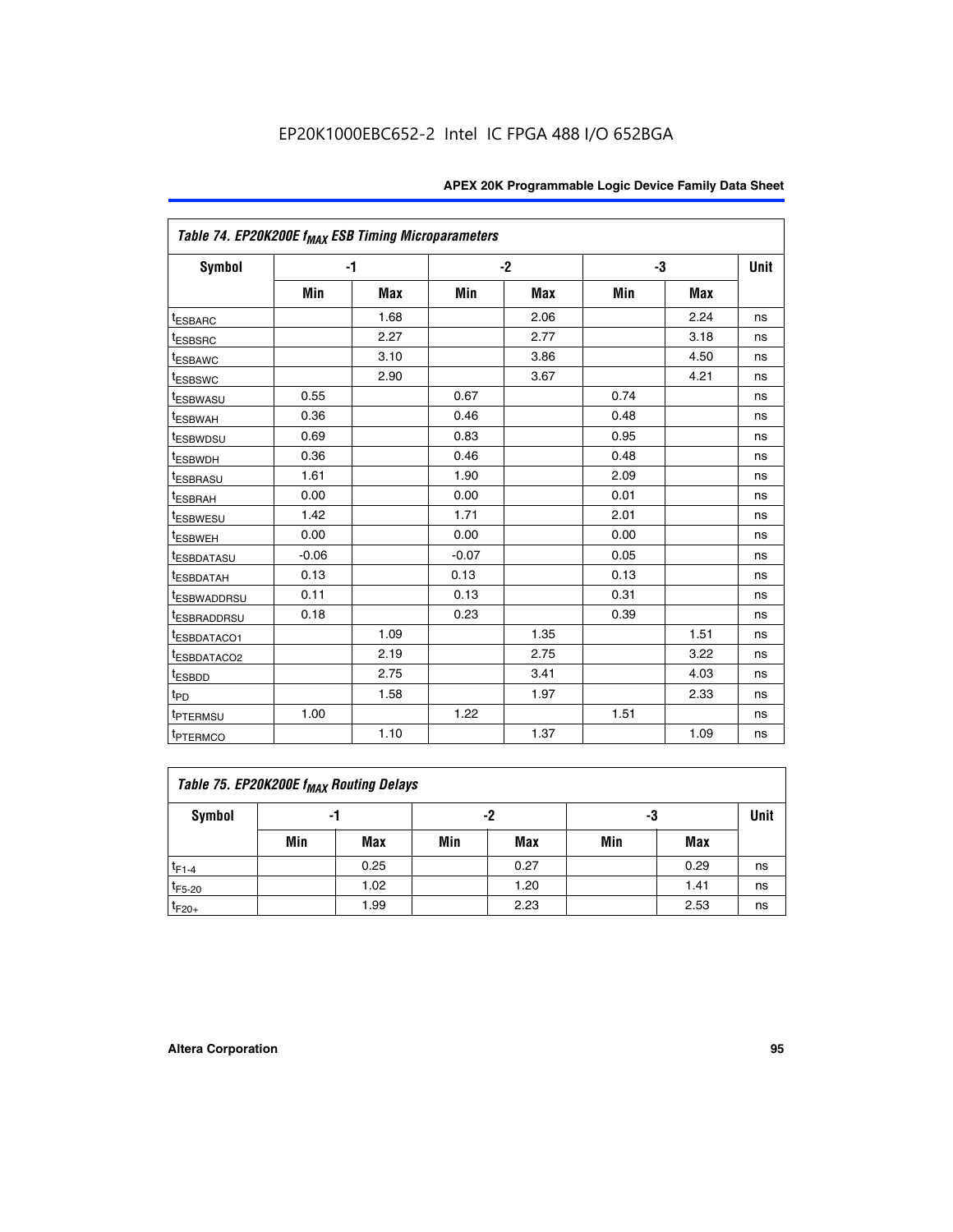## EP20K1000EBC652-2 Intel IC FPGA 488 I/O 652BGA

|                    | Table 76. EP20K200E Minimum Pulse Width Timing Parameters |            |      |            |      |            |             |  |  |  |  |  |
|--------------------|-----------------------------------------------------------|------------|------|------------|------|------------|-------------|--|--|--|--|--|
| <b>Symbol</b>      | -1                                                        |            |      | $-2$       | -3   |            | <b>Unit</b> |  |  |  |  |  |
|                    | Min                                                       | <b>Max</b> | Min  | <b>Max</b> | Min  | <b>Max</b> |             |  |  |  |  |  |
| $t_{CH}$           | 1.36                                                      |            | 2.44 |            | 2.65 |            | ns          |  |  |  |  |  |
| $t_{CL}$           | 1.36                                                      |            | 2.44 |            | 2.65 |            | ns          |  |  |  |  |  |
| $t_{CLRP}$         | 0.18                                                      |            | 0.19 |            | 0.21 |            | ns          |  |  |  |  |  |
| t <sub>PREP</sub>  | 0.18                                                      |            | 0.19 |            | 0.21 |            | ns          |  |  |  |  |  |
| <sup>t</sup> ESBCH | 1.36                                                      |            | 2.44 |            | 2.65 |            | ns          |  |  |  |  |  |
| <sup>t</sup> ESBCL | 1.36                                                      |            | 2.44 |            | 2.65 |            | ns          |  |  |  |  |  |
| t <sub>ESBWP</sub> | 1.18                                                      |            | 1.48 |            | 1.76 |            | ns          |  |  |  |  |  |
| <sup>t</sup> ESBRP | 0.95                                                      |            | 1.17 |            | 1.41 |            | ns          |  |  |  |  |  |

|                       | Table 77. EP20K200E External Timing Parameters |            |      |            |      |      |             |  |  |  |  |  |
|-----------------------|------------------------------------------------|------------|------|------------|------|------|-------------|--|--|--|--|--|
| <b>Symbol</b>         |                                                | -1         |      | -2         |      | -3   | <b>Unit</b> |  |  |  |  |  |
|                       | Min                                            | <b>Max</b> | Min  | <b>Max</b> | Min  | Max  |             |  |  |  |  |  |
| t <sub>INSU</sub>     | 2.24                                           |            | 2.35 |            | 2.47 |      | ns          |  |  |  |  |  |
| $t_{\text{INH}}$      | 0.00                                           |            | 0.00 |            | 0.00 |      | ns          |  |  |  |  |  |
| toutco                | 2.00                                           | 5.12       | 2.00 | 5.62       | 2.00 | 6.11 | ns          |  |  |  |  |  |
| <sup>t</sup> INSUPLL  | 2.13                                           |            | 2.07 |            |      |      | ns          |  |  |  |  |  |
| <sup>t</sup> INHPLL   | 0.00                                           |            | 0.00 |            |      |      | ns          |  |  |  |  |  |
| <sup>I</sup> OUTCOPLL | 0.50                                           | 3.01       | 0.50 | 3.36       |      |      | ns          |  |  |  |  |  |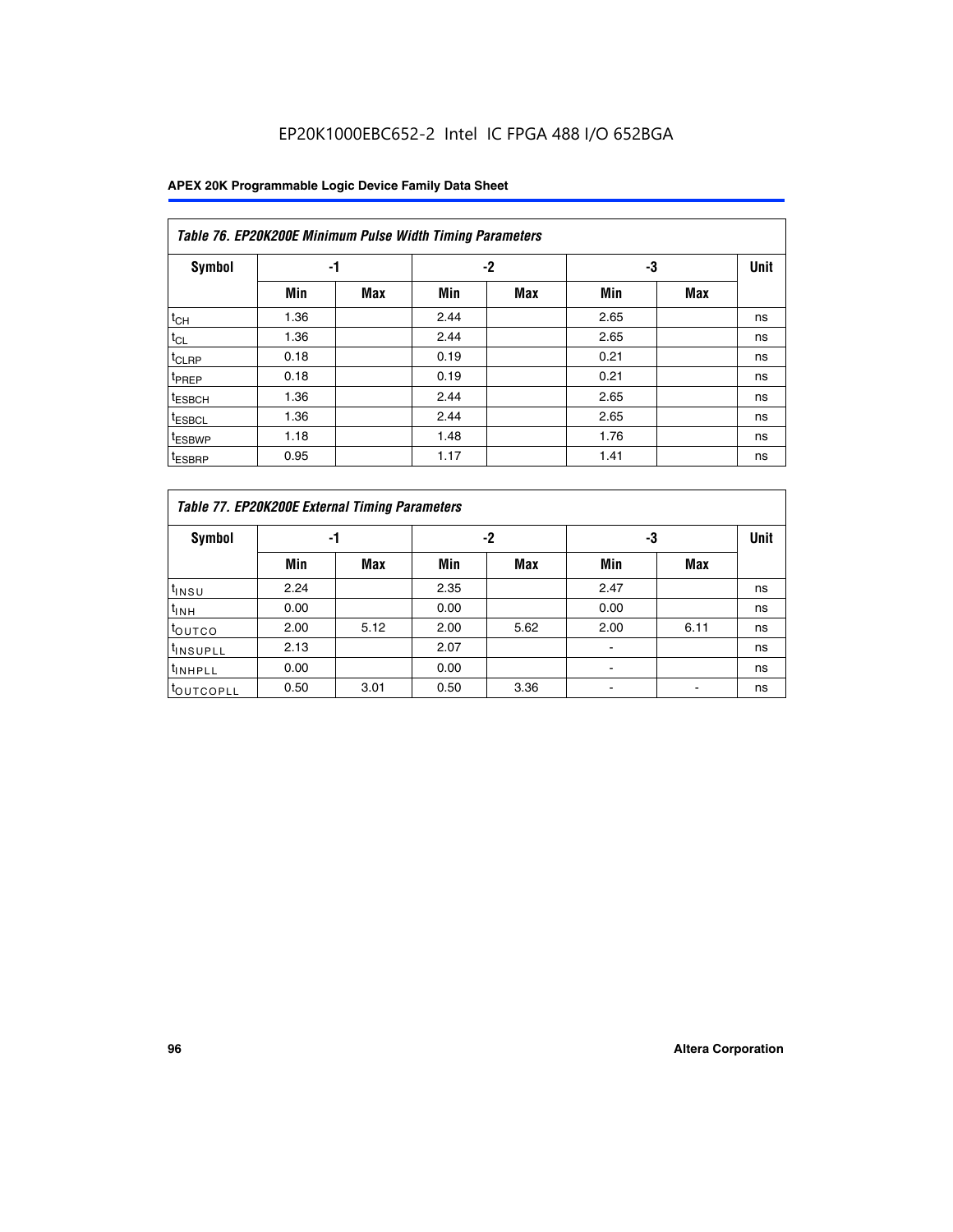| <b>Table 78. EP20K200E External Bidirectional Timing Parameters</b> |      |      |      |      |      |             |    |  |  |  |  |
|---------------------------------------------------------------------|------|------|------|------|------|-------------|----|--|--|--|--|
| Symbol                                                              |      | -1   |      | -2   | -3   | <b>Unit</b> |    |  |  |  |  |
|                                                                     | Min  | Max  | Min  | Max  | Min  | Max         |    |  |  |  |  |
| t <sub>INSUBIDIR</sub>                                              | 2.81 |      | 3.19 |      | 3.54 |             | ns |  |  |  |  |
| t <sub>INHBIDIR</sub>                                               | 0.00 |      | 0.00 |      | 0.00 |             | ns |  |  |  |  |
| toutcobidir                                                         | 2.00 | 5.12 | 2.00 | 5.62 | 2.00 | 6.11        | ns |  |  |  |  |
| <i>txzbidir</i>                                                     |      | 7.51 |      | 8.32 |      | 8.67        | ns |  |  |  |  |
| tzxbidir                                                            |      | 7.51 |      | 8.32 |      | 8.67        | ns |  |  |  |  |
| t <sub>INSUBIDIRPLL</sub>                                           | 3.30 |      | 3.64 |      |      |             | ns |  |  |  |  |
| tINHBIDIRPLL                                                        | 0.00 |      | 0.00 |      |      |             | ns |  |  |  |  |
| toutco <u>bidirpll</u>                                              | 0.50 | 3.01 | 0.50 | 3.36 |      |             | ns |  |  |  |  |
| <i>txzBIDIRPLL</i>                                                  |      | 5.40 |      | 6.05 |      |             | ns |  |  |  |  |
| tzxbidirpll                                                         |      | 5.40 |      | 6.05 |      |             | ns |  |  |  |  |

Tables 79 through 84 describe  $f_{MAX}$  LE Timing Microparameters,  $f_{MAX}$ ESB Timing Microparameters, *f<sub>MAX</sub>* Routing Delays, Minimum Pulse Width Timing Parameters, External Timing Parameters, and External Bidirectional Timing Parameters for EP20K300E APEX 20KE devices.

| Table 79. EP20K300E f <sub>MAX</sub> LE Timing Microparameters |      |            |      |            |      |            |    |  |  |  |
|----------------------------------------------------------------|------|------------|------|------------|------|------------|----|--|--|--|
| <b>Symbol</b>                                                  |      | -1         |      | -2         |      | -3         |    |  |  |  |
|                                                                | Min  | <b>Max</b> | Min  | <b>Max</b> | Min  | <b>Max</b> |    |  |  |  |
| $t_{\text{SU}}$                                                | 0.16 |            | 0.17 |            | 0.18 |            | ns |  |  |  |
| $t_H$                                                          | 0.31 |            | 0.33 |            | 0.38 |            | ns |  |  |  |
| $t_{CO}$                                                       |      | 0.28       |      | 0.38       |      | 0.51       | ns |  |  |  |
| t <sub>LUT</sub>                                               |      | 0.79       |      | 1.07       |      | 1.43       | ns |  |  |  |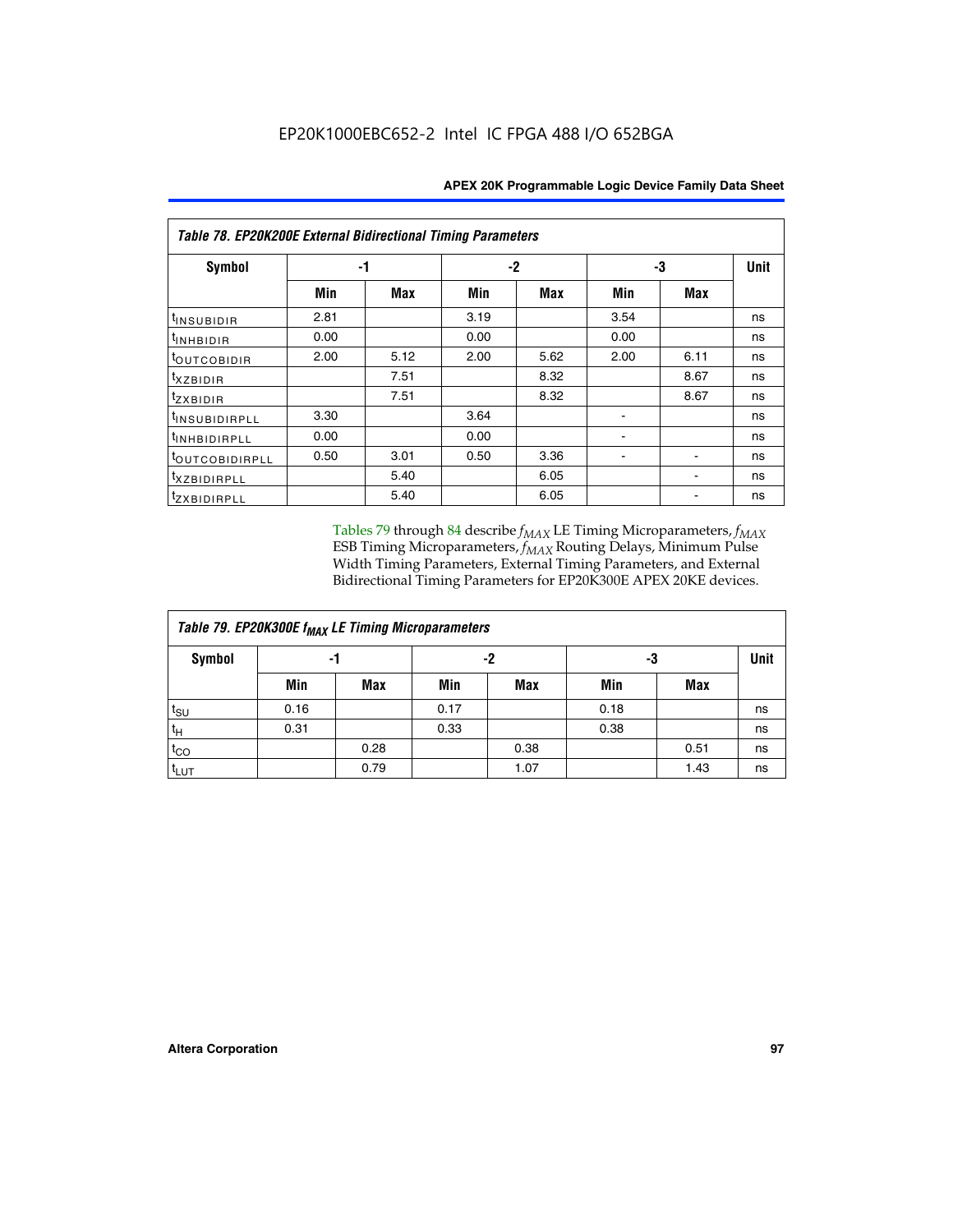| Table 80. EP20K300E f <sub>MAX</sub> ESB Timing Microparameters |      |      |      |      |      |            |             |
|-----------------------------------------------------------------|------|------|------|------|------|------------|-------------|
| <b>Symbol</b>                                                   |      | $-1$ |      | $-2$ |      | -3         | <b>Unit</b> |
|                                                                 | Min  | Max  | Min  | Max  | Min  | <b>Max</b> |             |
| t <sub>ESBARC</sub>                                             |      | 1.79 |      | 2.44 |      | 3.25       | ns          |
| t <sub>ESBSRC</sub>                                             |      | 2.40 |      | 3.12 |      | 4.01       | ns          |
| <sup>t</sup> ESBAWC                                             |      | 3.41 |      | 4.65 |      | 6.20       | ns          |
| t <sub>ESBSWC</sub>                                             |      | 3.68 |      | 4.68 |      | 5.93       | ns          |
| <sup>t</sup> ESBWASU                                            | 1.55 |      | 2.12 |      | 2.83 |            | ns          |
| <sup>t</sup> ESBWAH                                             | 0.00 |      | 0.00 |      | 0.00 |            | ns          |
| <sup>t</sup> ESBWDSU                                            | 1.71 |      | 2.33 |      | 3.11 |            | ns          |
| <sup>t</sup> ESBWDH                                             | 0.00 |      | 0.00 |      | 0.00 |            | ns          |
| <sup>t</sup> ESBRASU                                            | 1.72 |      | 2.34 |      | 3.13 |            | ns          |
| t <sub>ESBRAH</sub>                                             | 0.00 |      | 0.00 |      | 0.00 |            | ns          |
| <sup>t</sup> ESBWESU                                            | 1.63 |      | 2.36 |      | 3.28 |            | ns          |
| <sup>t</sup> ESBWEH                                             | 0.00 |      | 0.00 |      | 0.00 |            | ns          |
| t <sub>ESBDATASU</sub>                                          | 0.07 |      | 0.39 |      | 0.80 |            | ns          |
| <sup>t</sup> ESBDATAH                                           | 0.13 |      | 0.13 |      | 0.13 |            | ns          |
| <sup>t</sup> ESBWADDRSU                                         | 0.27 |      | 0.67 |      | 1.17 |            | ns          |
| <sup>t</sup> ESBRADDRSU                                         | 0.34 |      | 0.75 |      | 1.28 |            | ns          |
| <sup>I</sup> ESBDATACO1                                         |      | 1.03 |      | 1.20 |      | 1.40       | ns          |
| <sup>t</sup> ESBDATACO2                                         |      | 2.33 |      | 3.18 |      | 4.24       | ns          |
| <sup>t</sup> ESBDD                                              |      | 3.41 |      | 4.65 |      | 6.20       | ns          |
| t <sub>PD</sub>                                                 |      | 1.68 |      | 2.29 |      | 3.06       | ns          |
| <sup>t</sup> PTERMSU                                            | 0.96 |      | 1.48 |      | 2.14 |            | ns          |
| t <sub>PTERMCO</sub>                                            |      | 1.05 |      | 1.22 |      | 1.42       | ns          |

| Table 81. EP20K300E f <sub>MAX</sub> Routing Delays |     |      |     |            |     |      |    |  |  |  |
|-----------------------------------------------------|-----|------|-----|------------|-----|------|----|--|--|--|
| Symbol                                              | -1  |      |     | -2         |     | -3   |    |  |  |  |
|                                                     | Min | Max  | Min | <b>Max</b> | Min | Max  |    |  |  |  |
| $t_{F1-4}$                                          |     | 0.22 |     | 0.24       |     | 0.26 | ns |  |  |  |
| $t_{F5-20}$                                         |     | 1.33 |     | 1.43       |     | 1.58 | ns |  |  |  |
| $t_{F20+}$                                          |     | 3.63 |     | 3.93       |     | 4.35 | ns |  |  |  |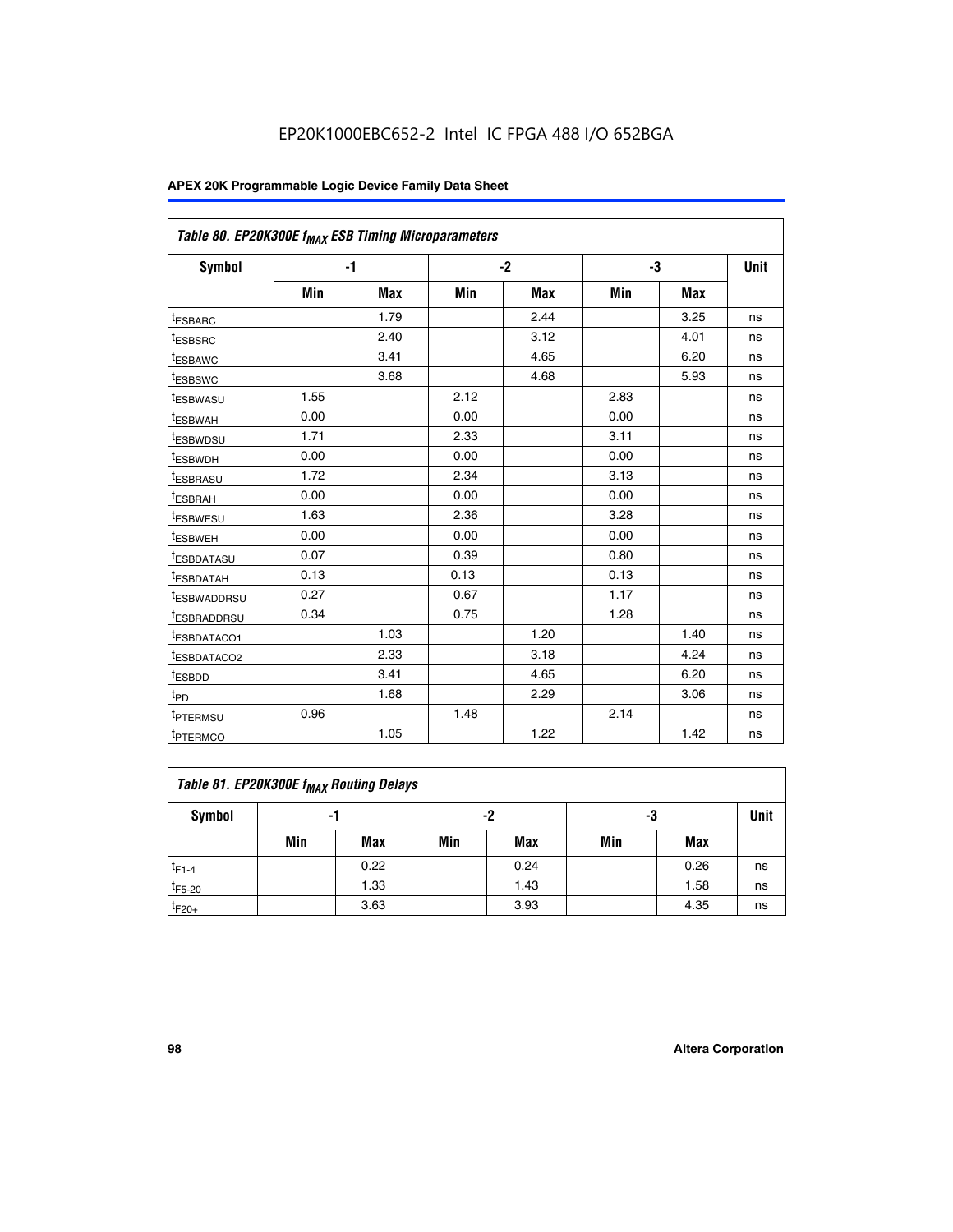|                    | Table 82. EP20K300E Minimum Pulse Width Timing Parameters |            |      |     |      |     |             |  |  |  |  |  |
|--------------------|-----------------------------------------------------------|------------|------|-----|------|-----|-------------|--|--|--|--|--|
| <b>Symbol</b>      | -1                                                        |            |      | -2  | -3   |     | <b>Unit</b> |  |  |  |  |  |
|                    | Min                                                       | <b>Max</b> | Min  | Max | Min  | Max |             |  |  |  |  |  |
| $t_{CH}$           | 1.25                                                      |            | 1.43 |     | 1.67 |     | ns          |  |  |  |  |  |
| $t_{CL}$           | 1.25                                                      |            | 1.43 |     | 1.67 |     | ns          |  |  |  |  |  |
| $t_{CLRP}$         | 0.19                                                      |            | 0.26 |     | 0.35 |     | ns          |  |  |  |  |  |
| t <sub>PREP</sub>  | 0.19                                                      |            | 0.26 |     | 0.35 |     | ns          |  |  |  |  |  |
| <sup>t</sup> ESBCH | 1.25                                                      |            | 1.43 |     | 1.67 |     | ns          |  |  |  |  |  |
| <sup>t</sup> ESBCL | 1.25                                                      |            | 1.43 |     | 1.67 |     | ns          |  |  |  |  |  |
| <sup>t</sup> ESBWP | 1.25                                                      |            | 1.71 |     | 2.28 |     | ns          |  |  |  |  |  |
| <sup>t</sup> ESBRP | 1.01                                                      |            | 1.38 |     | 1.84 |     | ns          |  |  |  |  |  |

|                       | Table 83. EP20K300E External Timing Parameters |      |      |      |      |            |             |  |  |  |  |  |  |
|-----------------------|------------------------------------------------|------|------|------|------|------------|-------------|--|--|--|--|--|--|
| Symbol                |                                                | -1   |      | -2   |      | -3         | <b>Unit</b> |  |  |  |  |  |  |
|                       | Min                                            | Max  | Min  | Max  | Min  | <b>Max</b> |             |  |  |  |  |  |  |
| t <sub>INSU</sub>     | 2.31                                           |      | 2.44 |      | 2.57 |            | ns          |  |  |  |  |  |  |
| $t_{INH}$             | 0.00                                           |      | 0.00 |      | 0.00 |            | ns          |  |  |  |  |  |  |
| toutco                | 2.00                                           | 5.29 | 2.00 | 5.82 | 2.00 | 6.24       | ns          |  |  |  |  |  |  |
| <sup>t</sup> INSUPLL  | 1.76                                           |      | 1.85 |      |      |            | ns          |  |  |  |  |  |  |
| <sup>t</sup> INHPLL   | 0.00                                           |      | 0.00 |      | -    |            | ns          |  |  |  |  |  |  |
| <sup>t</sup> OUTCOPLL | 0.50                                           | 2.65 | 0.50 | 2.95 |      |            | ns          |  |  |  |  |  |  |

| Table 84. EP20K300E External Bidirectional Timing Parameters |      |      |      |      |      |             |    |  |  |  |  |
|--------------------------------------------------------------|------|------|------|------|------|-------------|----|--|--|--|--|
| Symbol                                                       | -1   |      | -2   |      | -3   | <b>Unit</b> |    |  |  |  |  |
|                                                              | Min  | Max  | Min  | Max  | Min  | Max         |    |  |  |  |  |
| <sup>t</sup> INSUBIDIR                                       | 2.77 |      | 2.85 |      | 3.11 |             | ns |  |  |  |  |
| <b>TINHBIDIR</b>                                             | 0.00 |      | 0.00 |      | 0.00 |             | ns |  |  |  |  |
| <sup>t</sup> OUTCOBIDIR                                      | 2.00 | 5.29 | 2.00 | 5.82 | 2.00 | 6.24        | ns |  |  |  |  |
| KZBIDIR                                                      |      | 7.59 |      | 8.30 |      | 9.09        | ns |  |  |  |  |
| $t_{Z}$ <i>x</i> BIDIR                                       |      | 7.59 |      | 8.30 |      | 9.09        | ns |  |  |  |  |
| <sup>I</sup> INSUBIDIRPLL                                    | 2.50 |      | 2.76 |      |      |             | ns |  |  |  |  |
| <sup>t</sup> INHBIDIRPLL                                     | 0.00 |      | 0.00 |      |      |             | ns |  |  |  |  |
| <b><i>LOUTCOBIDIRPLL</i></b>                                 | 0.50 | 2.65 | 0.50 | 2.95 |      |             | ns |  |  |  |  |
| <sup>T</sup> XZBIDIRPLL                                      |      | 5.00 |      | 5.43 |      |             | ns |  |  |  |  |
| <sup>t</sup> ZXBIDIRPLL                                      |      | 5.00 |      | 5.43 |      |             | ns |  |  |  |  |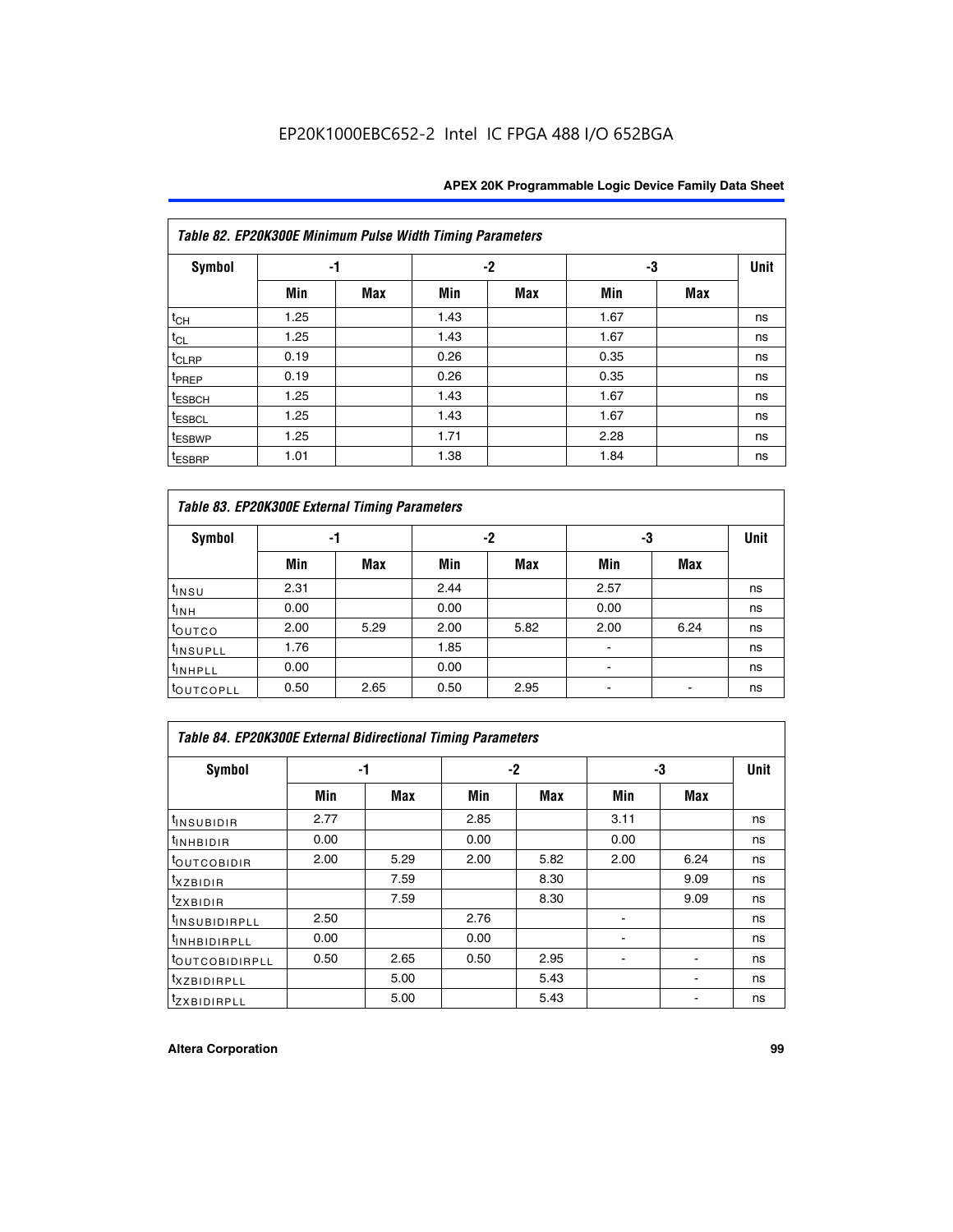Tables 85 through 90 describe  $f_{MAX}$  LE Timing Microparameters,  $f_{MAX}$ ESB Timing Microparameters, *f<sub>MAX</sub>* Routing Delays, Minimum Pulse Width Timing Parameters, External Timing Parameters, and External Bidirectional Timing Parameters for EP20K400E APEX 20KE devices.

|                    | Table 85. EP20K400E f <sub>MAX</sub> LE Timing Microparameters |            |                |            |                |      |      |  |  |  |  |
|--------------------|----------------------------------------------------------------|------------|----------------|------------|----------------|------|------|--|--|--|--|
| Symbol             | -1 Speed Grade                                                 |            | -2 Speed Grade |            | -3 Speed Grade |      | Unit |  |  |  |  |
|                    | Min                                                            | <b>Max</b> | Min            | <b>Max</b> | Min            | Max  |      |  |  |  |  |
| $t_{\text{SU}}$    | 0.23                                                           |            | 0.23           |            | 0.23           |      | ns   |  |  |  |  |
| $t_H$              | 0.23                                                           |            | 0.23           |            | 0.23           |      | ns   |  |  |  |  |
| $t_{CO}$           |                                                                | 0.25       |                | 0.29       |                | 0.32 | ns   |  |  |  |  |
| ι <sup>t</sup> ιυτ |                                                                | 0.70       |                | 0.83       |                | 1.01 | ns   |  |  |  |  |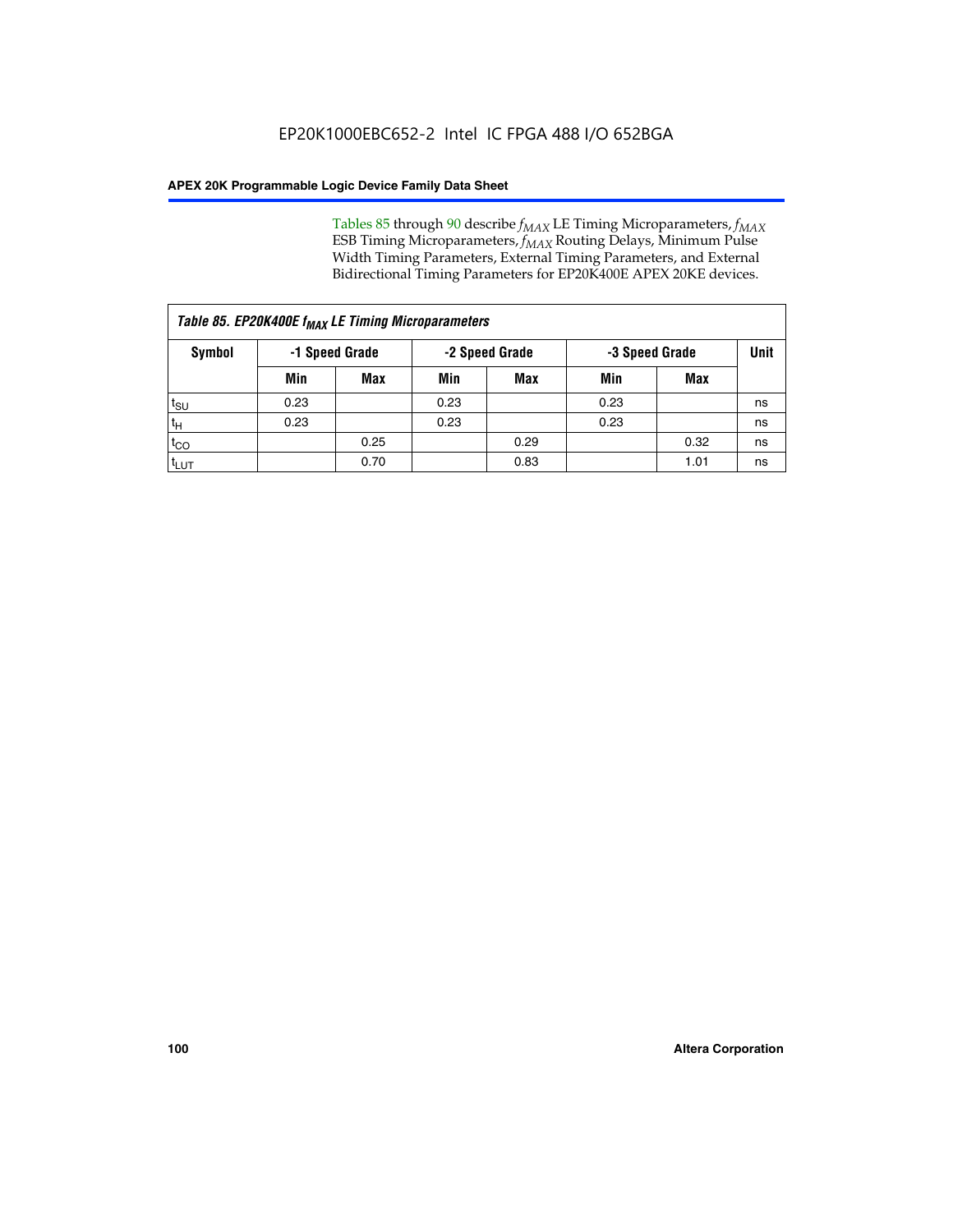|                         | Table 86. EP20K400E f <sub>MAX</sub> ESB Timing Microparameters |                |         |                |                |            |             |  |  |  |  |
|-------------------------|-----------------------------------------------------------------|----------------|---------|----------------|----------------|------------|-------------|--|--|--|--|
| <b>Symbol</b>           |                                                                 | -1 Speed Grade |         | -2 Speed Grade | -3 Speed Grade |            | <b>Unit</b> |  |  |  |  |
|                         | Min                                                             | <b>Max</b>     | Min     | Max            | Min            | <b>Max</b> |             |  |  |  |  |
| <b>tESBARC</b>          |                                                                 | 1.67           |         | 1.91           |                | 1.99       | ns          |  |  |  |  |
| <sup>t</sup> ESBSRC     |                                                                 | 2.30           |         | 2.66           |                | 2.93       | ns          |  |  |  |  |
| <sup>t</sup> ESBAWC     |                                                                 | 3.09           |         | 3.58           |                | 3.99       | ns          |  |  |  |  |
| <sup>t</sup> ESBSWC     |                                                                 | 3.01           |         | 3.65           |                | 4.05       | ns          |  |  |  |  |
| <sup>t</sup> ESBWASU    | 0.54                                                            |                | 0.63    |                | 0.65           |            | ns          |  |  |  |  |
| t <sub>ESBWAH</sub>     | 0.36                                                            |                | 0.43    |                | 0.42           |            | ns          |  |  |  |  |
| <sup>t</sup> ESBWDSU    | 0.69                                                            |                | 0.77    |                | 0.84           |            | ns          |  |  |  |  |
| <sup>I</sup> ESBWDH     | 0.36                                                            |                | 0.43    |                | 0.42           |            | ns          |  |  |  |  |
| t <sub>ESBRASU</sub>    | 1.61                                                            |                | 1.77    |                | 1.86           |            | ns          |  |  |  |  |
| t <sub>ESBRAH</sub>     | 0.00                                                            |                | 0.00    |                | 0.01           |            | ns          |  |  |  |  |
| <sup>t</sup> ESBWESU    | 1.35                                                            |                | 1.47    |                | 1.61           |            | ns          |  |  |  |  |
| t <sub>ESBWEH</sub>     | 0.00                                                            |                | 0.00    |                | 0.00           |            | ns          |  |  |  |  |
| <sup>I</sup> ESBDATASU  | $-0.18$                                                         |                | $-0.30$ |                | $-0.27$        |            | ns          |  |  |  |  |
| <b>ESBDATAH</b>         | 0.13                                                            |                | 0.13    |                | 0.13           |            | ns          |  |  |  |  |
| <sup>T</sup> ESBWADDRSU | $-0.02$                                                         |                | $-0.11$ |                | $-0.03$        |            | ns          |  |  |  |  |
| <sup>T</sup> ESBRADDRSU | 0.06                                                            |                | $-0.01$ |                | $-0.05$        |            | ns          |  |  |  |  |
| <sup>t</sup> ESBDATACO1 |                                                                 | 1.16           |         | 1.40           |                | 1.54       | ns          |  |  |  |  |
| <sup>t</sup> ESBDATACO2 |                                                                 | 2.18           |         | 2.55           |                | 2.85       | ns          |  |  |  |  |
| <sup>t</sup> ESBDD      |                                                                 | 2.73           |         | 3.17           |                | 3.58       | ns          |  |  |  |  |
| $t_{P\underline{D}}$    |                                                                 | 1.57           |         | 1.83           |                | 2.07       | ns          |  |  |  |  |
| t <sub>PTERMSU</sub>    | 0.92                                                            |                | 0.99    |                | 1.18           |            | ns          |  |  |  |  |
| <sup>t</sup> PTERMCO    |                                                                 | 1.18           |         | 1.43           |                | 1.17       | ns          |  |  |  |  |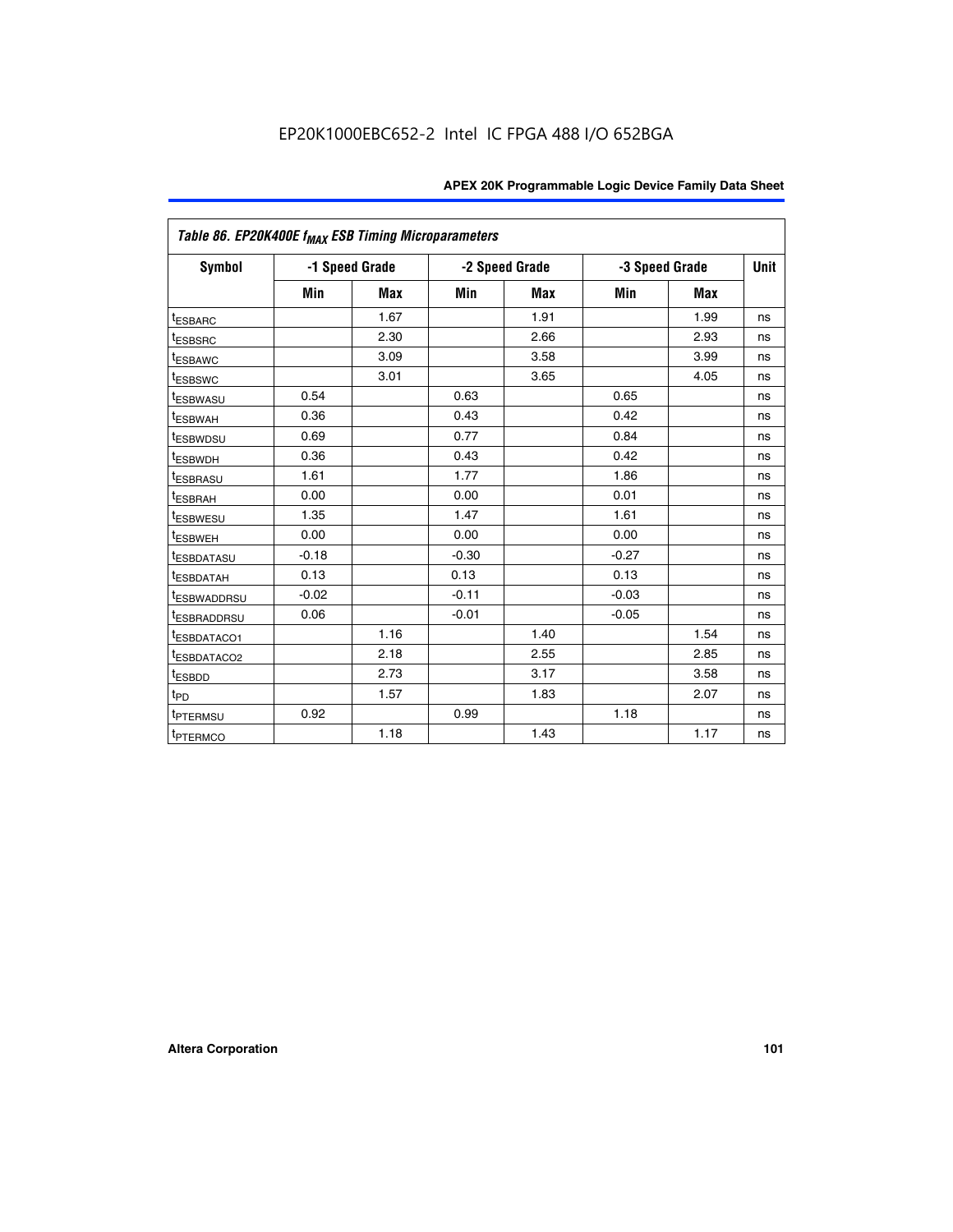## EP20K1000EBC652-2 Intel IC FPGA 488 I/O 652BGA

| Table 87. EP20K400E f <sub>MAX</sub> Routing Delays          |     |            |     |      |     |             |    |  |  |  |
|--------------------------------------------------------------|-----|------------|-----|------|-----|-------------|----|--|--|--|
| Symbol<br>-2 Speed Grade<br>-1 Speed Grade<br>-3 Speed Grade |     |            |     |      |     | <b>Unit</b> |    |  |  |  |
|                                                              | Min | <b>Max</b> | Min | Max  | Min | Max         |    |  |  |  |
| $t_{F1-4}$                                                   |     | 0.25       |     | 0.25 |     | 0.26        | ns |  |  |  |
| $t_{F5-20}$                                                  |     | 1.01       |     | 1.12 |     | 1.25        | ns |  |  |  |
| $t_{F20+}$                                                   |     | 3.71       |     | 3.92 |     | 4.17        | ns |  |  |  |

|                    | Table 88. EP20K400E Minimum Pulse Width Timing Parameters |                |      |                |      |                |             |  |  |  |  |
|--------------------|-----------------------------------------------------------|----------------|------|----------------|------|----------------|-------------|--|--|--|--|
| Symbol             |                                                           | -1 Speed Grade |      | -2 Speed Grade |      | -3 Speed Grade | <b>Unit</b> |  |  |  |  |
|                    | Min                                                       | <b>Max</b>     | Min  | <b>Max</b>     | Min  | Max            |             |  |  |  |  |
| $t_{CH}$           | 1.36                                                      |                | 2.22 |                | 2.35 |                | ns          |  |  |  |  |
| $t_{\rm CL}$       | 1.36                                                      |                | 2.26 |                | 2.35 |                | ns          |  |  |  |  |
| $t_{CLRP}$         | 0.18                                                      |                | 0.18 |                | 0.19 |                | ns          |  |  |  |  |
| <sup>t</sup> PREP  | 0.18                                                      |                | 0.18 |                | 0.19 |                | ns          |  |  |  |  |
| <sup>t</sup> ESBCH | 1.36                                                      |                | 2.26 |                | 2.35 |                | ns          |  |  |  |  |
| <sup>t</sup> ESBCL | 1.36                                                      |                | 2.26 |                | 2.35 |                | ns          |  |  |  |  |
| <sup>t</sup> ESBWP | 1.17                                                      |                | 1.38 |                | 1.56 |                | ns          |  |  |  |  |
| <sup>t</sup> ESBRP | 0.94                                                      |                | 1.09 |                | 1.25 |                | ns          |  |  |  |  |

| Table 89. EP20K400E External Timing Parameters |       |                |      |                |                          |                               |    |  |  |
|------------------------------------------------|-------|----------------|------|----------------|--------------------------|-------------------------------|----|--|--|
| Symbol                                         |       | -1 Speed Grade |      | -2 Speed Grade |                          | <b>Unit</b><br>-3 Speed Grade |    |  |  |
|                                                | Min   | Max            | Min  | <b>Max</b>     | Min                      | Max                           |    |  |  |
| $t_{INSU}$                                     | 2.51  |                | 2.64 |                | 2.77                     |                               | ns |  |  |
| $t_{INH}$                                      | 0.00  |                | 0.00 |                | 0.00                     |                               | ns |  |  |
| toutco                                         | 2.00  | 5.25           | 2.00 | 5.79           | 2.00                     | 6.32                          | ns |  |  |
| <sup>t</sup> INSUPLL                           | 3.221 |                | 3.38 |                | ٠                        |                               | ns |  |  |
| I <sup>t</sup> INHPLL                          | 0.00  |                | 0.00 |                | $\overline{\phantom{0}}$ |                               | ns |  |  |
| toutcopll                                      | 0.50  | 2.25           | 0.50 | 2.45           |                          |                               | ns |  |  |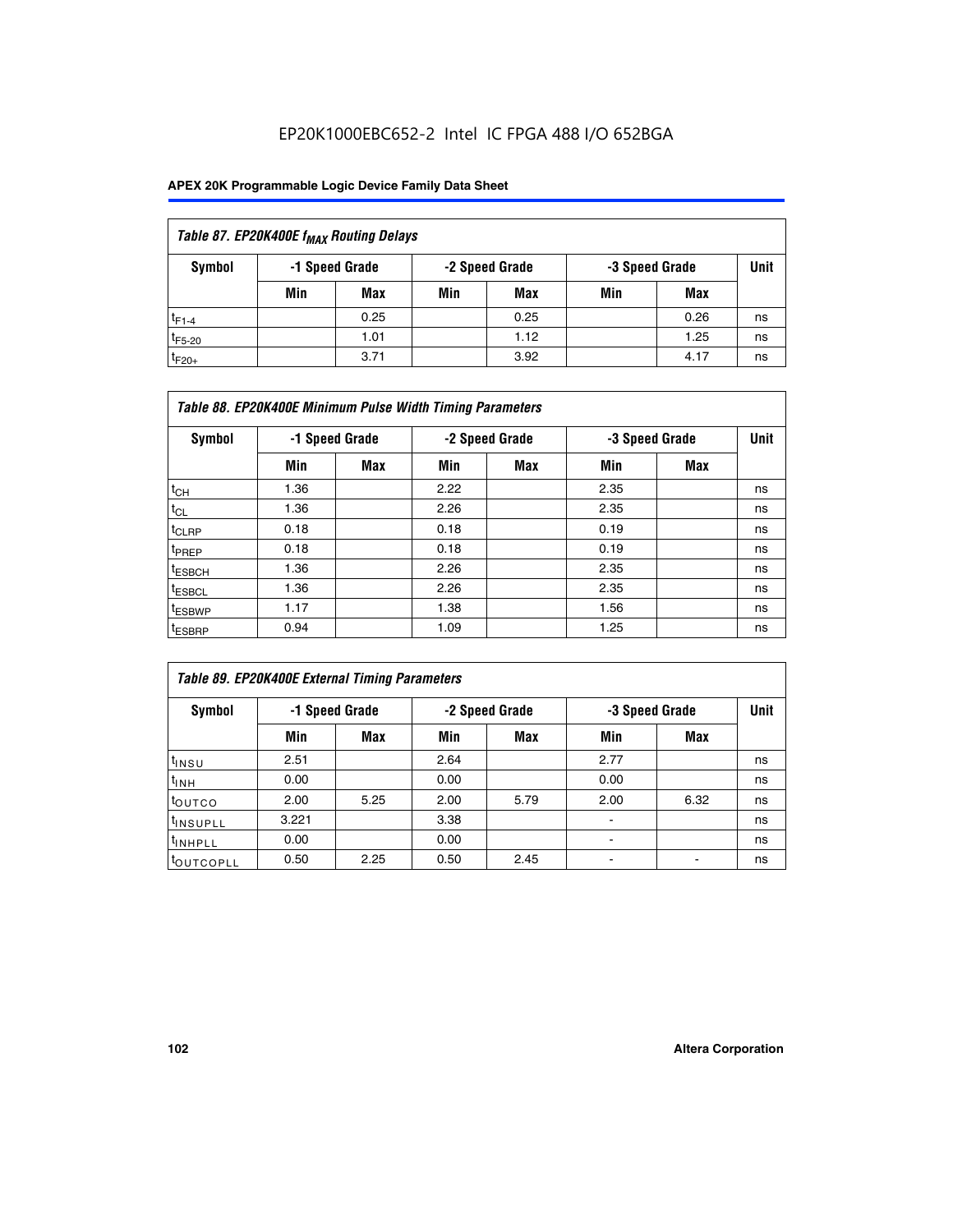| <b>Table 90. EP20K400E External Bidirectional Timing Parameters</b> |                |      |                |            |      |                |      |  |  |  |
|---------------------------------------------------------------------|----------------|------|----------------|------------|------|----------------|------|--|--|--|
| Symbol                                                              | -1 Speed Grade |      | -2 Speed Grade |            |      | -3 Speed Grade | Unit |  |  |  |
|                                                                     | Min            | Max  | Min            | <b>Max</b> | Min  | Max            |      |  |  |  |
| t <sub>INSUBIDIR</sub>                                              | 2.93           |      | 3.23           |            | 3.44 |                | ns   |  |  |  |
| t <sub>INHBIDIR</sub>                                               | 0.00           |      | 0.00           |            | 0.00 |                | ns   |  |  |  |
| t <sub>outcobidir</sub>                                             | 2.00           | 5.25 | 2.00           | 5.79       | 2.00 | 6.32           | ns   |  |  |  |
| <i>txzbidir</i>                                                     |                | 5.95 |                | 6.77       |      | 7.12           | ns   |  |  |  |
| tzxbidir                                                            |                | 5.95 |                | 6.77       |      | 7.12           | ns   |  |  |  |
| t <sub>INSUBIDIRPLL</sub>                                           | 4.31           |      | 4.76           |            |      |                | ns   |  |  |  |
| <sup>t</sup> INHBIDIRPLL                                            | 0.00           |      | 0.00           |            |      |                | ns   |  |  |  |
| tout COBIDIRPLL                                                     | 0.50           | 2.25 | 0.50           | 2.45       |      |                | ns   |  |  |  |
| <i>txzBIDIRPLL</i>                                                  |                | 2.94 |                | 3.43       |      |                | ns   |  |  |  |
| tzxBIDIRPLL                                                         |                | 2.94 |                | 3.43       |      |                | ns   |  |  |  |

Tables 91 through 96 describe  $f_{MAX}$  LE Timing Microparameters,  $f_{MAX}$ ESB Timing Microparameters, *f<sub>MAX</sub>* Routing Delays, Minimum Pulse Width Timing Parameters, External Timing Parameters, and External Bidirectional Timing Parameters for EP20K600E APEX 20KE devices.

| Table 91. EP20K600E f <sub>MAX</sub> LE Timing Microparameters |                                                    |            |      |            |      |      |    |  |  |
|----------------------------------------------------------------|----------------------------------------------------|------------|------|------------|------|------|----|--|--|
| Symbol                                                         | -2 Speed Grade<br>-1 Speed Grade<br>-3 Speed Grade |            |      | Unit       |      |      |    |  |  |
|                                                                | Min                                                | <b>Max</b> | Min  | <b>Max</b> | Min  | Max  |    |  |  |
| t <sub>SU</sub>                                                | 0.16                                               |            | 0.16 |            | 0.17 |      | ns |  |  |
| $t_H$                                                          | 0.29                                               |            | 0.33 |            | 0.37 |      | ns |  |  |
| $t_{CO}$                                                       |                                                    | 0.65       |      | 0.38       |      | 0.49 | ns |  |  |
| t <sub>LUT</sub>                                               |                                                    | 0.70       |      | 1.00       |      | 1.30 | ns |  |  |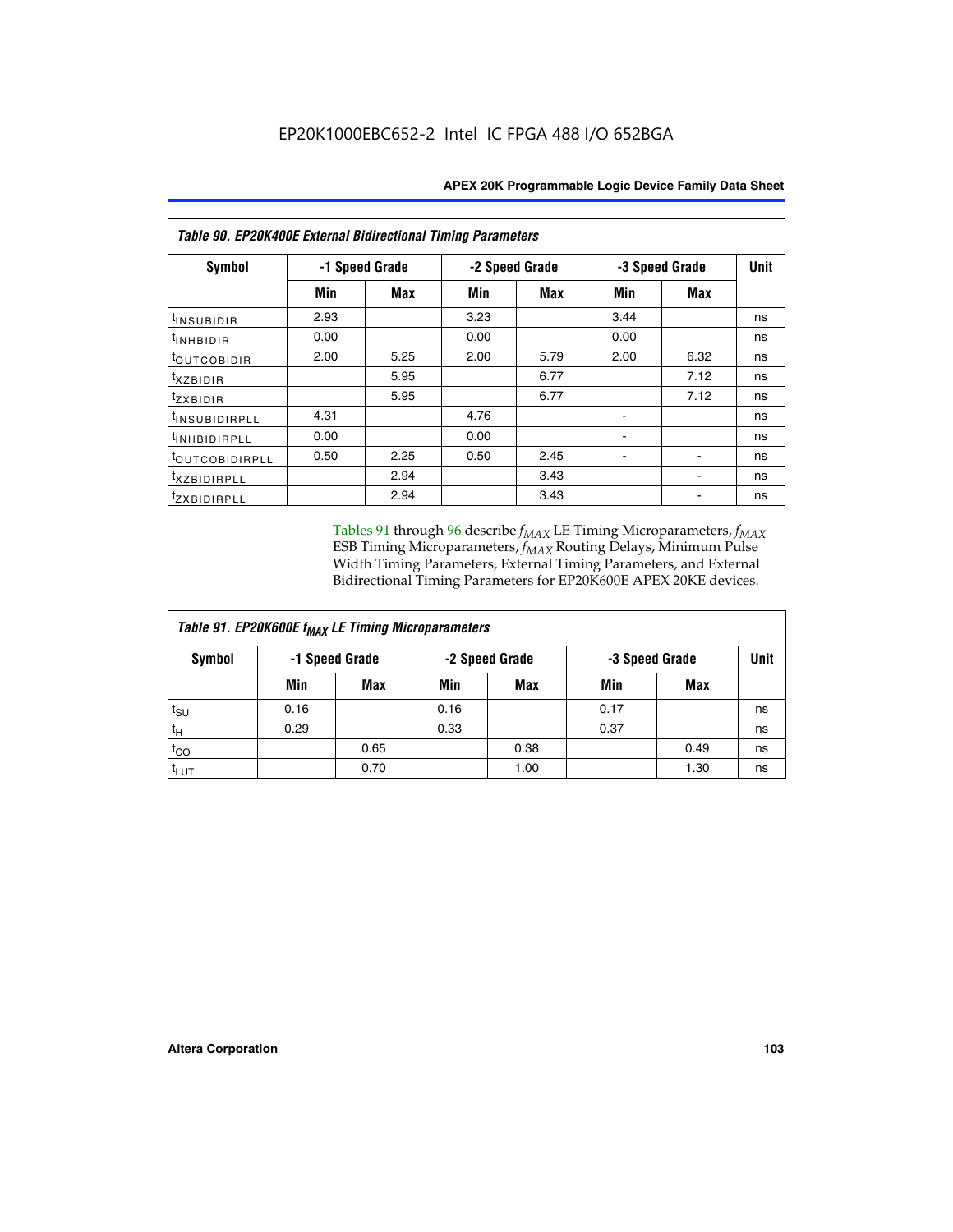| Table 92. EP20K600E f <sub>MAX</sub> ESB Timing Microparameters |                |            |      |                |      |                |             |
|-----------------------------------------------------------------|----------------|------------|------|----------------|------|----------------|-------------|
| <b>Symbol</b>                                                   | -1 Speed Grade |            |      | -2 Speed Grade |      | -3 Speed Grade | <b>Unit</b> |
|                                                                 | Min            | <b>Max</b> | Min  | <b>Max</b>     | Min  | <b>Max</b>     |             |
| t <sub>ESBARC</sub>                                             |                | 1.67       |      | 2.39           |      | 3.11           | ns          |
| t <sub>ESBSRC</sub>                                             |                | 2.27       |      | 3.07           |      | 3.86           | ns          |
| <sup>t</sup> ESBAWC                                             |                | 3.19       |      | 4.56           |      | 5.93           | ns          |
| t <sub>ESBSWC</sub>                                             |                | 3.51       |      | 4.62           |      | 5.72           | ns          |
| <sup>t</sup> ESBWASU                                            | 1.46           |            | 2.08 |                | 2.70 |                | ns          |
| t <sub>ESBWAH</sub>                                             | 0.00           |            | 0.00 |                | 0.00 |                | ns          |
| t <sub>ESBWDSU</sub>                                            | 1.60           |            | 2.29 |                | 2.97 |                | ns          |
| <sup>t</sup> ESBWDH                                             | 0.00           |            | 0.00 |                | 0.00 |                | ns          |
| <sup>t</sup> ESBRASU                                            | 1.61           |            | 2.30 |                | 2.99 |                | ns          |
| t <sub>ESBRAH</sub>                                             | 0.00           |            | 0.00 |                | 0.00 |                | ns          |
| t <sub>ESBWESU</sub>                                            | 1.49           |            | 2.30 |                | 3.11 |                | ns          |
| <sup>t</sup> ESBWEH                                             | 0.00           |            | 0.00 |                | 0.00 |                | ns          |
| <sup>t</sup> ESBDATASU                                          | $-0.01$        |            | 0.35 |                | 0.71 |                | ns          |
| <sup>t</sup> ESBDATAH                                           | 0.13           |            | 0.13 |                | 0.13 |                | ns          |
| <sup>t</sup> ESBWADDRSU                                         | 0.19           |            | 0.62 |                | 1.06 |                | ns          |
| <sup>t</sup> ESBRADDRSU                                         | 0.25           |            | 0.71 |                | 1.17 |                | ns          |
| <sup>I</sup> ESBDATACO1                                         |                | 1.01       |      | 1.19           |      | 1.37           | ns          |
| <sup>t</sup> ESBDATACO2                                         |                | 2.18       |      | 3.12           |      | 4.05           | ns          |
| <sup>t</sup> ESBDD                                              |                | 3.19       |      | 4.56           |      | 5.93           | ns          |
| t <sub>PD</sub>                                                 |                | 1.57       |      | 2.25           |      | 2.92           | ns          |
| <b>TPTERMSU</b>                                                 | 0.85           |            | 1.43 |                | 2.01 |                | ns          |
| t <sub>PTERMCO</sub>                                            |                | 1.03       |      | 1.21           |      | 1.39           | ns          |

| Table 93. EP20K600E f <sub>MAX</sub> Routing Delays |                                                    |      |     |      |      |      |    |  |  |
|-----------------------------------------------------|----------------------------------------------------|------|-----|------|------|------|----|--|--|
| Symbol                                              | -1 Speed Grade<br>-2 Speed Grade<br>-3 Speed Grade |      |     |      | Unit |      |    |  |  |
|                                                     | Min                                                | Max  | Min | Max  | Min  | Max  |    |  |  |
| $t_{F1-4}$                                          |                                                    | 0.22 |     | 0.25 |      | 0.26 | ns |  |  |
| $t_{F5-20}$                                         |                                                    | 1.26 |     | 1.39 |      | 1.52 | ns |  |  |
| $t_{F20+}$                                          |                                                    | 3.51 |     | 3.88 |      | 4.26 | ns |  |  |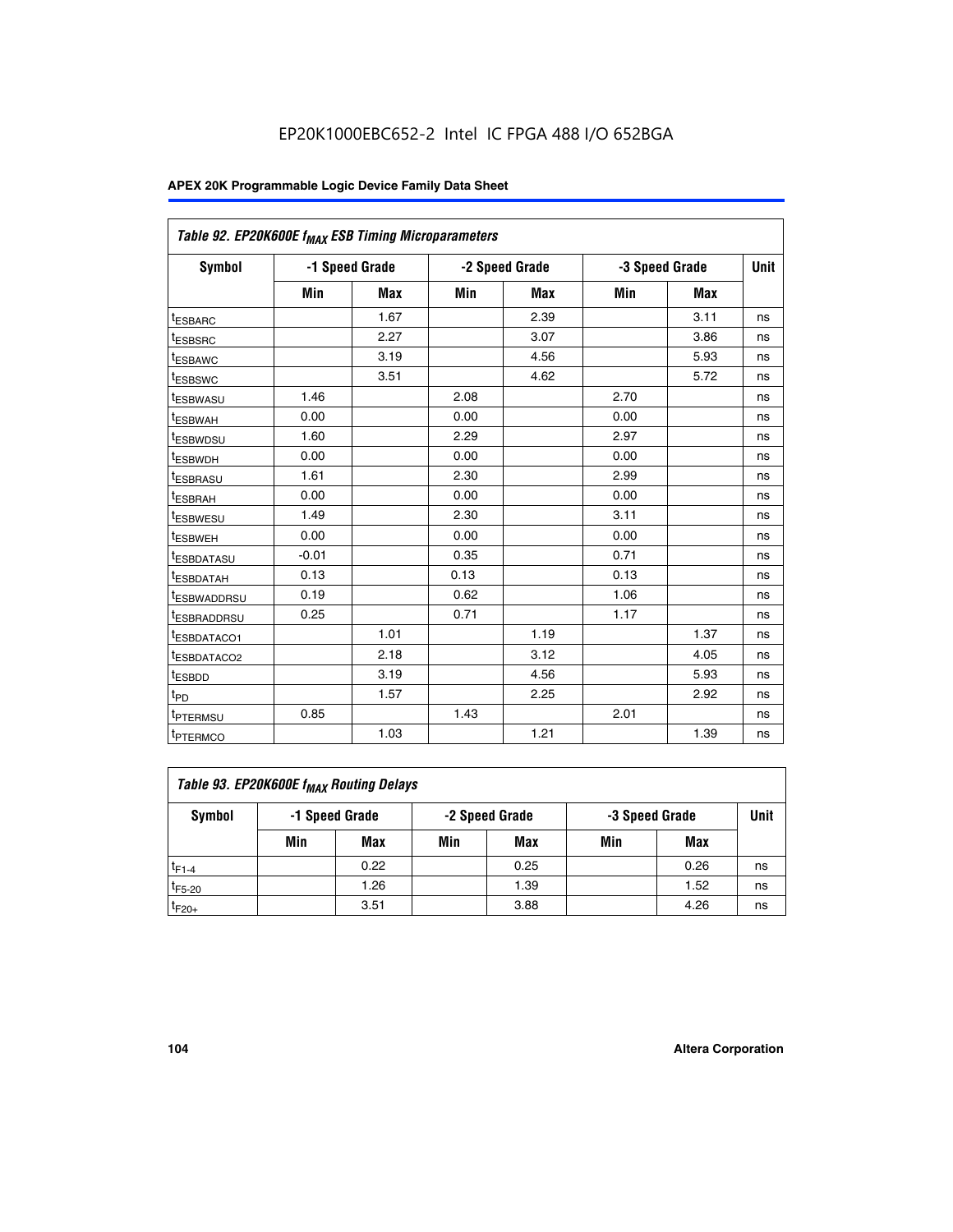|                    | Table 94. EP20K600E Minimum Pulse Width Timing Parameters |                |      |                |                |            |             |
|--------------------|-----------------------------------------------------------|----------------|------|----------------|----------------|------------|-------------|
| <b>Symbol</b>      |                                                           | -1 Speed Grade |      | -2 Speed Grade | -3 Speed Grade |            | <b>Unit</b> |
|                    | Min                                                       | Max            | Min  | Max            | Min            | <b>Max</b> |             |
| $t_{CH}$           | 2.00                                                      |                | 2.50 |                | 2.75           |            | ns          |
| $t_{CL}$           | 2.00                                                      |                | 2.50 |                | 2.75           |            | ns          |
| $t_{CLRP}$         | 0.18                                                      |                | 0.26 |                | 0.34           |            | ns          |
| t <sub>PREP</sub>  | 0.18                                                      |                | 0.26 |                | 0.34           |            | ns          |
| <sup>t</sup> ESBCH | 2.00                                                      |                | 2.50 |                | 2.75           |            | ns          |
| <sup>t</sup> ESBCL | 2.00                                                      |                | 2.50 |                | 2.75           |            | ns          |
| <sup>t</sup> ESBWP | 1.17                                                      |                | 1.68 |                | 2.18           |            | ns          |
| <sup>t</sup> ESBRP | 0.95                                                      |                | 1.35 |                | 1.76           |            | ns          |

| Table 95. EP20K600E External Timing Parameters |                |      |      |                |                          |                               |    |  |  |
|------------------------------------------------|----------------|------|------|----------------|--------------------------|-------------------------------|----|--|--|
| Symbol                                         | -1 Speed Grade |      |      | -2 Speed Grade |                          | <b>Unit</b><br>-3 Speed Grade |    |  |  |
|                                                | Min            | Max  | Min  | Max            | Min                      | Max                           |    |  |  |
| t <sub>insu</sub>                              | 2.74           |      | 2.74 |                | 2.87                     |                               | ns |  |  |
| $t_{INH}$                                      | 0.00           |      | 0.00 |                | 0.00                     |                               | ns |  |  |
| toutco                                         | 2.00           | 5.51 | 2.00 | 6.06           | 2.00                     | 6.61                          | ns |  |  |
| <sup>t</sup> INSUPLL                           | 1.86           |      | 1.96 |                |                          |                               | ns |  |  |
| <sup>t</sup> INHPLL                            | 0.00           |      | 0.00 |                | $\overline{\phantom{a}}$ |                               | ns |  |  |
| <b>LOUTCOPLL</b>                               | 0.50           | 2.62 | 0.50 | 2.91           |                          |                               | ns |  |  |

|                              | Table 96. EP20K600E External Bidirectional Timing Parameters |      |      |                |      |                |             |  |  |  |
|------------------------------|--------------------------------------------------------------|------|------|----------------|------|----------------|-------------|--|--|--|
| Symbol                       | -1 Speed Grade                                               |      |      | -2 Speed Grade |      | -3 Speed Grade | <b>Unit</b> |  |  |  |
|                              | Min                                                          | Max  | Min  | Max            | Min  | Max            |             |  |  |  |
| <sup>t</sup> INSUBIDIR       | 0.64                                                         |      | 0.98 |                | 1.08 |                | ns          |  |  |  |
| <sup>t</sup> INHBIDIR        | 0.00                                                         |      | 0.00 |                | 0.00 |                | ns          |  |  |  |
| <sup>t</sup> OUTCOBIDIR      | 2.00                                                         | 5.51 | 2.00 | 6.06           | 2.00 | 6.61           | ns          |  |  |  |
| $txz$ BIDIR                  |                                                              | 6.10 |      | 6.74           |      | 7.10           | ns          |  |  |  |
| $t_{ZXBIDIR}$                |                                                              | 6.10 |      | 6.74           |      | 7.10           | ns          |  |  |  |
| <sup>t</sup> INSUBIDIRPLL    | 2.26                                                         |      | 2.68 |                |      |                | ns          |  |  |  |
| <sup>t</sup> INHBIDIRPLL     | 0.00                                                         |      | 0.00 |                |      |                | ns          |  |  |  |
| <b><i>LOUTCOBIDIRPLL</i></b> | 0.50                                                         | 2.62 | 0.50 | 2.91           |      |                | ns          |  |  |  |
| <sup>t</sup> XZBIDIRPLL      |                                                              | 3.21 |      | 3.59           |      |                | ns          |  |  |  |
| <sup>t</sup> zxbidirpll      |                                                              | 3.21 |      | 3.59           |      |                | ns          |  |  |  |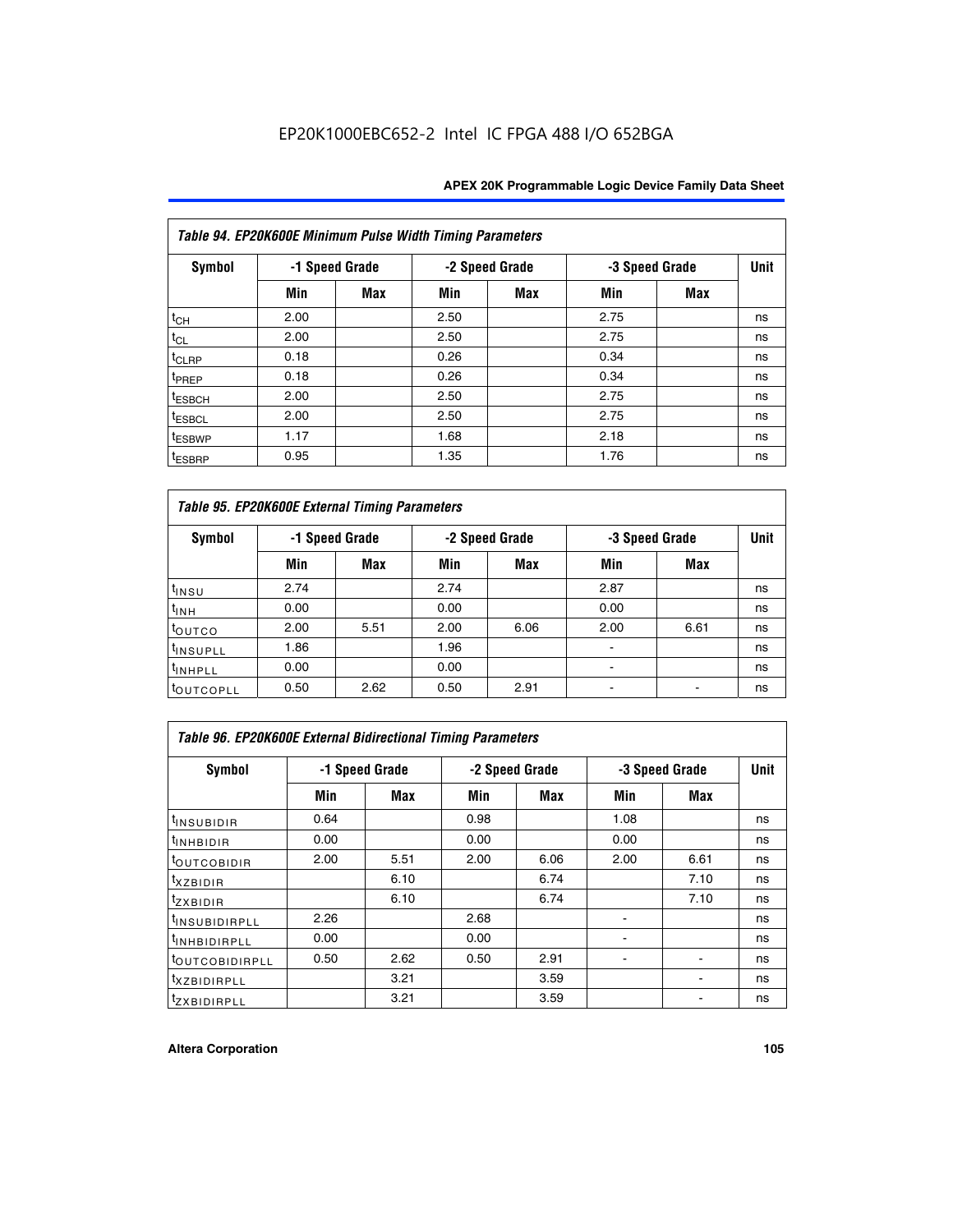Tables 97 through 102 describe  $f_{MAX}$  LE Timing Microparameters,  $f_{MAX}$ ESB Timing Microparameters, *f<sub>MAX</sub>* Routing Delays, Minimum Pulse Width Timing Parameters, External Timing Parameters, and External Bidirectional Timing Parameters for EP20K1000E APEX 20KE devices.

| Table 97. EP20K1000E f <sub>MAX</sub> LE Timing Microparameters |      |                |                                  |            |      |      |    |  |  |
|-----------------------------------------------------------------|------|----------------|----------------------------------|------------|------|------|----|--|--|
| Symbol                                                          |      | -1 Speed Grade | -2 Speed Grade<br>-3 Speed Grade |            |      | Unit |    |  |  |
|                                                                 | Min  | <b>Max</b>     | Min                              | <b>Max</b> | Min  | Max  |    |  |  |
| $t_{\text{SU}}$                                                 | 0.25 |                | 0.25                             |            | 0.25 |      | ns |  |  |
| $t_H$                                                           | 0.25 |                | 0.25                             |            | 0.25 |      | ns |  |  |
| $t_{CO}$                                                        |      | 0.28           |                                  | 0.32       |      | 0.33 | ns |  |  |
| t <sub>LUT</sub>                                                |      | 0.80           |                                  | 0.95       |      | 1.13 | ns |  |  |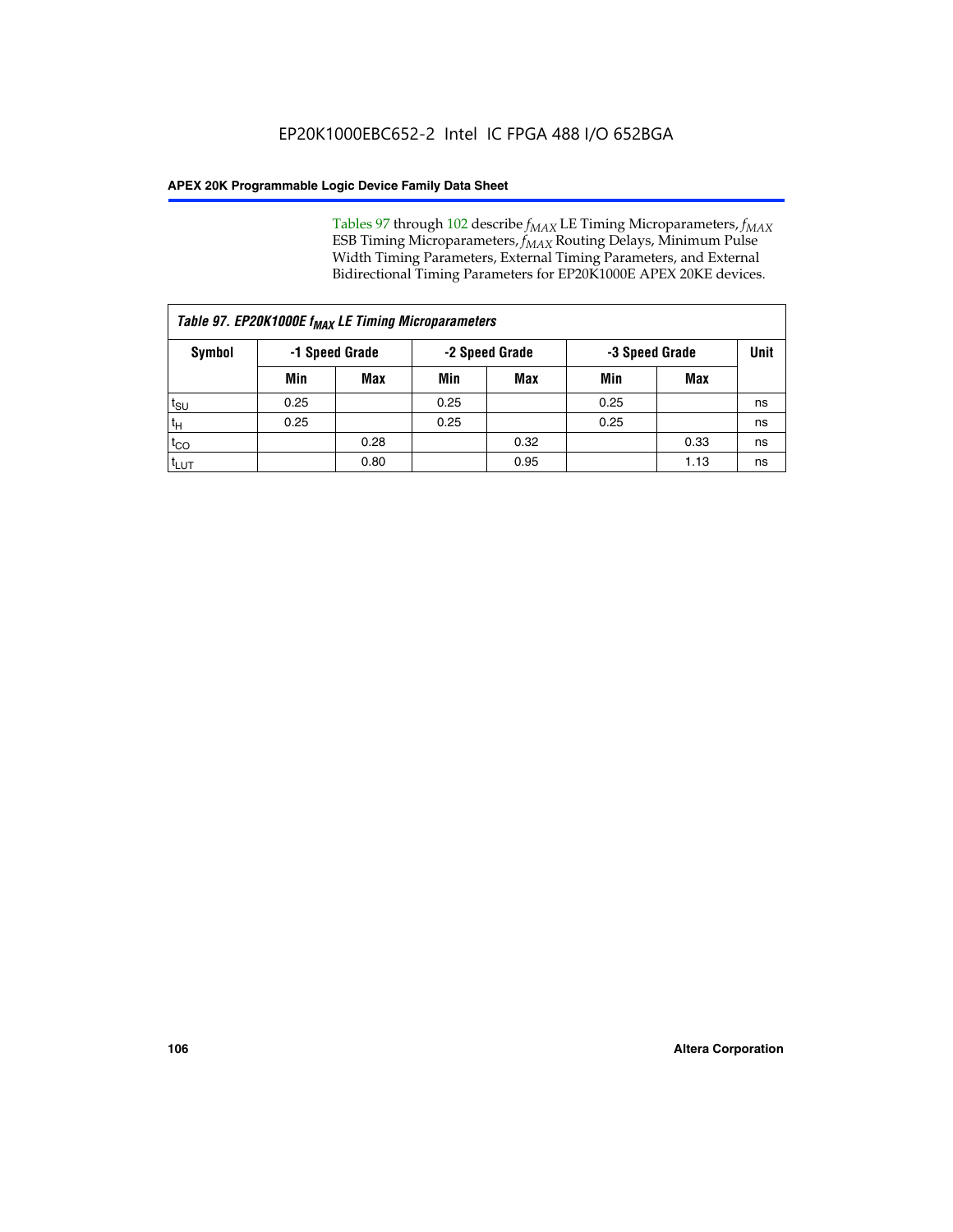| Table 98. EP20K1000E f <sub>MAX</sub> ESB Timing Microparameters |                |            |      |                |                |             |    |
|------------------------------------------------------------------|----------------|------------|------|----------------|----------------|-------------|----|
| Symbol                                                           | -1 Speed Grade |            |      | -2 Speed Grade | -3 Speed Grade | <b>Unit</b> |    |
|                                                                  | Min            | <b>Max</b> | Min  | Max            | Min            | Max         |    |
| <sup>t</sup> ESBARC                                              |                | 1.78       |      | 2.02           |                | 1.95        | ns |
| <sup>t</sup> ESBSRC                                              |                | 2.52       |      | 2.91           |                | 3.14        | ns |
| <sup>t</sup> ESBAWC                                              |                | 3.52       |      | 4.11           |                | 4.40        | ns |
| <sup>t</sup> ESBSWC                                              |                | 3.23       |      | 3.84           |                | 4.16        | ns |
| <sup>t</sup> ESBWASU                                             | 0.62           |            | 0.67 |                | 0.61           |             | ns |
| t <sub>ESBWAH</sub>                                              | 0.41           |            | 0.55 |                | 0.55           |             | ns |
| <sup>t</sup> ESBWDSU                                             | 0.77           |            | 0.79 |                | 0.81           |             | ns |
| <sup>t</sup> ESBWDH                                              | 0.41           |            | 0.55 |                | 0.55           |             | ns |
| <sup>t</sup> ESBRASU                                             | 1.74           |            | 1.92 |                | 1.85           |             | ns |
| t <sub>ESBRAH</sub>                                              | 0.00           |            | 0.01 |                | 0.23           |             | ns |
| <sup>t</sup> ESBWESU                                             | 2.07           |            | 2.28 |                | 2.41           |             | ns |
| <sup>I</sup> ESBWEH                                              | 0.00           |            | 0.00 |                | 0.00           |             | ns |
| <sup>I</sup> ESBDATASU                                           | 0.25           |            | 0.27 |                | 0.29           |             | ns |
| t <sub>esbdatah</sub>                                            | 0.13           |            | 0.13 |                | 0.13           |             | ns |
| <sup>I</sup> ESBWADDRSU                                          | 0.11           |            | 0.04 |                | 0.11           |             | ns |
| <sup>t</sup> ESBRADDRSU                                          | 0.14           |            | 0.11 |                | 0.16           |             | ns |
| <sup>t</sup> ESBDATACO1                                          |                | 1.29       |      | 1.50           |                | 1.63        | ns |
| <sup>t</sup> ESBDATACO2                                          |                | 2.55       |      | 2.99           |                | 3.22        | ns |
| <sup>t</sup> ESBDD                                               |                | 3.12       |      | 3.57           |                | 3.85        | ns |
| $t_{\mathsf{PD}}$                                                |                | 1.84       |      | 2.13           |                | 2.32        | ns |
| t <sub>PTERMSU</sub>                                             | 1.08           |            | 1.19 |                | 1.32           |             | ns |
| t <sub>PTERMCO</sub>                                             |                | 1.31       |      | 1.53           |                | 1.66        | ns |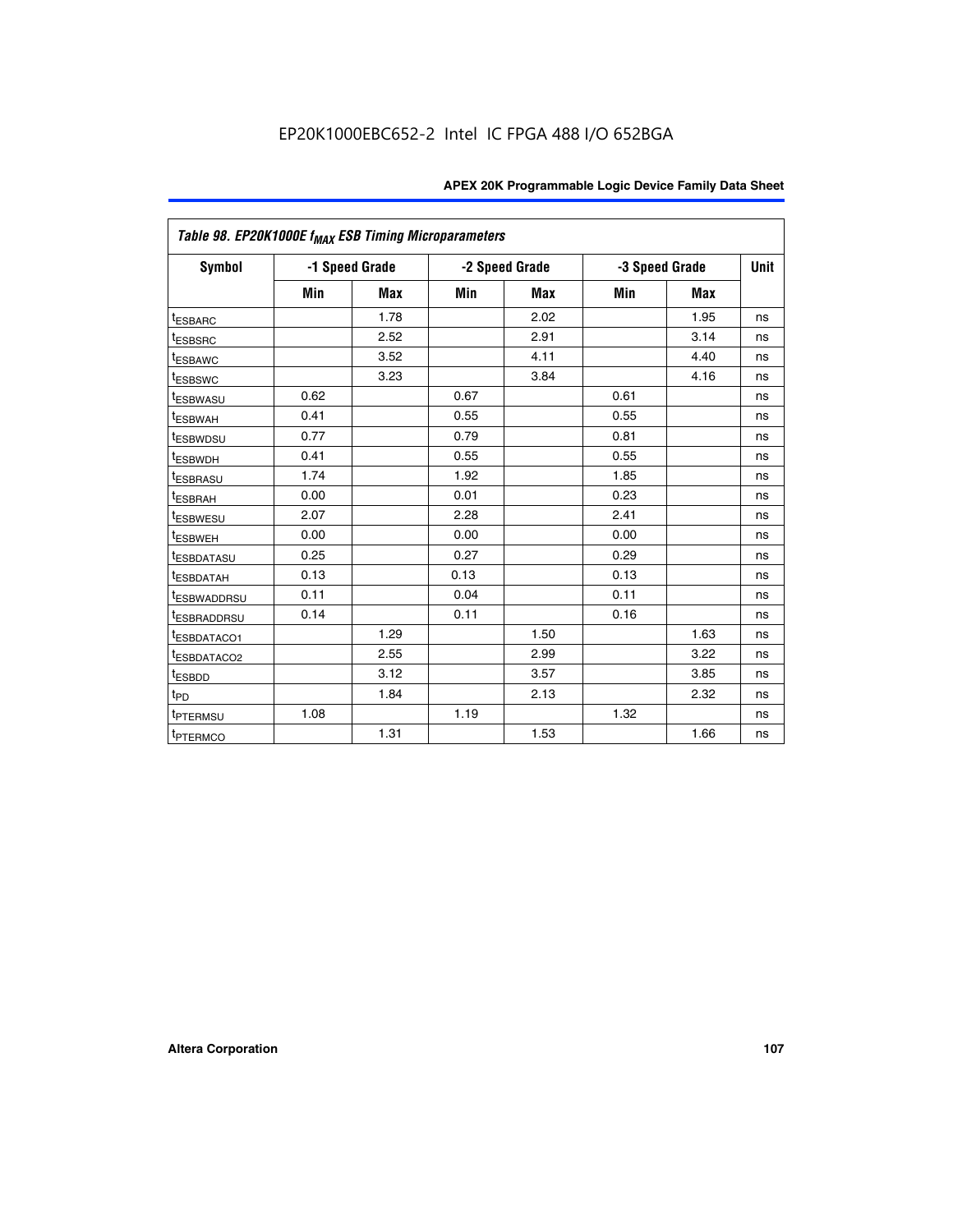## EP20K1000EBC652-2 Intel IC FPGA 488 I/O 652BGA

### **APEX 20K Programmable Logic Device Family Data Sheet**

| Table 99. EP20K1000E f <sub>MAX</sub> Routing Delays |                                                    |            |     |      |     |      |    |  |  |  |  |
|------------------------------------------------------|----------------------------------------------------|------------|-----|------|-----|------|----|--|--|--|--|
| Symbol                                               | -1 Speed Grade<br>-2 Speed Grade<br>-3 Speed Grade |            |     |      |     |      |    |  |  |  |  |
|                                                      | Min                                                | <b>Max</b> | Min | Max  | Min | Max  |    |  |  |  |  |
| $t_{F1-4}$                                           |                                                    | 0.27       |     | 0.27 |     | 0.27 | ns |  |  |  |  |
| $t_{F5-20}$                                          |                                                    | 1.45       |     | 1.63 |     | 1.75 | ns |  |  |  |  |
| $t_{F20+}$                                           |                                                    | 4.15       |     | 4.33 |     | 4.97 | ns |  |  |  |  |

| Table 100. EP20K1000E Minimum Pulse Width Timing Parameters |      |                |      |                |      |                |             |  |  |  |  |
|-------------------------------------------------------------|------|----------------|------|----------------|------|----------------|-------------|--|--|--|--|
| Symbol                                                      |      | -1 Speed Grade |      | -2 Speed Grade |      | -3 Speed Grade | <b>Unit</b> |  |  |  |  |
|                                                             | Min  | <b>Max</b>     | Min  | Max            | Min  | Max            |             |  |  |  |  |
| $t_{CH}$                                                    | 1.25 |                | 1.43 |                | 1.67 |                | ns          |  |  |  |  |
| $t_{CL}$                                                    | 1.25 |                | 1.43 |                | 1.67 |                | ns          |  |  |  |  |
| t <sub>CLRP</sub>                                           | 0.20 |                | 0.20 |                | 0.20 |                | ns          |  |  |  |  |
| <sup>t</sup> PREP                                           | 0.20 |                | 0.20 |                | 0.20 |                | ns          |  |  |  |  |
| <sup>t</sup> ESBCH                                          | 1.25 |                | 1.43 |                | 1.67 |                | ns          |  |  |  |  |
| <sup>t</sup> ESBCL                                          | 1.25 |                | 1.43 |                | 1.67 |                | ns          |  |  |  |  |
| <sup>t</sup> ESBWP                                          | 1.28 |                | 1.51 |                | 1.65 |                | ns          |  |  |  |  |
| <sup>t</sup> ESBRP                                          | 1.11 |                | 1.29 |                | 1.41 |                | ns          |  |  |  |  |

| Table 101. EP20K1000E External Timing Parameters |      |                |      |                |      |                |             |  |  |  |  |  |
|--------------------------------------------------|------|----------------|------|----------------|------|----------------|-------------|--|--|--|--|--|
| Symbol                                           |      | -1 Speed Grade |      | -2 Speed Grade |      | -3 Speed Grade | <b>Unit</b> |  |  |  |  |  |
|                                                  | Min  | <b>Max</b>     | Min  | <b>Max</b>     | Min  | Max            |             |  |  |  |  |  |
| t <sub>INSU</sub>                                | 2.70 |                | 2.84 |                | 2.97 |                | ns          |  |  |  |  |  |
| $t_{INH}$                                        | 0.00 |                | 0.00 |                | 0.00 |                | ns          |  |  |  |  |  |
| toutco                                           | 2.00 | 5.75           | 2.00 | 6.33           | 2.00 | 6.90           | ns          |  |  |  |  |  |
| tinsupll                                         | 1.64 |                | 2.09 |                |      |                | ns          |  |  |  |  |  |
| <sup>t</sup> INHPLL                              | 0.00 |                | 0.00 |                | -    |                | ns          |  |  |  |  |  |
| toutcopll                                        | 0.50 | 2.25           | 0.50 | 2.99           | -    |                | ns          |  |  |  |  |  |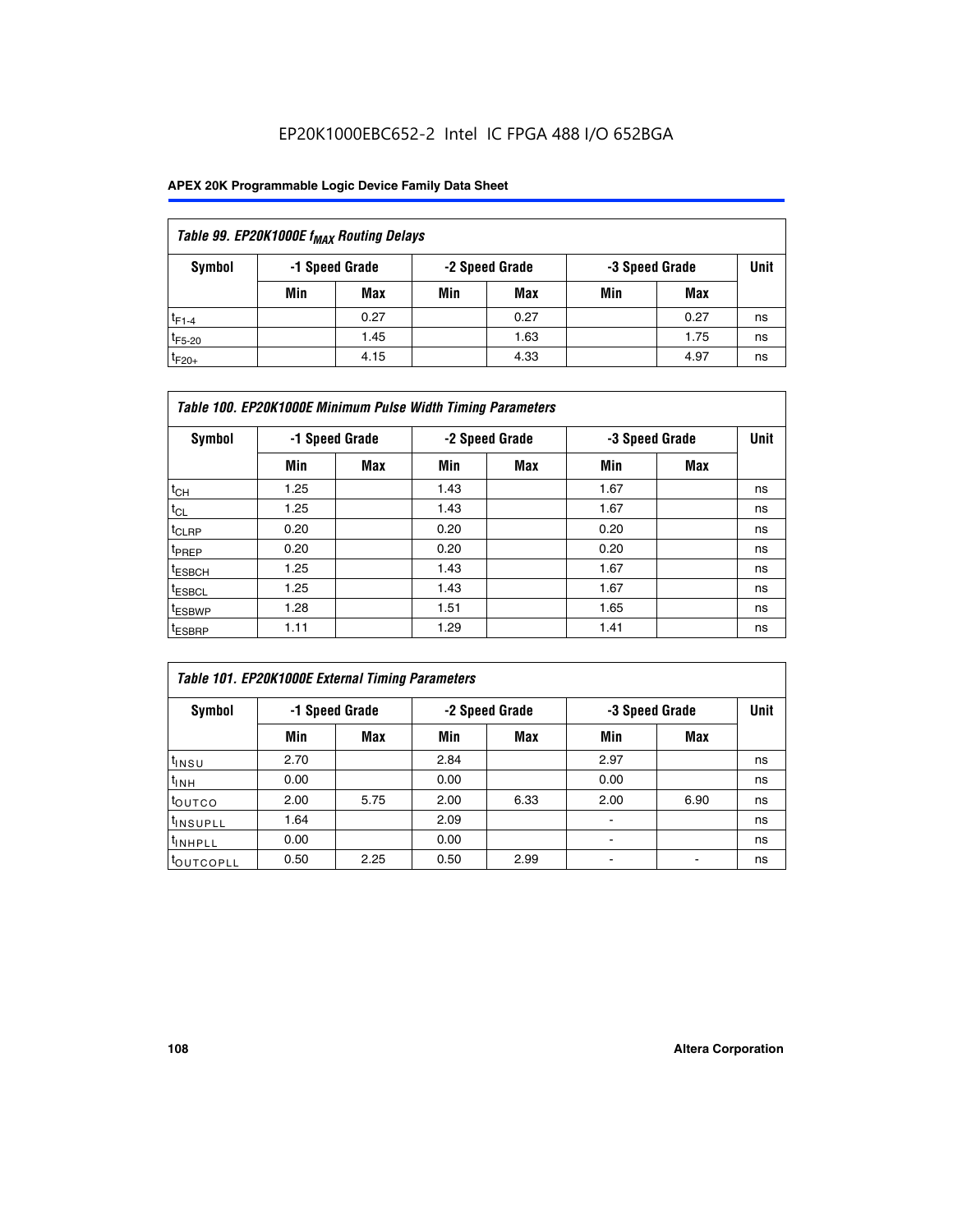| Table 102. EP20K1000E External Bidirectional Timing Parameters |                |      |                |      |                |             |    |  |  |  |
|----------------------------------------------------------------|----------------|------|----------------|------|----------------|-------------|----|--|--|--|
| Symbol                                                         | -1 Speed Grade |      | -2 Speed Grade |      | -3 Speed Grade | <b>Unit</b> |    |  |  |  |
|                                                                | Min            | Max  | Min            | Max  | Min            | Max         |    |  |  |  |
| t <sub>INSUBIDIR</sub>                                         | 3.22           |      | 3.33           |      | 3.51           |             | ns |  |  |  |
| <sup>t</sup> inhbidir                                          | 0.00           |      | 0.00           |      | 0.00           |             | ns |  |  |  |
| t <sub>outcobidir</sub>                                        | 2.00           | 5.75 | 2.00           | 6.33 | 2.00           | 6.90        | ns |  |  |  |
| <i>txzbidir</i>                                                |                | 6.31 |                | 7.09 |                | 7.76        | ns |  |  |  |
| tzxbidir                                                       |                | 6.31 |                | 7.09 |                | 7.76        | ns |  |  |  |
| t <sub>INSUBIDIRPL</sub> L                                     | 3.25           |      | 3.26           |      |                |             | ns |  |  |  |
| t <sub>INHBIDIRPLL</sub>                                       | 0.00           |      | 0.00           |      |                |             | ns |  |  |  |
| tout COBIDIRPLL                                                | 0.50           | 2.25 | 0.50           | 2.99 |                |             | ns |  |  |  |
| <i>txzBIDIRPLL</i>                                             |                | 2.81 |                | 3.80 |                |             | ns |  |  |  |
| <i>tzxBIDIRPLL</i>                                             |                | 2.81 |                | 3.80 |                |             | ns |  |  |  |

Tables 103 through 108 describe  $f_{MAX}$  LE Timing Microparameters,  $f_{MAX}$ ESB Timing Microparameters, *f<sub>MAX</sub>* Routing Delays, Minimum Pulse Width Timing Parameters, External Timing Parameters, and External Bidirectional Timing Parameters for EP20K1500E APEX 20KE devices.

| Table 103. EP20K1500E f <sub>MAX</sub> LE Timing Microparameters |      |                                  |      |            |      |                |      |  |  |  |  |
|------------------------------------------------------------------|------|----------------------------------|------|------------|------|----------------|------|--|--|--|--|
| Symbol                                                           |      | -1 Speed Grade<br>-2 Speed Grade |      |            |      | -3 Speed Grade | Unit |  |  |  |  |
|                                                                  | Min  | <b>Max</b>                       | Min  | <b>Max</b> | Min  | Max            |      |  |  |  |  |
| $t_{\text{SU}}$                                                  | 0.25 |                                  | 0.25 |            | 0.25 |                | ns   |  |  |  |  |
| $t_H$                                                            | 0.25 |                                  | 0.25 |            | 0.25 |                | ns   |  |  |  |  |
| $t_{CO}$                                                         |      | 0.28                             |      | 0.32       |      | 0.33           | ns   |  |  |  |  |
| t <sub>lut</sub>                                                 |      | 0.80                             |      | 0.95       |      | 1.13           | ns   |  |  |  |  |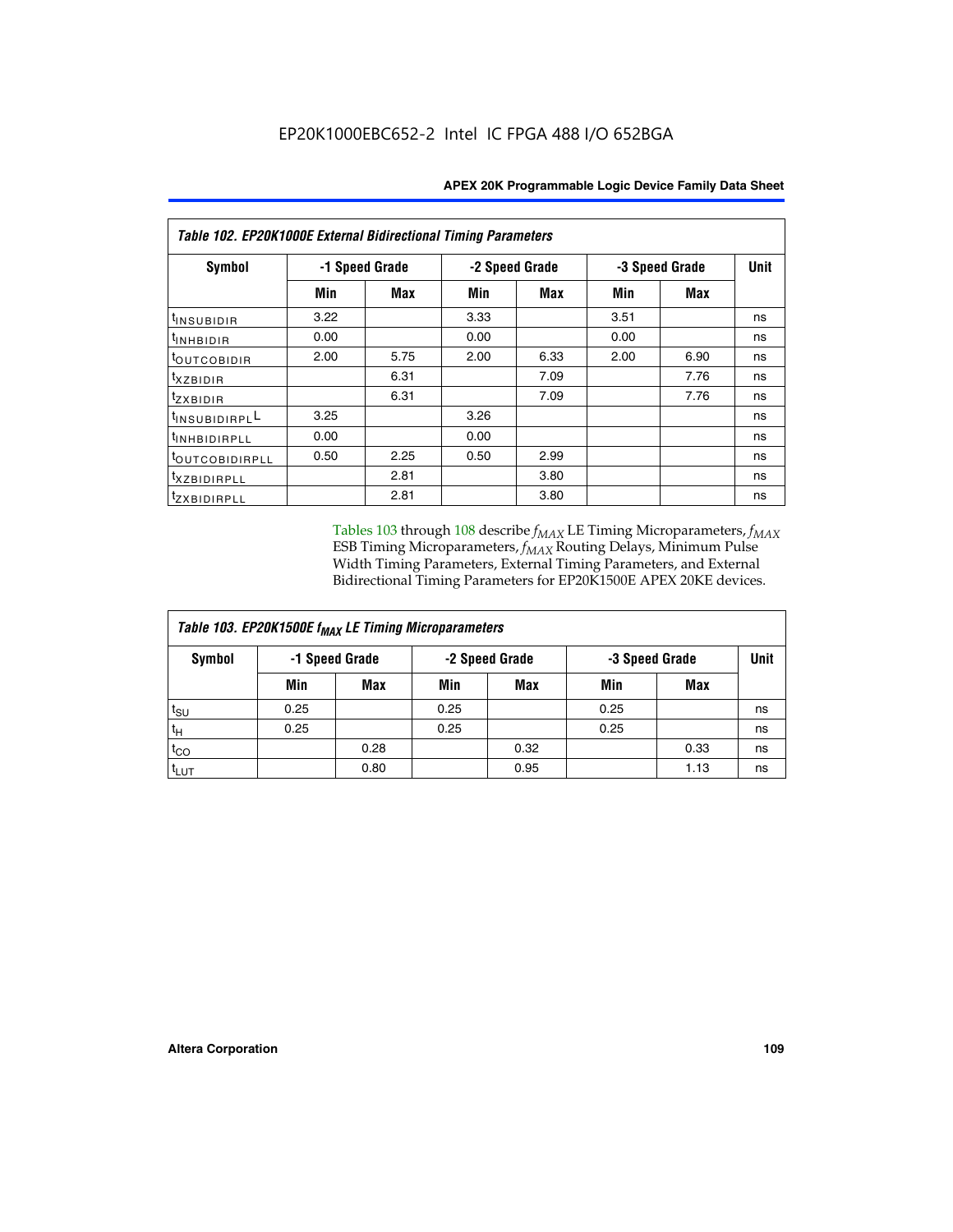|                         | Table 104. EP20K1500E f <sub>MAX</sub> ESB Timing Microparameters |            |            |                |      |                |             |  |  |  |  |  |
|-------------------------|-------------------------------------------------------------------|------------|------------|----------------|------|----------------|-------------|--|--|--|--|--|
| <b>Symbol</b>           | -1 Speed Grade                                                    |            |            | -2 Speed Grade |      | -3 Speed Grade | <b>Unit</b> |  |  |  |  |  |
|                         | Min                                                               | <b>Max</b> | <b>Min</b> | Max            | Min  | Max            |             |  |  |  |  |  |
| <sup>t</sup> ESBARC     |                                                                   | 1.78       |            | 2.02           |      | 1.95           | ns          |  |  |  |  |  |
| t <sub>ESBSRC</sub>     |                                                                   | 2.52       |            | 2.91           |      | 3.14           | ns          |  |  |  |  |  |
| <sup>t</sup> ESBAWC     |                                                                   | 3.52       |            | 4.11           |      | 4.40           | ns          |  |  |  |  |  |
| t <sub>ESBSWC</sub>     |                                                                   | 3.23       |            | 3.84           |      | 4.16           | ns          |  |  |  |  |  |
| t <sub>ESBWASU</sub>    | 0.62                                                              |            | 0.67       |                | 0.61 |                | ns          |  |  |  |  |  |
| t <sub>ESBWAH</sub>     | 0.41                                                              |            | 0.55       |                | 0.55 |                | ns          |  |  |  |  |  |
| <sup>t</sup> ESBWDSU    | 0.77                                                              |            | 0.79       |                | 0.81 |                | ns          |  |  |  |  |  |
| t <sub>ESBWDH</sub>     | 0.41                                                              |            | 0.55       |                | 0.55 |                | ns          |  |  |  |  |  |
| <sup>t</sup> ESBRASU    | 1.74                                                              |            | 1.92       |                | 1.85 |                | ns          |  |  |  |  |  |
| <sup>t</sup> ESBRAH     | 0.00                                                              |            | 0.01       |                | 0.23 |                | ns          |  |  |  |  |  |
| <sup>t</sup> ESBWESU    | 2.07                                                              |            | 2.28       |                | 2.41 |                | ns          |  |  |  |  |  |
| <sup>t</sup> ESBWEH     | 0.00                                                              |            | 0.00       |                | 0.00 |                | ns          |  |  |  |  |  |
| <sup>t</sup> ESBDATASU  | 0.25                                                              |            | 0.27       |                | 0.29 |                | ns          |  |  |  |  |  |
| <sup>t</sup> ESBDATAH   | 0.13                                                              |            | 0.13       |                | 0.13 |                | ns          |  |  |  |  |  |
| <sup>t</sup> ESBWADDRSU | 0.11                                                              |            | 0.04       |                | 0.11 |                | ns          |  |  |  |  |  |
| t <sub>ESBRADDRSU</sub> | 0.14                                                              |            | 0.11       |                | 0.16 |                | ns          |  |  |  |  |  |
| <sup>I</sup> ESBDATACO1 |                                                                   | 1.29       |            | 1.50           |      | 1.63           | ns          |  |  |  |  |  |
| <sup>t</sup> ESBDATACO2 |                                                                   | 2.55       |            | 2.99           |      | 3.22           | ns          |  |  |  |  |  |
| <sup>t</sup> ESBDD      |                                                                   | 3.12       |            | 3.57           |      | 3.85           | ns          |  |  |  |  |  |
| t <sub>PD</sub>         |                                                                   | 1.84       |            | 2.13           |      | 2.32           | ns          |  |  |  |  |  |
| t <sub>PTERMSU</sub>    | 1.08                                                              |            | 1.19       |                | 1.32 |                | ns          |  |  |  |  |  |
| t <sub>PTERMCO</sub>    |                                                                   | 1.31       |            | 1.53           |      | 1.66           | ns          |  |  |  |  |  |

| Table 105. EP20K1500E f <sub>MAX</sub> Routing Delays |                                                    |      |     |      |     |      |    |  |  |  |
|-------------------------------------------------------|----------------------------------------------------|------|-----|------|-----|------|----|--|--|--|
| Symbol                                                | -1 Speed Grade<br>-2 Speed Grade<br>-3 Speed Grade |      |     |      |     |      |    |  |  |  |
|                                                       | Min                                                | Max  | Min | Max  | Min | Max  |    |  |  |  |
| $t_{F1-4}$                                            |                                                    | 0.28 |     | 0.28 |     | 0.28 | ns |  |  |  |
| $t_{F5-20}$                                           |                                                    | 1.36 |     | 1.50 |     | 1.62 | ns |  |  |  |
| $t_{F20+}$                                            |                                                    | 4.43 |     | 4.48 |     | 5.07 | ns |  |  |  |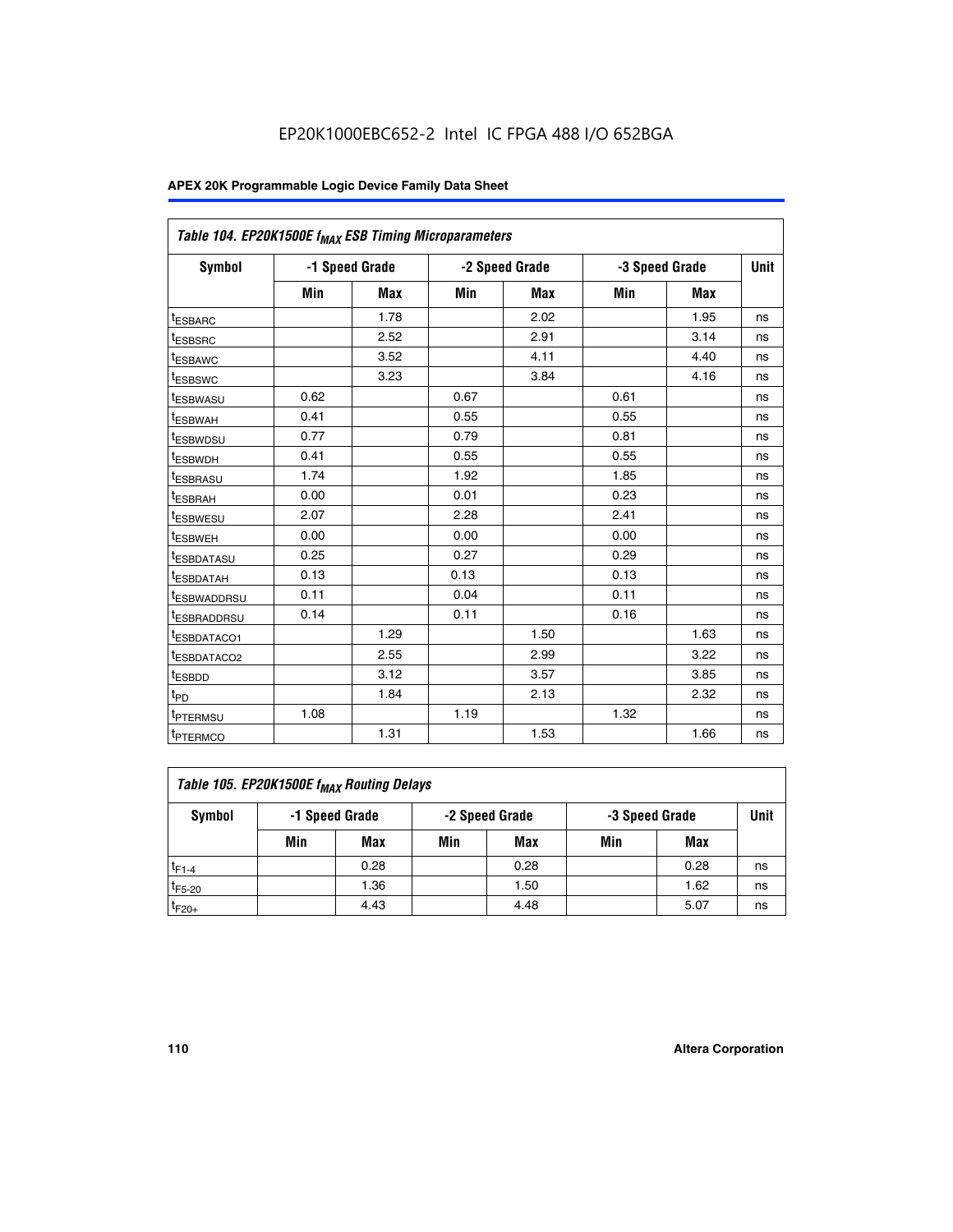|                    | Table 106. EP20K1500E Minimum Pulse Width Timing Parameters |            |      |                |                |            |             |  |  |  |  |  |  |
|--------------------|-------------------------------------------------------------|------------|------|----------------|----------------|------------|-------------|--|--|--|--|--|--|
| <b>Symbol</b>      | -1 Speed Grade                                              |            |      | -2 Speed Grade | -3 Speed Grade |            | <b>Unit</b> |  |  |  |  |  |  |
|                    | Min                                                         | <b>Max</b> | Min  | Max            | Min            | <b>Max</b> |             |  |  |  |  |  |  |
| $t_{CH}$           | 1.25                                                        |            | 1.43 |                | 1.67           |            | ns          |  |  |  |  |  |  |
| $t_{CL}$           | 1.25                                                        |            | 1.43 |                | 1.67           |            | ns          |  |  |  |  |  |  |
| $t_{CLRP}$         | 0.20                                                        |            | 0.20 |                | 0.20           |            | ns          |  |  |  |  |  |  |
| t <sub>PREP</sub>  | 0.20                                                        |            | 0.20 |                | 0.20           |            | ns          |  |  |  |  |  |  |
| <sup>t</sup> ESBCH | 1.25                                                        |            | 1.43 |                | 1.67           |            | ns          |  |  |  |  |  |  |
| <sup>t</sup> ESBCL | 1.25                                                        |            | 1.43 |                | 1.67           |            | ns          |  |  |  |  |  |  |
| <sup>t</sup> ESBWP | 1.28                                                        |            | 1.51 |                | 1.65           |            | ns          |  |  |  |  |  |  |
| <sup>t</sup> ESBRP | 1.11                                                        |            | 1.29 |                | 1.41           |            | ns          |  |  |  |  |  |  |

|                       | Table 107. EP20K1500E External Timing Parameters |      |      |                |                          |                |             |  |  |  |  |  |  |
|-----------------------|--------------------------------------------------|------|------|----------------|--------------------------|----------------|-------------|--|--|--|--|--|--|
| Symbol                | -1 Speed Grade                                   |      |      | -2 Speed Grade |                          | -3 Speed Grade | <b>Unit</b> |  |  |  |  |  |  |
|                       | Min                                              | Max  | Min  | <b>Max</b>     | Min                      | Max            |             |  |  |  |  |  |  |
| t <sub>insu</sub>     | 3.09                                             |      | 3.30 |                | 3.58                     |                | ns          |  |  |  |  |  |  |
| $t_{INH}$             | 0.00                                             |      | 0.00 |                | 0.00                     |                | ns          |  |  |  |  |  |  |
| toutco                | 2.00                                             | 6.18 | 2.00 | 6.81           | 2.00                     | 7.36           | ns          |  |  |  |  |  |  |
| <sup>t</sup> INSUPLL  | 1.94                                             |      | 2.08 |                |                          |                | ns          |  |  |  |  |  |  |
| <sup>t</sup> INHPLL   | 0.00                                             |      | 0.00 |                | $\overline{\phantom{0}}$ |                | ns          |  |  |  |  |  |  |
| <sup>t</sup> OUTCOPLL | 0.50                                             | 2.67 | 0.50 | 2.99           |                          |                | ns          |  |  |  |  |  |  |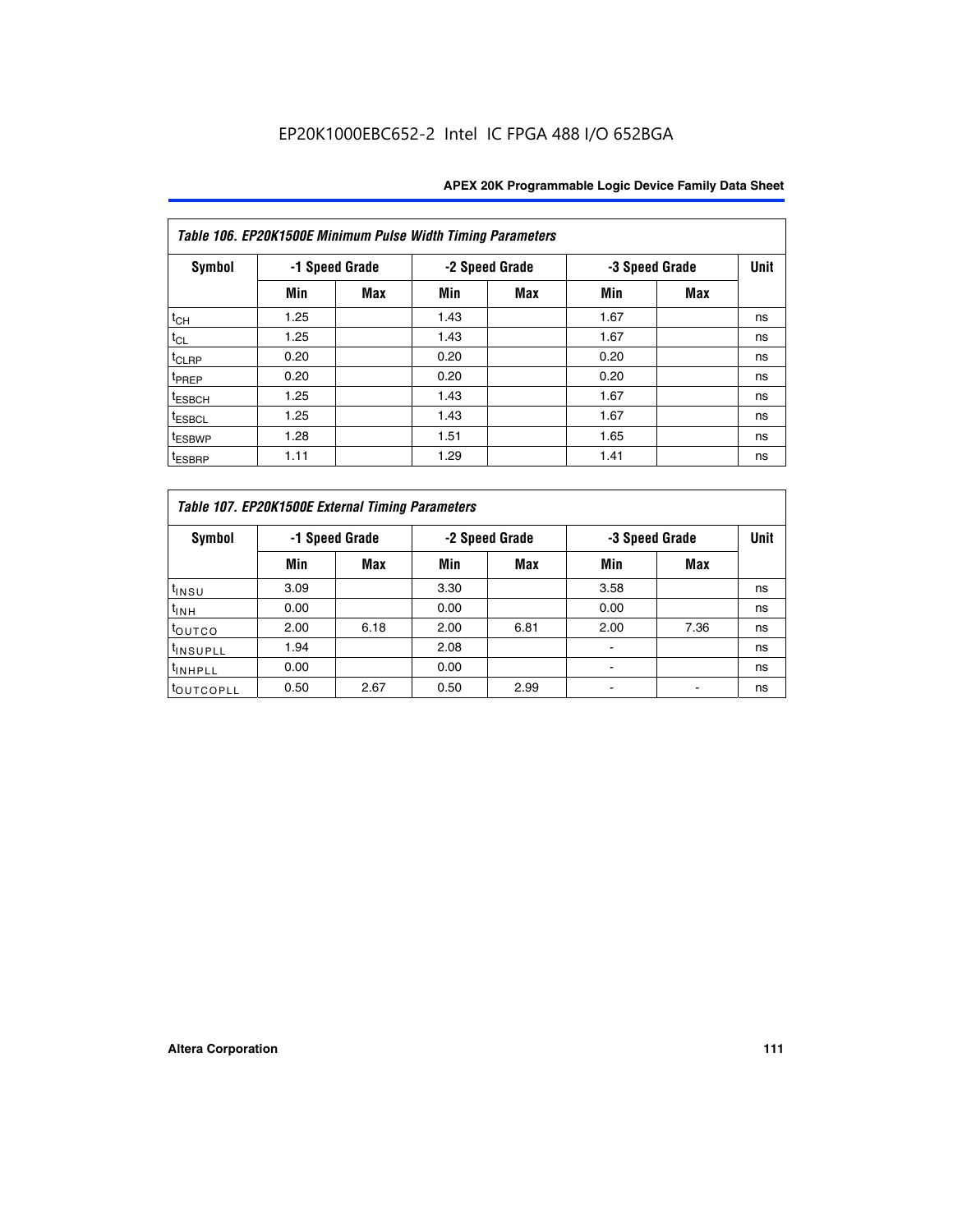| Table 108. EP20K1500E External Bidirectional Timing Parameters |                |      |                |      |                |             |    |  |  |  |  |
|----------------------------------------------------------------|----------------|------|----------------|------|----------------|-------------|----|--|--|--|--|
| Symbol                                                         | -1 Speed Grade |      | -2 Speed Grade |      | -3 Speed Grade | <b>Unit</b> |    |  |  |  |  |
|                                                                | Min            | Max  | Min            | Max  | Min            | Max         |    |  |  |  |  |
| <sup>t</sup> INSUBIDIR                                         | 3.47           |      | 3.68           |      | 3.99           |             | ns |  |  |  |  |
| $t_{\rm INHBIDIR}$                                             | 0.00           |      | 0.00           |      | 0.00           |             | ns |  |  |  |  |
| <sup>t</sup> OUTCOBIDIR                                        | 2.00           | 6.18 | 2.00           | 6.81 | 2.00           | 7.36        | ns |  |  |  |  |
| txzBIDIR                                                       |                | 6.91 |                | 7.62 |                | 8.38        | ns |  |  |  |  |
| <sup>t</sup> zxbidir                                           |                | 6.91 |                | 7.62 |                | 8.38        | ns |  |  |  |  |
| <sup>t</sup> INSUBIDIRPLL                                      | 3.05           |      | 3.26           |      |                |             | ns |  |  |  |  |
| <sup>t</sup> INHBIDIRPLL                                       | 0.00           |      | 0.00           |      |                |             | ns |  |  |  |  |
| <sup>t</sup> OUTCOBIDIRPLL                                     | 0.50           | 2.67 | 0.50           | 2.99 |                |             | ns |  |  |  |  |
| <sup>t</sup> XZBIDIRPLL                                        |                | 3.41 |                | 3.80 |                |             | ns |  |  |  |  |
| <sup>t</sup> zxbidirpll                                        |                | 3.41 |                | 3.80 |                |             | ns |  |  |  |  |

Tables 109 and 110 show selectable I/O standard input and output delays for APEX 20KE devices. If you select an I/O standard input or output delay other than LVCMOS, add or subtract the selected speed grade to or from the LVCMOS value.

| Table 109. Selectable I/O Standard Input Delays |                |         |     |                |     |                |     |  |  |  |
|-------------------------------------------------|----------------|---------|-----|----------------|-----|----------------|-----|--|--|--|
| <b>Symbol</b>                                   | -1 Speed Grade |         |     | -2 Speed Grade |     | -3 Speed Grade |     |  |  |  |
|                                                 | Min            | Max     | Min | Max            | Min | Max            | Min |  |  |  |
| <b>LVCMOS</b>                                   |                | 0.00    |     | 0.00           |     | 0.00           | ns  |  |  |  |
| <b>LVTTL</b>                                    |                | 0.00    |     | 0.00           |     | 0.00           | ns  |  |  |  |
| 2.5V                                            |                | 0.00    |     | 0.04           |     | 0.05           | ns  |  |  |  |
| 1.8V                                            |                | $-0.11$ |     | 0.03           |     | 0.04           | ns  |  |  |  |
| PCI                                             |                | 0.01    |     | 0.09           |     | 0.10           | ns  |  |  |  |
| $GTL+$                                          |                | $-0.24$ |     | $-0.23$        |     | $-0.19$        | ns  |  |  |  |
| SSTL-3 Class I                                  |                | $-0.32$ |     | $-0.21$        |     | $-0.47$        | ns  |  |  |  |
| SSTL-3 Class II                                 |                | $-0.08$ |     | 0.03           |     | $-0.23$        | ns  |  |  |  |
| SSTL-2 Class I                                  |                | $-0.17$ |     | $-0.06$        |     | $-0.32$        | ns  |  |  |  |
| SSTL-2 Class II                                 |                | $-0.16$ |     | $-0.05$        |     | $-0.31$        | ns  |  |  |  |
| <b>LVDS</b>                                     |                | $-0.12$ |     | $-0.12$        |     | $-0.12$        | ns  |  |  |  |
| <b>CTT</b>                                      |                | 0.00    |     | 0.00           |     | 0.00           | ns  |  |  |  |
| <b>AGP</b>                                      |                | 0.00    |     | 0.00           |     | 0.00           | ns  |  |  |  |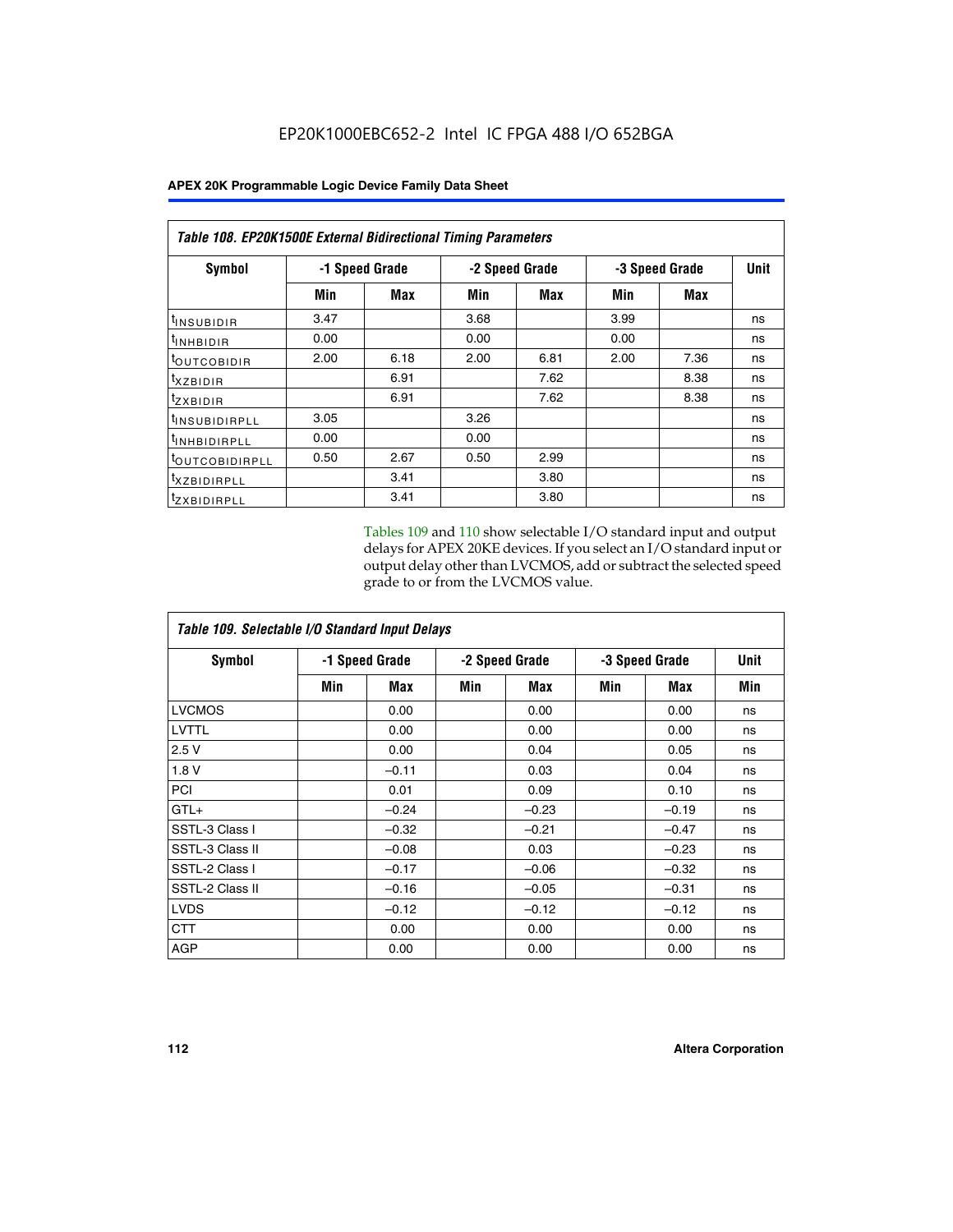| Table 110. Selectable I/O Standard Output Delays |                |         |     |                |     |                |             |  |  |  |  |
|--------------------------------------------------|----------------|---------|-----|----------------|-----|----------------|-------------|--|--|--|--|
| <b>Symbol</b>                                    | -1 Speed Grade |         |     | -2 Speed Grade |     | -3 Speed Grade | <b>Unit</b> |  |  |  |  |
|                                                  | Min            | Max     | Min | Max            | Min | Max            | Min         |  |  |  |  |
| <b>LVCMOS</b>                                    |                | 0.00    |     | 0.00           |     | 0.00           | ns          |  |  |  |  |
| LVTTL                                            |                | 0.00    |     | 0.00           |     | 0.00           | ns          |  |  |  |  |
| 2.5V                                             |                | 0.00    |     | 0.09           |     | 0.10           | ns          |  |  |  |  |
| 1.8 V                                            |                | 2.49    |     | 2.98           |     | 3.03           | ns          |  |  |  |  |
| PCI                                              |                | $-0.03$ |     | 0.17           |     | 0.16           | ns          |  |  |  |  |
| $GTL+$                                           |                | 0.75    |     | 0.75           |     | 0.76           | ns          |  |  |  |  |
| SSTL-3 Class I                                   |                | 1.39    |     | 1.51           |     | 1.50           | ns          |  |  |  |  |
| SSTL-3 Class II                                  |                | 1.11    |     | 1.23           |     | 1.23           | ns          |  |  |  |  |
| SSTL-2 Class I                                   |                | 1.35    |     | 1.48           |     | 1.47           | ns          |  |  |  |  |
| SSTL-2 Class II                                  |                | 1.00    |     | 1.12           |     | 1.12           | ns          |  |  |  |  |
| <b>LVDS</b>                                      |                | $-0.48$ |     | $-0.48$        |     | $-0.48$        | ns          |  |  |  |  |
| <b>CTT</b>                                       |                | 0.00    |     | 0.00           |     | 0.00           | ns          |  |  |  |  |
| <b>AGP</b>                                       |                | 0.00    |     | 0.00           |     | 0.00           | ns          |  |  |  |  |

# **Power Consumption**

To estimate device power consumption, use the interactive power calculator on the Altera web site at **http://www.altera.com**.

# **Configuration & Operation**

The APEX 20K architecture supports several configuration schemes. This section summarizes the device operating modes and available device configuration schemes.

## **Operating Modes**

The APEX architecture uses SRAM configuration elements that require configuration data to be loaded each time the circuit powers up. The process of physically loading the SRAM data into the device is called configuration. During initialization, which occurs immediately after configuration, the device resets registers, enables I/O pins, and begins to operate as a logic device. The I/O pins are tri-stated during power-up, and before and during configuration. Together, the configuration and initialization processes are called *command mode*; normal device operation is called *user mode*.

Before and during device configuration, all I/O pins are pulled to  $V_{\text{CCTO}}$ by a built-in weak pull-up resistor.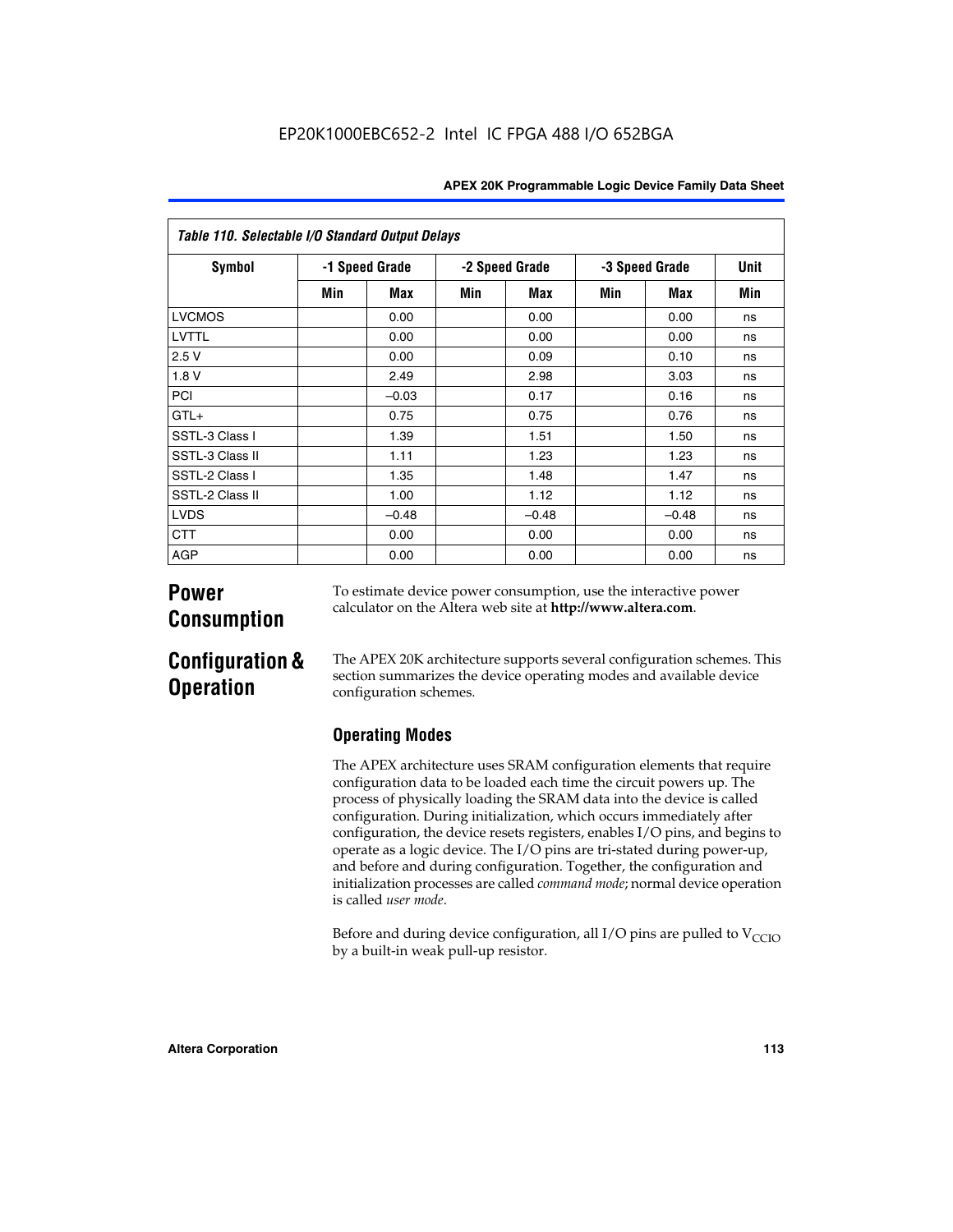SRAM configuration elements allow APEX 20K devices to be reconfigured in-circuit by loading new configuration data into the device. Real-time reconfiguration is performed by forcing the device into command mode with a device pin, loading different configuration data, reinitializing the device, and resuming usermode operation. In-field upgrades can be performed by distributing new configuration files.

## **Configuration Schemes**

The configuration data for an APEX 20K device can be loaded with one of five configuration schemes (see Table 111), chosen on the basis of the target application. An EPC2 or EPC16 configuration device, intelligent controller, or the JTAG port can be used to control the configuration of an APEX 20K device. When a configuration device is used, the system can configure automatically at system power-up.

Multiple APEX 20K devices can be configured in any of five configuration schemes by connecting the configuration enable (nCE) and configuration enable output (nCEO) pins on each device.

| <b>Table 111. Data Sources for Configuration</b> |                                                                                             |
|--------------------------------------------------|---------------------------------------------------------------------------------------------|
| <b>Configuration Scheme</b>                      | Data Source                                                                                 |
| Configuration device                             | EPC1, EPC2, EPC16 configuration devices                                                     |
| Passive serial (PS)                              | MasterBlaster or ByteBlasterMV download cable or serial data source                         |
| Passive parallel asynchronous (PPA)              | Parallel data source                                                                        |
| Passive parallel synchronous (PPS)               | Parallel data source                                                                        |
| <b>JTAG</b>                                      | MasterBlaster or ByteBlasterMV download cable or a microprocessor<br>with a Jam or JBC File |



**For more information on configuration, see Application Note 116** *(Configuring APEX 20K, FLEX 10K, & FLEX 6000 Devices.)*

**Device Pin-Outs** See the Altera web site **(http://www.altera.com)** or the *Altera Digital Library* for pin-out information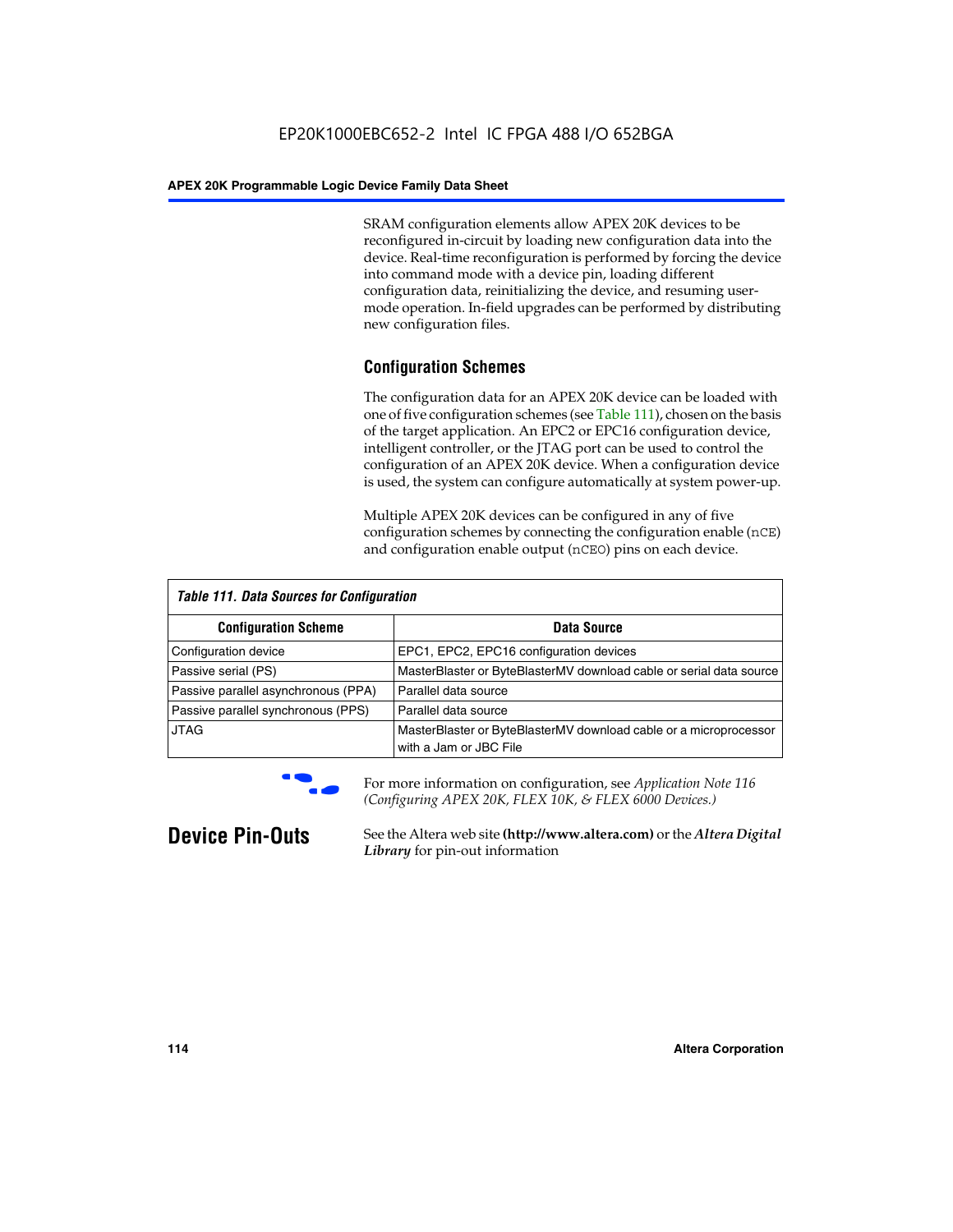### **Revision History** The information contained in the *APEX 20K Programmable Logic Device Family Data Sheet* version 5.1 supersedes information published in previous versions.

## **Version 5.1**

*APEX 20K Programmable Logic Device Family Data Sheet* version 5.1 contains the following changes:

- In version 5.0, the VI input voltage spec was updated in Table 28 on page 63.
- In version 5.0, *Note* (5) to Tables 27 through 30 was revised.
- Added *Note* (2) to Figure 21 on page 33.

## **Version 5.0**

*APEX 20K Programmable Logic Device Family Data Sheet* version 5.0 contains the following changes:

- Updated Tables 23 through 26. Removed 2.5-V operating condition tables because all APEX 20K devices are now 5.0-V tolerant.
- Updated conditions in Tables 33, 38 and 39.
- Updated data for t<sub>ESBDATAH</sub> parameter.

## **Version 4.3**

*APEX 20K Programmable Logic Device Family Data Sheet* version 4.3 contains the following changes:

- Updated Figure 20.
- Updated *Note (2)* to Table 13.
- Updated notes to Tables 27 through 30.

## **Version 4.2**

*APEX 20K Programmable Logic Device Family Data Sheet* version 4.2 contains the following changes:

- Updated Figure 29.
- Updated *Note (1)* to Figure 29.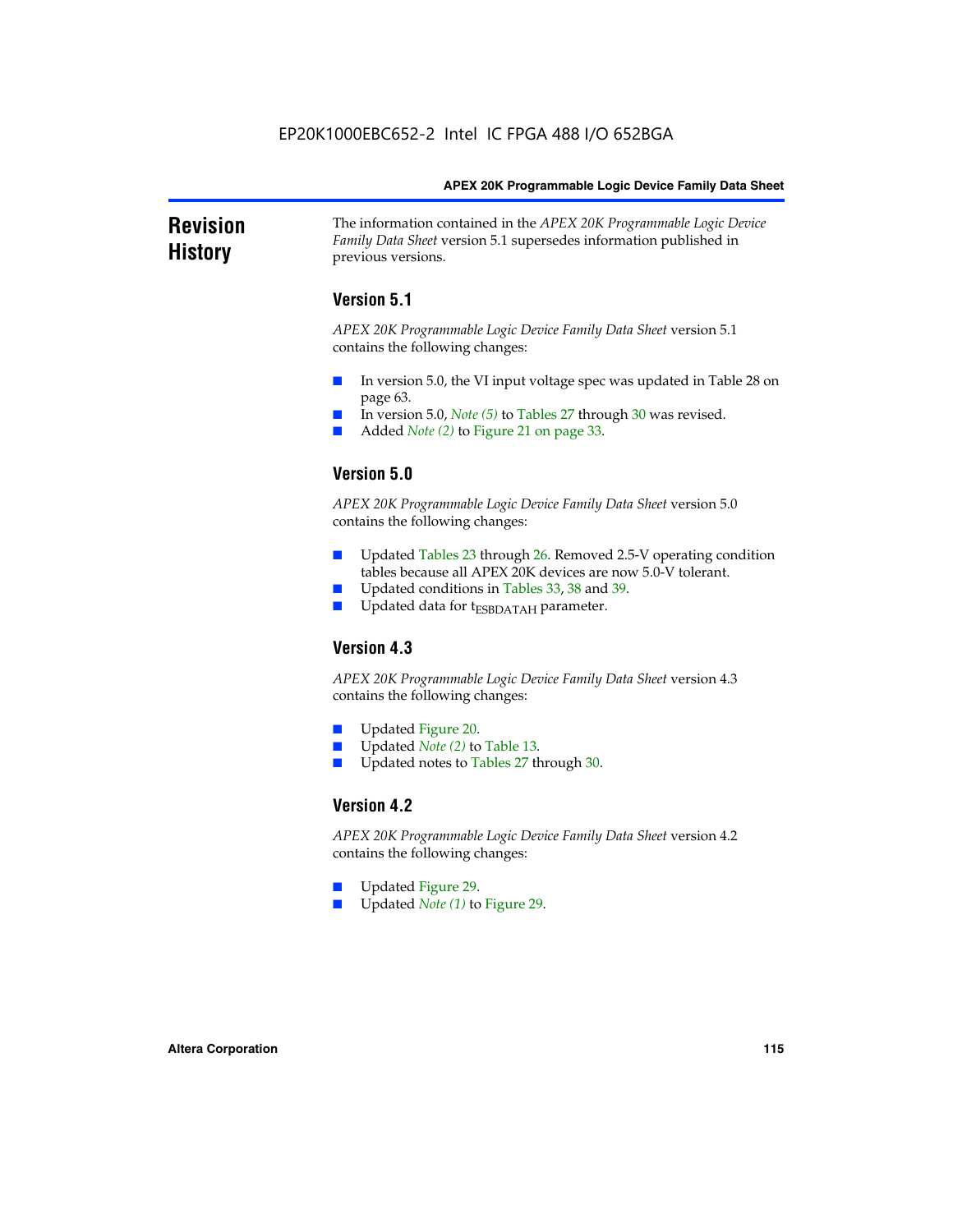## **Version 4.1**

*APEX 20K Programmable Logic Device Family Data Sheet* version 4.1 contains the following changes:

- *t<sub>ESBWEH</sub>* added to Figure 37 and Tables 35, 50, 56, 62, 68, 74, 86, 92, 97, and 104.
- Updated EP20K300E device internal and external timing numbers in Tables 79 through 84.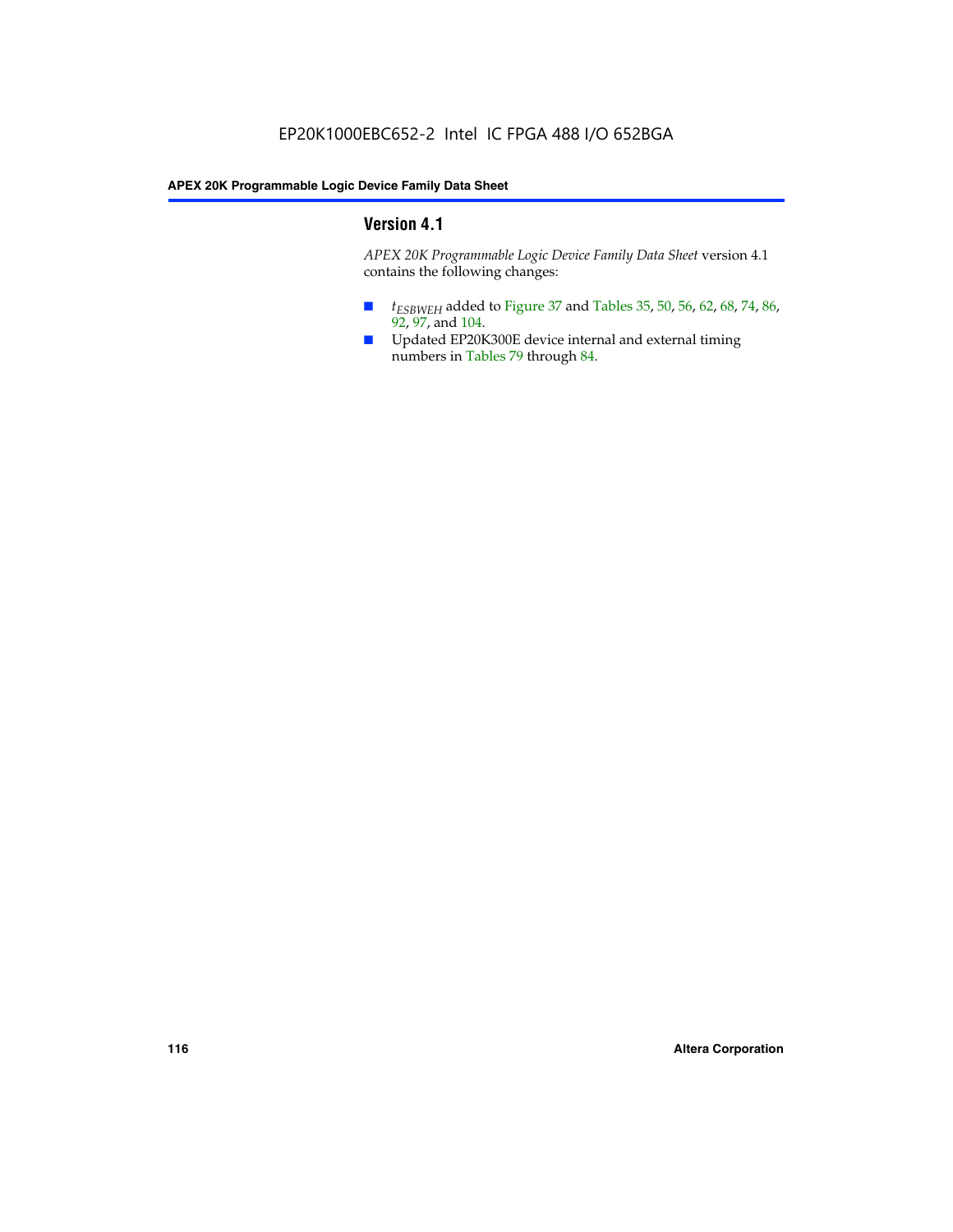

101 Innovation Drive San Jose, CA 95134 (408) 544-7000 http://www.altera.com Applications Hotline: (800) 800-EPLD Customer Marketing: (408) 544-7104 Literature Services: lit\_req@altera.com

Copyright © 2004 Altera Corporation. All rights reserved. Altera, The Programmable Solutions Company, the stylized Altera logo, specific device designations, and all other words and logos that are identified as trademarks and/or service marks are, unless noted otherwise, the trademarks and service marks of Altera Corporation in the U.S. and other countries. All other product or service names are the property of their respective holders. Altera products are protected under numerous U.S. and foreign patents and pending applications, mask work rights, and copyrights. Altera warrants performance of its semiconductor products to current specifications in accordance with Altera's standard warranty, but reserves the right to make changes

to any products and services at any time without notice. Altera assumes no responsibility or liability arising out of the application or use of any information, product, or service described herein except as expressly agreed to in writing by Altera Corporation. Altera customers are advised to obtain the latest version of device specifications before relying on any published information and before placing orders for products or services.



**117 Altera Corporation**